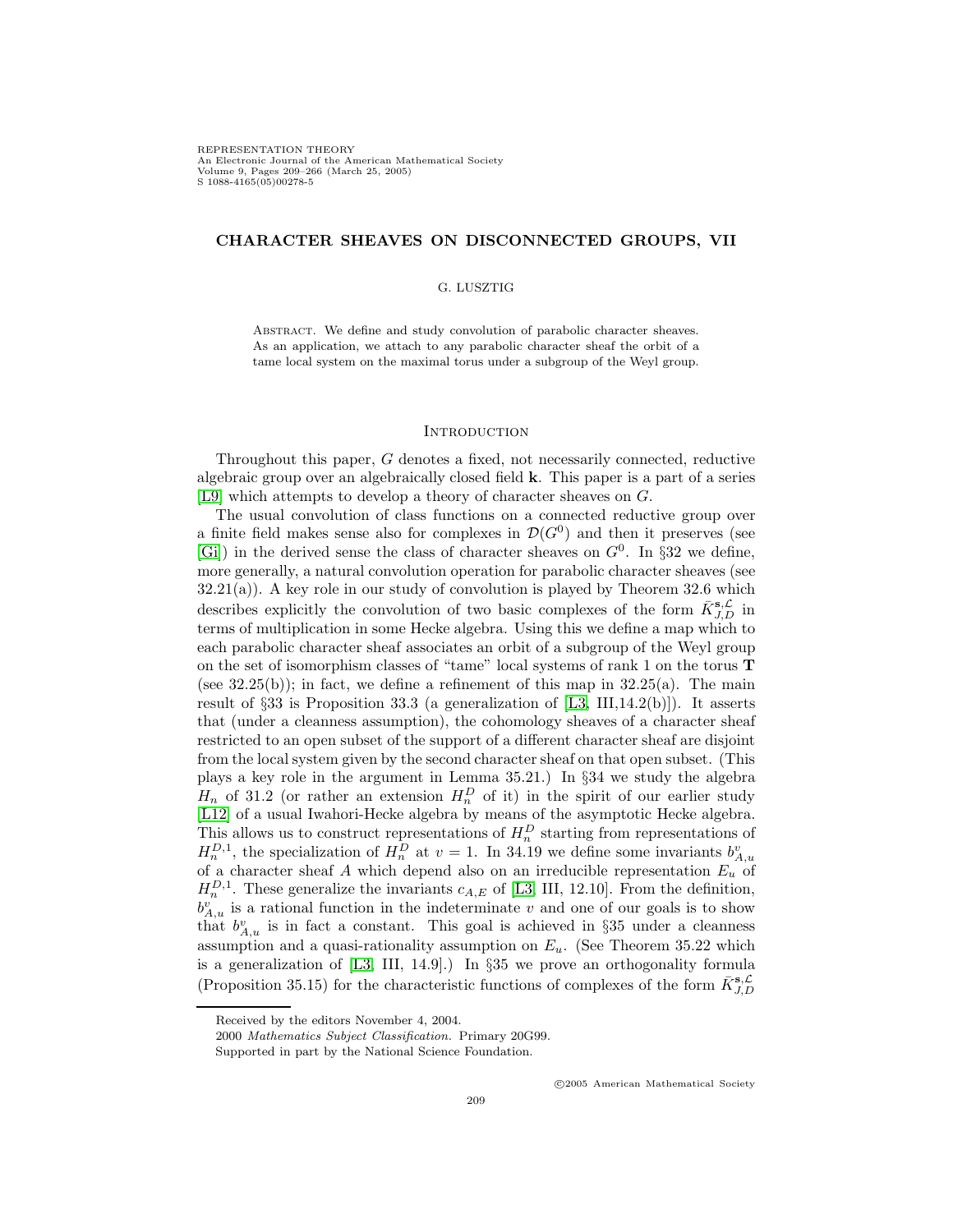(over a finite field) in the spirit of [\[L3,](#page-57-2) 13.5, III]. A variant of this formula (see Corollary 32.23) can be obtained in an entirely different way as an application of the results on convolution in §32. As an application we associate a sign  $\pm 1$  to any character sheaf on a connected component of  $G$  (see 35.17), under a cleanness assumption. This generalizes [\[L3,](#page-57-2) III, 13.10].

*Erratum to Part* V. In 25.6 replace  $R_1^* = R^* \cap R$  by  $R_1^* = R^* \cap R_1$ .

*Erratum to Part* VI. In 28.19 replace  $\mathcal{L}' = (\underline{D}^{-1})^*\mathcal{L}$  by  $\mathcal{L}' = (\underline{D}^{-1})^*\mathcal{L}$ . In 31.4 replace  $\iota_D$  by  $\underline{D}$ .

#### CONTENTS

32. Convolution.

33. Disjointness.

34. The structure of  $H_n^D$ .

35. Functions on  $G^{0F}/U$ .

#### 32. Convolution

**32.1.** In this section we define and study the convolution of parabolic character sheaves.

**32.2.** Let  $\Delta$  be a connected component of G. Let  $J \subset I$ . Let  $\mathbf{s} = (s_1, s_2, \ldots, s_r)$ ,  $\mathbf{s}' = (s'_1, s'_2, \dots, s'_{r'})$  be two sequences in **I**. Let  $a, a' \in \mathbf{W}$ . Let

$$
\mathbf{w} = (s_1, s_2, \dots, s_r, a, s'_1, s'_2, \dots, s'_{r'}, a'), \quad [\mathbf{w}] = s_1 s_2 \dots s_r a s'_1 s'_2 \dots s'_{r'} a'.
$$

Let  $\mathcal{L} \in \mathfrak{s}(\mathbf{T})$  be such that  $[\mathbf{w}] \underline{\Delta} \in \mathbf{W}_{\mathcal{L}}^{\bullet}$ . Let

$$
\mathcal{T} = \{ i \in [1, r]; s_1 \dots s_{i-1} s_i s_{i-1} \dots s_1 \in \mathbf{W}_{\mathcal{L}} \},
$$
  

$$
\mathcal{T}' = \{ j \in [1, r'], a'^{-1} s'_r \dots s'_{j+1} s'_j s'_{j+1} \dots s'_{r'} a' \in \epsilon_{\Delta}(\mathbf{W}_{\mathcal{L}}) \},
$$

$$
\underline{Z}_{\emptyset,J,\Delta}^{\mathbf{w}} = \{ (B_0, B_1, \dots, B_r, B'_0, B'_1, \dots, B'_{r'}, B, xU_{J,B_0}); B_i \in \mathcal{B}(i \in [0, r]),
$$
  
\n
$$
B'_j \in \mathcal{B}(j \in [0, r'], B \in \mathcal{B}, x \in \Delta, \text{pos}(B_{i-1}, B_i) \in \{s_i, 1\} (i \in T),
$$
  
\n
$$
\text{pos}(B_{i-1}, B_i) = s_i (i \in [1, r] - T), \text{pos}(B'_{j-1}, B'_j) \in \{s'_j, 1\} (j \in T'),
$$
  
\n
$$
\text{pos}(B'_{j-1}, B'_j) = s'_j (j \in [1, r'] - T'), \text{pos}(B_r, B'_0) = a, \text{pos}(B'_{r'}, B) = a',
$$
  
\n
$$
xB_0 x^{-1} = B \}.
$$

Then  $Z_{\emptyset, J, \Delta}^{\mathbf{w}}$  (see 28.8) is naturally an open subset of  $\underline{Z_{\emptyset, J, \Delta}^{\mathbf{w}}}$ . By 28.8,  $\mathcal{L}$  gives rise to a local system  $\tilde{\mathcal{L}}$  on  $Z_{\emptyset, J, \Delta}^{\mathbf{w}}$ .

(a)  $\tilde{\mathcal{L}}$  *extends uniquely to a local system*  $\overline{\mathcal{L}}$  *on*  $\underline{Z}_{\emptyset, J, \Delta}^{\mathbf{w}}$ *.* Indeed, let  $a = t_1 t_2 ... t_m$ ,  $a' = t'_1 t'_2 ... t'_{m'}$  be reduced expressions for  $a, a'$  in **W** and let

 $\mathbf{t} = (s_1, s_2, \ldots, s_r, t_1, t_2, \ldots, t_m, s'_1, s'_2, \ldots, s'_{r'}, t'_1, t'_2, \ldots, t'_{m'}).$ 

We identify in an obvious way  $\underline{Z}_{\emptyset,J,\Delta}^{\mathbf{w}}$  with an open subset of  $\overline{Z}_{\emptyset,J,\Delta}^{\mathbf{t}}$  (see 28.9) contained in  $\cup_{\mathcal{J}\subset\mathcal{J}_{\mathbf{t}}}Z_{\emptyset,\mathcal{J},\Delta}^{\mathbf{t}_{\mathcal{J}}}$  (notation of 28.9) and we use the fact that  $\tilde{\mathcal{L}}$ , regarded as a local system on  $Z_{\emptyset, J, \Delta}^{\mathbf{t}} = Z_{\emptyset, J, \Delta}^{\mathbf{t}}$  extends to a local system on  $\cup_{\mathcal{J} \subset \mathcal{J}_{\mathbf{t}}} Z_{\emptyset, J, \Delta}^{\mathbf{t}_{\mathcal{J}}^{\mathcal{J}}};$ see 28.10. This extension is unique up to isomorphism since  $Z_{\emptyset, J, \Delta}^{\mathbf{w}}$  is open dense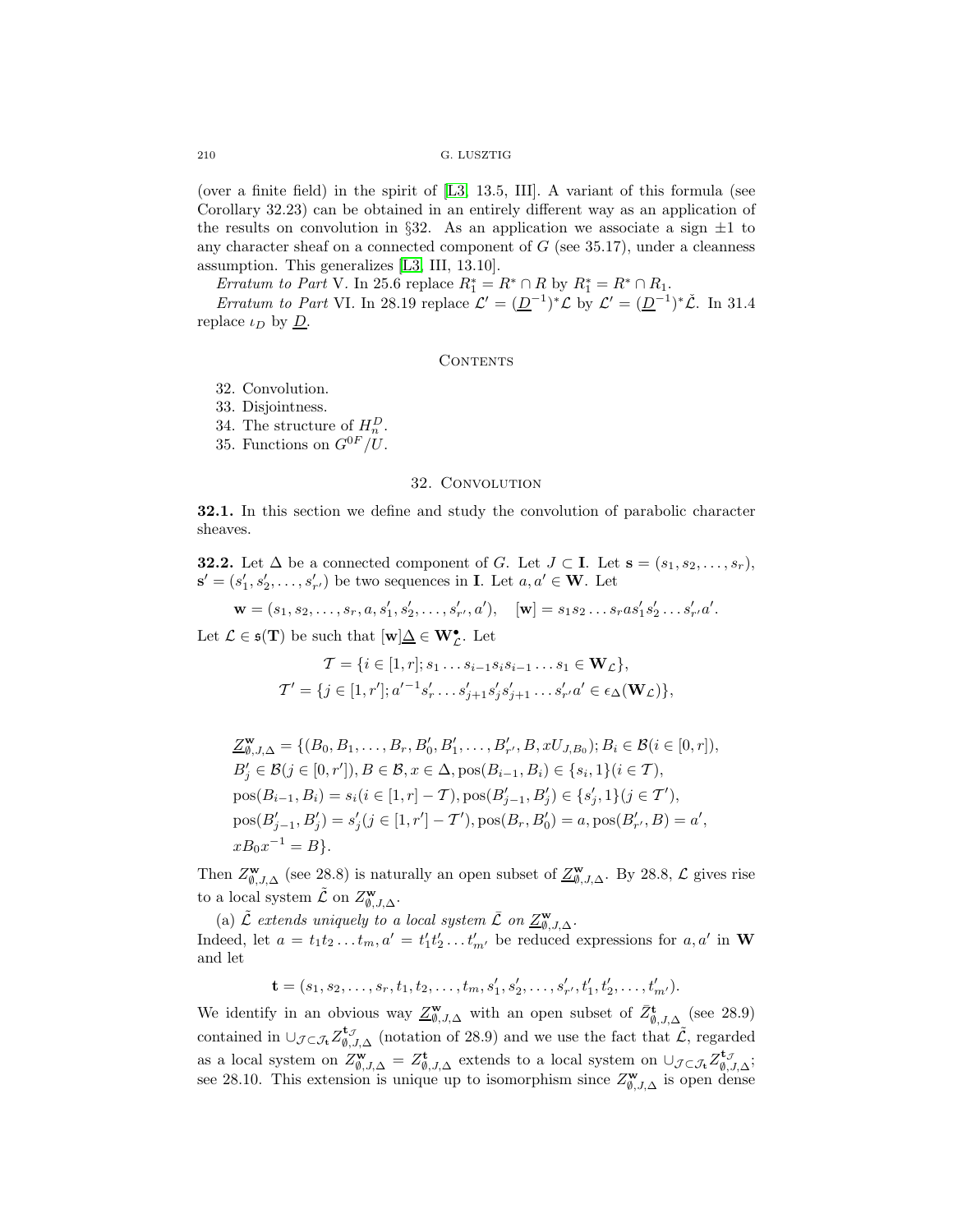in the smooth irreducible variety  $\underline{Z}_{\emptyset, J, \Delta}^{\mathbf{w}}$  (which is itself open dense in the smooth irreducible variety  $\bar{Z}_{\emptyset, J, \Delta}^{\mathbf{t}}$ ).

**32.3.** For any 
$$
\mathbf{a} = (a_0, a_1, ..., a_{r+r'}) \in \mathbf{W}^{r+r'+1}
$$
 let  
\n
$$
\underline{Z}_{\emptyset, J, \Delta}^{\mathbf{w}, \mathbf{a}} = \{ (B_0, B_1, ..., B_r, B'_0, B'_1, ..., B'_{r'}, B, xU_{J, B_0}) \in \underline{Z}_{\emptyset, J, \Delta}^{\mathbf{w}};
$$
\n
$$
\text{pos}(B_k, B'_{r'}) = a_k (k \in [0, r]), \text{pos}(B_r, B'_{r+r'-k}) = a_k (k \in [r, r+r']) \}.
$$

Define  $\pi_{\mathbf{w},\mathbf{a}} : \underline{Z}_{\emptyset,J,\Delta}^{\mathbf{w},\mathbf{a}} \to Z_{J,\Delta}$  by

$$
(B_0, B_1, \ldots, B_r, B'_0, B'_1, \ldots, B'r', B, xU_{J,B_0}) \mapsto (Q_{J,B_0}, Q_{\epsilon_{\Delta}(J),B}, xU_{J,B_0})
$$

(notation of 28.7). Now  $\underline{Z}_{\emptyset,J,\Delta}^{\mathbf{w},\mathbf{a}}$  is empty unless

(i)  $a_{r+r'} = a$ , (ii)  $a_k \in \{a_{k-1}, s_k a_{k-1}\}\$ for  $k \in [1, r],$ (iii)  $a_k \in \{a_{k-1}, a_{k-1}s'_{r+r'+1-k}\}$  for  $k \in [r+1, r+r']$ .

Indeed, let  $(B_0, B_1, \ldots, B_r, B'_0, B'_1, \ldots, B'_{r'}, B, xU_{J,B_0}) \in \underline{Z_{\emptyset, J,\Delta}^{\mathbf{w}, \mathbf{a}}}$ . Clearly, (i) holds. Let  $k \in [1, r]$ . From  $pos(B_k, B_{k-1}) \in \{1, s_k\}$ ,  $pos(B_{k-1}, B'_{r'}) = a_{k-1}$ , we deduce  $pos(B_k, B'_{r'}) \in \{a_{k-1}, s_k a_{k-1}\}\$ and (ii) holds. Let  $k \in [r+1, r+r']$ . From

$$
pos(B_r, B'_{r+r'+1-k}) = a_{k-1}, pos(B'_{r+r'+1-k}, B'_{r+r'-k}) \in \{1, s'_{r+r'+1-k}\},
$$

we deduce  $pos(B_r, B'_{r+r'-k}) \in \{a_{k-1}, a_{k-1}s'_{r+r'+1-k}\}\$  and (iii) holds.

Let  $\bar{\mathcal{L}}_a$  be the restriction of the local system  $\bar{\mathcal{L}}$  from  $\underline{\mathcal{Z}}_{\emptyset, J, \Delta}^{\mathbf{w}}$  to  $\underline{\mathcal{Z}}_{\emptyset, J, \Delta}^{\mathbf{w}, \mathbf{a}}$ . We have a partition  $\underline{Z}_{\emptyset, J, \Delta}^{\mathbf{w}} = \sqcup_{\mathbf{a}} \underline{Z}_{\emptyset, J, \Delta}^{\mathbf{w}, \mathbf{a}}$  with  $\mathbf{a} \in \mathbf{W}^{r+r'+1}$  subject to (i),(ii),(iii). We set

$$
N_{\mathbf{a}} = |\{k \in [1, r], a_k > s_k a_k\}| + |\{k \in [r+1, r+r'], a_k > a_k s'_{r+r'+1-k}\}|,
$$
  

$$
\mathcal{T}_{\mathbf{a}} = \{i \in \mathcal{T}; a_{i-1} = a_i < s_i a_i\},
$$
  

$$
\mathcal{T}'_{\mathbf{a}} = \{j \in \mathcal{T}'; a_{r+r'-j} = a_{r+r'-j+1} < a_{r+r'-j+1} s'_j\}.
$$

**Lemma 32.4.** *Assume that* **a** *satisfies*  $32.3(i), (ii), (iii)$ .

 $(a)$   $\underline{Z}_{\emptyset, J, \Delta}^{\mathbf{w}, \mathbf{a}}$  *is non-empty if and only if*  $i \in [1, r], a_{i-1} = a_i < s_i a_i \implies i \in \mathcal{T}$ ,  $and \ j \in [1, r'], a_{-j+r+r'} = a_{-j+1+r+r'} < a_{-j+1+r+r'} s'_j \implies j \in T'.$ 

 $\overline{(b)}$  If  $(B_0, B_1, \ldots, B_r, B'_0, B'_1, \ldots, B'_{r'}, B, xU_{J,B_0}) \in \underline{Z_{\emptyset, J, \Delta}^{\mathbf{w}, \mathbf{a}}},$  then  $B_{i-1} = B_i$  for  $any \ i \in \mathcal{T}_a \ and \ B'_{j-1} = B'_j \ for \ any \ j \in \mathcal{T}'_a.$ 

 $\overline{f}(c)$  Let  $\overline{O} \underline{Z}_{\emptyset,J,\Delta}^{\mathbf{w},\mathbf{a}}$  *be the subset of*  $\underline{Z}_{\emptyset,J,\Delta}^{\mathbf{w},\mathbf{a}}$  *defined by the following conditions: for*  $i \in [1, r]$  we have  $B_{i-1} = B_i$  if and only if  $i \in \mathcal{T}_a$ ; for  $j \in [1, r']$  we have  $B'_{j-1} = B'_j$ <br>if and only if  $j \in \mathcal{T}'_a$ . If  $\underline{Z}^{\mathbf{w},\mathbf{a}}_{\emptyset,J,\Delta} \neq \emptyset$ , then it is smooth, irreducible and  ${}^0 \underline{Z}^{\mathbf{w},\mathbf{a$  $open$  dense in  $\underline{Z}_{\emptyset, J, \Delta}^{\mathbf{w}, \mathbf{a}}$ .

*(d)* If  $a_k = a_{k-1}$  for some  $k \in [1, r]$  with  $k \notin \mathcal{T}$  or for some  $k \in [r+1, r+r']$  $with \space r + r' + 1 - k \notin \mathcal{T}'$ , then  $\pi_{\mathbf{w},\mathbf{a}} \overline{\mathcal{L}}_{\mathbf{a}} = 0$ .

 $(e)$  *If*  $a_k ≠ a_{k-1}$  *for any*  $k ∈ [1, r]$  *with*  $k ∉ T$  *and for any*  $k ∈ [r + 1, r + r']$  *with*  $r + r' + 1 - k \notin T'$ , then  $a_0 a' \Delta \in W_c^{\bullet}$ ; moreover,  $Z_{\emptyset, J, \Delta}^{\mathbf{w}, \mathbf{a}}$  is an iterated affine space *bundle over*  $Z_{\emptyset, J, \Delta}^{(a_0, b)}$  *with fibres of dimension*  $N_a$  *and*  $\pi_{\mathbf{w}, \mathbf{a}} \overline{\mathcal{L}}_{\mathbf{a}} = K_{J, \Delta}^{(a_0, a'), \mathcal{L}}[[-N_a]].$ 

We prove (d), (e) by induction on  $r + r'$ . If  $r + r' = 0$ , then  $\mathbf{w} = (a_0, a')$ ,  $\mathbf{a} = \{a_0\}$ and

$$
\underline{Z}_{\emptyset, J, \Delta}^{\mathbf{w}, \mathbf{a}} = Z_{\emptyset, J, \Delta}^{\mathbf{w}} = \{ (B_0, B_0', B, xU_{J, B_0}); B_0 \in \mathcal{B}, B_0' \in \mathcal{B}, B \in \mathcal{B}, x \in \Delta, \text{pos}(B_0, B_0') = a_0, \text{pos}(B_0', B) = a', xB_0x^{-1} = B \}.
$$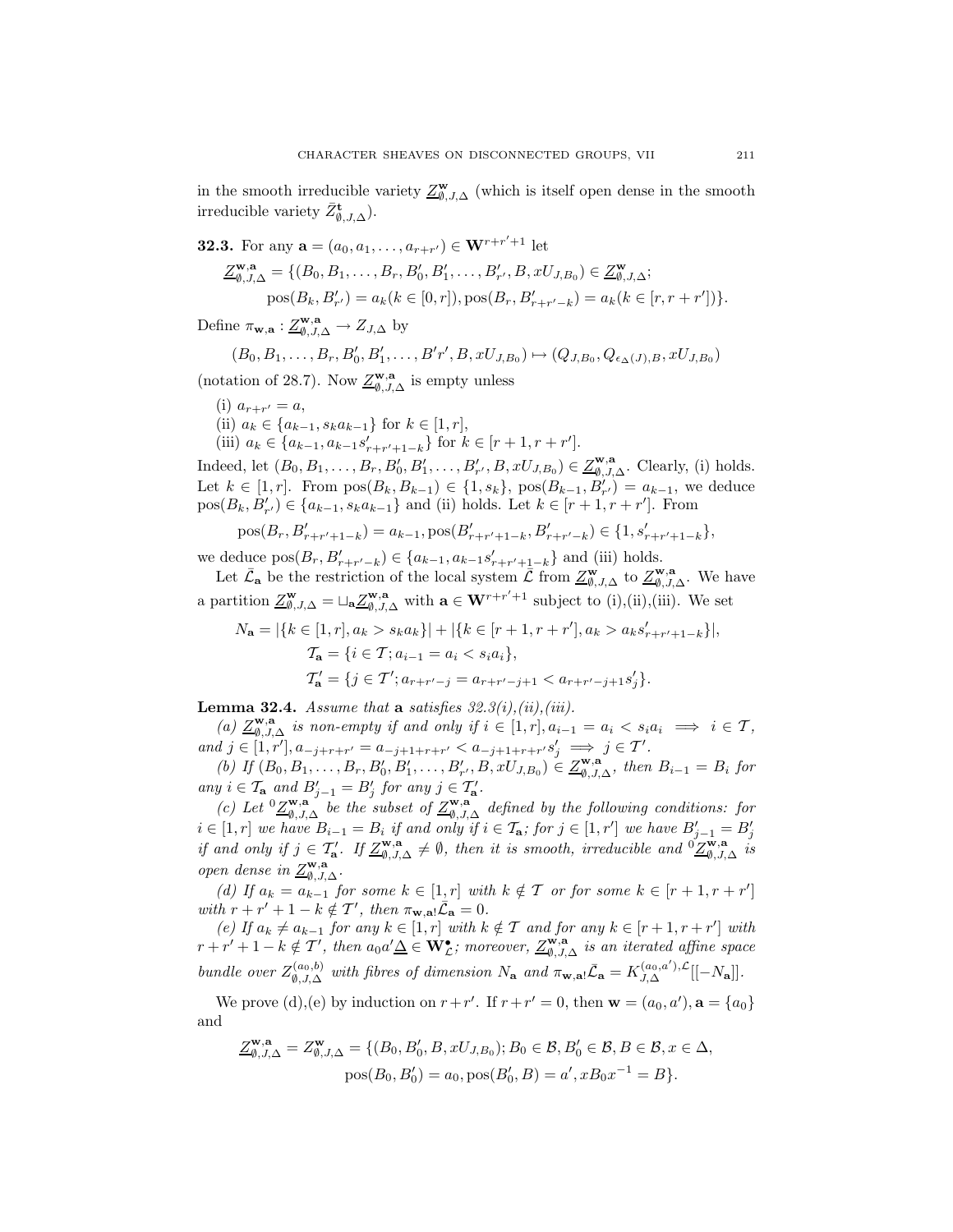Hence  $\pi_{\mathbf{w},\mathbf{a}}\overline{\mathcal{L}}_{\mathbf{a}} = K_{J,\Delta}^{\mathbf{w},\mathcal{L}}$ . Now assume that  $r + r' \geq 1$ . Assume first that  $r' \geq 1$ . Let

$$
\mathbf{w}' = (s_1, s_2, \dots, s_r, a_{r+r'-1}, s'_{r'-1}, s'_{r'-2}, \dots, s'_1, a'),
$$
  
\n
$$
[\mathbf{w}'] = s_1 s_2 \dots s_r a_{r+r'-1} s'_{r'-1} s'_{r'-2} \dots s'_1 a',
$$
  
\n
$$
\mathbf{a}' = (a_0, a_1, \dots, a_r, a_{r+1}, \dots, a_{r+r'-1}),
$$

$$
Y = \{(B_0, B_1, \dots, B_r, B'_1, B'_2, \dots, B'_{r'}, B, xU_{J,B_0}); B_i \in \mathcal{B}(i \in [0, r]),
$$
  
\n
$$
B'_j \in \mathcal{B}(j \in [1, r']), B \in \mathcal{B}, x \in \Delta, \text{pos}(B_{i-1}, B_i) \in \{s_i, 1\} (i \in \mathcal{T}),
$$
  
\n
$$
\text{pos}(B_{i-1}, B_i) = s_i (i \in [1, r] - \mathcal{T}), \text{pos}(B'_{j-1}, B'_j) \in \{s'_j, 1\} (j \in \mathcal{T}' \cap [2, r')),
$$
  
\n
$$
\text{pos}(B'_{j-1}, B'_j) = s'_j (j \in [2, r'] - \mathcal{T}'), \text{pos}(B_k, B'_{r'}) = a_k (k \in [0, r]),
$$
  
\n
$$
\text{pos}(B_r, B'_{r+r'-k}) = a_k (k \in [r, r + r' - 1]), \text{pos}(B'_{r'}, B) = a', xB_0 x^{-1} = B' \}.
$$

Define  $\pi^Y : Y \to Z_{J,\Delta}, f : \underline{Z}_{\emptyset, J, \Delta}^{\mathbf{w}, \mathbf{a}} \to Y$  by

$$
\pi^{Y}: (B_{0}, B_{1}, \ldots, B_{r}, B'_{1}, B'_{2}, \ldots, B'_{r'}, B, xU_{J,B_{0}}) \mapsto (Q_{J,B_{0}}, Q_{\epsilon_{\Delta}(J), B}, xU_{J,B_{0}}),
$$

$$
f: (B_{0}, B_{1}, \ldots, B_{r}, B'_{0}, B'_{1}, \ldots, B'_{r'}, B, xU_{J,B_{0}})
$$

$$
\mapsto (B_{0}, B_{1}, \ldots, B_{r}, B'_{1}, B'_{2}, \ldots, B'_{r'}, xU_{J,B_{0}}).
$$

The fibre of f at  $(B_0, B_1, ..., B_r, B'_1, B'_2, ..., B'_{r'}, xU_{J,B_0}) \in Y$  may be identified with

$$
\{B'_0 \in \mathcal{B}; \text{pos}(B'_0, B'_1) \in \{s'_1, 1\} \text{ if } 1 \in \mathcal{T}', \text{pos}(B'_0, B'_1) = s'_1 \text{ if } 1 \notin \mathcal{T}',\
$$
  

$$
\text{pos}(B_r, B'_0) = a_{r+r'}\}.
$$

If  $a_{r+r'}s'_1 = a_{r+r'-1}$ , then  $[w']\underline{\Delta} = [w]\underline{\Delta} \in W^{\bullet}_{\mathcal{L}}$  and the sets analogous to  $\mathcal{T}, \mathcal{T}'$  (for **w**<sup> $\prime$ </sup> instead of **w**) are  $\mathcal{T}, \mathcal{T}' \cap [2, r']$ . Moreover,  $\mathcal{Z}^{\mathbf{w}', \mathbf{a}'}_{\emptyset, J, \Delta} = Y$  and f is an isomorphism if  $a_{r+r'} < a_{r+r'}s'_1$  and an affine line bundle if  $a_{r+r'} > a_{r+r'}s'_1$ . In both cases,  $\bar{\mathcal{L}}_{\mathbf{a}} = f^*(\bar{\mathcal{L}}_{\mathbf{a}})$ . Hence

$$
f_! \bar{\mathcal{L}}_\mathbf{a} = \bar{\mathcal{L}}_{\mathbf{a}', \pi_{\mathbf{w}, \mathbf{a}}!} \bar{\mathcal{L}}_\mathbf{a} = \pi_{\mathbf{w}', \mathbf{a}'} f_! \bar{\mathcal{L}}_\mathbf{a} = \pi_{\mathbf{w}', \mathbf{a}'}! \bar{\mathcal{L}}_{\mathbf{a}'} \text{ if } a_{r+r'} < a_{r+r'} s'_1,
$$
\n
$$
f_! \bar{\mathcal{L}}_\mathbf{a} = \bar{\mathcal{L}}_{\mathbf{a}'} [[-1]], \pi_{\mathbf{w}, \mathbf{a}!} \bar{\mathcal{L}}_\mathbf{a} = \pi_{\mathbf{w}', \mathbf{a}'}! f_! \bar{\mathcal{L}}_\mathbf{a} = \pi_{\mathbf{w}', \mathbf{a}'}! \bar{\mathcal{L}}_{\mathbf{a}'} [[-1]] \text{ if } a_{r+r'} > a_{r+r'} s'_1;
$$

the desired result follows from the induction hypothesis.

If  $a_{r+r'-1} = a_{r+r'} < a_{r+r'} s'_1$  and  $1 \notin T'$ , then  $\underline{Z}_{\emptyset, J, \Delta}^{\mathbf{w}, \mathbf{a}} = \emptyset$ . If  $a_{r+r'-1} = a_{r+r'} >$  $a_{r+r} s'_1$  and  $1 \notin \mathcal{T}'$ , then f is a **k**<sup>\*</sup>-bundle and  $f_! \overline{\mathcal{L}}_a = 0$  (this can be deduced from 28.11) hence  $\pi_{\mathbf{w},\mathbf{a}}$   $\bar{\mathcal{L}}_{\mathbf{a}} = \pi_!^Y f_! \bar{\mathcal{L}}_{\mathbf{a}} = 0.$ 

Assume now that  $a_{r+r'-1} = a_{r+r'}$  and  $1 \in \mathcal{T}'$ . Then  $[\mathbf{w}']\underline{\Delta} \in \mathbf{W}_{\mathcal{L}}^{\bullet}$  and the sets analogous to  $\mathcal{T}, \mathcal{T}'$  (for **w**<sup>'</sup> instead of **w**) are  $\mathcal{T}, \mathcal{T}' \cap [2, r']$ . Moreover,  $\underline{\mathcal{Z}}_{\emptyset, J, \Delta}^{\mathbf{w}', \mathbf{a}'} = Y$ ; also, f is an isomorphism if  $a_{r+r'} < a_{r+r'} s'_1$  and an affine line bundle if  $a_{r+r'} > a_{r+r'} s'_1$  $a_{r+r'}s'_1$ . In both cases,  $\bar{\mathcal{L}}_{\mathbf{a}} = f^*(\bar{\mathcal{L}}_{\mathbf{a'}})$ . Hence

$$
f_! \bar{\mathcal{L}}_\mathbf{a} = \bar{\mathcal{L}}_{\mathbf{a}', \pi_{\mathbf{w}, \mathbf{a}}!} \bar{\mathcal{L}}_\mathbf{a} = \pi_{\mathbf{w}', \mathbf{a}'} f_! \bar{\mathcal{L}}_\mathbf{a} = \pi_{\mathbf{w}', \mathbf{a}'}! \bar{\mathcal{L}}_{\mathbf{a}'} \text{ if } a_{r+r'} < a_{r+r'} s'_1,
$$
\n
$$
f_! \bar{\mathcal{L}}_\mathbf{a} = \bar{\mathcal{L}}_{\mathbf{a}'} [[-1]], \pi_{\mathbf{w}, \mathbf{a}!} \bar{\mathcal{L}}_\mathbf{a} = \pi_{\mathbf{w}', \mathbf{a}'}! f_! \bar{\mathcal{L}}_\mathbf{a} = \pi_{\mathbf{w}', \mathbf{a}'}! \bar{\mathcal{L}}_{\mathbf{a}'} [[-1]] \text{ if } a_{r+r'} > a_{r+r'} s'_1;
$$

the desired result follows from the induction hypothesis.

Assume next that  $r' = 0$ . Then  $r \geq 1$ . Let

$$
\mathbf{w}'' = (s_1, s_2, \dots, s_{r-1}, a_{r-1}, a'), [\mathbf{w}''] = s_1 s_2 \dots s_{r-1} a_{r-1} a',\mathbf{a}'' = (a_0, a_1, \dots, a_{r-1}),
$$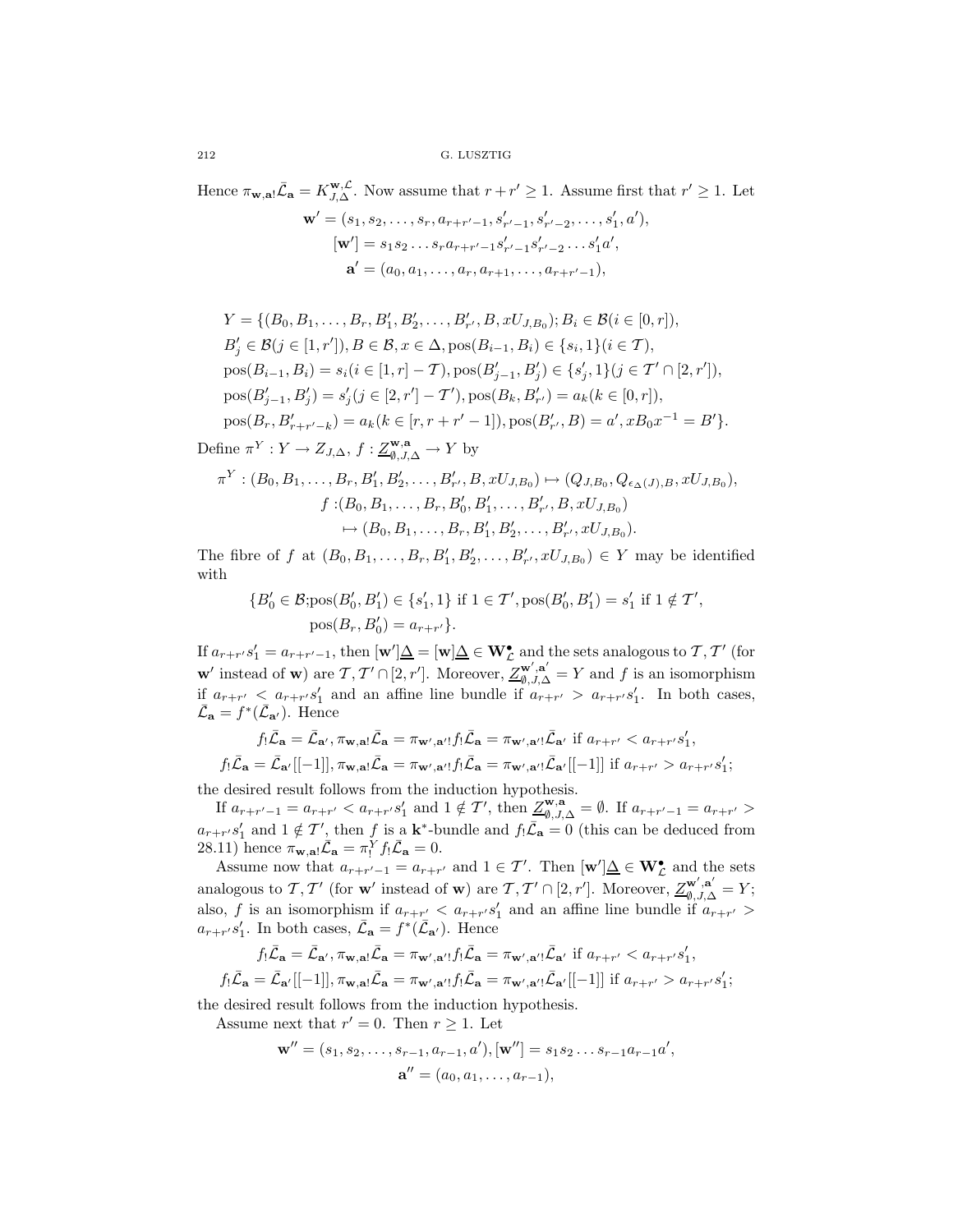$$
Y_1 = \{ (B_0, B_1, \dots, B_{r-1}, B'_0, B, xU_{J,B_0}); B_i \in \mathcal{B}(i \in [0, r-1]), B'_0 \in \mathcal{B},
$$
  
\n
$$
B \in \mathcal{B}, x \in \Delta, \text{pos}(B_{i-1}, B_i) \in \{s_i, 1\} (i \in \mathcal{T} \cap [1, r-1]),
$$
  
\n
$$
\text{pos}(B_{i-1}, B_i) = s_i (i \in [1, r-1] - \mathcal{T}), \text{pos}(B_k, B'_0) = a_k (k \in [0, r-1]),
$$
  
\n
$$
\text{pos}(B'_0, B) = a', xB_0 x^{-1} = B \}.
$$

Define  $\pi^{Y_1}: Y_1 \to Z_{J,\Delta}, f_1: \underline{Z}_{\emptyset,J,\Delta}^{\mathbf{w},\mathbf{a}} \to Y_1$  by

$$
\pi^{Y_1} : (B_0, B_1, \ldots, B_{r-1}, B'_0, B, xU_{J,B_0}) \mapsto (Q_{J,B_0}, Q_{\epsilon_{\Delta}(J),B}, xU_{J,B_0}),
$$
  

$$
f_1 : (B_0, B_1, \ldots, B_r, B'_0, B, xU_{J,B_0}) \mapsto (B_0, B_1, \ldots, B_{r-1}, B'_0, B, xU_{J,B_0}).
$$

The fibre of  $f_1$  at  $(B_0, B_1, \ldots, B_{r-1}, B'_0, B, xU_{J,B_0}) \in Y_1$  may be identified with

$$
\{B_r \in \mathcal{B}; \text{pos}(B_{r-1}, B_r) \in \{s_r, 1\} \text{ if } r \in \mathcal{T}, \text{pos}(B_{r-1}, B_r) = s_r \text{ if } r \notin \mathcal{T},\
$$

$$
\text{pos}(B_r, B'_0) = a_r\}.
$$

If  $s_r a_r = a_{r-1}$ , then  $[\mathbf{w}''] \underline{\Delta} = [\mathbf{w}] \underline{\Delta} \in \mathbf{W}_{\mathcal{L}}^{\bullet}$  and the set analogous to  $\mathcal{T}$  (for  $\mathbf{w}''$  instead of **w**) is  $\mathcal{T} \cap [1, r-1]$ . Moreover,  $\underline{Z}_{\emptyset, J, \Delta}^{\mathbf{w}'', \mathbf{a}''} = Y_1$  and  $f_1$  is an iso if  $a_r < s_r a_r$  and an affine line bundle if  $a_r > s_r a_r$ . In both cases,  $\bar{\mathcal{L}}_a = f_1^*(\bar{\mathcal{L}}_{a''}).$ Hence

$$
f_{1!}\overline{\mathcal{L}}_{\mathbf{a}} = \overline{\mathcal{L}}_{\mathbf{a}''}, \pi_{\mathbf{w},\mathbf{a}!}\overline{\mathcal{L}}_{\mathbf{a}} = \pi_{\mathbf{w}'',\mathbf{a}''!}f_{1!}\overline{\mathcal{L}}_{\mathbf{a}} = \pi_{\mathbf{w}'',\mathbf{a}''!}\overline{\mathcal{L}}_{\mathbf{a}''} \text{ if } a_r < s_r a_r,
$$
  

$$
f_{1!}\overline{\mathcal{L}}_{\mathbf{a}} = \overline{\mathcal{L}}_{\mathbf{a}''}[[-1]], \pi_{\mathbf{w},\mathbf{a}!}\overline{\mathcal{L}}_{\mathbf{a}} = \pi_{\mathbf{w}'',\mathbf{a}''!}f_{1!}\overline{\mathcal{L}}_{\mathbf{a}} = \pi_{\mathbf{w}'',\mathbf{a}''!}\overline{\mathcal{L}}_{\mathbf{a}''}[[-1]] \text{ if } a_r > s_r a_r;
$$

the desired result follows from the induction hypothesis.

If  $a_{r-1} = a_r < s_r a_r$  and  $r \notin \mathcal{T}$ , then  $\underline{Z_{\emptyset,\mathcal{J},\Delta}^{\mathbf{w},\mathbf{a}}} = \emptyset$ . If  $a_{r-1} = a_r > s_r a_r$  and  $r \notin \mathcal{T}$ , then  $f_1$  is a **k**<sup>\*</sup>-bundle and  $f_{1!}\bar{\mathcal{L}}_a = 0$  (this can be deduced from 28.11) hence  $\pi_{\mathbf{w},\mathbf{a}!}\bar{\mathcal{L}}_{\mathbf{a}} = \pi_!^{Y_1} f_{1!}\bar{\mathcal{L}}_{\mathbf{a}} = 0.$ 

Assume now that  $a_{r-1} = a_r$  and  $r \in \mathcal{T}$ . Then  $[\mathbf{w}'] \underline{\Delta} \in \mathbf{W}_{\mathcal{L}}^{\bullet}$  and the set analogous to T (for **w**<sup>"</sup> instead of **w**) is  $T \cap [1, r-1]$ . Moreover,  $\underline{Z_{\emptyset, J,\Delta}^{\mathbf{w}'',\mathbf{a}''}} = Y_1$ ; also,  $f_1$  is an isomorphism if  $a_r < s_r a_r$  and an affine line bundle if  $a_r > s_r a_r$ . In both cases,  $\bar{\mathcal{L}}_{\mathbf{a}} = f_1^*(\bar{\mathcal{L}}_{\mathbf{a}''})$ . Hence

$$
f_{1!}\bar{\mathcal{L}}_{\mathbf{a}} = \bar{\mathcal{L}}_{\mathbf{a}''}, \pi_{\mathbf{w},\mathbf{a}!}\bar{\mathcal{L}}_{\mathbf{a}} = \pi_{\mathbf{w}'',\mathbf{a}''!}f_{1!}\bar{\mathcal{L}}_{\mathbf{a}} = \pi_{\mathbf{w}'',\mathbf{a}''!}\bar{\mathcal{L}}_{\mathbf{a}''} \text{ if } a_r < s_r a_r,
$$

$$
f_{1!}\bar{\mathcal{L}}_{\mathbf{a}} = \bar{\mathcal{L}}_{\mathbf{a}''}([-1]], \pi_{\mathbf{w},\mathbf{a}!}\bar{\mathcal{L}}_{\mathbf{a}} = \pi_{\mathbf{w}'',\mathbf{a}''!}f_{1!}\bar{\mathcal{L}}_{\mathbf{a}} = \pi_{\mathbf{w}'',\mathbf{a}''!}\bar{\mathcal{L}}_{\mathbf{a}''}([-1]] \text{ if } a_r > s_r a_r;
$$

the desired result follows from the induction hypothesis. This completes the proof of  $(d),(e)$ . The previous inductive proof also yields  $(a),(b),(c)$ . The lemma is proved.

**32.5.** Let  $J \subset I$ . Let  $D, D', \Delta$  be three connected components of G with  $\Delta = D'D$ . We write  $\epsilon, \epsilon'$  instead of  $\epsilon_D, \epsilon_{D'} : \mathbf{W} \to \mathbf{W}$ . We have a diagram

$$
Z_{J,D}\times Z_{\epsilon(J),D'} \xleftarrow{b_1} Z_0 \xrightarrow{>b_2} Z_{J,\Delta}
$$

where

$$
Z_0 = \{ (Q, Q', Q'', gU_Q, g'U_{Q'}); Q \in \mathcal{P}_J, Q' \in \mathcal{P}_{\epsilon(J)}, Q'' \in \mathcal{P}_{\epsilon' \epsilon(J)}, g \in D, g' \in D', gQg^{-1} = Q', g'Q'g'^{-1} = Q'' \}, b_1(Q, Q', Q'', gU_Q, g'U_{Q'}) = ((Q, Q', gU_Q), (Q', Q'', g'U_{Q'})), b_2(Q, Q', Q'', gU_{Q}, g'U_{Q'}) = (Q, Q'', g'gU_Q).
$$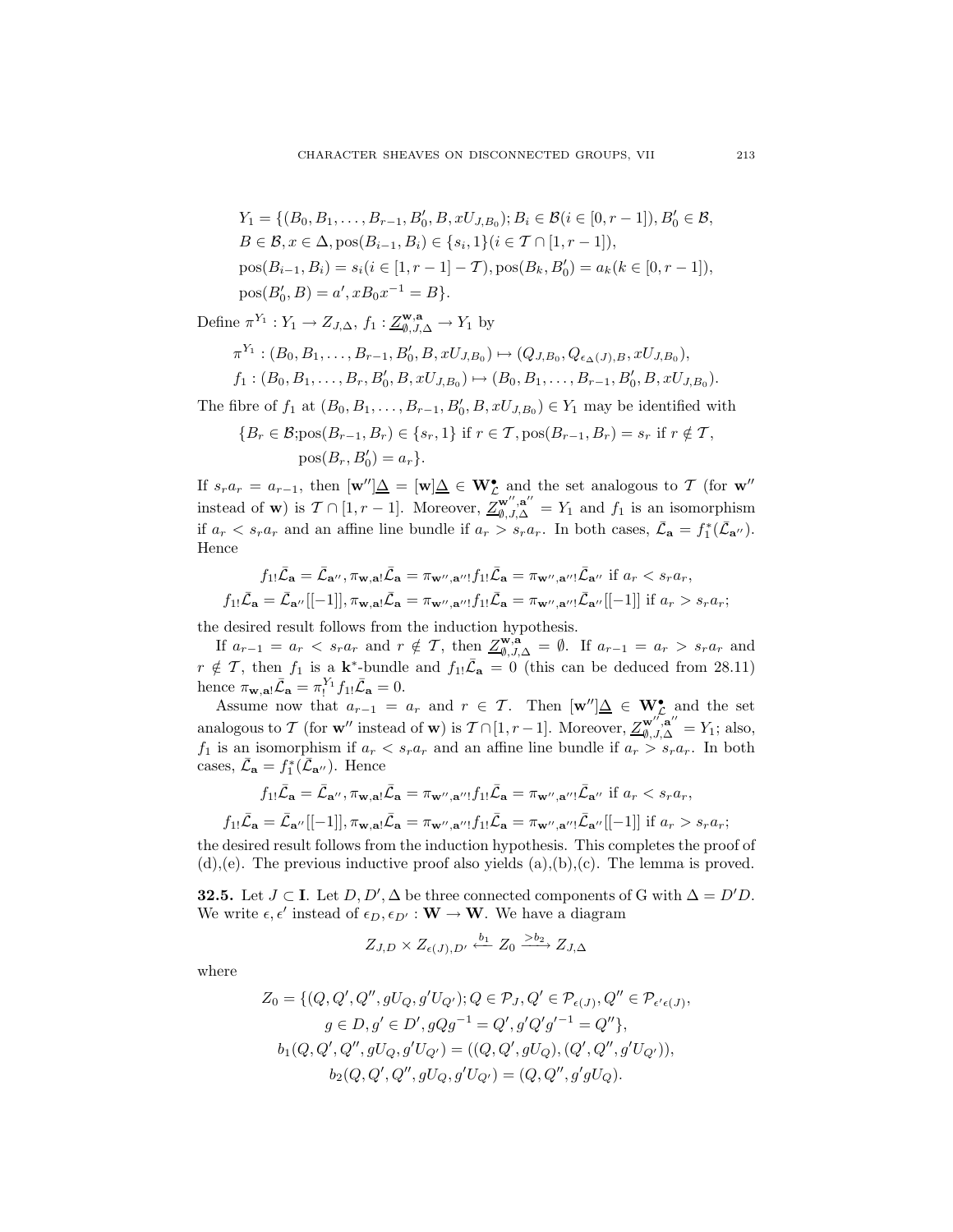Define a functor (*convolution*)  $\mathcal{D}(Z_{J,D}) \times \mathcal{D}(Z_{\epsilon(J),D'}) \to \mathcal{D}(Z_{J,\Delta})$  by

 $K, K' \mapsto K * K' = b_{2}b_1^*(K \boxtimes K').$ 

Let  $\mathbf{s} = (s_1, s_2, \ldots, s_r), \mathbf{s}' = (s'_1, s'_2, \ldots, s'_{r'})$  be two sequences in **I** and let  $\mathcal{L}, \mathcal{L}' \in$  $\mathfrak{s}(\mathbf{T})$  be such that  $s_1 s_2 \ldots s_r \underline{D} \in \mathbf{W}_{\mathcal{L}}^{\bullet}, s'_1 s'_2 \ldots s'_{r'} \underline{D}' \in \mathbf{W}_{\mathcal{L}'}^{\bullet}$ . Then  $\bar{K}_{J,D}^{\mathbf{s},\mathcal{L}} \in \mathcal{D}(Z_{J,D})$ ,  $\bar{K}_{\epsilon(J),D'}^{s',\mathcal{L}'} \in \mathcal{D}(Z_{\epsilon(J),D'})$  are defined (see 28.12); hence  $\bar{K}_{J,D}^{s,\mathcal{L}} * \bar{K}_{\epsilon(J),D'}^{s',\mathcal{L}'} \in \mathcal{D}(Z_{J,\Delta})$  is defined.

Let  $n \in \mathbb{N}_{\mathbf{k}}^*$  be such that  $\mathcal{L} \in \mathfrak{s}_n, \mathcal{L}' \in \mathfrak{s}_n$ . Let  $\lambda \in \underline{\mathfrak{s}}_n$  (resp.  $\lambda' \in \underline{\mathfrak{s}}_n$ ) be the isomorphism class of  $\mathcal L$  (resp.  $\mathcal L'$ ).

**Theorem 32.6.** (a) If  $\bar{K}_{J,D}^{s,\mathcal{L}} * \bar{K}_{\epsilon(J),D'}^{s',\mathcal{L}'} \neq 0$ , then  $y\lambda' = \underline{D}\lambda$  for some  $y \in W_{\epsilon(J)}$ .

(b) Let A be a simple perverse sheaf on  $Z_{J,\Delta}$ . If  $A + \bar{K}_{J,D}^{s,\mathcal{L}} * \bar{K}_{\epsilon(J),D'}^{s',\mathcal{L}'},$  then  $A \in \hat{Z}_{J,\Delta}^{\mathcal{L}}$ .

*(c)* Assume that **k**, **F**<sub>q</sub>, *G*, *F* are as in 31.7(b), that  $A \in \hat{Z}_{J,\Delta}$  and that  $\zeta^A$ :  $H_n[\Delta] \to \mathcal{A}$  is as in 31.7. Then

$$
\begin{split} \chi_v^A(\bar{K}_{J,D}^{\mathbf{s},\mathcal{L}}\ast \bar{K}_{\epsilon(J),D'}^{\mathbf{s}',\mathcal{L'}}) &= (v^2-1)^{\dim \mathbf{T}} v^{\dim G - l(w_1^0w_J^0)} \\ &\times \zeta^A (\sum_{\substack{y'\in \mathbf{W}_J \\ y'\underline{D}^{-1}\lambda'=\lambda}} v^{2l(w_J^0y')} C_{D\lambda}^{\mathbf{s}}[D] T_{y'}[D^{-1}] C_{D'\lambda'}^{\mathbf{s}'}[D'][D] T_{y'-1}). \end{split}
$$

*(Notation of 31.5, 31.6. We regard*  $\mathcal{L}, \mathcal{L}'$  as pure of weight 0 and then  $\bar{K}_{J,D}^{\mathbf{s}, \mathcal{L}}, \bar{K}_{\epsilon(J),D'}^{\mathbf{s}', \mathcal{L}'}$ *and their convolution naturally as mixed complexes.)*

The proof is given in 32.7–32.19.

**32.7.** With notation of 28.7, let

$$
V = \{ (B_0, B_1, \ldots, B_r, B'_0, B'_1, \ldots, B'_{r'}, gU_{J, B_0}, g'U_{\epsilon(J), B'_0}); B_i \in \mathcal{B}(i \in [0, r]),
$$
  
\n
$$
B'_j \in \mathcal{B}(j \in [0, r']), g \in D, g' \in D', gB_0g^{-1} = B_r, g'B'_0g'^{-1} = B'_{r'},
$$
  
\n
$$
pos(B_{i-1}, B_i) \in \{1, s_i\}(i \in [1, r]), pos(B'_{j-1}, B'_j) \in \{1, s'_j\}(j \in [1, r')),
$$
  
\n
$$
pos(B_r, B'_0) \in \mathbf{W}_{\epsilon(J)} \}.
$$

Let  $\bar{\mathcal{L}}$  be the constructible sheaf on  $\bar{Z}_{\emptyset, J, D}^s$  in 28.10 and let  $\bar{\mathcal{L}}'$  be the analogous constructible sheaf on  $\bar{Z}_{\emptyset, \epsilon(J), D'}^{\mathbf{s'}}$ . The inverse image of  $\bar{\mathcal{L}} \boxtimes \bar{\mathcal{L}}'$  under the imbedding  $f: V \to \bar{Z}_{\emptyset, J, D}^{\mathbf{s}} \times \bar{Z}_{\emptyset, \epsilon(J), D'}^{\mathbf{s}'},$ 

$$
(B_0, B_1, \ldots, B_r, B'_0, B'_1, \ldots, B'_{r'}, gU_{J, B_0}, g'U_{\epsilon(J), B'_0})
$$
  

$$
\mapsto ((B_0, B_1, \ldots, B_r, gU_{J, B_0}), (B'_0, B'_1, \ldots, B'_{r'}, g'U_{\epsilon(J), B'_0}))
$$

is a constructible sheaf on V denoted again by  $\bar{\mathcal{L}} \boxtimes \bar{\mathcal{L}}'$ . Define  $\rho : V \to Z_{J,\Delta}$  by

 $(B_0, B_1, \ldots, B_r, B'_0, B'_1, \ldots, B'_{r'}, gU_{J, B_0}, g'U_{\epsilon(J), B'_0}) \mapsto (Q_{J, B_0}, Q_{\epsilon' \epsilon(J), B'_{r'}}, xU_{J, B_0})$ 

where  $x = g'g \in \Delta$ ; this is meaningful since  $g'U_{\epsilon(J),B_0'}g = g'U_{\epsilon(J),B_r}g = g'gU_{J,B_0}$ . We have a commutative diagram in which the left square is cartesian

$$
\bar{Z}_{\emptyset,J,D}^{\mathbf{s}} \times \bar{Z}_{\emptyset,\epsilon(J),D'}^{\mathbf{s}'} \xleftarrow{f} V \xrightarrow{\rho} Z_{J,\Delta}
$$
\n
$$
h \downarrow \qquad h_0 \downarrow \qquad 1 \downarrow
$$
\n
$$
Z_{J,D} \times Z_{\epsilon(J),D'} \xleftarrow{b_1} Z_0 \xrightarrow{b_2} Z_{J,\Delta}
$$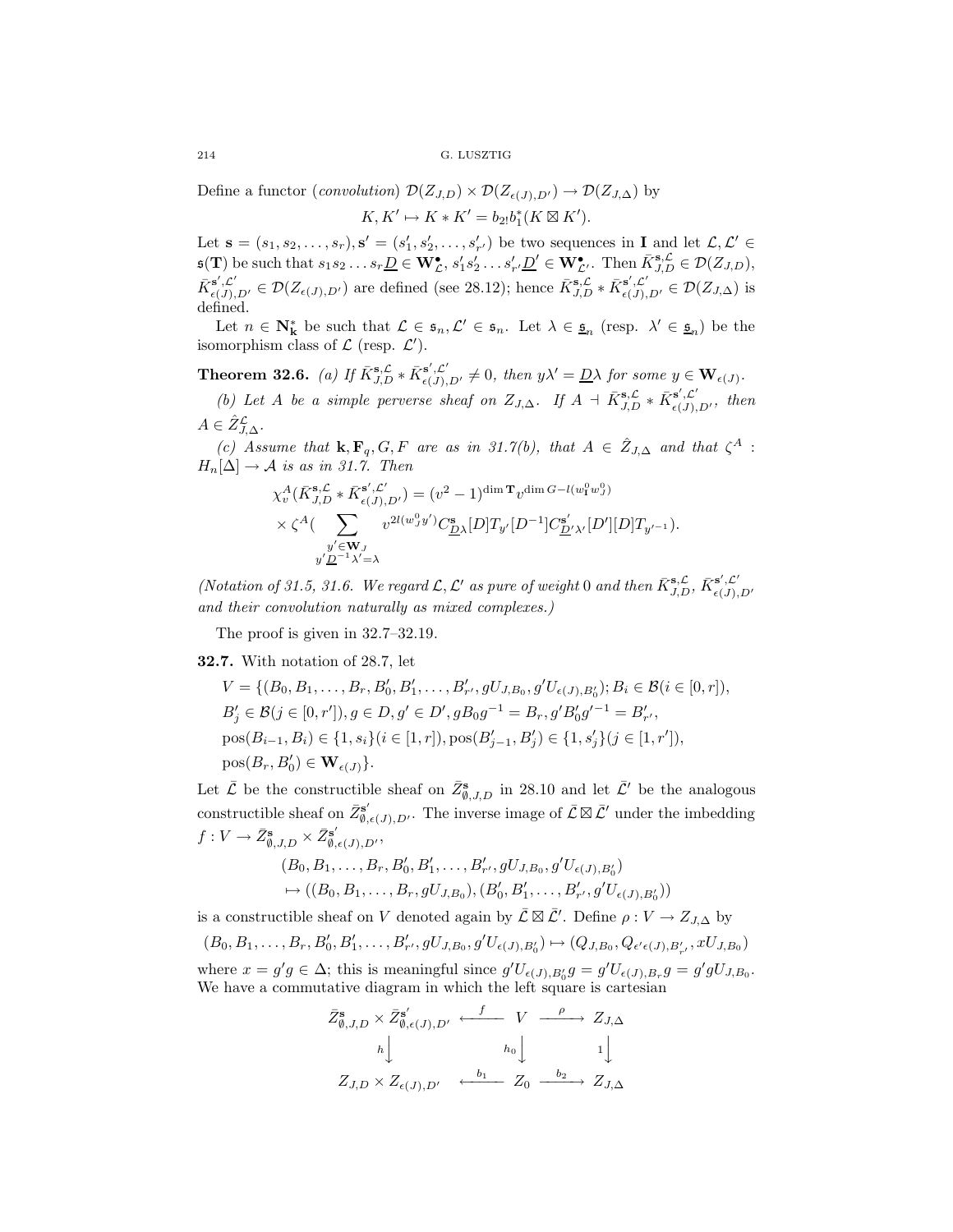where

$$
h: ((B_0, B_1, \ldots, B_r, gU_{J,B_0}), (B'_0, B'_1, \ldots, B'_{r'}, g'U_{\epsilon(J), B'_0}))
$$
  
\n
$$
\mapsto ((Q_{J,B_0}, Q_{\epsilon(J),B_r}, gU_{J,B_0}), (Q_{\epsilon(J),B'_0}, Q_{\epsilon'\epsilon(J),B'_{r'}}, g'U_{\epsilon(J),B'_0})),
$$
  
\n
$$
h_0: (B_0, B_1, \ldots, B_r, B'_0, B'_1, \ldots, B'_{r'}, gU_{J,B_0}, g'U_{\epsilon(J),B'_0})
$$
  
\n
$$
\mapsto ((Q_{J,B_0}, Q_{\epsilon(J),B_r}, Q_{\epsilon'\epsilon(J),B'_{r'}}, gU_{J,B_0}), g'U_{\epsilon(J),B_r}).
$$

Using this commutative diagram and the definitions we have

$$
\bar{K}_{J,D}^{\mathbf{s},\mathcal{L}} * \bar{K}_{\epsilon(J),D'}^{\mathbf{s}',\mathcal{L}'} = \rho_! (\bar{\mathcal{L}} \boxtimes \bar{\mathcal{L}}').
$$

Let

$$
\mathcal{T} = \{i \in [1, r]; s_1 s_2 \dots s_i \dots s_2 s_1 \in \mathbf{W}_{\mathcal{L}}\},
$$
  

$$
\mathcal{T}' = \{j \in [1, r'], s'_{r'} \dots s'_{j+1} s'_{j} s'_{j+1} \dots s'_{r'} \in \epsilon'(\mathbf{W}_{\mathcal{L}'})\}.
$$

(Thus,  $\mathcal{T} = \mathcal{J}_s$ ,  $\mathcal{T}' = \mathcal{J}_{s'}$  with the notation of 28.9.) Let

$$
V' = \{ (B_0, B_1, \ldots, B_r, B'_0, B'_1, \ldots, B'_{r'}, gU_{J,B_0}, g'U_{\epsilon(J), B'_0}); B_i \in \mathcal{B}(i \in [0, r]),
$$
  
\n
$$
B'_j \in \mathcal{B}(j \in [0, r'], g \in D, g' \in D', gB_0g^{-1} = B_r, g'B'_0g'^{-1} = B'_{r'},
$$
  
\n
$$
pos(B_{i-1}, B_i) \in \{1, s_i\}(i \in T), pos(B_{i-1}, B_i) = s_i(i \in [1, r] - T),
$$
  
\n
$$
pos(B'_{j-1}, B'_j) \in \{1, s'_j\}(j \in T'), pos(B'_{j-1}, B'_j) = s'_j(j \in [1, r'] - T'),
$$
  
\n
$$
pos(B_r, B'_0) \in \mathbf{W}_{\epsilon(J)}\},
$$

an open subset of V. Let  $\rho' : V' \to Z_{J,\Delta}$  be the restriction of  $\rho : V \to Z_{J,\Delta}$ . From 28.10 we see that  $(\bar{\mathcal{L}} \boxtimes \bar{\mathcal{L}}')|_{V'}$  is a local system and  $(\bar{\mathcal{L}} \boxtimes \bar{\mathcal{L}}')|_{V-V'} = 0$ . Hence

$$
\rho_!(V,\bar{\mathcal{L}}\boxtimes\bar{\mathcal{L}}')=\rho'_!(\bar{\mathcal{L}}\boxtimes\bar{\mathcal{L}}').
$$

For any

(a) 
$$
\mathbf{a} = (a_0, a_1, \dots, a_{r+r'}) \in \mathbf{W}^{r+r'} \times \mathbf{W}_{\epsilon(J)},
$$

let

$$
V'_{\mathbf{a}} = \{ (B_0, B_1, \dots, B_r, B'_0, B'_1, \dots, B'_{r'}, gU_{J,B_0}, g'U_{\epsilon(J), B'_0}) \in V';
$$
  
\n
$$
pos(B_k, B'_{r'}) = a_k (k \in [0, r]), pos(B_r, B'_{r+r'-k}) = a_k (k \in [r, r+r']) \}.
$$

Let  $\rho'_{\mathbf{a}} : V'_{\mathbf{a}} \to Z_{J,\Delta}$  be the restriction of  $\rho' : V' \to Z_{J,\Delta}$ . Then  $V' = \cup_{\mathbf{a}} V'_{\mathbf{a}}$  is a partition of  $V'$  with  $V'_{\mathbf{a}}$  locally closed in  $V'$  for all **a**.

**Lemma 32.8.** Let **a** as in 32.7(a) be such that  $(\underline{D}^{-1})^* \mathcal{L} \ncong (a_{r+r'}^{-1})^* \mathcal{L}'$ . Then  $\rho'_{\mathbf{a}}(\bar{\mathcal{L}}\boxtimes\bar{\mathcal{L}}')=0.$ 

Define  $R, \tilde{\rho}: R \to Z_{J,\Delta}, \pi: V'_{\mathbf{a}} \to R$  by  $R = \{ (B_0, B_1, \ldots, B_r, B'_0, B'_1, \ldots, B'_{r'}, xU_{J,B_0}); B_i \in \mathcal{B} (i \in [0, r]),$  $B'_j \in \mathcal{B}(j \in [0, r']), x \in \Delta, \text{pos}(B_r, B'_0) = a_{r+r'}, \text{pos}(B'_{r'}, xB_0x^{-1}) = \epsilon'(a_{r+r'}^{-1})\},$  $\tilde{\rho}: (B_0, B_1, \ldots, B_r, B'_0, B'_1, \ldots, B'_{r'}, xU_{J,B_0}) \mapsto (Q_{J,B_0}, xQ_{J,B_0}, xU_{J,B_0}),$  $\pi:(B_0, B_1, \ldots, B_r, B'_0, B'_1, \ldots, B'_{r'}, gU_{J,B_0}, g'U_{\epsilon(J),B'_0})$ (a)  $\rightarrow (B_0, B_1, \ldots, B_r, B'_0, B'_1, \ldots, B'_{r'}, g'gU_{J,B_0});$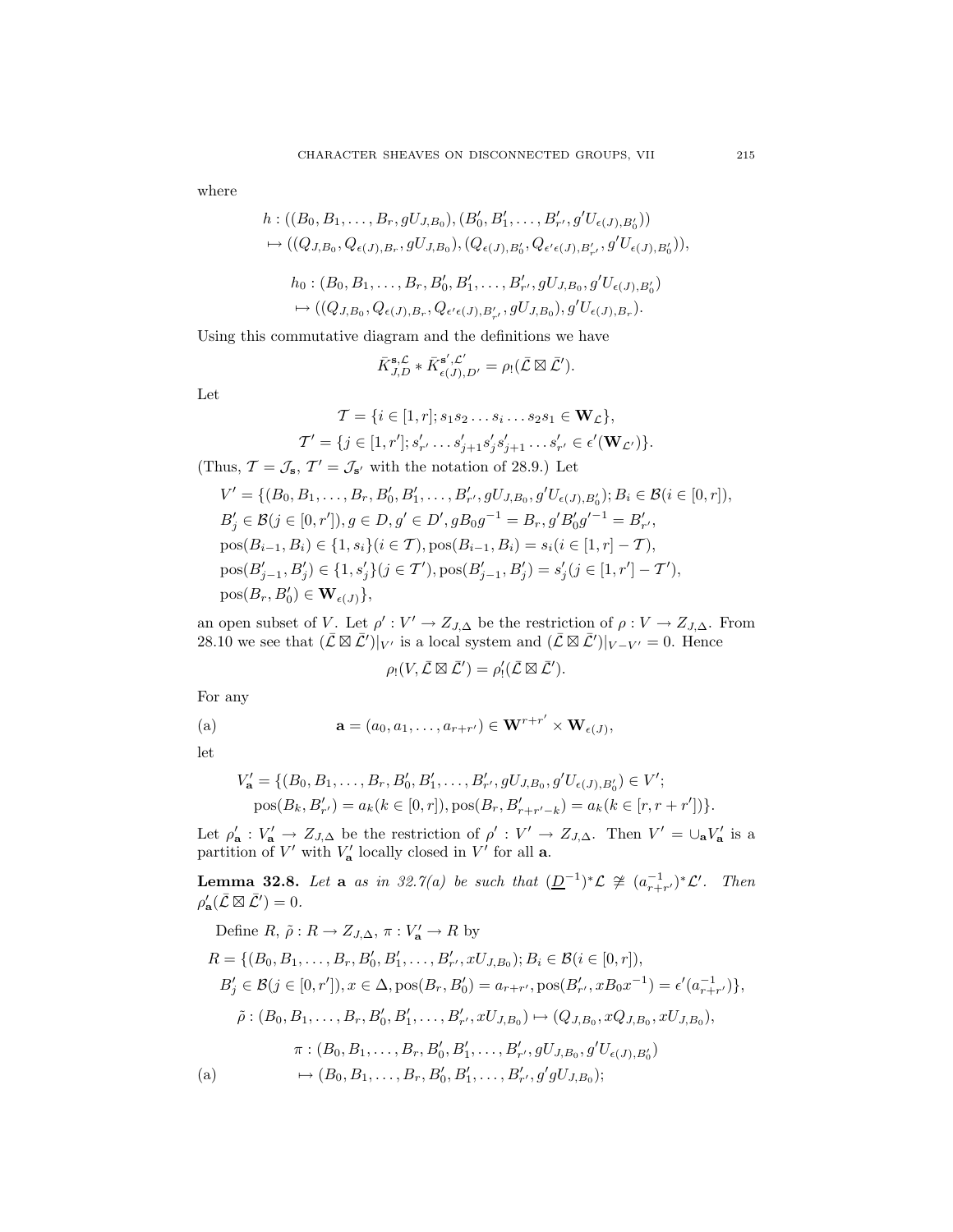this is meaningful since  $g'U_{\epsilon(J),B'_0}g = g'U_{\epsilon(J),B_r}g = g'gU_{J,B_0}$  and

$$
pos(B'_{r'}, g'gB_0g^{-1}g'^{-1}) = \epsilon' (pos(g'^{-1}B'_{r'}g', gB_0g^{-1}))
$$
  
=  $\epsilon' (pos(B'_0, B_r)) = \epsilon'(a_{r+r'}^{-1}).$ 

Since  $\rho'_{\mathbf{a}} = \tilde{\rho}\pi$ , it suffices to show that  $\pi_! (\bar{\mathcal{L}} \boxtimes \bar{\mathcal{L}}') = 0$ . Hence it suffices to show that, for any  $\xi = (B_0, B_1, \ldots, B_r, B'_0, B'_1, \ldots, B'_{r'}, xU_{J,B_0}) \in R$ , we have  $H_c^e(\pi^{-1}(\xi), \bar{\mathcal{L}} \boxtimes$  $\bar{\mathcal{L}}'$  = 0 for all e. We may assume that  $\pi^{-1}(\xi) \neq \emptyset$ . We may identify

$$
\pi^{-1}(\xi)=\{gU_{J,B_0}; g\in D, gB_0g^{-1}=B_r, xg^{-1}B_0'gx^{-1}=B_{r'}'\}
$$

in an obvious way. We may assume that  $B_r = B^*$ ,  $B'_0 = \dot{a}_{r+r'}B^* \dot{a}_{r+r'}^{-1}$  (notation of 28.5). Write  $B_i = h_i B^* h_i^{-1}, B'_j = h'_j B^* h'_j^{-1}$  with  $h_i, h'_j \in G^0, h_r = 1, h'_0 = \dot{a}_{r+r'}$ . Let

$$
w = \text{pos}(B_0, B_1)\text{pos}(B_1, B_2)\dots\text{pos}(B_{r-1}, B_r) \in \mathbf{W},
$$
  

$$
w' = \text{pos}(B'_0, B'_1)\text{pos}(B'_1, B'_2)\dots\text{pos}(B'_{r'-1}, B'_{r'}) \in \mathbf{W}.
$$

Let  $T, U^*$  be as in 28.5. Let  $d \in N_D B^* \cap N_D T, d' \in N_{D'} B^* \cap N_{D'} T$ . Then T (a maximal torus of  $B_r \cap B'_0$  acts freely on  $\pi_a^{-1}(\xi)$  by left multiplication and it suffices to show that for any T-orbit  $\theta$  in  $\pi_{\mathbf{a}}^{-1}(\xi)$ , we have  $H_c^e(\theta, \overline{\mathcal{L}} \boxtimes \overline{\mathcal{L}}') = 0$  for all e. Let  $g_0U_{J,B_0} \in \theta$ . It suffices to show that the inverse image of  $\mathcal{L} \boxtimes \mathcal{L}'$  under  $t \mapsto tg_0U_{J,B_0}$ (a local system in  $\mathfrak{s}(T)$ ) is  $\neq \mathbf{Q}_l$ . Using 28.10 and the definitions in 28.5, 28.8, we see that this inverse image is just  $b^*(\mathcal{L}) \otimes c^*(\mathcal{L}')$  where  $\mathcal{L}, \mathcal{L}'$  are regarded as local systems on T and  $b: T \to T, c: T \to T$  are given by

$$
b(t) = d^{-1} \dot{w}^{-1} n_1 n_2 \dots n_r n_0 (n_0^{-1} t n_0),
$$
  

$$
c(t) = d'^{-1} \dot{w}' n'_1 n'_2 \dots n'_{r'} n'_0 \dot{a}_{r+r'}^{-1} t^{-1} \dot{a}_{r+r'}
$$

where  $n_i \in N_{G} \circ T(i \in [1,r]), n'_j \in N_{G} \circ T(j \in [1,r'])$  are given by  $h_{i-1}^{-1}h_i \in$  $U^*n_iU^*, h'_{j-1}{}^{-1}h'_j \in U^*n'_jU^*,$  and  $n_0 \in N_DB^* \cap N_DT, n'_0 \in N_{D'}B^* \cap N_{D'}T$  are given by  $g_0h_0 \in U^*n_0$ ,  $h'_{r'}^{-1}g_0^{-1}x\dot{a}_{r+r'} \in U^*n'_0$ . Since  $d^{-1}\dot{w}^{-1}n_1n_2...n_rn_0 \in T$ ,  $d'^{-1}w'^{-1}n'_1n'_2\ldots n'_{r'}n'_0 \in T, n_0 \in dT$ , we see using 28.1(a) that  $b^*\mathcal{L} = \text{Ad}(d^{-1})^*\mathcal{L}$ ,  $c^*\mathcal{L}' = \text{Ad}(\tilde{a}_{r+r'}^{-1})^*\check{\mathcal{L}}'.$  It then suffices to show that  $\text{Ad}(d^{-1})^*\mathcal{L}\otimes \text{Ad}(\tilde{a}_{r+r'}^{-1})^*\check{\mathcal{L}}' \not\cong \mathbf{Q}_l.$ This follows from our assumption. The lemma is proved.

**32.9.** Until the end of Lemma 32.12 we assume that **a** (as in 32.7(a)) is such that

(a) 
$$
(\underline{D}^{-1})^* \mathcal{L} \cong (a_{r+r'}^{-1})^* \mathcal{L}'.
$$

We set  $\underline{a} = a_{r+r'}, \underline{a'} = \epsilon'(a_{r+r'}^{-1})$ . We show that

$$
s_1s_2\ldots s_r\underline{a}s'_1s'_2\ldots s'_{r'}\underline{a'}\underline{\Delta}\in \mathbf{W}_{\mathcal{L}}^{\bullet}.
$$

Since  $s_1 s_2 ... s_r \underline{D} \in \mathbf{W}_{\mathcal{L}}^{\bullet}$ , it suffices to show that  $\underline{D}^{-1} \underline{a} s'_1 s'_2 ... s'_{r'} \underline{D}' \underline{a}^{-1} \underline{D} \in \mathbf{W}_{\mathcal{L}}^{\bullet}$ . Since  $s'_1 s'_2 \ldots s'_{r'} \underline{D'} \in \mathbf{W}_{\mathcal{L'}}^{\bullet} = \mathbf{W}_{\mathcal{L'}}^{\bullet}$ , it suffices to show that  $\underline{a}^*(\underline{D}^{-1})^* \mathcal{L} \cong \mathcal{L'}$ . This holds by our assumption. Let

$$
\mathbf{w}=(s_1,s_2,\ldots,s_r,\underline{a},s'_1,s'_2\ldots,s'_{r'},\underline{a}').
$$

Then  $\underline{Z}_{\emptyset, J, \Delta}^{\mathbf{w}, \mathbf{a}}$  (see 32.3) is well defined in terms of  $\mathcal{T}, \mathcal{T}'$  as in 32.7 (or equivalently as in 32.2). As in 32.3,  $\mathcal{L}$  gives rise to a local system  $\bar{\mathcal{L}}_a$  on  $\underline{\mathcal{Z}}_{\emptyset, J, \Delta}^{\mathbf{w}, \mathbf{a}}$ .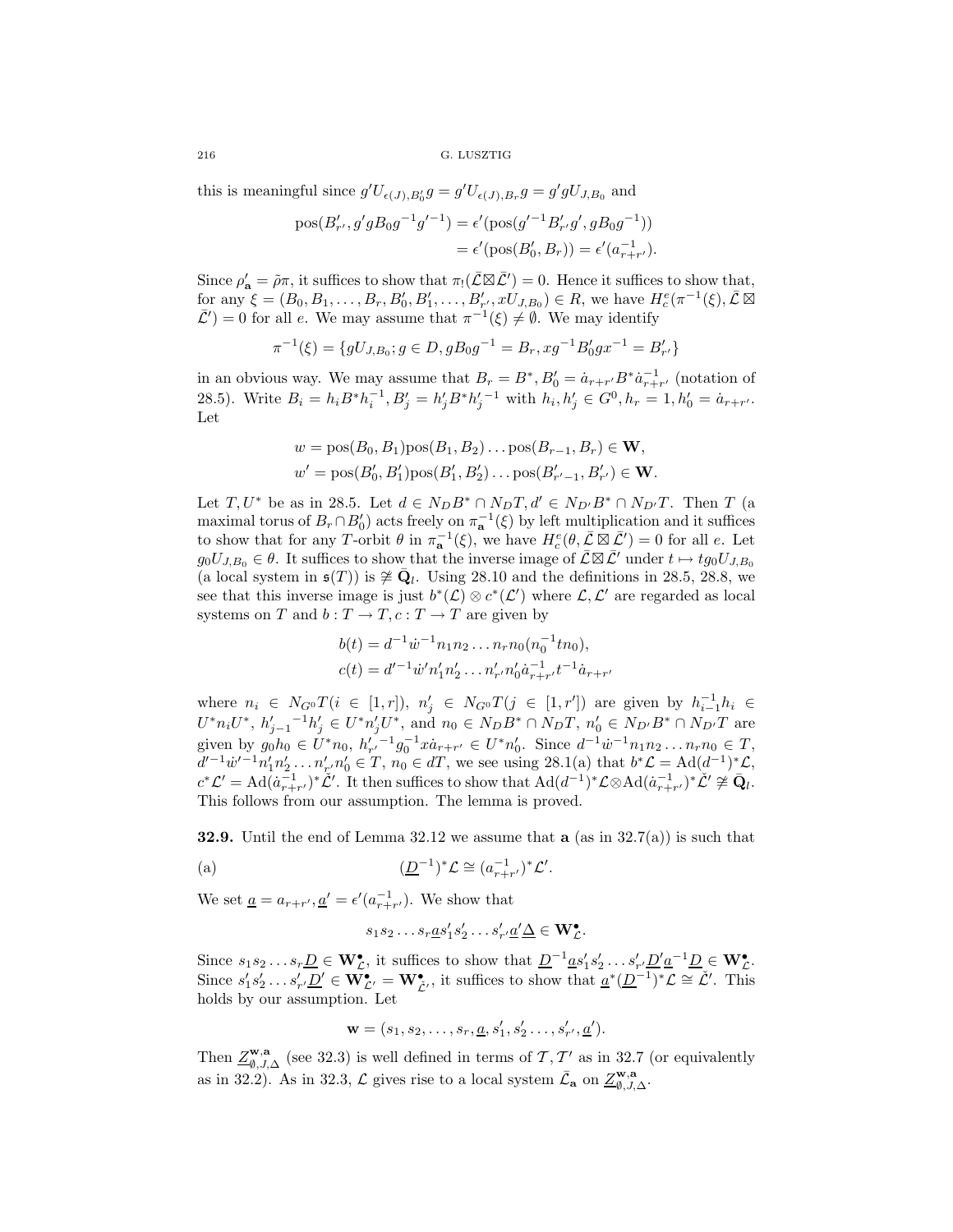**32.10.** We preserve the setup of 32.9. Let  $V''_a$  be the set of all

$$
(B_0, B_1, \ldots, B_r, B'_0, B'_1, \ldots, B'_{r'}, (U_{B_r} \cap U_{B'_0})g, xU_{J, B_0})
$$

where  $(B_0, B_1, \ldots, B_r, B'_0, B'_1, \ldots, B'_{r'}, xB_0x^{-1}, xU_{J,B_0}) \in \underline{Z}_{\emptyset, J, \Delta}^{\mathbf{w}, \mathbf{a}}$  and  $g \in D$  satisfies  $g^{-1}B_rg = B_0, g^{-1}B'_0g = x^{-1}B'_{r'}x$ . (The last equation is meaningful. It suffices to show that if  $u \in U_{J,B_0}$ , then  $ug^{-1}B'_0gu^{-1} = g^{-1}B'_0g$ , that is,  $gug^{-1} \in N_GB'_0$ . We have  $gug^{-1} \in U_{\epsilon_D(J),gB_0g^{-1}} = U_{\epsilon_D(J),B_r} = U_{\epsilon_D(J),B_0'} \subset U_{B_0'} \subset N_GB_0'.$  Define  $\eta: V''_{\mathbf{a}} \to \underline{Z}^{\mathbf{w},\mathbf{a}}_{\emptyset, J, \Delta}, \ \kappa: V'_{\mathbf{a}} \to V''_{\mathbf{a}}$  by

$$
\eta: (B_0, B_1, \ldots, B_r, B'_0, B'_1, \ldots, B'_{r'}, (U_{B_r} \cap U_{B'_0})g, xU_{J,B_0})
$$
  
\n
$$
\mapsto (B_0, B_1, \ldots, B_r, B'_0, B'_1, \ldots, B'_{r'}, xB_0x^{-1}, xU_{J,B_0}),
$$
  
\n
$$
\kappa: (B_0, B_1, \ldots, B_r, B'_0, B'_1, \ldots, B'_{r'}, gU_{J,B_0}, g'U_{\epsilon(J), B'_0})
$$
  
\n
$$
\mapsto (B_0, B_1, \ldots, B_r, B'_0, B'_1, \ldots, B'_{r'}, (U_{B_r} \cap U_{B'_0})g, g'gU_{J,B_0});
$$

 $\kappa$  is well defined, by the argument following Lemma 32.8(a). Let  $f_{\mathbf{a}} = \eta \kappa : V_{\mathbf{a}}' \to V_{\mathbf{a}}'$  $Z_{\emptyset, J, \Delta}^{\mathbf{w}, \mathbf{a}}$ . Clearly,

(a)  $\kappa$  *is an affine space bundle with fibres of dimension*  $l(w_{\epsilon(J)}^0 \underline{a})$ . Now **T** acts on  $V''_a$  by

$$
t: (B_0, B_1, \ldots, B_r, B'_0, B'_1, \ldots, B'_{r'}, (U_{B_r} \cap U_{B'_0})g, xU_{J,B_0})
$$
  

$$
\mapsto (B_0, B_1, \ldots, B_r, B'_0, B'_1, \ldots, B'_{r'}, (U_{B_r} \cap U_{B'_0})y_t g, xU_{J,B_0})
$$

where  $y_t \in (B_r \cap B'_0)/(U_{B_r} \cap U_{B'_0})$  is defined by the condition that its image in  $B_r/U_{B_r}$  is the image of t under  $\mathbf{T} \xrightarrow{\sim} B_r/U_{B_r}$ . Then

(b)  $\eta$  *is a principal* **T***-bundle.* 

Let  $\xi = (B_0, B_1, \ldots, B_r, B'_0, B'_1, \ldots, B'_{r'}, B, xU_{J,B_0}) \in \underline{Z}^{\mathbf{w},\mathbf{a}}_{\emptyset, J, \Delta}$ . Then  $\eta^{-1}(\xi)$  may be identified with

$$
\{(U_{B_r}\cap U_{B'_0})g;g\in D;g^{-1}B_rg=B_0,g^{-1}B'_0g=x^{-1}B'_{r'}x\}.
$$

We show only that  $\eta^{-1}(\xi) \cong \mathbf{T}$ . It suffices to show that  $\eta^{-1}(\xi) \neq \emptyset$ . For this it suffices to show that  $pos(B'_0, B_r) = \epsilon (pos(x^{-1}B'_r x, B_0))$  or that  $pos(B'_0, B_r)$  $\epsilon \epsilon_{\Delta}^{-1}(\text{pos}(B_r', B))$  or that  $a^{-1} = \epsilon'^{-1}(\underline{a}')$  which is clear.

**32.11.** We preserve the setup of 32.9. Let w be the product of the sequence  $s_1, s_2, \ldots, s_r$  in which the factors  $s_i$  with  $i \in \mathcal{T}_a$  are replaced by 1. Let w' be the product of the sequence  $s'_1, s'_2, \ldots, s'_{r'}$  in which the factors  $s'_j$  with  $j \in \mathcal{T}'_{\mathbf{a}}$ are replaced by 1,  $(T_a, T'_a$  as in 32.3). Let  $B^*, U^*, T$  be as in 28.5. Let  $d \in$  $N_D B^* \cap N_D T, d' \in N_{D'} B^* \cap N_{D'} T$ . We have a commutative diagram

$$
\begin{array}{ccc}\n^0V'_\mathbf{a} & \xleftarrow{f_1} & \tilde{V}' & \xrightarrow{f_2} & T \times T \\
\hline\n\begin{array}{c}\nf_3 \\
\downarrow \\
\end{array} & & f_4 \downarrow \\
^0\underline{Z}_{\emptyset, J, \Delta}^{\mathbf{w}, \mathbf{a}} & \xleftarrow{f_6} & \tilde{Z} & \xrightarrow{f_7} & T\n\end{array}
$$

Here

$$
{}^{0}V'_{\mathbf{a}} = \{ (B_0, B_1, \dots, B_r, B'_0, B'_1, \dots, B'_{r'}, gU_{J, B_0}, g'U_{\epsilon(J), B'_0}) \in V'_{\mathbf{a}}; \nB_{i-1} = B_i (i \in \mathcal{T}_{\mathbf{a}}), \text{pos}(B_{i-1}, B_i) = s_i (i \in [1, r] - \mathcal{T}_{\mathbf{a}}), B'_{j-1} = B'_{j} (j \in \mathcal{T}'_{\mathbf{a}}), \n\text{pos}(B'_{j-1}, B'_{j}) = s'_{j} (i \in [1, r'] - \mathcal{T}'_{\mathbf{a}}) \},
$$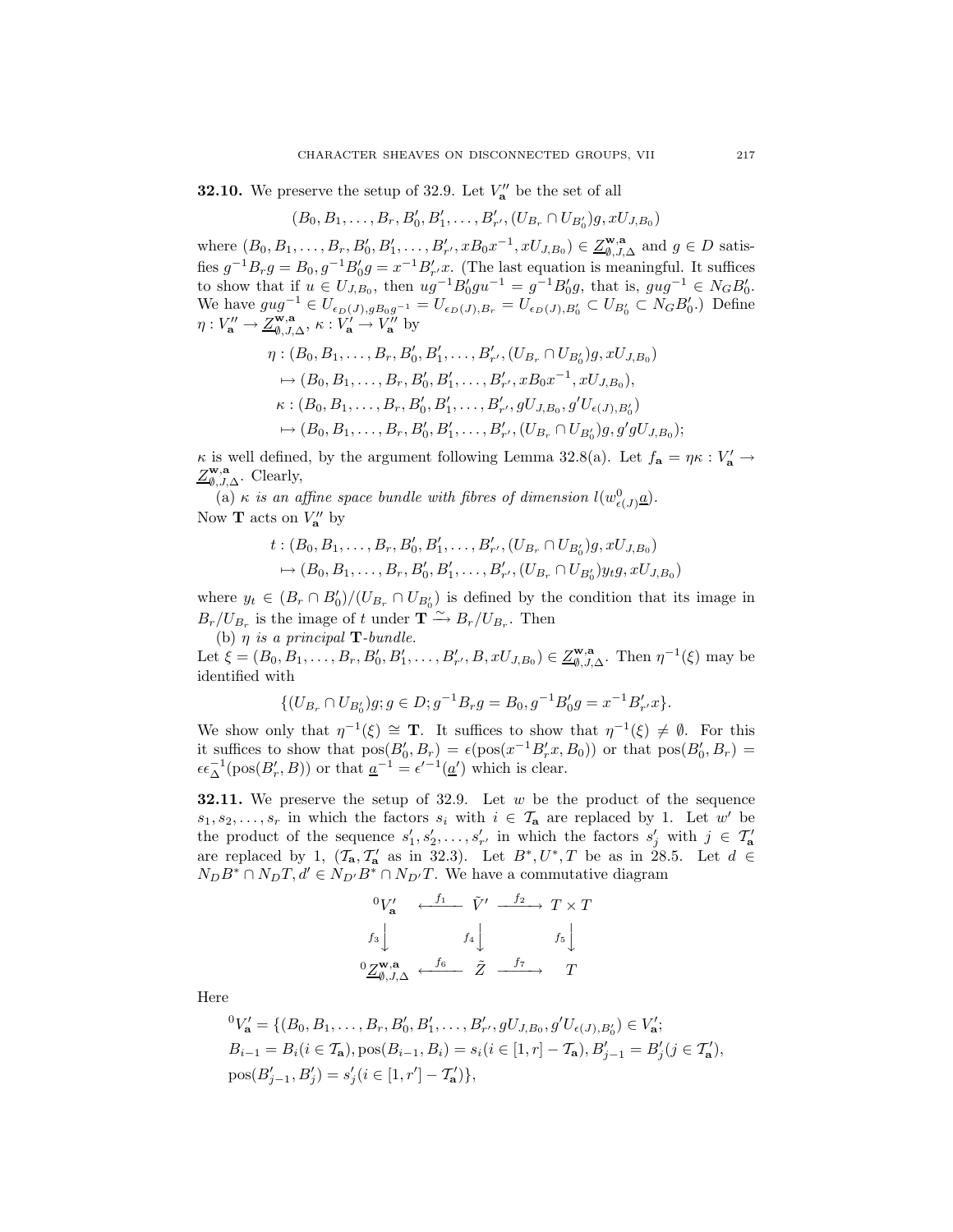$$
\begin{split} &\tilde{V}' = \{(h_0,h_1,\ldots,h_r,h_0',h_1',\ldots,h_{r'}',g,g') \in (G^0)^{r+r'+2} \times D \times D'; \\ &\,h_{i-1}^{-1}h_i \in B^*(i \in \mathcal{T}_{\mathbf{a}}),h_{i-1}^{-1}h_i \in B^*s_iB^*(i \in [1,r]-\mathcal{T}_{\mathbf{a}}),h_{j-1}'^{-1}h_j' \in B^*(j \in \mathcal{T}_{\mathbf{a}}'), \\ &\,h_{j-1}'^{-1}h_j' \in B^* \dot{s}_j'B^*(j \in [1,r']-\mathcal{T}_{\mathbf{a}}'),h_r^{-1}gh_0 = d, h_{r'}'^{-1}g'h_0' = d', \\ &\,h_k^{-1}h_{r'}' \in B^* \dot{a}_kB^*(k \in [0,r-1]),h_r^{-1}h_{r+r'-k}' \in B^* \dot{a}_kB^*(k \in [r,r+r'-1]), \\ &\,h_r^{-1}h_0' = \underline{\dot{a}}\}, \end{split}
$$

$$
\begin{split} &\tilde{Z}=\{(h_0,h_1,\ldots,h_r,h_0',h_1',\ldots,h_{r'}',x)\in (G^0)^{r+r'+2}\times D'D;\\ &h_{i-1}^{-1}h_i\in B^*(i\in{\mathcal T}_{\mathbf{a}}),h_{i-1}^{-1}h_i\in B^*s_iB^*(i\in[1,r]-{\mathcal T}_{\mathbf{a}}),h_{j-1}'^{-1}h_j'\in B^*(j\in{\mathcal T}_{\mathbf{a}}'),\\ &h_{j-1}'^{-1}h_j'\in B^* \dot{s}_j'B^*(j\in[1,r']-{\mathcal T}_{\mathbf{a}}'),h_k^{-1}h_{r'}'\in B^* \dot{a}_kB^*(k\in[0,r-1]),\\ &h_r^{-1}h_{r+r'-k}'\in B^* \dot{a}_kB^*(k\in[r,r+r'-1]),h_r^{-1}h_0'=\dot{\underline{a}},\\ &h_{r'}'^{-1}xh_0\in B^* d'\dot{\underline{a}}^{-1}d'^{-1}B^*\}, \end{split}
$$

$$
f_1(h_0, h_1, \ldots, h_r, h'_0, h'_1, \ldots, h'_{r'}, g, g') = (h_0 B^* h_0^{-1}, \ldots, h_r B^* h_r^{-1},
$$
  

$$
h'_0 B^* h'_0{}^{-1}, \ldots, h'_{r'} B^* h'_{r'}{}^{-1}, g U_{J, h_0 B^* h_0^{-1}}, g' U_{\epsilon_D(J), h'_0 B^* h'_0^{-1}}),
$$

$$
f_2(h_0, h_1, \dots, h_r, h'_0, h'_1, \dots, h'_{r'}, g, g')
$$
  
=  $(d^{-1}\dot{w}^{-1}n_1n_2 \dots n_rd, d'^{-1}\dot{w}'^{-1}n'_1n'_2 \dots n'_{r'}d')$ 

with  $n_i, n'_j \in N_{G^0}T$  given by  $h_{i-1}^{-1}h_i \in U^*n_iU^*(i \in [1, r]), h'_{j-1}^{-1}h'_j \in U^*n'_jU^*(j \in$ [1, r']), f<sub>3</sub> is the restriction of  $f_a: V'_a \to \underline{Z}_{\emptyset, J, \Delta}^{\mathbf{w}, \mathbf{a}}$ ; see 32.10,

$$
f_4(h_0, h_1, \ldots, h_r, h'_0, h'_1, \ldots, h'_{r'}, g, g') = (h_0, h_1, \ldots, h_r, h'_0, h'_1, \ldots, h'_{r'}, g'g),
$$
  
\n
$$
f_5(t, \tilde{t}) = d^{-1} \underline{\dot{a}} d'^{-1} \dot{w}'^{-1} \underline{\dot{a}}^{-1} dt d^{-1} \underline{\dot{a}} \dot{w}' d' \tilde{t} \underline{\dot{a}}^{-1} d = \text{Ad}(d^{-1} \underline{\dot{a}}) (\text{Ad}(d'^{-1} \dot{w}'^{-1} \underline{\dot{a}}^{-1} d)(t) \tilde{t}),
$$
  
\n
$$
f_6(h_0, h_1, \ldots, h_r, h'_0, h'_1, \ldots, h'_{r'}, x)
$$
  
\n
$$
= (h_0 B^* h_0^{-1}, \ldots, h_r B^* h_r^{-1}, h'_0 B^* h'_0^{-1}, \ldots, h'_{r'} B^* h'_{r'}^{-1}, x U_{J, h_0 B^* h_0^{-1}}),
$$
  
\n
$$
f_7(h_0, h_1, \ldots, h_r, h'_0, h'_1, \ldots, h'_{r'}, x)
$$
  
\n
$$
= (d'd)^{-1} d' \underline{\dot{a}} d'^{-1} \dot{w}'^{-1} \underline{\dot{a}}^{-1} \dot{w}^{-1} n_1 n_2 \ldots n_r \underline{\dot{a}} n'_1 n'_2 \ldots n'_{r'} m d' d,
$$

where  $n_i, n'_j$  are as in the definition of  $f_2, m \in N_{G^0}T$  is given by  $h'_{r'}$ <sup>-1</sup>x $h_0d^{-1}d'^{-1} \in$  $U^*mU^*$ .

**Lemma 32.12.** *We preserve the setup of 32.11.* Let  ${}^{0}\bar{\mathcal{L}}_{a} = \bar{\mathcal{L}}_{a}|_{{}^{0}\underline{Z}_{\emptyset}^{\mathbf{w},\mathbf{a}}\Delta}$ .

*(a)* We have  $f_3^*({}^0\bar{\mathcal{L}}_{\mathbf{a}}) = (\bar{\mathcal{L}} \boxtimes \bar{\mathcal{L}}')|_{{}^0V_{\mathbf{a}}'}.$ *(b)* We have  $f_{\mathbf{a}}^* \overline{\mathcal{L}}_{\mathbf{a}} = (\overline{\mathcal{L}} \boxtimes \overline{\mathcal{L}}')|_{V_{\mathbf{a}}'}$ .

From the definitions we have

$$
f_6^*(\hbox{${}^0\bar{\mathcal{L}}_\mathbf{a}$})=f_7^*\mathcal{L},\quad f_1^*((\bar{\mathcal{L}}\boxtimes\bar{\mathcal{L}}')|_{{}^0V_\mathbf{a}'})=f_2^*(\mathcal{L}\boxtimes\mathrm{Ad}(\underline{\dot{a}})^*\mathrm{Ad}(d^{-1})^*\check{\mathcal{L}}).
$$

Since  $f_1^*$  is a smooth morphism with connected fibres, it suffices to show that  $f_1^* f_3^* ({}^0\mathring{\mathcal{L}}_{\mathbf{a}}) = f_1^* ((\mathcal{L} \boxtimes \mathcal{L}') | {}^0V_{\mathbf{a}}'$ ), or that  $f_4^* f_6^* ({}^0\mathcal{L}_{\mathbf{a}}) = f_2^* (\mathcal{L} \boxtimes \mathcal{L}'),$  or that  $f_4^* f_7^* \mathcal{L} =$  $f_2^*(\mathcal{L} \boxtimes \mathcal{L}')$ , or that  $f_2^* f_5^* \mathcal{L} = f_2^*(\mathcal{L} \boxtimes \mathcal{L}')$ . It suffices to show that  $f_5^* \mathcal{L} = \mathcal{L} \boxtimes \mathcal{L}'$ . Define  $f'_5: T \times T \to T$  by  $f'_5(t,\tilde{t}) = t\tilde{t}$ . Setting  $E = \text{Ad}(\tilde{d}^{-1}\underline{\dot{a}}): T \to T$ ,  $E' = \text{Ad}(d'^{-1}\dot{w}'^{-1}\dot{a}^{-1}d) : T \to T$ , we have  $f_5 = Ef'_5(E' \times 1)$  hence

$$
f_5^* \mathcal{L} = (E' \times 1)^* f_5'^* E^* \mathcal{L} = (E' \times 1)^* (E^* \mathcal{L} \boxtimes E^* \mathcal{L}) = (EE')^* \mathcal{L} \boxtimes E^* \mathcal{L}.
$$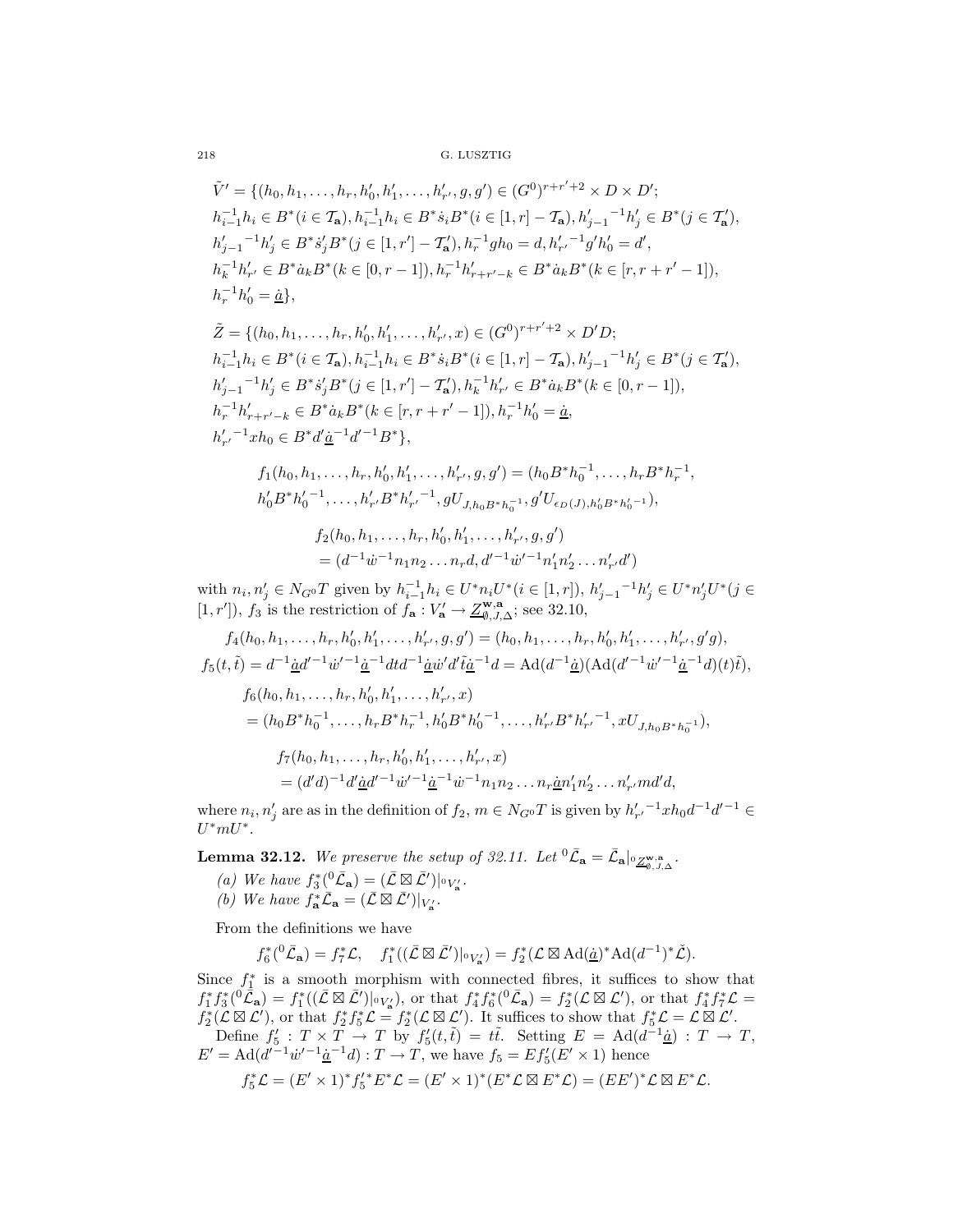From our assumption we have  $\mathcal{L}' \cong E^*\mathcal{L}$ . Moreover,  $\mathcal{L}' \cong \text{Ad}(d'^{-1}\dot{w}'^{-1})^*\mathcal{L}' =$  $(E'E)^*\mathcal{L}'$ . Hence  $E^*\mathcal{L} \cong (E'E)^*\mathcal{L} = (EE'E)^*\mathcal{L} = E^*(EE')^*\mathcal{L}$ . Since  $E^*$  is faithful, it follows that  $(EE')^*\mathcal{L} \cong \mathcal{L}$ . Thus,  $f_5^*\mathcal{L} \cong \mathcal{L} \boxtimes \mathcal{L}'$ . This proves (a).

We prove (b). We may assume that  $V'_a \neq \emptyset$ . From (a) we see that  $f_a^* \bar{\mathcal{L}}_a$ ,  $(\overline{\mathcal{L}} \boxtimes \overline{\mathcal{L}}')|_{V'_a}$  are two local systems on  $V'_a$  with the same restriction to the subset  ${}^0V'_a$ . It then suffices to show that  $V'_a$  is smooth, irreducible and  ${}^0V'_a$  is open dense in  $V'_a$ . By 32.10(a),(b),  $f_a$  is a fibration with connected smooth fibres and  ${}^0V'_a$  is the inverse image under  $f_{\mathbf{a}}$  of  ${}^{0}\underline{Z}^{\mathbf{w},\mathbf{a}}_{\emptyset,J,\Delta}$ . Hence it suffices to show that  $\underline{Z}^{\mathbf{w},\mathbf{a}}_{\emptyset,J,\Delta}$  is smooth, irreducible and  ${}^0\underline{Z}^{\mathbf{w},\mathbf{a}}_{\emptyset,J,\Delta}$  is open dense in  $\underline{Z}^{\mathbf{w},\mathbf{a}}_{\emptyset,J,\Delta}$ . This follows from 32.4(c). The lemma is proved.

**32.13.** Let **S** be the set of all  $\mathbf{a} = (a_0, a_1, \dots, a_{r+r'}) \in \mathbf{W}^{r+r'} \times \mathbf{W}_{\epsilon(J)}$  such that (a)  $a_k \in \{a_{k-1}, s_k a_{k-1}\}$  for  $k \in [1, r]$ , (b)  $a_k \in \{a_{k-1}, a_{k-1}s'_{r+r'+1-k}\}$  for  $k \in [r+1, r+r']$ , (c)  $(\underline{D}^{-1})^*$  $\mathcal{L} \cong (a_{r+r'}^{-1})^* \mathcal{L}',$ (d)  $i \in [1, r], a_{i-1} = a_i \implies i \in \mathcal{T},$ (e)  $j \in [1, r'], a_{-j+r+r'} = a_{-j+1+r+r'} \implies j \in T'.$ 

**Lemma 32.14.** *If*  $\mathbf{a} \in (\mathbf{W}^{r+r'} \times \mathbf{W}_{\epsilon(J)}) - \mathbf{S}$ *, then*  $\rho'_{\mathbf{a}!}(\overline{\mathcal{L}} \boxtimes \overline{\mathcal{L}}') = 0$ *.* 

If **a** does not satisfy 32.13(a) or 32.13(b), then  $V'_a = \emptyset$  and the result is trivial. If **a** does not satisfy 32.13(c), the desired result follows from Lemma 32.8. Assume now that **a** satisfies  $32.13(a)$ -(c) but it does not satisfy  $32.13(d)$  or (e). Using  $\rho'_{\mathbf{a}} =$  $\pi_{\mathbf{w},\mathbf{a}} f_{\mathbf{a}}$  and Lemma 32.12(b), we see that it suffices to show that  $\pi_{\mathbf{w},\mathbf{a}} f_{\mathbf{a}}(f_{\mathbf{a}}^* \overline{\mathcal{L}}_{\mathbf{a}}) = 0$ , or that  $\pi_{\mathbf{w},\mathbf{a}!}(\bar{\mathcal{L}}_{\mathbf{a}} \otimes f_{\mathbf{a}!}\bar{\mathbf{Q}}_l) = 0$ . It suffices to show that  $\pi_{\mathbf{w},\mathbf{a}!}(\bar{\mathcal{L}}_{\mathbf{a}} \otimes \mathcal{H}^e(f_{\mathbf{a}!}\bar{\mathbf{Q}}_l)) = 0$ for any e. By 32.10 we have  $f_{\mathbf{a}} = \eta \kappa$  and  $\kappa_! \bar{\mathbf{Q}}_l = \bar{\mathbf{Q}}_l [[-c]]$  where  $c = l(w_{\epsilon(J)}^0 a_{r+r'})$ . Hence  $f_{\mathbf{a}!}\bar{\mathbf{Q}}_l = \eta_!\bar{\mathbf{Q}}_l[[-c]]$ . Let  $\mathbf{r} = \dim \mathbf{T}$ . Since  $\eta$  is a principal **T**-bundle (see 32.10), the local system  $\mathcal{H}^e(\eta_!\bar{\mathbf{Q}}_l)$  admits a filtration whose associated graded is a direct sum of  $\begin{pmatrix} \mathbf{r} \\ 2\mathbf{r}-e \end{pmatrix}$  copies of  $\mathbf{\bar{Q}}_l(\mathbf{r}-e)$ . Since  $\pi_{\mathbf{w},\mathbf{a}} \bar{\mathcal{L}}_{\mathbf{a}} = 0$  (see 32.4(d)), we see that  $\pi_{\mathbf{w},\mathbf{a}!}(\overline{\mathcal{L}}_{\mathbf{a}} \otimes \mathcal{H}^e(f_{\mathbf{a}!}\overline{\mathbf{Q}}_l)) = 0$  for any e. The lemma is proved.

**32.15.** We now make a short digression. Let X be an algebraic variety over **k**. Let  $C \in \mathcal{D}(X)$  and let  $\{C_n; n \in \mathbf{Z}\}\$ be a sequence of objects in  $\mathcal{D}(X)$  such that  $C_n = 0$ for all but finitely many  $n$ . We shall write

$$
C \Leftrightarrow \{C_n; n \in \mathbf{Z}\}\
$$

if the following condition is satisfied: there exists a sequence  $\{C'_n; n \in \mathbf{Z}\}\)$  of objects in  $\mathcal{D}(X)$  such that  $C'_n = 0$  for  $n \ll 0$ ,  $C'_n = C$  for  $n \gg 0$  and distinguished triangles  $(C'_{n-1}, C'_{n}, C_{n})$  for  $n \in \mathbb{Z}$ .

If  $X, C, C_n$  are as above,  $C \text{ }\mathfrak{D} \{C_n; n \in \mathbf{Z}\}\$  and  $X_2 \xrightarrow{f_2} X \xrightarrow{f_1} X_1$  are morphisms of algebraic varieties, we see from definitions that

$$
f_{1!}C \approx \{f_{1!}C_n; n \in \mathbf{Z}\},
$$
  

$$
f_2^*C \approx \{f_2^*C_n; n \in \mathbf{Z}\}.
$$

Assume now that  $C \in \mathcal{D}(X)$  and that  $\{C^u; u \in \mathcal{U}\}\)$  are objects of  $\mathcal{D}(X)$  indexed by a finite set  $U$ . We shall write

$$
C \Leftrightarrow \{C_u; u \in \mathcal{U}\}\
$$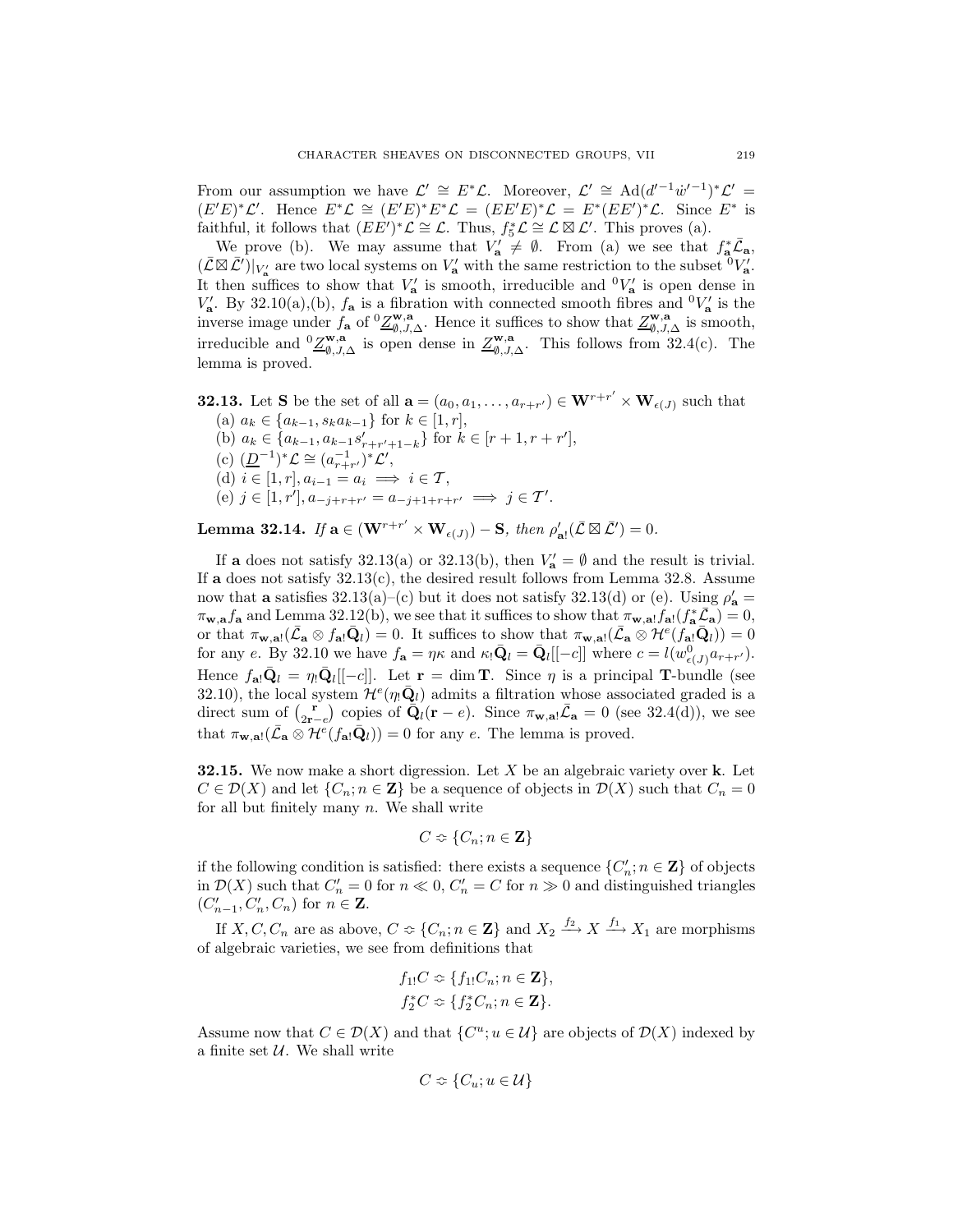if the following condition is satisfied: there exists a bijection  $\mathcal{U} \leftrightarrow [0,m]$  such that, setting  $C_n = C^u$  if  $u \leftrightarrow n \in [0, m]$  and  $C_n = 0$  for  $n \notin [0, m]$ , we have  $C \Leftrightarrow \{C_n; n \in \mathbf{Z}\}.$ 

For example, if  $C \in \mathcal{D}(X)$ , we have  $C \Leftrightarrow \{^pH^nC[-n]; n \in \mathbf{Z}\}\;$ ; in this case we can take  $C'_n = {}^p\tau_{\leq n}(C)$  (truncation, as in [\[BBD\]](#page-57-4)).

Similarly, if  $C \in \mathcal{D}(X)$ , we have  $C \Leftrightarrow \{ \mathcal{H}^n(C)[-n]; n \in \mathbf{Z} \}.$ 

As another example, assume that we are given a partition  $X = \bigcup_{u \in \mathcal{U}} X^u$  with U finite, where  $X^u$  are locally closed subvarieties of X such that for some bijection  $\mathcal{U} \leftrightarrow [0, m],$  the union  $X'_n = X_n \cup X_{n-1} \cup \cdots \cup X_0$  is open in X for any  $n \in [0, m]$ (we set  $X_n = X^u$  for  $u \leftrightarrow n \in [0, m]$ ). For any  $u \in \mathcal{U}$  let  $j_u : X^u \to X$  be the inclusion and let  $C_u = j_{u} j_u^* C$ . We have  $C \text{ }\mathcal{L} \{C_u; u \in \mathcal{U}\}\$ . Indeed, setting  $C_n = C_u$ if  $u \leftrightarrow n \in [0, m]$  and  $C_n = 0$  for  $n \notin [0, m]$ , we have  $C \text{ }\mathfrak{D} \subset \{C_n; n \in \mathbf{Z}\}\.$  (We can take  $C'_n = 0$  for  $n < 0$ ,  $C'_n = C$  for  $n > m$ ,  $C'_n = j'_{n}j'_{n}^*C$  for  $n \in [0, m]$ , where  $j'_n = X'_n \to X$  is the inclusion.)

**32.16.** Assume that  $\mathbf{a} \in \mathbf{S}$ . As in the proof of Lemma 32.14 we have  $\rho'_{\mathbf{a}!}(\overline{\mathcal{L}} \boxtimes \overline{\mathcal{L}}') =$  $\pi_{\mathbf{w},\mathbf{a}!}(\bar{\mathcal{L}}_{\mathbf{a}} \otimes f_{\mathbf{a}!}\bar{\mathbf{Q}}_l)$  and  $f_{\mathbf{a}!}\bar{\mathbf{Q}}_l = \eta_!\bar{\mathbf{Q}}_l[[-c]].$  Moreover,  $\eta_!\bar{\mathbf{Q}}_l \approx {\{\mathcal{H}^e(\eta_!\bar{\mathbf{Q}}_l)[-e]}; e \in \mathbf{Z}\}$ and for any e we have  $\mathcal{H}^e(\eta_!\bar{\mathbf{Q}}_l) \approx \{C^e_{e'}; 1 \leq e' \leq {r \choose 2\mathbf{r}-e}}\}$  where  $C^e_{e'} = \bar{\mathbf{Q}}_l(\mathbf{r}-e)$ . It follows that

(a) 
$$
\rho'_{\mathbf{a}!}(\overline{\mathcal{L}}\boxtimes\overline{\mathcal{L}}') \approx \{\pi_{\mathbf{w},\mathbf{a}!}(\overline{\mathcal{L}}_{\mathbf{a}}\otimes\mathcal{H}^e(\eta_!\overline{\mathbf{Q}}_l))[-e][[-c]]; e\in\mathbf{Z}\},\
$$

(b) 
$$
\pi_{\mathbf{w},\mathbf{a}!}(\bar{\mathcal{L}}_{\mathbf{a}} \otimes \mathcal{H}^e(\eta_!\bar{\mathbf{Q}}_l)[-e][[-c]] \approx \{C'_{e'}^{\prime}; 1 \leq e' \leq {r \choose 2\mathbf{r}-e}\}
$$

where

$$
C'_{e'}^e = \pi_{\mathbf{w},\mathbf{a}!}(\bar{\mathcal{L}}_{\mathbf{a}})(\mathbf{r}-e)[-e][[-c]] = K_{J,\Delta}^{(a_0,\epsilon'(a_{r+r'}^{-1})),\mathcal{L}}(\mathbf{r}-e)[-e][[-c]][[-N_{\mathbf{a}}]]
$$

(see  $32.4(e)$ ). By  $32.4(e)$  we have

(c) 
$$
a_0 \epsilon'(a_{r+r'}^{-1}) \underline{\Delta} \in \mathbf{W}_L^{\bullet}.
$$

From (a),(b) we see that, if A is a simple perverse sheaf on  $Z_{J,\Delta}$  such that A  $\dashv$  $\rho'_{\mathbf{a}!}(\overline{\mathcal{L}} \boxtimes \overline{\mathcal{L}}'), \text{ then } A \dashv K_{J, \Delta}^{(a_0, \epsilon'(a_{r+r'}^{-1})), \mathcal{L}}.$ 

**32.17.** From the partition  $V' = \sqcup_{\mathbf{a}} V'_{\mathbf{a}}$  we get, as in 32.15,

(a) 
$$
\rho_! (\bar{\mathcal{L}} \boxtimes \bar{\mathcal{L}}') = \rho'_! (\bar{\mathcal{L}} \boxtimes \bar{\mathcal{L}}') \Leftrightarrow \{ \rho'_{\mathbf{a}} (\bar{\mathcal{L}} \boxtimes \bar{\mathcal{L}}'); \mathbf{a} \in \mathbf{S} \}
$$

(by Lemma 32.14 we can omit the  $\mathbf{a} \notin \mathbf{S}$ ). Thus, if A is a simple perverse sheaf on  $Z_{J,D}$  such that  $A \dashv \rho_!(\bar{L} \boxtimes \bar{L}')$ , then for some  $\mathbf{a} \in \mathbf{S}$  we have  $A \dashv \rho'_{\mathbf{a}!}(\bar{L} \boxtimes \bar{L}')$  hence, by 32.16,  $A \dashv K_{J,\Delta}^{(a_0,\epsilon'(a_{r+r'}^{-1})),\mathcal{L}}$ , so that  $A \in \hat{Z}^{\mathcal{L}}_{J,\Delta}$ . We also see that  $\mathbf{S} \neq \emptyset$ ; in particular,  $(\underline{D}^{-1})^*$  $\mathcal{L} \cong y^*$  $\mathcal{L}'$  for some  $\underline{a} \in \mathbf{W}_{\epsilon(J)}$  (see 32.13(c)). Since  $\overline{K}_{J,D}^{\mathbf{s},\mathcal{L}} * \overline{K}_{\epsilon(J),D'}^{\mathbf{s}',\mathcal{L}'} =$  $\rho_! (\bar{L} \boxtimes \bar{L}')$  (see 32.7) we see that Theorem 32.6(b) holds. We also see that 32.6(a) holds since, under the assumption of  $32.6(a)$ , we can find an A as above.

**32.18.** In this and the next subsection we place ourselves in the setup of 32.6(c). Then  $V, V', V'_{\mathbf{a}}$  are defined over  $\mathbf{F}_q$  and we can regard  $\rho'_1(\bar{\mathcal{L}} \boxtimes \bar{\mathcal{L}}')$  and  $\rho'_{\mathbf{a}!}(\bar{\mathcal{L}} \boxtimes \bar{\mathcal{L}}')$ (for any **a**) as mixed complexes on  $Z_{J,\Delta}$ . Using 32.17(a), 32.16(a),(b) (or rather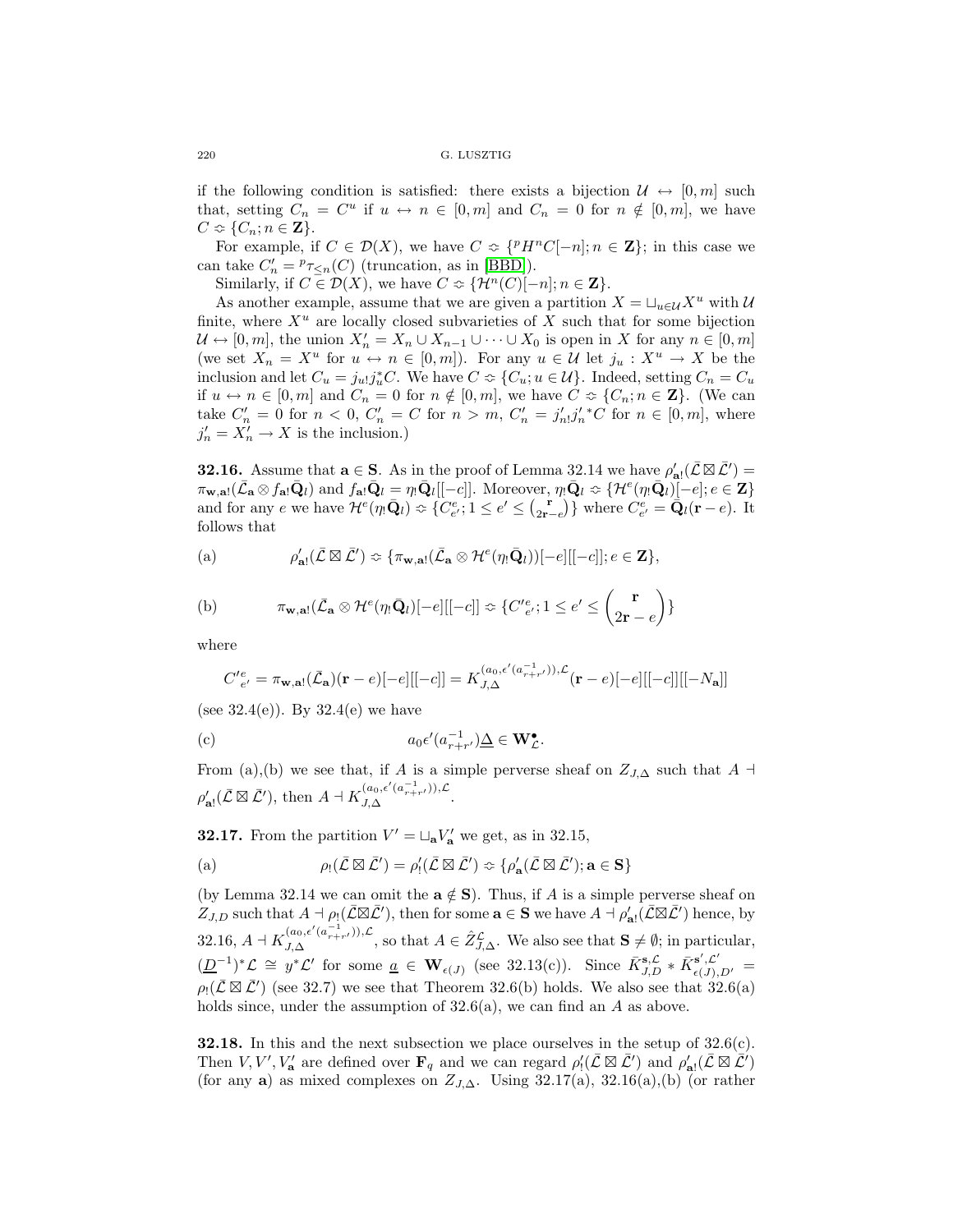their variant in the mixed category) and  $31.7(c)$ , (e) we see that, with the notation of 31.6, we have

$$
\chi_v^A(\rho_! (\bar{\mathcal{L}} \boxtimes \bar{\mathcal{L}}')) = \sum_{\mathbf{a} \in \mathbf{S}} \chi_v^A(\rho'_{\mathbf{a}} (\bar{\mathcal{L}} \boxtimes \bar{\mathcal{L}}'))
$$
  
\n
$$
= \sum_{\mathbf{a} \in \mathbf{S}} \sum_{e \in \mathbf{Z}} (-1)^e v^{2N_{\mathbf{a}} + 2l(w_{e(J)}^0 a_{r+r'}) - 2\mathbf{r} + 2e} \binom{\mathbf{r}}{2\mathbf{r} - e} \chi_v^A(K_{J,\Delta}^{(a_0, \epsilon'(a_{r+r'}^{-1})), \mathcal{L}})
$$
  
\n
$$
= (v^2 - 1)^{\mathbf{r}} \sum_{\mathbf{a} \in \mathbf{S}} v^{2N_{\mathbf{a}} - 2l(w_{e(J)}^0 a_{r+r'})} \chi_v^A(K_{J,\Delta}^{(a_0, \epsilon'(a_{r+r'}^{-1})), \mathcal{L}})
$$
  
\n(a) 
$$
= (v^2 - 1)^{\mathbf{r}} \sum_{\mathbf{a} \in \mathbf{S}} v^{2N_{\mathbf{a}} - 2l(w_{e(J)}^0 a_{r+r'})} v^{\dim G - l(w_1^0 w_J^0)} \zeta^A (T_{a_0} T_{\epsilon'(a_{r+r'}^{-1}} \mathbf{1}_{\Delta \lambda}[\Delta]).
$$

**32.19.** Let  $h \mapsto h^{\flat}$  be the antiautomorphism of the algebra  $H_n$  defined by  $T_u \mapsto$  $T_{u^{-1}}$  for  $u \in \mathbf{W}$ ,  $1_{\lambda} \mapsto 1_{\lambda}$  for  $\lambda \in \underline{\mathfrak{s}}_n$ . We have  $(C_{\lambda}^{\tilde{\mathbf{s}}})^{\flat} = C_{s_r...s_2s_1\lambda}^{\mathbf{s}}$  where  $\tilde{\mathbf{s}} =$  $(s_r, s_{r-1},...,s_1)$ . The following identity in the algebra  $H_n$  (see 31.2) is a special case of one in 31.11:

(a) 
$$
T_y C_{\lambda_1}^{\mathbf{s}'} = \sum_{\mathbf{y}'} v^{2\delta'(\mathbf{y}')} T_{y'_{r'}} 1_{\lambda_1};
$$

here  $y \in \mathbf{W}, \lambda_1 \in \underline{\mathfrak{s}}_n$ , the sum is taken over all sequences  $\mathbf{y}' = (y'_0, y'_1, \dots, y'_{r'})$  in **W** such that

we have

$$
y = y'_0,
$$
  
\n
$$
y'_i \in \{y'_{i-1}, y'_{i-1} s'_i\} \text{ for } i \in [1, r'],
$$
  
\n
$$
i \in [1, r'], y'_{i-1} = y'_i \implies s'_i \in \mathbf{W}_{s'_{i+1} \dots s'_{i}, \lambda_1};
$$
  
\nmoreover, 
$$
\delta'(\mathbf{y}') = |\{i \in [1, r'], y'_{i-1} s'_i < y'_{i-1}\}|.
$$
 Similarly,

(b) 
$$
C_{s_r...s_2s_1\lambda_2}^{\mathbf{s}}T_y = \sum_{\mathbf{y}} v^{2\delta(\mathbf{y})}1_{\lambda_2}T_{y_0};
$$

here  $\lambda_2 \in \underline{\mathfrak{s}}_n$ , the sum is taken over all sequences  $\mathbf{y} = (y_0, y_1, \dots, y_r)$  in **W** such that

 $y = y_r$ ,  $y_i \in \{y_{i-1}, s_i y_{i-1}\}$  for  $i \in [1, r]$ ,  $i \in [1, r], y_{i-1} = y_i \implies s_i \in \mathbf{W}_{s_{i-1}...s_1 \lambda_2};$ 

moreover,  $\delta(\mathbf{y}) = |\{i \in [1, r]; s_i y_i < y_i\}|$ . This can be deduced from (a) using the involution  $h \mapsto h^{\flat}$ .

Combining (a),(b) we obtain (for  $\lambda_1, \lambda_2 \in \underline{\mathfrak{s}}_n$ ) the identity

$$
C^{\mathbf{s}}_{s_r...s_2s_1\lambda_2}T_yC^{\mathbf{s}'}_{\lambda_1}=\sum_{\mathbf{y},\mathbf{y}'}v^{2\delta(\mathbf{y})+2\mathbf{d}(\mathbf{y}')}\mathbf{1}_{\lambda_2}T_{y_0}\mathbf{1}_{\lambda_1};
$$

the sum is taken over the pairs  $y = (y_0, y_1, \ldots, y_r)$ ,  $y' = (y'_0, y'_1, \ldots, y'_{r'})$  of sequences in **W** such that

 $y = y'_0, y'_{r'} = y_r,$  $y_i \in \{y_{i-1}, s_i y_{i-1}\}\text{ for }i \in [1, r],$  $y'_{i} \in \{y'_{i-1}, y'_{i-1}s'_{i}\}$  for  $i \in [1, r'],$  $i \in [1, r], y_{i-1} = y_i \implies s_i \in \mathbf{W}_{s_{i-1} \dots s_1 \lambda_2},$  $i \in [1, r'], y'_{i-1} = y'_{i} \implies s'_{i} \in \mathbf{W}_{s'_{i+1}...s'_{r'}\lambda_{1}}.$ We have  $s_r \dots s_2 s_1 \lambda = D \lambda$ . Take  $\lambda_1 = D' \lambda', \lambda_2 = \lambda$ . Take  $y \in \mathbf{W}_{\epsilon(J)}$  such that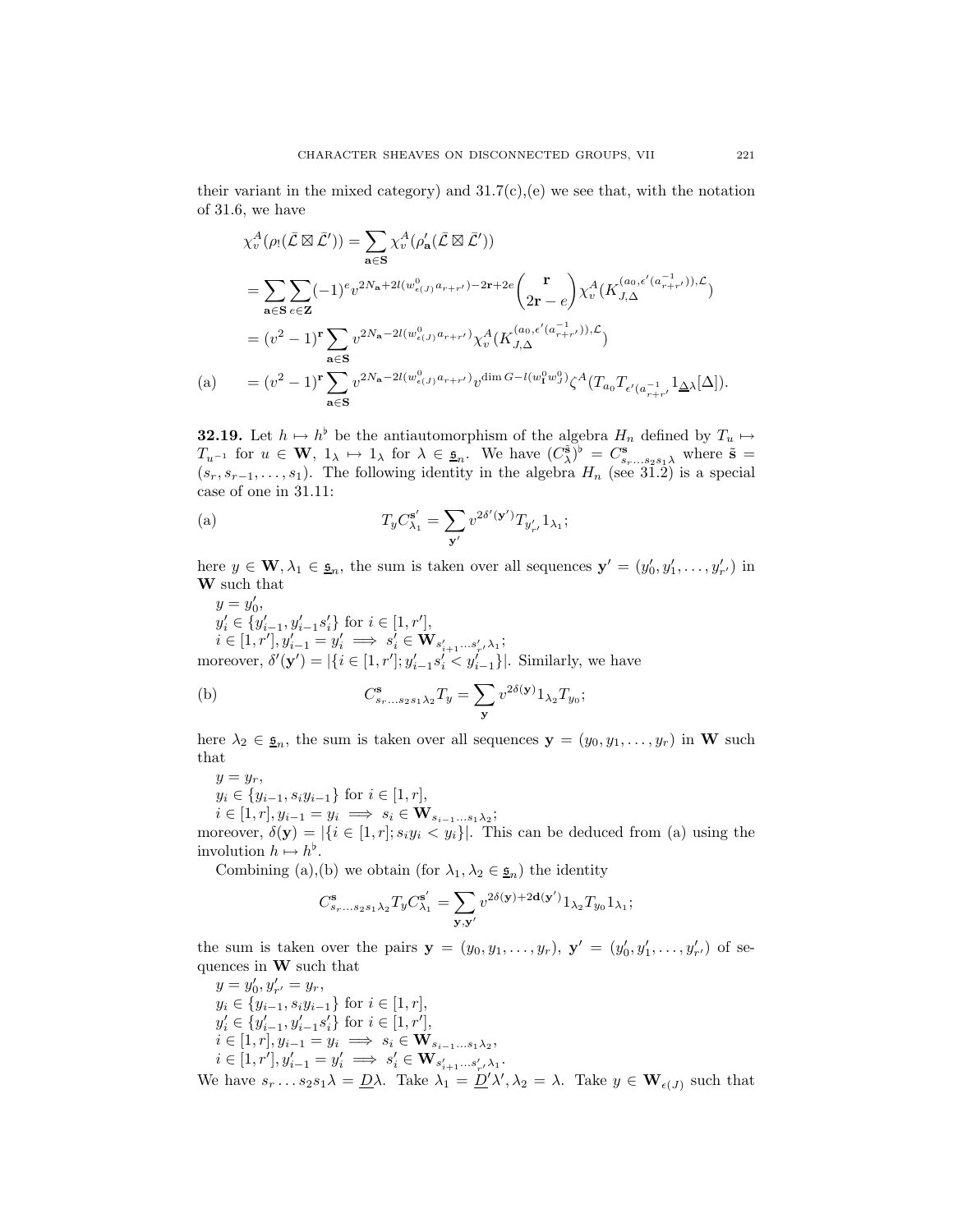$y\lambda' = \underline{D}\lambda$ . We replace  $(\mathbf{y}, \mathbf{y}')$  by  $\mathbf{a} = (a_0, a_1, \dots, a_{r+r'})$  where  $a_k = y_k$  for  $k \in [0, r]$ ,  $a_k = y'_{r+r'-k}$  for  $k \in [r, r+r']$ . Then  $\delta(\mathbf{y}) + \delta'(\mathbf{y}') = N_{\mathbf{a}}$ . We obtain

$$
C_{\underline{D}\lambda}^{\mathbf{s}}T_y C_{\underline{D}'\lambda'}^{\mathbf{s}'} = \sum_{\mathbf{a}} v^{2N_{\mathbf{a}}} 1_{\lambda} T_{a_0} 1_{\underline{D}'\lambda'};
$$

the sum is over all  $\mathbf{a} = (a_0, a_1, \dots, a_{r+r'}) \in \mathbf{W}^{r+r'} \times \mathbf{W}_{\epsilon(J)}$  such that

 $y = a_{r+r'}$  $a_i \in \{a_{i-1}, s_i a_{i-1}\}$  for  $i \in [1, r]$ ,  $a_{r+r'-i} \in \{a_{r+r'-i+1}, a_{r+r'-i+1}s'_i\}$  for  $i \in [1, r'],$  $i \in [1, r], a_{i-1} = a_i \implies s_i \in \mathbf{W}_{s_{i-1} \ldots s_1 \lambda},$  $i \in [1, r'], a_{r+r'-i+1} = a_{r+r'-i} \implies s'_i \in \mathbf{W}_{s'_{i+1}...s'_{r'}D' \lambda'}.$ Equivalently,

(c) 
$$
C_{\underline{D}\lambda}^{\mathbf{s}}T_yC_{\underline{D}'\lambda'}^{\mathbf{s}'} = \sum_{\mathbf{a}\in \mathbf{S}; a_{r+r'}=y} v^{2N_{\mathbf{a}}}1_{\lambda}T_{a_0}1_{\underline{D}'\lambda'}.
$$

For each **a** in the sum we have  $a_0 \epsilon'(y^{-1}) \underline{\Delta} \lambda = \lambda$  (see 32.16(a)); combining this with  $y\lambda' = \underline{D}\lambda$  we see that  $a_0 \underline{D}'\lambda' = \lambda$ , hence  $1_\lambda T_{a_0} 1_{\underline{D}'\lambda'} = T_{a_0} 1_{\underline{D}'\lambda'}$ . We introduce this in  $(c)$ , then multiply both sides of  $(c)$  on the right by

$$
(v^2-1)^r v^{\dim G - l(w_1^0 w_J^0)} v^{-2l(y)} T_{\epsilon'(y^{-1})} 1_{\underline{\Delta}\lambda}[\Delta]
$$

and sum over  $y$ . We obtain

$$
(v^2 - 1)^r v^{\dim G - l(w_1^0 w_J^0)} \sum_{y \in \mathbf{W}_{\epsilon(J)}; y \lambda' = \underline{D}\lambda} v^{-2l(y)} C^{\mathbf{s}}_{\underline{D}\lambda} T_y C^{\mathbf{s}'}_{\underline{D}'\lambda'} T_{\epsilon'(y^{-1})}[\Delta]
$$
  
=  $(v^2 - 1)^r v^{\dim G - l(w_1^0 w_J^0)} \sum_{\mathbf{a} \in \mathbf{S}} v^{2N_{\mathbf{a}} - 2l(a_{r+r'})} T_{a_0} T_{\epsilon'(a_{r+r'}^{-1})} 1_{\Delta\lambda}[\Delta].$ 

We apply  $\zeta_v^A$  (see 31.7) to both sides and use 32.18(a). We obtain

$$
\chi_v^A(\rho_!(\bar{\mathcal{L}}\boxtimes\bar{\mathcal{L}}'))
$$
  
=  $(v^2 - 1)^{\mathbf{r}}v^{\dim G - l(w_1^0w_J^0)}\zeta^A\left(\sum_{\substack{y\in \mathbf{W}_{\epsilon(J)}}} v^{2l(w_{\epsilon(J)}^0y)}C_{\underline{D}\lambda}^{\mathbf{s}}T_yC_{\underline{D}'\lambda'}^{\mathbf{s}'}T_{\epsilon(y^{-1})}[\Delta]\right).$   
 $y\lambda'=\underline{D}\lambda$ 

We substitute  $y = \epsilon(y')$ ,  $y' \in \mathbf{W}_J$ , that is,  $T_y = [D]T_{y'}[D]^{-1}$ . Since  $\chi_v^A(\bar{K}_{J,D}^{s,\mathcal{L}})^*$  $\bar{K}^{s',\mathcal{L}'}_{\epsilon(J),D'}$  =  $\chi^A_v(\rho_!(\bar{\mathcal{L}} \boxtimes \bar{\mathcal{L}}'))$ , Theorem 32.6(c) follows. This completes the proof of Theorem 32.6.

**32.20.** Let  $\mathcal{D}^{cs}(Z_{J,D})$  (resp.  $\mathcal{D}^{L}(Z_{J,D})$  with  $\mathcal{L} \in \mathfrak{s}(\mathbf{T})$ ) be the subcategory of  $\mathcal{D}(Z_{J,D})$  whose objects are those  $K \in \mathcal{D}(Z_{J,D})$  such that for any j, any simple subquotient of  $^p H^j K$  is in  $\hat{Z}_{J,D}$  (resp. in  $\hat{Z}_{J,D}^{\mathcal{L}}$ ). We have the following result.

**Corollary 32.21.** (a) If  $K \in \mathcal{D}^{cs}(Z_{J,D}), K' \in \mathcal{D}^{cs}(Z_{\epsilon(J),D'})$ , then  $K \ast K' \in$  $\mathcal{D}^{cs}(Z_{J,\Delta}).$ 

(b) If 
$$
\mathcal{L} \in \mathfrak{s}(\mathbf{T})
$$
,  $K \in \mathcal{D}^{\mathcal{L}}(Z_{J,D})$ ,  $K' \in \mathcal{D}^{\mathit{cs}}(Z_{\epsilon(J),D'})$ , then  $K * K' \in \mathcal{D}^{\mathcal{L}}(Z_{J,\Delta})$ .

We prove (a). We may assume that  $K \in \hat{Z}_{J,D}, K' \in \hat{Z}_{\epsilon(J),D'}$ . We can find **s**, **s'**,  $\mathcal{L}$ ,  $\mathcal{L}'$  as in 32.5 and  $u, u' \in \mathbf{Z}$  such that  $K[u]$  is a direct summand of  $\bar{K}_{J,D}^{\mathbf{s},\mathcal{L}}$  and  $K'[u']$  is a direct summand of  $\bar{K}^{s',\mathcal{L}'}_{\epsilon(J),D'}$ . Then  $K*K'[u+u']$  is a direct summand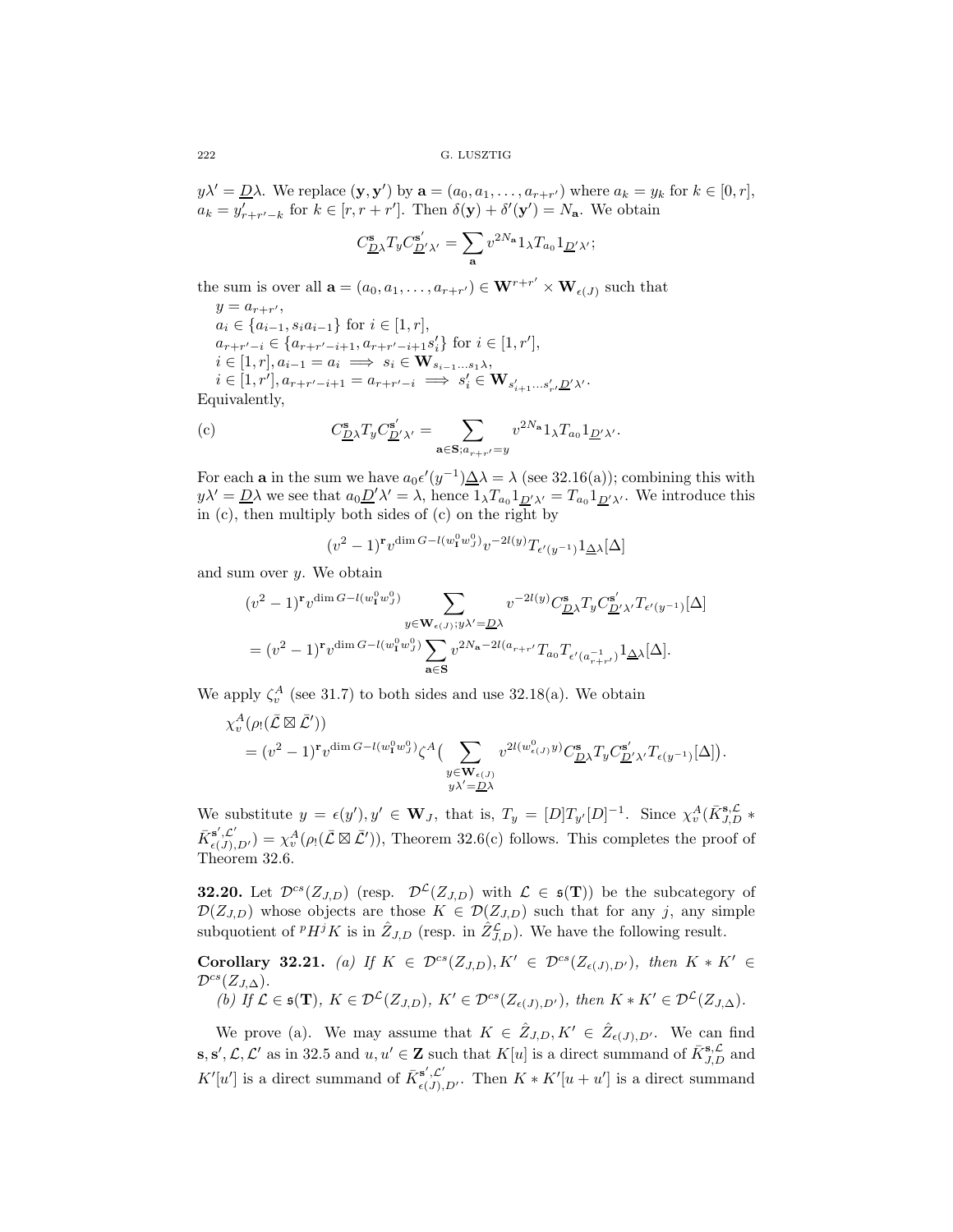of  $\bar{K}_{J,D}^{\mathbf{s},\mathcal{L}} * \bar{K}_{\epsilon(J),D'}^{\mathbf{s}',\mathcal{L}'}$  which, by 32.6(b), is in  $\mathcal{D}^{\mathcal{L}}(Z_{J,\Delta})$ . Hence  $K * K'[u+u']$  is in  $\mathcal{D}^{\mathcal{L}}(Z_{J,\Delta})$ . This proves (a). The same argument proves (b).

**32.22.** If E is a mixed  $\bar{Q}_l$ -vector space (that is, a  $\bar{Q}_l$ -vector space which, when regarded as a complex over a point, is a mixed complex) we set

$$
\chi_v(E) = \sum_j \dim(E_j)v^j \in \mathcal{A}
$$

where  $E_j$  is the pure subquotient of weight j of E. We preserve the setup in 32.5. Assume that  $D' = D^{-1}$  hence  $\Delta = G^0$ . Let **S** be as in 32.13.

Define an A-linear map  $\Phi: H_n \to H_n$  by  $\xi \mapsto \mathfrak{a}_D(C_{\underline{D}\lambda}^{\mathbf{s}} C_{\underline{D}'\lambda'}^{\mathbf{s}'})$  with  $\mathfrak{a}_D$  as in 31.4. For any  $y \in \mathbf{W}_{\epsilon}(J)$  such that  $y\lambda' = \underline{D}\lambda$  we have

$$
\Phi(T_y 1_{\lambda'}) = \sum_{\mathbf{a}\in \mathbf{S}; a_{r+r'}=y} v^{2N_{\mathbf{a}}} 1_{\underline{D}\lambda} T_{\epsilon(a_0)} 1_{\lambda'}.
$$

(See 32.19(c).) Define an A-linear map  $\Theta^J: H_n \to H_n$  by  $\Theta^J(T_w 1_{\lambda_1}) = T_w 1_{\lambda_1}$ if  $w \in \mathbf{W}_J, \lambda_1 \in \underline{\mathfrak{s}}_n, \ \Theta^J(T_w 1_{\lambda_1}) = 0$  if  $w \in \mathbf{W} - \mathbf{W}_J, \lambda_1 \in \underline{\mathfrak{s}}_n$ . Replacing  $J$ by  $\epsilon(J)$  we obtain an A-linear map  $\Theta^{\epsilon(J)}$ :  $H_n \to H_n$ . Define  $\Phi'$ :  $H_n \to H_n$  by  $\Phi'(\xi') = \Theta^{\epsilon(J)} \Phi(\xi')$ . Since  $H_n$  is a free A-module and  $\Phi'$  is A-linear,  $\text{tr}(\Phi', H_n) \in \mathcal{A}$ is well defined. From the definitions we have

(a) 
$$
\operatorname{tr}(\Phi', H_n) = \sum_{\mathbf{a} \in \mathbf{S}; a_{r+r'} = \epsilon(a_0)} v^{2N_{\mathbf{a}}} = \sum_{\mathbf{a} \in \mathbf{S}_0} v^{2N_{\mathbf{a}}},
$$

where  $S_0 = \{ a \in S; a_0 = \epsilon'(a_{r+r'}) \}.$ 

Define an A-linear map  $\Phi'': H_n \to H_n$  by  $\xi \mapsto \Theta^J(C^{\tilde{\mathbf{s}}'}_{\lambda'^{-1}} \mathfrak{a}_D(\xi) C^{\tilde{\mathbf{s}}}_{\lambda^{-1}})$  where  $\tilde{\mathbf{s}} = (s_r, \ldots, s_2, s_1), \, \tilde{\mathbf{s}}' = (s'_{r'}, \ldots, s'_2, s'_1).$  Let  $\partial : Z_{J,D} \to Z_{\epsilon(J),D'}$  be as in 28.19. Then  $\bar{K}_{J,D}^{\mathbf{s},{\cal L}} \otimes \partial^* \bar{K}_{\epsilon(J),D'}^{\mathbf{s}',{\cal L}'} \in \mathcal{D}(Z_{J,D})$  is well defined. Let

$$
\mu(G^{0}) = (v^{2} - 1)^{\mathbf{r}} \sum_{w \in \mathbf{W}} v^{2l(w)} \in \mathcal{A}.
$$

The following result is an application of (the proof of) Theorem 32.6.

**Corollary 32.23.** *Assume that*  $\mathbf{k}, \mathbf{F}_q, G, F$  *are as in 31.7(b). Then* 

$$
\sum_{z} (-1)^{z} \chi_{v} (H_{c}^{z}(Z_{J,D}, \bar{K}_{J,D}^{\mathbf{s}, \mathcal{L}} \otimes \partial^{*} \bar{K}_{\epsilon(J), D^{-1}}^{\mathbf{s}', \mathcal{L}'}) = v^{2l(w_{J}^{0})} \mu(G^{0}) \text{tr}(\Phi', H_{n})
$$
\n(a) 
$$
= v^{2l(w_{J}^{0})} \mu(G^{0}) \text{tr}(\Phi'', H_{n}).
$$

Let  $\mathfrak{Z} = \{ (Q, Q', xU_Q) \in Z_{J,\Delta}; Q = Q', x \in U_Q \}, \text{ let } \iota : \mathfrak{Z} \to Z_{J,\Delta} \text{ be the }$ inclusion and let  $p: \mathfrak{Z} \to \mathfrak{point}$  be the obvious map. From the definitions, for any  $A \in \mathcal{D}(\hat{Z}_{J,D}), A' \in \mathcal{D}(Z_{\epsilon(J),D'})$  we have

(b) 
$$
H_c^z(\text{point}, p_!t^*(A*A')) = H_c^z(Z_{J,D}, A\otimes \partial^*(A'))
$$

for any  $z \in \mathbf{Z}$ . In particular,

$$
H_c^z(Z_{J,D}, \bar{K}_{J,D}^{\mathbf{s} ,\mathcal{L}} \otimes \partial^* \bar{K}_{\epsilon(J),D'}^{\mathbf{s}',\mathcal{L}'}) = H_c^z(\text{point}, p_! \iota^* \rho_! (\bar{\mathcal{L}} \boxtimes \bar{\mathcal{L}}')).
$$

Applying  $p_1 \iota^*$  to 32.17(a) gives

(c) 
$$
p_! \iota^* \rho_! (\bar{\mathcal{L}} \boxtimes \bar{\mathcal{L}}') \approx \{ p_! \iota^* \rho'_{\mathbf{a}!} (\bar{\mathcal{L}} \boxtimes \bar{\mathcal{L}}'); \mathbf{a} \in \mathbf{S} \}.
$$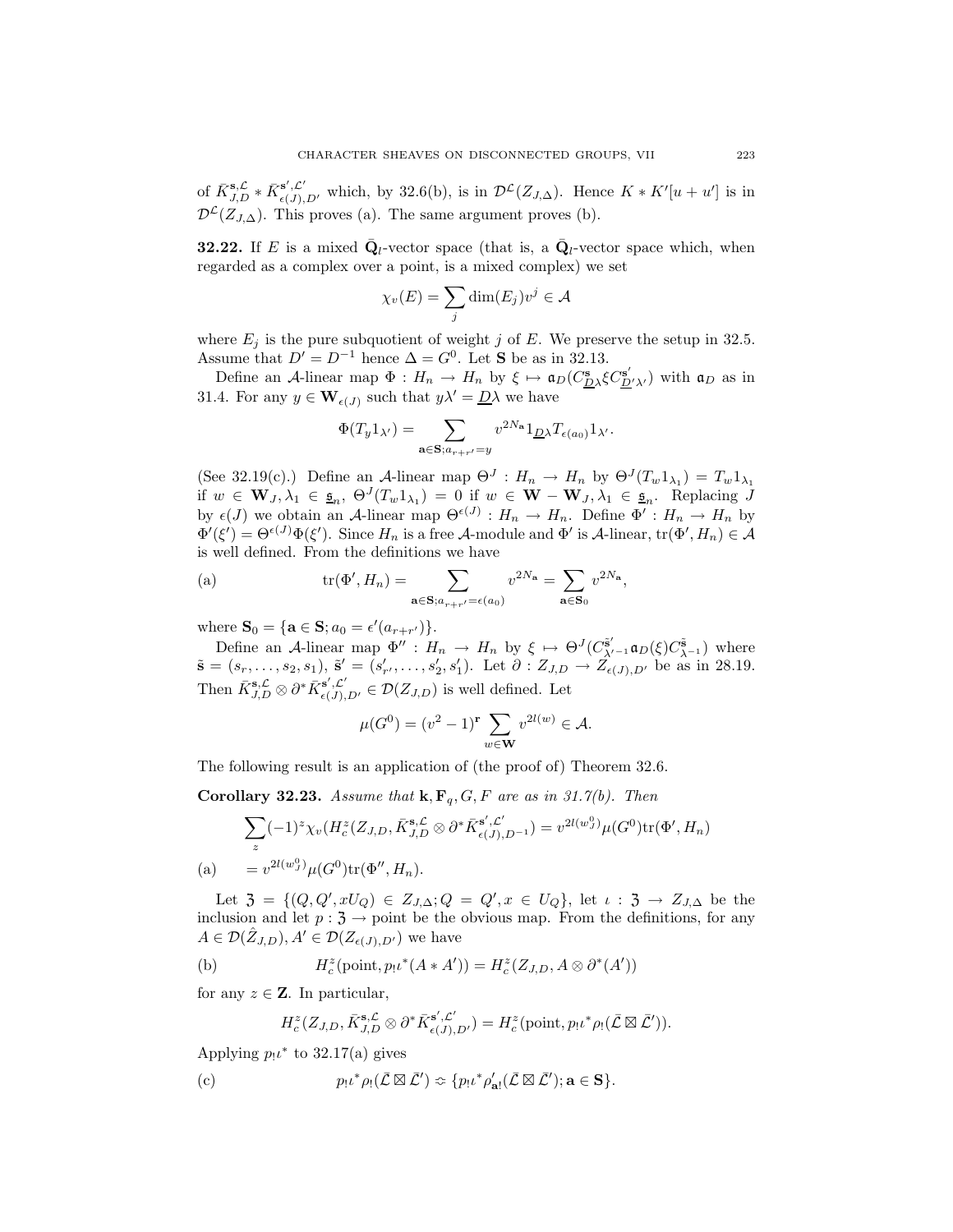Let  $\mathbf{a} \in \mathbf{S}$ . Applying  $p_1 \iota^*$  to 32.16(a), 32.16(b) gives

(d) 
$$
p_!\iota^* \rho'_{\mathbf{a}!}(\bar{\mathcal{L}} \boxtimes \bar{\mathcal{L}}') \approx \{K_e; e \in \mathbf{Z}\},\
$$

(e) 
$$
K_e \approx \{K'_{e'}^e; 1 \le e' \le \binom{\mathbf{r}}{2\mathbf{r} - e}\}
$$

where  $K_e, K'_{e'} \in \mathcal{D}(\text{point})$  and  $K'^{e}_{e'} = p_1 \iota^* K^{(a_0, \epsilon'(a_{r+r'}^{-1})), \mathcal{L}}_{J, \Delta}({\bf r} - e)[-e] [[-c - N_{\bf a}]]$ (notation of 32.16). Let

$$
X_{\mathbf{a}} = \{ (B_0, B'_0) \in \mathcal{B} \times \mathcal{B}; \text{pos}(B_0, B'_0) = a_0, \text{pos}(B'_0, B_0) = \epsilon'(a_{r+r'}^{-1}) \}
$$

and let  $\omega : X_a \to \text{point}$  be the obvious map. From the definitions we see that  $p_1\iota^*K_{J,\Delta}^{(a_0,\epsilon'(a_{r+r'}^{-1})),\mathcal{L}} = \omega_!\bar{\mathbf{Q}}_l$ . If  $a_0 \neq \epsilon'(a_{r+r'})$ , then  $X_{\mathbf{a}} = \emptyset$ , hence  $\omega_!\bar{\mathbf{Q}}_l = 0$ ; if  $a_0 = \epsilon'(a_{r+r'})$ , that is,  $\mathbf{a} \in \mathbf{S}_0$ , then

(f) 
$$
H^z(\text{point}, \omega_! \bar{\mathbf{Q}}_l) = \bigoplus_{w \in \mathbf{W}; 2l(w) = z} \bar{\mathbf{Q}}_l(-z - l(a_0)).
$$

Using  $(c),(d),(e),(f)$  (or rather their variant in the mixed category) we see that

$$
\sum_{z} (-1)^{z} \chi_{v} (H^{z}(\text{point}, p_{!} \iota^{*} \rho_{!}(\bar{\mathcal{L}} \boxtimes \bar{\mathcal{L}}'))) \n= \sum_{\mathbf{a} \in \mathbf{S}_{0}, e \in \mathbf{Z}} (-1)^{e} v^{2N_{\mathbf{a}}+2l(w_{e(j)}^{0}a_{r+r'})-2\mathbf{r}+2e} \begin{pmatrix} \mathbf{r} \\ 2\mathbf{r} - e \end{pmatrix} \sum_{w \in \mathbf{W}} v^{2l(w)+2l(a_{0})} \n= v^{2l(w_{j}^{0})}(v^{2} - 1)^{\mathbf{r}} \sum_{w \in \mathbf{W}} v^{2l(w)} \sum_{\mathbf{a} \in \mathbf{S}_{0}} v^{2N_{\mathbf{a}}} = v^{2l(w_{j}^{0})} \mu(G^{0}) \text{tr}(\Phi', H_{n}).
$$

It remains to show that  $tr(\Phi', H_n) = tr(\Phi'', H_n)$ . Define A-linear maps  $\Psi', \Psi'', \Omega$ :  $H_n \to H_n$  by

$$
\Psi'(\xi) = C_{\mathcal{D}\lambda}^{\mathbf{s}} \xi C_{\mathcal{D}'\lambda'}^{\mathbf{s}'} , \Psi''(\xi) = C_{\lambda'-1}^{\tilde{\mathbf{s}}'} \xi C_{\lambda-1}^{\tilde{\mathbf{s}}}, \Omega(T_w 1_{\lambda_1}) = 1_{\lambda_1^{-1}} T_{w^{-1}}.
$$

One checks that

 $\Omega \Psi' = \Psi'' \Omega, \mathfrak{a}_D \Theta^J = \Theta^{\epsilon(J)} \mathfrak{a}_D, \mathfrak{a}_D \Theta^J \Omega = \Omega \mathfrak{a}_D \Theta^J, \ \Phi' = \Theta^{\epsilon(J)} \mathfrak{a}_D \Psi',$  $\Phi'' = \Theta^J \Psi'' \mathfrak{a}_D.$ 

Hence  $\Phi' = \mathfrak{a}_D \Theta^J \Omega^{-1} \Psi'' \Omega = \Omega^{-1} \mathfrak{a}_D \Theta^J \Psi'' \Omega$  and

$$
\begin{aligned} \text{tr}(\Phi', H_n) &= \text{tr}(\Omega^{-1}\mathfrak{a}_D \Theta^J \Psi'' \Omega, H_n) = \text{tr}(\mathfrak{a}_D \Theta^J \Psi'', H_n) \\ &= \text{tr}(\Theta^J \Psi'' \mathfrak{a}_D, H_n) = \text{tr}(\Phi'', H_n), \end{aligned}
$$

as required. The corollary is proved.

For  $\lambda \in \underline{\mathfrak{s}}(\mathbf{T})$  we set  $\mathbf{W}_{\lambda} = \mathbf{W}_{\mathcal{L}}$  where  $\mathcal{L} \in \mathfrak{s}(\mathbf{T})$  is in the isomorphism class  $\lambda$ ; this agrees with the definition in 31.2 when  $\lambda \in \underline{\mathfrak{s}}_n$ .

**Corollary 32.24.** Let  $A \in \hat{Z}_{J,D}, \mathcal{L}, \mathcal{L}'' \in \mathfrak{s}(\mathbf{T})$ . Let  $\lambda$  (resp.  $\lambda''$ ) be the isomor*phism class of*  $\mathcal{L}$  *(resp.*  $\mathcal{L}''$ *).* Let  $\mathbf{s} = (s_1, s_2, \ldots, s_r)$ ,  $\mathbf{s}'' = (s''_1, s''_2, \ldots, s''_{r'})$  be *sequences in* **I** *such that*  $s_1 s_2 ... s_r \underline{D} \lambda = \lambda$ ,  $s''_1 s''_2 ... s''_{r'} \underline{D} \lambda' = \lambda''$ ,  $A + \overline{K}_{J,D}^{s, \mathcal{L}}$  and  $A + \overline{K}_{J,D}^{\mathbf{s}'',\lambda''}$ . Then there exist  $b \in \mathbf{W}_{\lambda''}, a_0 \in \mathbf{W}_J$  such that

(a) 
$$
a_0(\lambda'') = \lambda
$$
,  $s_1s_2...s_r\underline{D} = a_0s''_1s''_2...s''_{r'}\underline{D}ba_0^{-1}$ .

Let  $A' = \partial_! (\mathfrak{D}(A))$  with  $\partial$  as in 28.19. Then  $A' + \overline{K}_{\epsilon_D(J),D'}^{s',\mathcal{L}'}(s')$  where  $s' =$  $(s'_1, s'_2, \ldots, s'_{r'})$  is given by  $s'_k = s''_{r'+1-k}$  and  $D' = D^{-1}$ ,  $\mathcal{L}' = (\underline{D}')^*(\mathcal{L}'')$  (see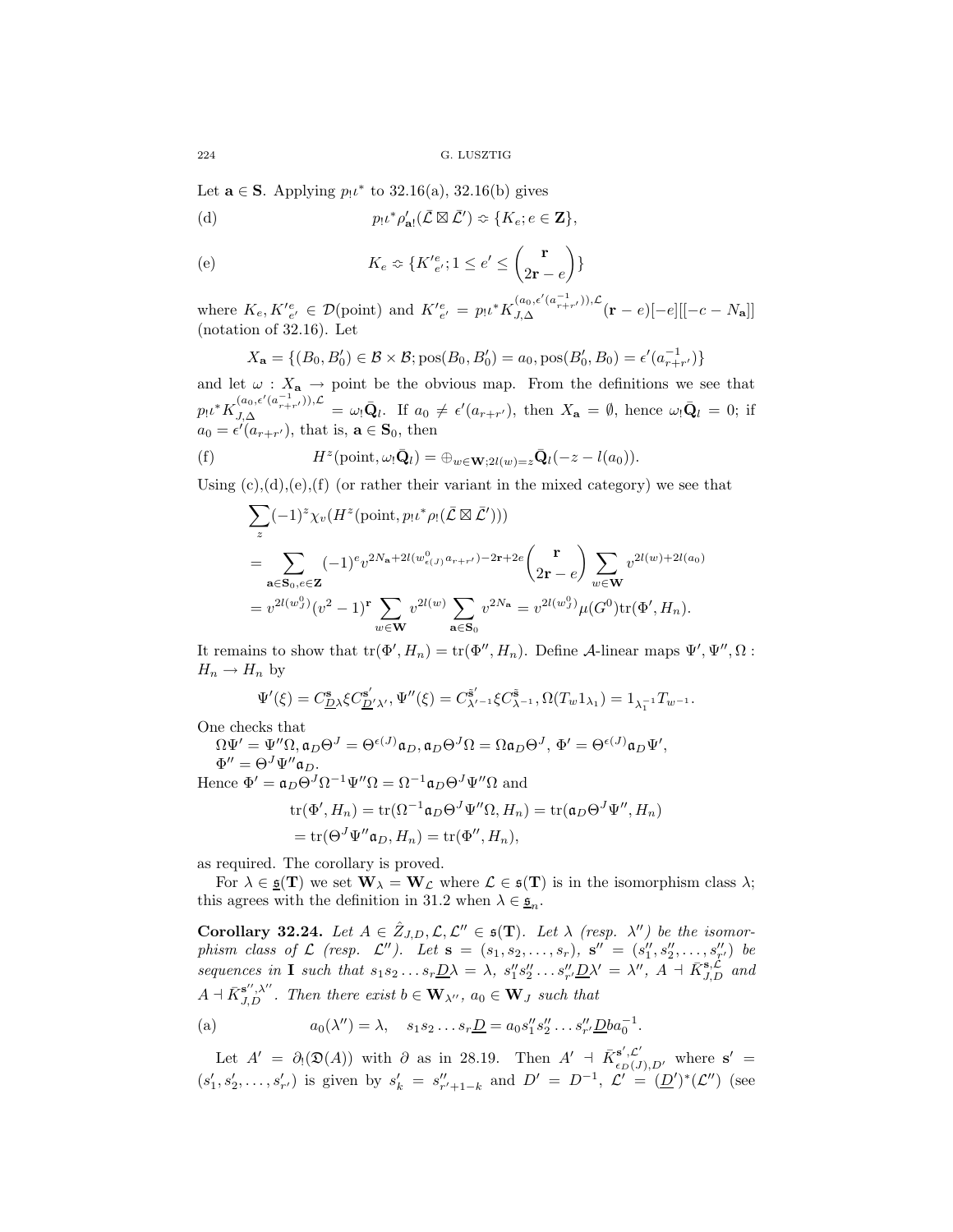28.17, 28.19); hence  $A * A' \in \mathcal{D}(Z_{J,\Delta})$  is well defined with  $\Delta = D'D = G^0$ . By  $32.23(b)$  we have

$$
H_c^0(\text{point}, p_! \iota^*(A * A')) = H_c^0(Z_{J,D}, A \otimes \partial^*(A')) = H_c^0(Z_{J,D}, A \otimes \mathfrak{D}(A)).
$$

The last vector space is one-dimensional; see [\[L3,](#page-57-2) II, 7.4]. It follows that

$$
H_c^0(\text{point}, p_! \iota^*(A*A')) \neq 0.
$$

Now some shift of  $A * A'$  is a direct summand of  $\bar{K}_{J,D}^{s,\mathcal{L}} * \bar{K}_{\epsilon_D(J),D'}^{s',\mathcal{L}'} = \rho_! (\bar{\mathcal{L}} \boxtimes \bar{\mathcal{L}}')$  (see Theorem 32.6). Hence  $H_c^z(\text{point}, p_1\iota^*(\rho_1(\bar{\mathcal{L}} \boxtimes \bar{\mathcal{L}}')) \neq 0$  for some  $z \in \mathbf{Z}$ . Using this and Corollary 32.23(c) we see that there exists  $\mathbf{a} \in \mathbf{S}$  such that  $H_c^z(\text{point}, p_!\iota^* \rho_{\mathbf{a}!}^{\prime}(\bar{\mathcal{L}} \boxtimes$  $(\bar{\mathcal{L}}')$   $\neq$  0 for some  $z \in \mathbf{Z}$ . Using this and 32.23(d) we see that there exists  $e \in \mathbf{Z}$ such that  $H_c^z$ (point,  $K_e \neq 0$  for some  $z, e \in \mathbf{Z}$ . Using this and 32.23(e) we see that there exists  $e' \in \mathbf{Z}$  such that  $H_c^z(\text{point}, K'_{e'}^e) \neq 0$  for some  $z, e' \in \mathbf{Z}$ . As in 32.23 we see that we must have  $\mathbf{a} \in \mathbf{S}_0$ . Thus, there exists a sequence  $a_0, a_1, \ldots, a_{r+r'}$  in  $W^{r+r'}$  such that

$$
a_k \in \{a_{k-1}, s_k a_{k-1}\} \text{ for } k \in [1, r],
$$
  
\n
$$
a_k \in \{a_{k-1}, a_{k-1}(s''_{k-r}) \text{ for } k \in [r+1, r+r'],
$$
  
\n
$$
a_0 \in \mathbf{W}_J, a_0(\lambda'') = \lambda, a_{r+r'} = \epsilon(a_0),
$$
  
\n
$$
i \in [1, r], a_{i-1} = a_i \implies s_1 s_2 \dots s_i \dots s_2 s_1 \in \mathbf{W}_\lambda
$$
  
\n
$$
j \in [1, r'], a_{j+r-1} = a_{j+r} \implies s''_1 \dots s''_{j-1} s''_j s''_{j-1} \dots s''_1 \in \mathbf{W}_{\lambda''}.
$$
  
\nFor  $i \in [1, r]$  we set  $t_i = s_1 s_2 \dots s_i \dots s_2 s_1$  if  $a_{i-1} = a_i$  and  $t_i = 1$  if  $a_{i-1} \notin a_i$ . Then  
\n $t_i \in \mathbf{W}_\lambda$  and

$$
s_1 s_2 \dots s_i = t_i s_1 s_2 \dots s_{i-1} a_{i-1} a_i^{-1}.
$$

It follows that  $s_1 s_2 \ldots s_r = t_r t_{r-1} \ldots t_1 a_0 a_r^{-1}$ . Similarly, for  $j \in [1, r']$  we set  $t''_j = s''_1 s''_2 \dots s''_j \dots s''_2 s''_1$  if  $a_{j+r-1} = a_{j+r}$  and  $t''_j = 1$  if  $a_{j+r-1} \neq a_{j+r}$ . Then  $t''_j \in \mathbf{W}_{\lambda''}$  and  $s''_1 s''_2 \dots s''_j = t''_j s''_1 s''_2 \dots s''_{j-1} a^{-1}_{j+r-1} a_{j+r}$ . It follows that  $s''_1 s''_2 \dots s''_{r'} =$  $t''_{r'} \dots t''_2 t''_1 a^{-1}_r a_{r+r'}$ . Setting

$$
\tau = t_r t_{r-1} \dots t_1, \tau'' = t''_{r'} \dots t''_2 t''_1,
$$

we have  $\tau \in \mathbf{W}_{\lambda}, \ \tau'' \in \mathbf{W}_{\lambda''}, \ s_1 s_2 \ldots s_r = \tau a_0 a_r^{-1}, s_1'' s_2'' \ldots s_{r'}'' = \tau'' a_r^{-1} \epsilon(a_0)$ . Let  $b' = (a_0^{-1} \tau a_0) \tau''^{-1}$ . Then  $b' \in \mathbf{W}_{\lambda''}$  and  $s_1 s_2 \dots s_r \underline{D} = a_0 b' s''_1 s''_2 \dots s''_{r'} \underline{D} a_0^{-1}$ . We set  $b = (s''_1 s''_2 \dots s''_{r'} \underline{D})^{-1} b' s''_1 s''_2 \dots s''_{r'} \underline{D}$ . Since  $s''_1 s''_2 \dots s''_{r'} \underline{D} \lambda'' = \lambda''$  we have  $b \in \mathbf{W}_{\lambda''}$ . Moreover,  $s_1 s_2 \dots s_r \underline{D} = a_0 s_1'' s_2'' \dots s_{r'}' \underline{D} b a_0^{-1}$ . The lemma is proved.

**32.25.** Given  $(w, \lambda), (w', \lambda')$  in  $\mathbf{W}^{\bullet} \times \underline{\mathfrak{s}}(\mathbf{T})$  we say that  $(w, \lambda) \approx_J (w', \lambda')$  if there exist  $a \in \mathbf{W}_J, b \in \mathbf{W}_{\lambda'}$  such that  $w = aw'ba^{-1}, \lambda = a(\lambda')$ . We then have  $w' = a^{-1}w(ab^{-1}a^{-1})a$  where  $a^{-1} \in W_J$ ,  $a^{-1}(\lambda) = \lambda'$ ,  $ab^{-1}a^{-1} \in W_{a\lambda'} = W_{\lambda}$ ; hence  $(w', \lambda') \approx_J (w, \lambda)$ . If, in addition, we have  $(w', \lambda') \approx_J (w'', \lambda'')$ , that is,  $w' = \tilde{a}w''\tilde{b}\tilde{a}^{-1}, \lambda' = \tilde{a}(\lambda'')$  with  $\tilde{a} \in \mathbf{W}_J, \lambda' = \tilde{a}(\lambda''), \tilde{b} \in \mathbf{W}_{\lambda''},$  then  $w =$  $a\tilde{a}w''(\tilde{b}\tilde{a}^{-1}b\tilde{a})\tilde{a}^{-1}a^{-1}$  where  $a\tilde{a} \in \mathbf{W}_J$ ,  $\lambda = a\tilde{a}(\lambda'')$ ,  $\tilde{b}\tilde{a}^{-1}b\tilde{a} \in \mathbf{W}_{\lambda''}\mathbf{W}_{\tilde{a}^{-1}(\lambda')} =$  $\mathbf{W}_{\lambda''}$ , hence  $(w, \lambda) \approx_J (w'', \lambda'')$ . We see that  $\approx_J$  is an equivalence relation on  $\mathbf{W}^{\bullet} \times \underline{\mathfrak{s}}(\mathbf{T}).$ 

We can now reformulate Corollary 32.24 as follows.

(a) *To*  $A \in \mathcal{Z}_{J,D}$  *we can associate an equivalence class*  $\mathfrak{E}_A$  *under*  $\asymp_J$  *so that the following holds.* If  $\mathcal{L} \in \mathfrak{s}(\mathbf{T})$ ,  $\lambda$  *is the isomorphism class of*  $\mathcal{L}$  *and*  $\mathbf{s} =$  $(s_1, s_2, \ldots, s_r)$  *is a sequence in* **I** *such that*  $s_1 s_2 \ldots s_r \underline{D} \lambda = \lambda$  *and*  $A + \overline{K}_{J,D}^{\mathbf{s}, \mathcal{L}}$ *, then*  $(s_1s_2\ldots s_r\underline{D},\lambda)\in\mathfrak{E}_A.$ 

In particular: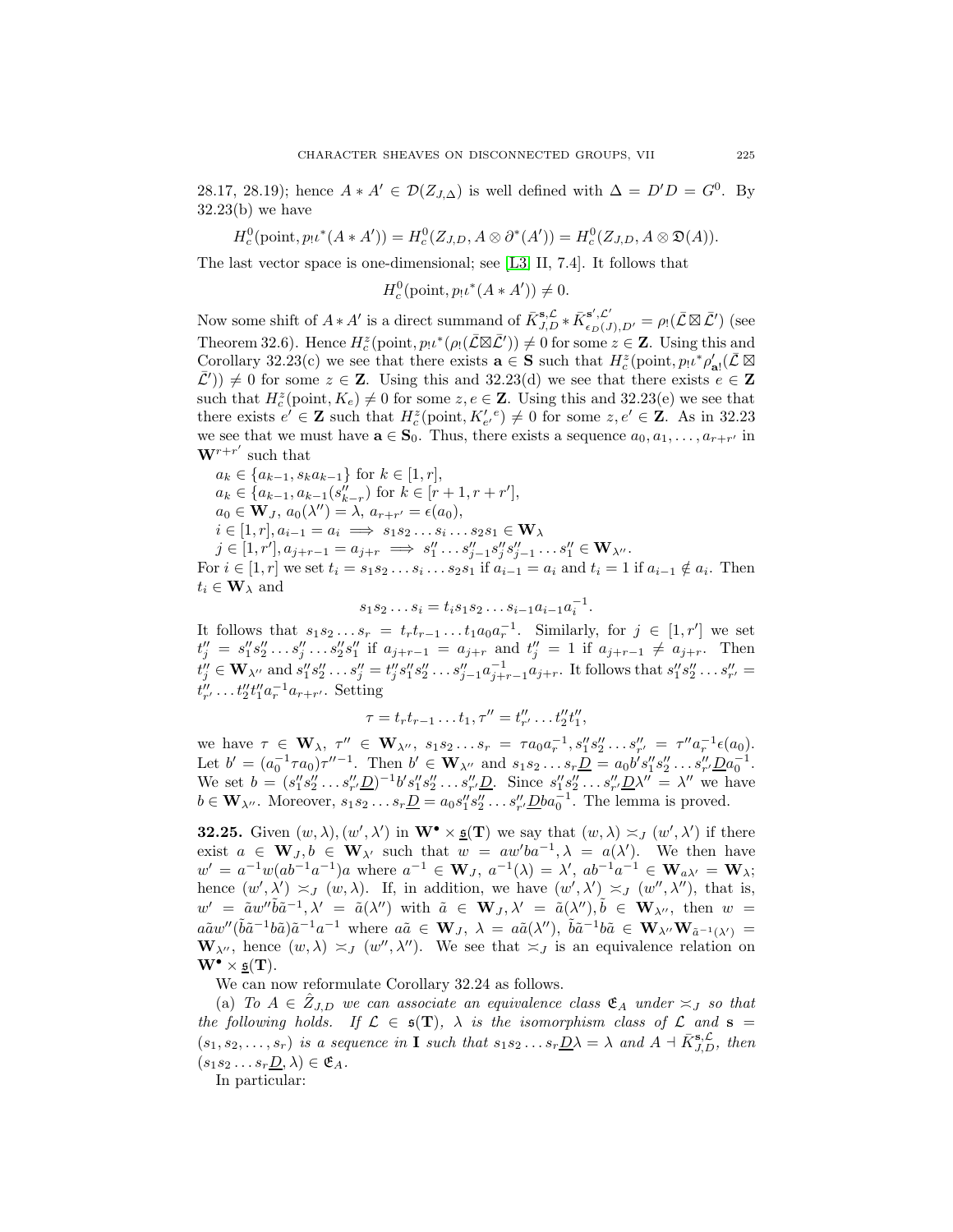(b) *To*  $A \in \hat{Z}_{J,D}$  *we can associate a*  $\mathbf{W}_J$ -*orbit*  $\mathcal{O}_A$  *on*  $\underline{\mathfrak{s}}(\mathbf{T})$  *so that the following holds.* If  $\mathcal{L} \in \mathfrak{s}(\mathbf{T})$ ,  $\lambda$  *is the isomorphism class of*  $\mathcal{L}$  *and*  $\mathbf{s} = (s_1, s_2, \ldots, s_r)$  *is a sequence in* **I** *such that*  $s_1 s_2 ... s_r \underline{D} \lambda = \lambda$  *and*  $A + \overline{K}_{J,D}^{s,\mathcal{L}}$ *, then*  $\lambda \in \mathcal{O}_A$ *.* 

**32.26.** Assume now that  $J = I$ . We write  $\asymp$  instead of  $\asymp_I$ . Thus,  $(w, \lambda) \asymp (w', \lambda')$ if there exist  $a \in \mathbf{W}, b \in \mathbf{W}_{\lambda'}$  such that  $w = aw'ba^{-1}, \lambda = a(\lambda')$ . Let  $n \in \mathbf{N}_{\mathbf{k}}^*$ .

Let A be a character sheaf on D. Let  $\mathfrak{E}_A$  be the equivalence class in  $\mathbf{W}^{\bullet} \times \underline{\mathfrak{s}}(\mathbf{T})$ under  $\approx$  defined by A (see 32.25(a)). Let  $\zeta^A : H_n[D] \to \mathcal{A}$  be as in 31.7. We show:

(a) If  $\mathbf{s} = (s_1, s_2, \ldots, s_r)$  *is a sequence in*  $\mathbf{I}, \lambda \in \underline{\mathfrak{s}}_n$  *and*  $\zeta^A(C_{\underline{D}\lambda}^{\mathbf{s}}[D]) \neq 0$ *, then*  $(s_1s_2 \ldots s_r\underline{D}, \lambda) \in \mathfrak{E}_A$ . Indeed, choose  $\mathcal{L} \in \mathfrak{s}(T)$  in the isomorphism class  $\lambda$ . Our assumption implies

that  $s_1 s_2 \dots s_r \underline{D} \lambda = \lambda$  hence  $\overline{K}_{D}^{s, \mathcal{L}}$  is defined. Moreover, our assumption implies  $\sum_j (-v)^j v^{-\dim G}(A : pH^j(\bar{K}_{D}^{\mathbf{s},\mathcal{L}})) \neq 0$ . In particular,  $A \dashv \bar{K}_{D}^{\mathbf{s},\mathcal{L}}$ . Hence (a) follows from 32.25(a).

We show:

(b) Let  $(x, \lambda) \in \mathbf{W} \times \underline{\mathfrak{s}}_n$  *be such that*  $\zeta^A(\tilde{T}_x 1_{\underline{D}\lambda}[D]) \neq 0$ *. Then*  $(x_{\underline{D}}, \lambda) \in \mathfrak{E}_A$ *.* We argue by induction on  $l(x)$ . If  $x = 1$  we have  $tT_x 1_{\underline{D}\lambda} = C_{\underline{D}\lambda}^s$  where **s** is the empty sequence and the result follows from (a). Assume now that  $l(x) \geq 1$ . From our assumption we have  $xD\lambda = \lambda$ . We can find a sequence  $\mathbf{s} = (s_1, s_2, \dots, s_r)$  in **I** with  $x = s_1 s_2 \dots s_r$ ,  $r = l(x)$ . From the definitions we have

$$
C^{\mathbf{s}}_{\underline{D}\lambda} = \sum_{y \in \mathbf{W}_{\underline{D}\lambda}, xy \leq x} c_y \tilde{T}_{xy} 1_{\underline{D}\lambda}
$$

with  $c_y \in \mathcal{A}, c_1 = v^r$ . Hence

$$
\zeta^A(C^{\mathbf{s}}_{\underline{D}\lambda}[D])=\sum_{y\in \mathbf{W}_{\underline{D}\lambda}, xy\leq x}c_y \zeta^A(\tilde{T}_{xy}\mathbf{1}_{\underline{D}\lambda}[D]).
$$

 $\text{If } \zeta^A(\tilde{T}_{xy}\mathbf{1}_{\underline{D}\lambda}[D]) \neq 0 \text{ for some } y \in \mathbf{W}_{\underline{D}\lambda}, xy < x \text{, then, by the induction hypothesis, }$ we have  $(xyD, \lambda) \in \mathfrak{E}_A$ ; we have  $(xyD, \lambda) \approx (xD, \lambda)$  so that  $(xD, \lambda) \in \mathfrak{E}_A$ , as required.

We may therefore assume that  $\zeta^A(\tilde{T}_{xy}1_{\underline{D}\lambda}[D]) = 0$  for all  $y \in W_{\underline{D}\lambda}$  such that  $xy < x$ . Then we have  $\zeta^A(C_{\mathcal{D}\lambda}^{\mathbf{s}}[D]) = v^r \overline{\zeta^A}(\tilde{T}_x 1_{\mathcal{D}\lambda}[D])$ . Hence  $\zeta^A(\overline{C_{\mathcal{D}\lambda}^{\mathbf{s}}}[D]) \neq 0$ . Using (a) we see that  $(x_0, \lambda) \in \mathfrak{E}_A$ , as required. This proves (b).

### 33. Disjointness

**33.1.** We fix an irreducible component D of G. For  $(L, S) \in A$  with  $S \subset D$  and  $\mathcal{E} \in \mathcal{S}(S)$  we define  $\mathfrak{K}$  as in 5.6; we regard  $\mathfrak{K}$  as a complex on D, zero outside  $Y_{L,S}$ and we write  $(L, S, \mathcal{E}) \blacktriangleright_G \mathfrak{K}$ .

**Lemma 33.2.** *Let*  $(L, S) \in \mathbf{A}, (L', S') \in \mathbf{A}$  *with*  $S \subset D, S' \subset D$ *. Let*  $\mathcal{E} \in$  $S(S), \mathcal{E}' \in S(S')$ . Let  $(L, S, \mathcal{E}) \blacktriangleright_G \mathfrak{K}$ ,  $(L', S', \mathcal{E}') \blacktriangleright_G \mathfrak{K}'$ . Assume that  $\mathcal{E}$  (resp.  $\mathcal{E}'$ ) is strongly cuspidal and clean (see 23.3) relative to  $N_G L$  (resp.  $N_G L'$ ), that  $L = G^0$  hence  $Y_{L,S} = S$  and that  $Y_{L',S'} \neq S$ . Then for any *i*, the local systems  $\check{\mathcal{E}}$ ,  $\mathcal{H}^i\mathfrak{K}'|_{S}$  have no common irreducible direct summand.

If  $L' = G^0$ , then, since  $\mathcal{E}'$  is clean, we have  $\mathcal{H}^i \mathcal{R}' |_{S} = 0$ . Assume now that  $L' \neq G^0$ . By 23.7 we have  $H_c^j(G, \mathfrak{K} \otimes \mathfrak{K}') = 0$  for all j. Since  $\mathfrak{K} = IC(\bar{S}, \mathcal{E})$  and  $\mathcal{E}$ is clean, we have  $H_c^j(S, \mathfrak{K} \otimes \mathfrak{K}') = 0$  for all j; hence  $H_c^i(S, \mathcal{E} \otimes \mathfrak{K}') = 0$  for all j. We must show that the local system  $\mathcal{H}^i(\mathcal{E} \otimes (\mathfrak{K}'|_S))$  on S has no direct summand  $\bar{\mathbf{Q}}_l$ .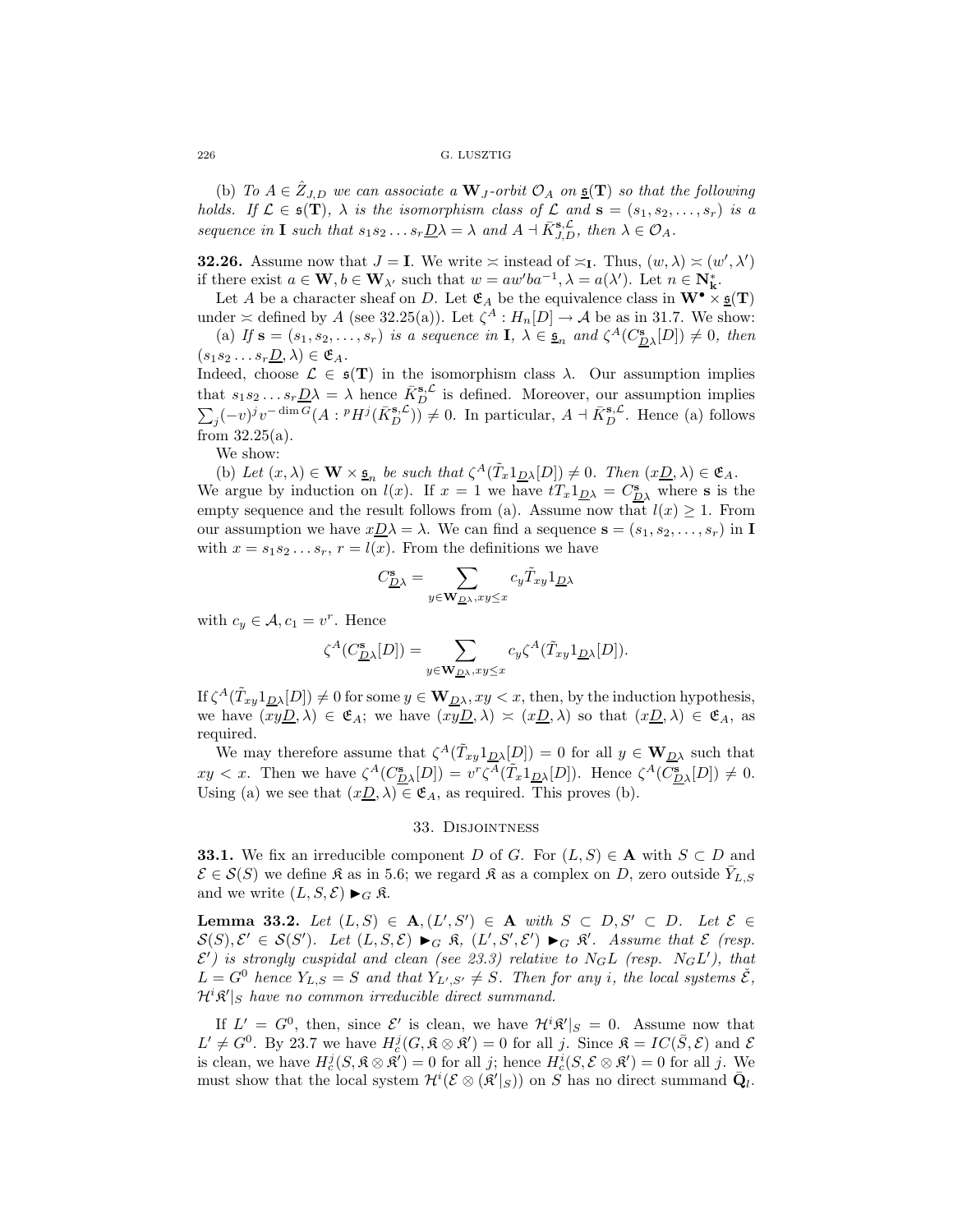Assume that  $\mathcal{H}^{i_0}(\mathcal{E} \otimes (\mathcal{R}'|_S))$  has a direct summand  $\bar{\mathbf{Q}}_l$  and that  $i_0$  is maximum possible with this property. If  $a = \dim S'$ , we have  $H_c^{2a}(S, \mathcal{H}^{i_0}(\mathcal{E} \otimes (\mathcal{R}'|_S))) \neq 0$ . Hence  $E_2^{2a,i_0} \neq 0$  in the standard spectral sequence

$$
E_2^{p,q} = H_c^p(S, \mathcal{H}^q(\mathcal{E} \otimes (\mathfrak{K}'|_S))) \implies H_c^{p+q}(S, \mathcal{E} \otimes (\mathfrak{K}'|_S)).
$$

By the proof of 23.5 we have  $H_c^p(S, \mathcal{E}_1) = 0$  for any  $\mathcal{E}_1 \in \mathcal{S}(S)$  which has no direct summand  $\bar{\mathbf{Q}}_l$ ; in particular, taking  $\mathcal{E}_1 = H^i(\mathcal{E} \otimes (\mathcal{R}'|_S))$  with  $i>i_0$  we see that  $E_2^{p,q} = 0$  if  $q > i_0$ . Clearly,  $E_2^{p,q} = 0$  if  $p > 2a$ , hence  $E_2^{2a,i_0} = E_3^{2a,i_0} = \cdots = E_{\infty}^{2a,i_0}$ . Since  $E_2^{2a, i_0} \neq 0$ , it follows that  $H_c^{2a+i_0}(S, \mathcal{E} \otimes (\mathcal{R}'|_S)) \neq 0$ , a contradiction. The lemma is proved.

**Proposition 33.3.** *Let*  $(L, S) \in \mathbf{A}, (L', S') \in \mathbf{A}$  *with*  $S \subset D, S' \subset D$ *. Let*  $\mathcal{E} \in$  $\mathcal{S}(S), \mathcal{E}' \in \mathcal{S}(S')$ . Let  $(L, S, \mathcal{E}) \blacktriangleright_G \mathfrak{K}$ ,  $(L', S', \mathcal{E}') \blacktriangleright_G \mathfrak{K}'$ . Assume that  $\mathcal E$  and  $\check{\mathcal{E}}$ (resp.  $\mathcal{E}'$ ) are strongly cuspidal and clean relative to  $N_G L$  (resp.  $N_G L'$ ). Let A *(resp.*  $A'$ *)* be an admissible complex on D *(see 6.7)* which is a direct summand of  $\Re$ *(resp. of*  $\mathcal{R}'$ *). Assume that*  $A \not\cong A'$ *. Let*  $Y = Y_{L,S}$ *. Let*  $\mathcal{F}$  *be the local system*  $A|_Y$ *. Then for any i*,  $\mathcal F$  *is not a direct summand of*  $\mathcal H^i(A')|_Y$  *(which is a local system by 25.2).*

Since  $\overline{Y}_{L',S'}$  is a union of strata of D, we have either  $Y \cap \overline{Y}_{L',S'} = 0$  or  $Y = Y_{L',S'}$ or  $Y \subset \overline{Y}_{L',S'} - Y_{L',S'}$ . In the first case we have  $\mathcal{H}^{i}(A')|_{Y} = 0$  and the result is obvious. In the second case we have  $\mathcal{H}^{i}(A')|_{Y} = 0$  unless  $i = 0$  and since  $A \not\cong A'$ , the local system  $\mathcal{H}^0(A)|_Y$  is irreducible, non-isomorphic to F. Thus, we may assume that  $Y \subset \overline{Y}_{L',S'} - Y_{L',S'}$ . It is enough to show that for any i,  $\mathcal F$  is not a direct summand of  $\mathcal{H}^i(\mathfrak{K}')|_Y$  (a local system, by 25.2). Let  $\delta$  be the connected component of  $N_G L$  such that  $S \subset \delta$ . Let  $su = us \in S^*$  with s semisimple, u unipotent. Let  $\delta$ be the connected component of  $Z_G(s)$  such that  $u \in \tilde{\delta}$ . Since su is isolated in  $N_G L$ , we have  ${}^{\delta} \mathcal{Z}_{L}^{0} = {}^{\tilde{\delta}} \mathcal{Z}_{Z_{L}(s)^{0}}$ ; we denote this torus by T. Let  $R_1$  be the subvariety of S consisting of all elements of the form  $yzsuy^{-1}$  with  $y \in Z_L(s)^0, z \in \mathcal{T}$ . Since  $R_1$  is an orbit of a connected group, it is smooth, irreducible. Let  $R_1^* = R_1 \cap S^*$ be an open dense subset of  $R_1$  (see 25.4, 25.6). Let  $\pi_1 : \pi^{-1}(R_1^*) \to R_1^*$  be the restriction of  $\pi : \tilde{Y}_{L,S} \to Y$  (as in 3.13). Let  $\tilde{\mathcal{E}}$  be the local system on  $\tilde{Y}_{L,S}$  defined in 5.6; its restriction to  $\pi^{-1}(R_1^*)$  is denoted again by  $\tilde{\mathcal{E}}$ . From the definitions, we have  $\mathfrak{K}|_{R_1^*} = \pi_{1!} \tilde{\mathcal{E}}$ . By the proof of 3.13(a) we have

$$
\pi^{-1}(R_1^*) = \sqcup_{xL \in N(L,S)/L} \{(g, xL); g \in R_1^*\}
$$

where  $N(L, S) = \{x \in N_{G} \circ L, xSx^{-1} = S\}$ . Define  $\epsilon : s^{-1}R_1 \to R_1$  by  $g \mapsto sg$ . We see that  $\epsilon^* \mathfrak{K} |_{R_1^*} = \bigoplus_{xL \in N(L,S)/L} \mathcal{E}^x |_{s^{-1}R_1^*}$  where  $\mathcal{E}^x$  is the local system on  $s^{-1}R_1$ obtained by taking the inverse image of  $\mathcal E$  under  $s^{-1}R_1 \to S, g \mapsto xsgx^{-1}$ . Now  $s^{-1}R_1$  is an isolated stratum of  $Z_G(s)$  contained in the connected component  $\delta$  (it is the stratum containing u). From 23.4 we see that  $\mathcal{E}^x$  and  $\check{\mathcal{E}}^x$  are strongly cuspidal and clean with respect to  $Z_G(s)$ . By 16.12 we can find complexes  $\mathcal{R}'_j (j \in [1, m])$  on  $\tilde{\delta}$  of the same type as  $\mathcal{R}'$  and an open subset U of  $\tilde{\delta}$  containing all unipotents in  $\tilde{\delta}$ such that

(a)  $\epsilon'^*(\mathfrak{K}'|_{s\mathcal{U}}) \cong \bigoplus_j \mathfrak{K}'_j|_{\mathcal{U}},$ 

where  $\epsilon' : \mathcal{U} \to s\mathcal{U}$  is  $g \mapsto sg$ . Note that  $R_1^* \cap s\mathcal{U}$  contains su hence is non-empty. Since sU is open in s $\delta$ , and  $R_1$  is an irreducible subset of s $\delta$ , we see that  $R_1 \cap sU$ is an open dense subset of  $R_1$ . Since  $R_1^*$  is another open dense subset of  $R_1$ , we see that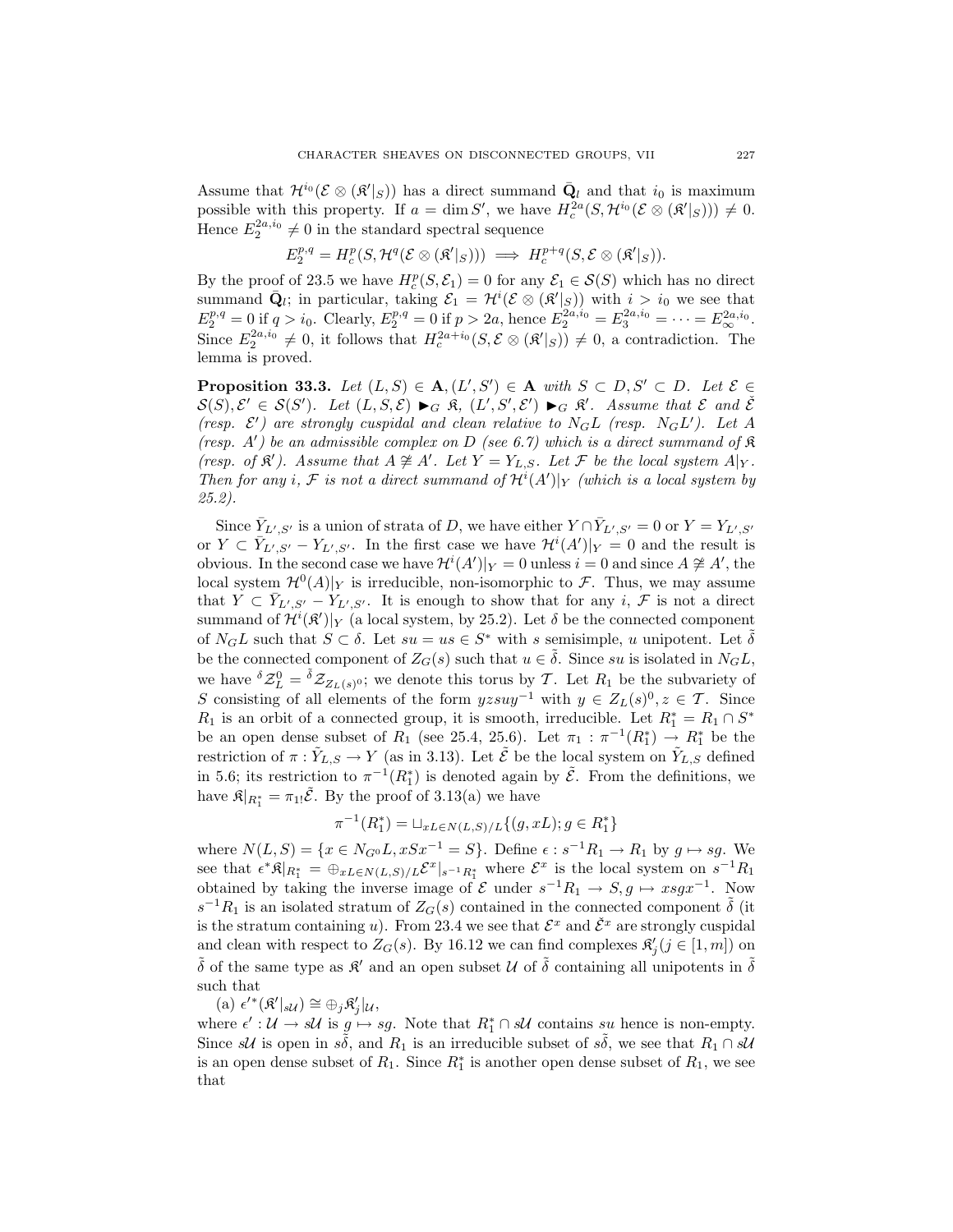(b)  $R_1^* \cap s\mathcal{U} = (R_1 \cap s\mathcal{U}) \cap R_1^*$  *is open dense in*  $R_1$ *.* 

It suffices to show that the local systems  $\mathcal{H}^i(\mathcal{R}')|_{R_1^*\cap s\mathcal{U}}, \mathfrak{K}|_{R_1^*\cap s\mathcal{U}}$  have no common irreducible direct summand. Using (a) we see that it suffices to show that for any  $j \in [1, m], x \in N(L, S),$ 

(c) the local systems  $\mathcal{H}^i(\mathfrak{K}'_j)|_{s^{-1}R_1^*\cap \mathcal{U}}, \mathcal{E}^x_{s^{-1}R_1^*\cap \mathcal{U}}$  have no common irreducible di*rect summand.*

Since  $s^{-1}R_1$  is an isolated stratum of  $Z_G(s)$ ,  $\mathcal{H}^i(\mathfrak{K}'_j)|_{s^{-1}R_1}$  is a local system. Using (b) we see that (c) would follow from the following statement:

(d) the local systems  $\mathcal{H}^i(\mathfrak{K}'_j)|_{s^{-1}R_1}$ ,  $\mathcal{E}^x$  have no common irreducible direct sum*mand.*

By 16.12(b) we may assume that there exists  $x' \in G^0$  such that  $x'^{-1}sx' \in S'_s$  and the following holds. Let  $L'' = x'L'x'^{-1}$ ,  $S'' = x'S'x'^{-1}$ ,  $L'_0 = L'' \cap Z_G(s)^0$ ,

 $S'_0$  is a stratum of  $N_G L'_0$  contained in  $\tilde{\delta}$ , containing unipotent elements such that  $S'_0 \subset s^{-1}S''$ ,

 $\mathcal{E}'_0$  is the local system on  $S'_0$ , inverse image of  $\mathcal{E}'$  under  $S'_0 \to S'$ ,  $g \mapsto x'^{-1}sgx'$ ,  $(L'_0, S'_0, \mathcal{E}'_0) \blacktriangleright_{Z_G(s)} \mathfrak{K}'_j.$ 

From 23.4 we see that  $\mathcal{E}'_0$  is strongly cuspidal and clean with respect to  $N_{Z_G(s)}(L'_0)$ . We see that (d) follows from Lemma 33.2 (applied to  $Z_G(s), \mathfrak{K}'_j, \check{\mathcal{E}}^x$  instead of  $(G, \mathcal{R}', \mathcal{E})$  provided we can show that

(e)  $Y_{L'_0, S'_0}$  (defined in terms of  $Z_G(s)$ ) is not equal to  $s^{-1}R_1$ .

Assume that  $Y_{L'_0, S'_0} = s^{-1}R_1$ . Since  $s^{-1}R_1$  is an isolated stratum of  $Z_G(s)$ , it follows that  $L'_0 = Z_G(s)^0$  and  $S'_0 = s^{-1}R_1$ , hence  $Z_G(s)^0 \subset L''$  and  $u \in S'_0$ . Since  $sS_0' \subset S''$ , we have  $su \in S''$ . We can find a parabolic P' of  $G^0$  with Levi L' such that  $S' \subset N_G P' \cap N_G L'$ , hence  $S'' \subset N_G(x'P'x'^{-1}) \cap N_G(x'L'x'^{-1})$ . We see that  $su \in N_G(x'P'x'^{-1}) \cap N_G(x'L'x'^{-1})$ . Using 2.1(c) with  $g = su, Q = x'P'x'^{-1}$ , we see that  $L(su) \subset x'L'x'^{-1} = L''$  where  $L(su)$  is defined as in 2.1. We can find a parabolic P of  $G^0$  with Levi L such that  $S \subset N_G P \cap N_G L$ , hence  $su \in N_G P \cap N_G L$ . Moreover, su is isolated in  $N_GP \cap N_GL$ . From 3.8(a) we see that  $L \subset L(su)$ . Combining with  $L(su) \subset L''$ , we see that  $L \subset L''$ . Since  $Y \subset \overline{Y}_{L',S'} - Y_{L',S'}$ , we have  $\bar{Y} \subset \bar{Y}_{L',S'}$ . Taking images under the map  $\sigma : D \to D//G^0$  (see 7.1) we obtain  $\dim \sigma(Y) \leq \dim \sigma(Y_{L',S'})$ . Using 7.3(b) we can rewrite the last inequality in the form  $\dim({}^{\delta} \mathcal{Z}_{L}^{0}) \leq \dim({}^{\delta'} \mathcal{Z}_{L'}^{0})$  where  $\delta'$  is the connected component of  $N_G L'$  that contains  $S'$ . Equivalently,

(f)  $\dim({}^{\delta} \mathcal{Z}_L^0) \leq \dim({}^{\delta''} \mathcal{Z}_{L''}^0)$ 

where  $\delta''$  is the connected component of  $N_G L''$  that contains  $S''$ . From  $L \subset L''$  we deduce  $\mathcal{Z}_{L''} \subset \mathcal{Z}_L$ . Intersecting both sides with  $Z_G(su)$  and noting that  $su \in \delta$ ,  $su \in$  $\delta''$  we see that  $\delta'' \mathcal{Z}_{L''} \subset \delta \mathcal{Z}_L$ . Taking identity components we have  $\delta'' \mathcal{Z}_{L''}^0 \subset \delta \mathcal{Z}_L^0$ . Using (f) we deduce  $\delta'' \mathcal{Z}_{L''}^0 = \delta \mathcal{Z}_L^0$ . Taking the centralizer of both sides in  $G^0$  and using 1.10(a) we obtain  $L = L''$ . Now S and S'' are strata of  $N_G L = N_G L''$  which contain a common point, su. Hence  $S = S''$ . Since  $(L, S) = (L'', S'')$  we have  $Y_{L,S} = Y_{L'',S''}$ , hence  $Y = Y_{L',S'}$ . This contradicts  $Y \subset \overline{Y}_{L',S'} - Y_{L',S'}$  and proves (e).

The proposition is proved.

**33.4.** Let T be a finite collection of mutually non-isomorphic character sheaves on D and let  $A \in \mathcal{I}$ . Let  $Y = Y_{L,S}$  be the stratum of D such that supp $(A) = \overline{Y}$ . Let  $\tilde{Y} = \{(q, xL) \in D \times G^0/L; x^{-1}gx \in S^*\}$  (see 3.13). Define  $\pi_1 : \tilde{Y} \to Y$  by  $\pi_1(g, xL) = g$ . By 25.2, for any  $A' \in \mathcal{I}$  and any  $i \in \mathbf{Z}$  there exists a local system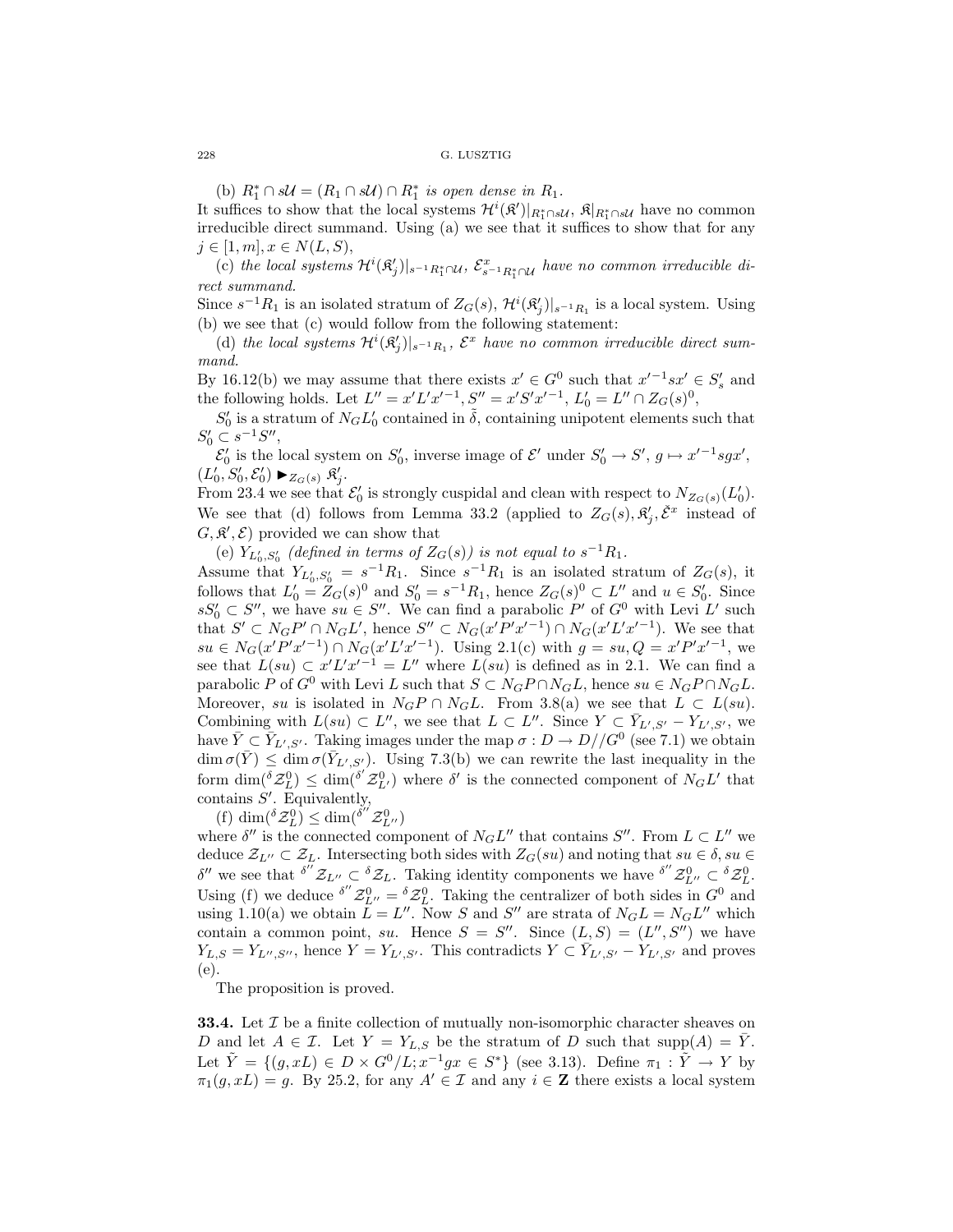$\mathcal{E} \in \mathcal{S}(S)$  such that  $\mathcal{H}^i(A')|_Y$  is a local system isomorphic to a direct summand of  $\pi_{1!}\tilde{\mathcal{E}}$  with  $\tilde{\mathcal{E}}$  as in 5.6. Replacing  $\mathcal{E}$  by the direct sum of the local systems  $\mathcal{E}$  (for various j, i as above) we see that we may assume that  $\mathcal E$  is the same for all  $A', i$ . We can find  $n' \in \mathbb{N}_{\mathbf{k}}^*$  such that  $\mathcal{E} \in \mathcal{S}_{n'}(S)$ . Let  $\delta$  be the connected component of  $N_G L$  that contains S. Let  $g_1 \in S$ . Let  $H = \{(z_1, l_1) \in {}^{\delta} \mathcal{Z}_{L}^0 \times L; l_1 z_1^{n'} g_1 l_1^{-1} = g_1\}.$ Let

$$
V = \{ (g, x, z, l) \in D \times G^0 \times {}^{\delta} \mathcal{Z}_L^0 \times L; x^{-1}gx = l z^{n'} g_1 l^{-1} \in S^* \}.
$$

Now V is irreducible; it is isomorphic to the product of  $G^0$  with an open dense subset of  ${}^{\delta} \mathcal{Z}_L^0 \times L$ . We have a commutative diagram with cartesian squares

$$
\tilde{Y}' \xleftarrow{a'} Z' \xrightarrow{b'} S'
$$
\n
$$
\pi_2 \downarrow \qquad \pi_3 \downarrow \qquad \pi_4 \downarrow
$$
\n
$$
Y \xleftarrow{\pi_1} \tilde{Y} \xleftarrow{a} Z \xrightarrow{b} S
$$

where

S' is the space of  $H^0$ -orbits on  ${}^{\delta}Z^0_L\times L$  for the free  $H^0$ -action by right translation,  $Z = \{ (g, x) \in D \times G^0; x^{-1}gx \in S^* \},\$ 

 $\tilde{Y}'$  is the space of  $(L \times H^0)$ -orbits on V for the free  $L \times H^0$ -action  $(l_0,(z_1,l_1))$ :  $(g, x, z, l) \mapsto (g, xl_0^{-1}, zz_1^{-1}, l_0l_1^{-1}),$ 

Z' is the space of  $H^0$ -orbits on V for the free  $H^0$ -action  $(z_1, l_1)$  :  $(g, x, z, l)$   $\mapsto$  $(g, x, zz_1^{-1}, l l_1^{-1}),$ 

 $a(g, x) = (g, xL), b(g, x) = x^{-1}gx$ , a' is the obvious map,  $b'(g, x, z, l) \mapsto (z, l)$ ,  $\pi_2(g,x,z,l)=(g,xL), \pi_3(g,x,z,l)=(g,x), \, \pi_4(z_1,l_1) = l_1^{-1}z_1^{n'}g_1l_1.$ 

Now  $\tilde{Y}'$  is irreducible since V is irreducible;  $\tilde{Y}$  is irreducible since it equals  $\pi_2(\tilde{Y}')$ . Since  $\mathcal{E} \in \mathcal{S}_{n'}(S)$ , the local system  $\pi_4^* \mathcal{E}$  on S' is  $({}^{\delta} \mathcal{Z}_L^0 \times L)$ -equivariant (for the action by left translation). Since this action is transitive with connected isotropy groups, we see that  $\pi_4^* \mathcal{E} \cong \bar{\mathbf{Q}}_l^e$  for some integer  $e \geq 1$ . Hence  $\pi_3^* b^* \mathcal{E} = b'^* \pi_4^* \mathcal{E} \cong \bar{\mathbf{Q}}_l^e$ . By definition,  $a^*\tilde{\mathcal{E}} = b^*\mathcal{E}$ . Hence  $a'^*\pi_2^*\tilde{\mathcal{E}} = \pi_3^*a^*\tilde{\mathcal{E}} = \pi_3^*b^*\mathcal{E} \cong \bar{\mathbf{Q}}_l^e$ . Since  $a'$  is a principal L-bundle, it follows that  $\pi_2^* \tilde{\mathcal{E}} \cong \bar{\mathbf{Q}}_l^e$ . Now  $\pi_0 := \pi_1 \pi_2 : \tilde{Y}' \to Y$  is a composition of two (finite) principal coverings ( $\pi_1$  is a principal  $H/H^0$ -covering since  $\pi_4$  is a principal  $H/H^0$ -covering;  $\pi_1$  is a principal covering by 3.13(a)), hence it is a not necessarily principal, finite unramified covering. Let  $N = |\pi_0^{-1}(y)|$ for some/any  $y \in Y$ . Let Y'' be the set of all pairs  $(y, f)$  where  $y \in Y$  and  $f: \{1, 2, \ldots, N\} \to \pi_0^{-1}(y)$  is a bijection. Then Y'' is an algebraic variety and  $\pi_0': Y'' \to Y, (y, f) \mapsto y$  is a principal covering whose group is the symmetric group  $\mathfrak{S}_N$ . Moreover,  $\pi'_0$  factors as  $Y'' \stackrel{\tau}{\rightarrow} \tilde{Y}' \stackrel{\pi_0}{\longrightarrow} Y$  where  $\tau(y, f) = f(1)$ . Let  $\hat{Y}$  be a connected component of Y''. Then  $\tau_0$ :  $\hat{Y} \to \tilde{Y}'$  (restriction of  $\tau$ ) is a finite unramified covering. Let  $\pi : \hat{Y} \to Y$  be the restriction of  $\pi'_0$ . Then  $\pi$  is a (finite) principal bundle whose group is the group  $\Gamma$  consisting of all elements of  $\mathfrak{S}_N$  which map  $\hat{Y}$  into itself. Moreover,  $\pi$  factors as  $\hat{Y} \stackrel{\tau_1}{\longrightarrow} \tilde{Y} \stackrel{\pi_1}{\longrightarrow} Y$  where  $\tau_1 = \pi_1 \tau_0$  is a finite unramified covering. Since  $\pi_2^* \tilde{\mathcal{E}} \cong \bar{Q}_l^e$ , we have  $\tau_1^* \tilde{\mathcal{E}} \cong \bar{Q}_l^e$ . Hence any irreducible direct summand of the local system  $\tilde{\mathcal{E}}$  is a direct summand of  $\tau_{1!}\bar{Q}_l$ . Now let  $\mathcal{E}_1$ be an irreducible local system on Y which is a direct summand of  $\pi_{1!} \tilde{\mathcal{E}}$ . We can find an irreducible direct summand  $\mathcal{E}_2$  of  $\tilde{\mathcal{E}}$  such that  $\mathcal{E}_1$  is a direct summand of  $\pi_1 \mathcal{E}_2$ . Then  $\mathcal{E}_2$  is a direct summand of  $\tau_1 \overline{Q}_l$ , hence  $\pi_1 \mathcal{E}_2$  is a direct summand of  $\pi_{1!}\tau_{1!}\mathbf{Q}_l = \pi_!\mathbf{Q}_l$ . Since  $\mathcal{E}_1$  is a direct summand of  $\pi_{1!}\mathcal{E}_2$  it follows that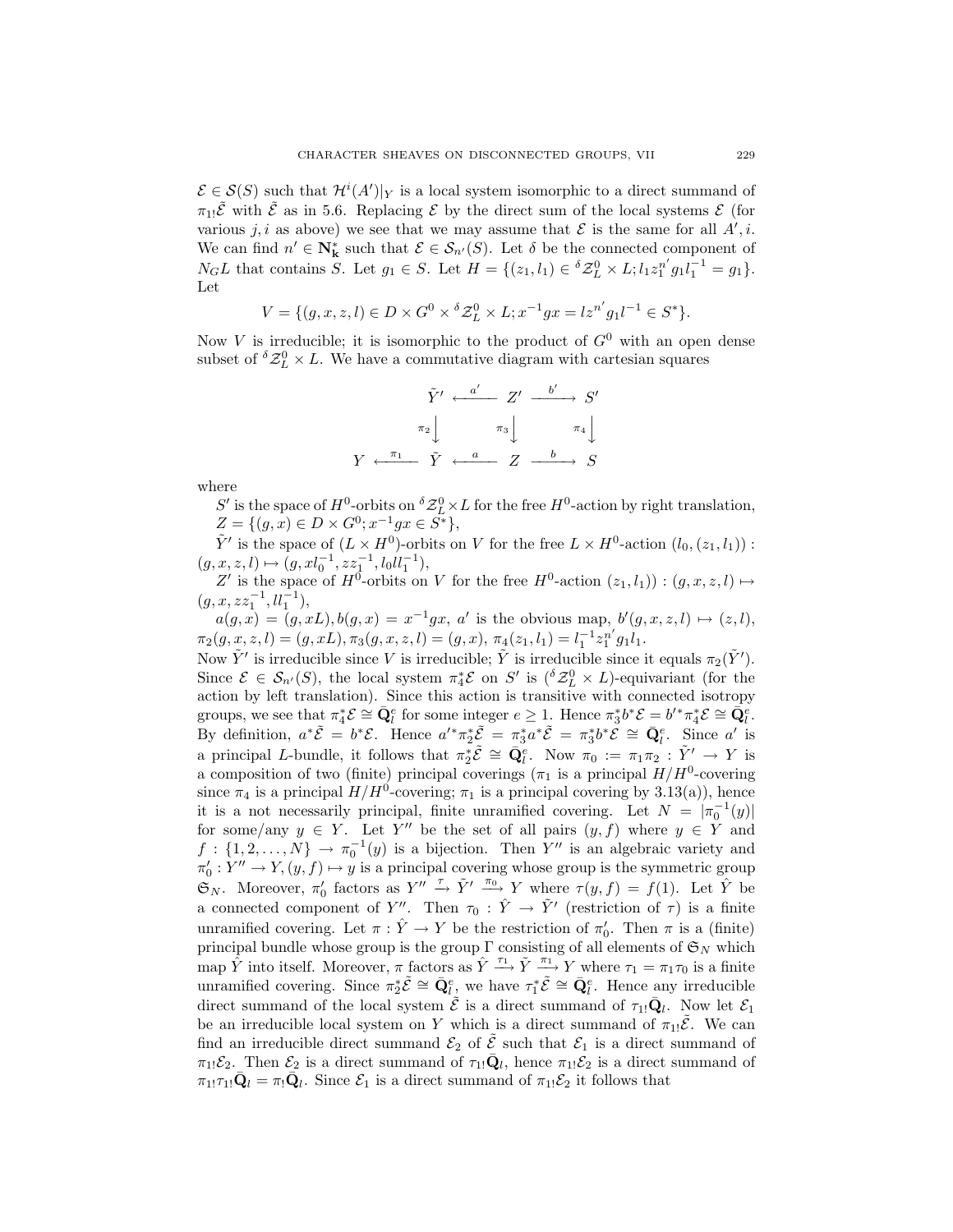(a)  $\mathcal{E}_1$  *is a direct summand of*  $\pi_1 \mathbf{Q}_l$ .

Let  $C$  be the category whose objects are local systems on Y which are direct sums of irreducible direct summands of  $\pi_! \mathbf{Q}_l$ . Let  $\mathcal{C}_{\Gamma}$  be the category of  $\mathbf{Q}_l[\Gamma]$ -modules of finite dimension over  $\bar{\mathbf{Q}}_l$ . We have an equivalence of categories  $\mathcal{C}_{\Gamma} \to \mathcal{C}$ : it attaches to an object M of  $C_{\Gamma}$  the local system  $[M]=(M^*\otimes \pi_!{\bar{\mathbf{Q}}_l})^{\Gamma}$  in C; here  $\pi_!{\bar{\mathbf{Q}}_l}$  is regarded naturally as a local system with  $\Gamma$ -action,  $M^*$  is the dual of M and the superscript denotes Γ-invariants. Using (a) and the definition of  $\mathcal{E}$ , we see that, for any  $A' \in \mathcal{I}, i \in \mathbf{Z}$ , we have  $\mathcal{H}^i(A')|_Y \in \mathcal{C}$ . Hence  $\mathcal{H}^i(A')|_Y \cong [M_{A',i}]$  for some  $M_{A',i} \in \mathcal{C}_{\Gamma}$ , well defined up to isomorphism. Let  $e = \dim Y$ . Then  $M_{A,-e}$  is an irreducible object of  $C_{\Gamma}$ .

In the remainder of this section we assume that:

(b)  $D$  *is clean in the sense that, for any parabolic subgroup*  $P$  *of*  $G^0$  *such that*  $N_{D}P \neq \emptyset$ , any cuspidal character sheaf of  $N_{D}P/U_{P}$  is 0 on the complement of *some isolated stratum of*  $N_D P / U_P$ *.* We show:

(c) if  $A' \in \mathcal{I}, i \in \mathbf{Z}$  and  $A' \neq A$ , then  $M_{A',i}$  contains no direct summand isomor*phic to*  $M_{A,-e}$ *.* 

This follows from Proposition 33.3 which is applicable in view of (b), the admissibility of character sheaves (30.6), the strong cuspidality of cuspidal character sheaves  $(31.15)$  and the fact that  $\mathfrak{D}(A)$  is a character sheaf  $(28.18)$ .

In the remainder of this section we assume that **k** is an algebraic closure of a finite field  $\mathbf{F}_q$  and that G has a fixed  $\mathbf{F}_q$ -rational structure whose Frobenius map F induces the identity map on  $G/G^0$ . Replacing  $\mathbf{F}_q$  by a finite extension, we may assume that  $F(Y) = Y$ , that Y and  $\pi : Y \to Y$  are defined over  $\mathbf{F}_q$ , that the Frobenius map  $F : \hat{Y} \to \hat{Y}$  satisfies  $F(\gamma \hat{y}) = \gamma F(\hat{y})$  for all  $\gamma \in \Gamma, \hat{y} \in \hat{Y}$ , that  $F^*A' \cong A'$  for all  $A' \in \mathcal{I}$  and that for any  $\gamma \in \Gamma$  and any integer  $m \geq 1$  there exists  $\hat{y}_{\gamma,m} \in \hat{Y}$  such that  $F^m(\hat{y}_{\gamma,m}) = \gamma \hat{y}_{\gamma,m}$ . (We then set  $y_{\gamma,m} = \pi(\hat{y}_{\gamma,m})$ .)

Let  $M \in \mathcal{C}_{\Gamma}$ . The stalk of  $[M]$  at  $y \in Y$  is the vector space

$$
[M]_y = \{ f : \pi^{-1}(y) \to M^*; f(\hat{y}) = \gamma(f(\gamma^{-1}\hat{y})) \text{ for all } \gamma \in \Gamma, \hat{y} \in \hat{Y} \}.
$$

Let  $m \geq 1$ . For any  $R \in \text{Aut}_{\mathcal{C}_{\Gamma}}(M^*)$  there is a unique isomorphism of local systems  $\tilde{R}: F^{m*}[M] \stackrel{\sim}{\longrightarrow} [M]$  such that for any  $y \in Y$ ,  $\tilde{R}$  induces on stalks the linear map  $\tilde{R}_y : [M]_{F^m(y)} \to [M]_y$  which to a function  $f : \pi^{-1}(F^m(y)) \to M^*$  associates the function  $f' : \pi^{-1}(y) \to M^*$  given by  $f'(\hat{y}) = R(f(F^{-m}(\hat{y})))$ . Clearly, any isomorphism  $F^{m*}[M] \stackrel{\sim}{\longrightarrow} [M]$  is of the form  $\tilde{R}$  for a unique R as above.

For  $\gamma\in\Gamma$  we have an isomorphism

(d)  $[M]_{y_{\gamma,m}} \xrightarrow{\sim} M^*, f \mapsto f(\hat{y}_{\gamma,m}).$ 

If R is as above, then  $\tilde{R}_{y_{\gamma,m}}$  maps  $[M]_{y_{\gamma,m}}$  into itself (since  $F^m(y_{\gamma,m}) = y_{\gamma,m}$ ) and it corresponds under (d) to the automorphism  $\gamma^{-1}R = R\gamma^{-1} : M^* \to M^*$ . Hence (e)  $\text{tr}(\tilde{R}_{y_{\gamma,m}},[M]_{y_{\gamma,m}})=\text{tr}(\gamma^{-1}R,M^*)=\text{tr}(^tR\gamma,M).$ 

**33.5.** Let V be an algebraic variety defined over  $\mathbf{F}_q$  with Frobenius map  $F: V \to V$ . Let  $K \in \mathcal{D}(V)$  and let  $\phi : F^*K \stackrel{\sim}{\to} K$  be an isomorphism. For any integer  $m \geq 1$ we denote by  $\phi^{(m)} : F^{m*}K \xrightarrow{\sim} K$  the composition

$$
(F^{m})^* K \xrightarrow{(F^{m-1})^* \phi} (F^{m-1})^* K \xrightarrow{(F^{m-2})^*} \dots \xrightarrow{F^* \phi} F^* K \xrightarrow{\phi} K.
$$

**33.6.** For each  $A' \in \mathcal{I}$  we choose an isomorphism  $\kappa_{A'} : F^*A' \xrightarrow{\sim} A'$ . Let  $\kappa'_A :$  $F^*\mathfrak{D}(A) \stackrel{\sim}{\longrightarrow} \mathfrak{D}(A)$  be the isomorphism such that for any  $y \in Y$  the isomorphism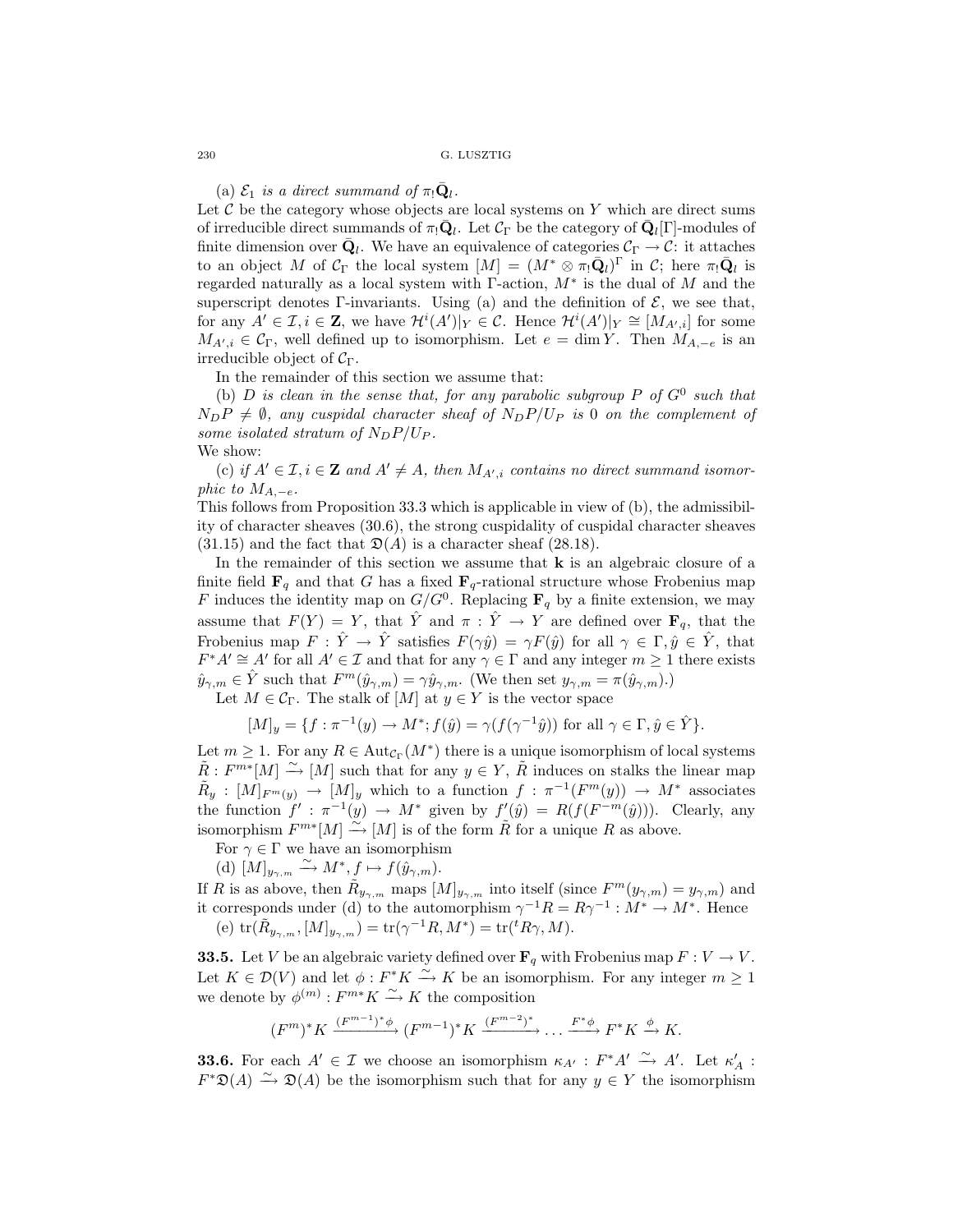$\mathcal{H}^{-e}\mathfrak{D}(A)_{F(y)} \xrightarrow{\sim} \mathcal{H}^{-e}\mathfrak{D}(A)_y$  (that is,  $\mathcal{H}^{-e}(A)_{F(y)}^{\sim} \xrightarrow{\sim} \mathcal{H}^{-e}(A)_y^{\sim}$ ) induced by  $\kappa'_A$  is  $q^{\dim D-e}$  times the transpose inverse of the isomorphism  $\mathcal{H}^{-e}(A)_{F(y)} \xrightarrow{\sim} \mathcal{H}^{-e}(A)_y$ induced by  $\kappa_A$ .

**Proposition 33.7.** Let  $A' \in \mathcal{I}$ . For any integer  $m \geq 1$  we have

$$
\text{(a)}\qquad \ \ q^{-(\dim D - e)m}|\Gamma|^{-1} \sum_{\gamma \in \Gamma} \chi_{A', \kappa_{A'}^{(m)}}(y_{\gamma, m}) \chi_{\mathfrak{D}(A), \kappa_A'(m)}(y_{\gamma, m}) = \delta_{A, A'}.
$$

Under an isomorphism  $\mathcal{H}^i(A')|_Y \cong [M_{A',i}]$ , the isomorphism  $F^{*m}\mathcal{H}^i(A') \stackrel{\sim}{\rightarrow}$  $\mathcal{H}^{i}(A')$  induced by  $\kappa_{A'}^{(m)}: F^{*m}A' \xrightarrow{\sim} A'$  corresponds to an isomorphism  $F^{*m}[M_{A',i}]$ <br>  $\sim$   $M_{-1}$  which wust be of the form  $\tilde{P}$  for some  $P_{-1}$  $\stackrel{\sim}{\longrightarrow} [M_{A',i}]$  which must be of the form  $\tilde{R}$  for some  $R = R_{m,A',i} \in Aut_{\mathcal{C}_{\Gamma}}(M^*_{A',i});$ hence

$$
\operatorname{tr}(\kappa_{A'}^{(m)},\mathcal{H}^i(A')_{y_{\gamma,m}})=\operatorname{tr}({}^tR_{m,A',i}\gamma,M_{A',i}).
$$

Next we have

$$
tr(\kappa'_A{}^{(m)}, \mathcal{H}^{-e}(\mathfrak{D}(A))_{y_{\gamma,m}}) = q^{(\dim D - e)m} tr((\kappa_A^{(m)})^{-1}, \mathcal{H}^{-e}(A)_{y_{\gamma,m}})
$$
  
=  $q^{(\dim D - e)m} tr({}^t R_{m,A,-e}^{-1}, M_{A,-e}).$ 

Hence the left-hand side of (a) equals

(b) 
$$
\sum_{i} (-1)^{i+e} |\Gamma|^{-1} \sum_{\gamma \in \Gamma} \text{tr}({}^{t}R_{m,A',i}\gamma, M_{A',i}) \text{tr}({}^{t}R_{m,A,-e}^{-1}, M_{A,-e}),
$$

that is,

$$
\sum_{i} (-1)^{i+e} |\Gamma|^{-1} \text{tr}(({}^t R_{m,A',i} \otimes {}^t R_{m,A,-e}) \sum_{\gamma \in \Gamma} (\gamma \otimes \gamma^{-1}), M_{A',i} \otimes M_{A,-e}).
$$

Assume first that  $A' \neq A$ . To show that (b) is zero it is enough to show that for any i,  $\sum_{\gamma \in \Gamma} (\gamma \otimes \gamma^{-1})$  acts as 0 on  $M_{A',i} \otimes M_{A,-e}$ . This follows from the fact that the Γ-invariant part of the Γ-module  $M_{A',i} \otimes M^*_{A,-e}$  is zero (see 33.4(c)).

Assume next that  $A' = A$ . Then we have  $M_{A',i} = 0$  unless  $i = -e$ . We must show that

$$
|\Gamma|^{-1}\sum_{\gamma\in\Gamma}\mathrm{tr}({}^tR_{m,A,-e}\gamma,M_{A,-e})\mathrm{tr}({}^tR_{m,A,-e}^{-1}\gamma^{-1},M_{A,-e})=1.
$$

Since  $M_{A,-e}$  is an irreducible Γ-module,  ${}^{t}R_{m,A,-e}$  acts as on it as a scalar, hence the desired equality follows from the Schur orthogonality relations for irreducible characters of Γ.

# 34. THE STRUCTURE OF  $H_n^D$

**34.1.** We give (a variant of) some definitions in [\[L13,](#page-57-5) 1]. Let  $\mathcal{R}$  be a commutative ring with 1. Let  $\mathfrak A$  be an associative R-algebra with 1 with a given finite basis  $B$  as an  $\mathcal{R}$ -module. We assume that 1 is compatible with  $B$  in the following sense:  $1 = \sum_{\lambda} 1_{\lambda}$  where  $1_{\lambda} \in B$  are distinct,  $1_{\lambda} 1_{\lambda'} = \delta_{\lambda, \lambda'} 1_{\lambda}$  and any  $b \in B$ satisfies  $1_{\lambda}b1_{\lambda'}=b$  for some (uniquely determined)  $\lambda, \lambda'$ . For  $b, b' \in B$  we have  $bb' = \sum_{b'' \in B} r_{b,b'}^{b''} b''$  where  $r_{b,b'}^{b''} \in \mathcal{R}$ . We say that  $b' \preceq b$  if  $b' \in \bigcap_{K \in \mathcal{F}, b \in K} K$  where F is the collection of all subsets K of B such that  $\sum_{b_1 \in K} Rb_1$  is a two-sided ideal of  $\mathfrak{A}$ ; we say that  $b \sim b'$  if  $b' \preceq b$  and  $b \preceq b'$ . This is an equivalence relation on B and the equivalence classes are the *two-sided cells*. (Replacing two-sided ideals by left ideals in the definition of  $\preceq$  and of two-sided cells we obtain the notion of left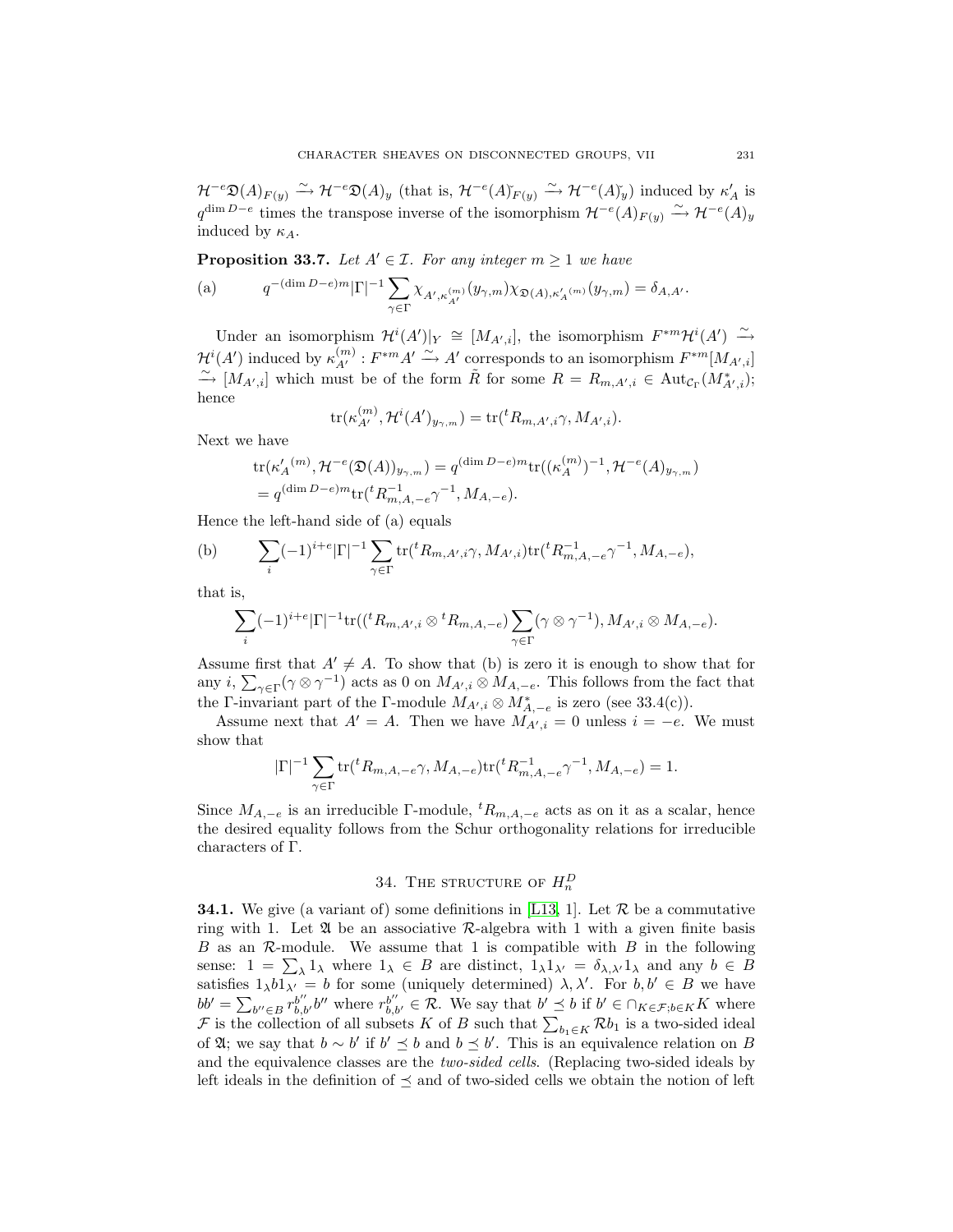cells. The left cells form a partition of B finer than that given by two-sided cells.) We say that  $b' \prec b$  if  $b' \preceq b$  and  $b' \not\sim b$ . For any  $b \in B$  let  $\mathfrak{A}_{\prec b} = \bigoplus_{b' \in B; b' \prec b} \mathcal{R}b$ .

Assume now that  $\mathcal{R} = \mathcal{A} = \mathbf{Z}[v, v^{-1}]$ . Let  $b \in B$ . We can find an integer  $m \geq 0$ such that  $v^{-m}r_{b,b'}^{b''} \in \mathbf{Z}[v^{-1}]$  for any  $b', b''$  in the two-sided cell of b. The smallest such m is denoted by  $a(b)$ . We say that B satisfies  $P_1$  if  $a(b) = a(b')$  whenever  $b, b'$  are in the same two-sided cell. Assume that B satisfies  $P_1$ . For  $b \in B$  we set b, b' are in the same two-sided cell. Assume that B satisfies  $P_1$ . For  $b \in B$  we set  $\hat{b} = v^{-a(b)}b \in \mathfrak{A}$ . Let  $\mathfrak{A}^- = \sum_{b \in B} \mathbf{Z}[v^{-1}]\hat{b} \subset \mathfrak{A}$ . Then  $\mathfrak{A}^-$  is an associative  $\mathbf{Z}[v^{-1}]$ algebra for the multiplication  $\hat{b} * \hat{b}' = \sum_{b'' \in B; b'' \sim b} v^{-a(b)} r_{b,b'}^{b''} \hat{b}''$  if  $b \sim b', \hat{b} * \hat{b}' = 0$ if  $b \nsim b'$ . Let  $\mathfrak{A}^{\infty} = \mathfrak{A}^{-}/v^{-1}\mathfrak{A}^{-}$  and let  $t_{b} = \hat{b} + v^{-1}\mathfrak{A}^{-} \in \mathfrak{A}^{\infty}$ . Then  $\mathfrak{A}^{\infty}$  is a ring with **Z**-basis  $\{t_b; b \in B\}$  and with multiplication defined by  $t_b t_{b'} = \sum_{b'' \in B} \gamma_{b,b'}^{b''} t_{b''}$ where  $\gamma_{b,b'}^{b''} \in \mathbf{Z}$  is given by  $v^{-a(b)} r_{b,b'}^{b''} = \gamma_{b,b'}^{b''} \mod v^{-1} \mathbf{Z}[v^{-1}]$  if  $b, b', b''$  are in the same two-sided cell and  $\gamma_{b,b'}^{b''}=0$ , otherwise. We say that B satisfies  $P_2$  if  $\mathfrak{A}^{\infty}$  has a unit element compatible with the basis  $\{t_b; b \in B\}$ . We say that B satisfies  $P_3$  if for any  $b_1, b_2, b_3, b_4 \in B$  such that  $b_2 \sim b_4$  we have

$$
\sum_{\beta \in B; \beta \sim b_2} r^{\beta}_{b_1, b_2}(v) r^{\beta_4}_{\beta, b_3}(v') = \sum_{\beta \in B; \beta \sim b_2} r^{\beta_4}_{b_1, \beta}(v) r^{\beta}_{\beta_2, b_3}(v')
$$

where  $v'$  is an indeterminate independent of  $v$ . In this case, assuming also that  $b_2 \sim b_3 \sim b_4$ , we pick the coefficient of  $v'^{a(b_2)} = v'^{a(b_4)}$  in both sides and we obtain

(a) 
$$
\sum_{\beta \in B; \beta \sim b_2} r^{\beta}_{b_1, b_2} \gamma^{\beta_4}_{\beta, b_3} = \sum_{\beta \in B; \beta \sim b_2} r^{\beta_4}_{b_1, \beta} \gamma^{\beta}_{\beta_2, b_3}.
$$

Assume that B satisfies  $P_1, P_2, P_3$ . The unit element of  $\mathfrak{A}^{\infty}$  is of the form  $\sum_{b \in \mathcal{D}} t_b$ where  $\mathcal{D} \subset B$ . We say that  $\mathcal{D}$  is the set of *distinguished* elements of B.

Let  $\mathfrak{A}^{\infty}_{\mathcal{A}} = \mathcal{A} \otimes \mathfrak{A}^{\infty}$ . We define an  $\mathcal{A}$ -linear map  $\Phi : \mathfrak{A} \to \mathfrak{A}^{\infty}_{\mathcal{A}}$  by

$$
\Phi(b) = \sum_{b_1 \in \mathcal{D}, b_2 \in B; b_1 \sim b_2} r_{b, b_1}^{b_2} t_{b_2}
$$

for  $b \in B$ . Then  $\Phi$  is an A-algebra homomorphism taking 1 to 1. If we identify  $\mathfrak{A}, \mathfrak{A}^{\infty}_{\mathcal{A}}$  as A-modules via  $b \leftrightarrow t_b$ , the obvious left  $\mathfrak{A}^{\infty}_{\mathcal{A}}$ -module structure on  $\mathfrak{A}^{\infty}_{\mathcal{A}}$ becomes the left  $\mathfrak{A}^{\infty}_{\mathcal{A}}$ -module structure on  $\mathfrak{A}$  given by  $t_b * b' = \sum_{b'' \in B} \gamma_{b,b'}^{b''} b''$ . For  $x \in \mathfrak{A}, b \in B$  we have

(b)  $xb = \Phi(x) * b \mod \mathfrak{A}_{\prec b}$ .

Indeed, we may assume that  $x \in B$ . Using (a), we have

$$
\Phi(x) * b = \sum_{b_1 \in \mathcal{D}, b_2 \in B; b_1 \sim b_2} r_{x, b_1}^{b_2} t_{b_2} * b = \sum_{b_1 \in \mathcal{D}, b_2, b'' \in B; b_1 \sim b_2} r_{x, b_1}^{b_2} \gamma_{b_2, b}^{b''} b''
$$
\n
$$
= \sum_{b_1 \in \mathcal{D}, b_2, b'' \in B; b_1 \sim b \sim b''} r_{x, b_1}^{b_2} \gamma_{b_2, b}^{b''} b'' = \sum_{b_1 \in \mathcal{D}, b'_1, b'' \in B; b_1 \sim b \sim b''} r_{x, b'_1}^{b''} \gamma_{b_1, b}^{b'_1} b''
$$
\n
$$
= \sum_{b_1 \in \mathcal{D}, b'' \in B; b_1 \sim b \sim b''} r_{x, b}^{b''} \gamma_{b_1, b}^{b} b'' = \sum_{b'' \in B; b \sim b''} r_{x, b}^{b''} b'' = xb \mod \mathfrak{A}_{\prec b},
$$

as required.

Let K be a field and let  $A \to K$  be a homomorphism of rings with 1. Let  $\mathfrak{A}_K = K \otimes_{\mathcal{A}} \mathfrak{A}, \mathfrak{A}_K^{\infty} = K \otimes_{\mathbf{Z}} \mathfrak{A}^{\infty}, \mathfrak{A}_{K, \prec b} = K \otimes_{\mathcal{A}} \mathfrak{A}_{\prec b} \quad (b \in B)$ . Then  $\Phi$  induces a K-algebra homomorphism  $\Phi_K : \mathfrak{A}_K \to \mathfrak{A}_K^{\infty}$ . We show:

(c) If  $\mathfrak{A}_K$  *is a semisimple algebra, then*  $\Phi_K$  *is an (algebra) isomorphism.* Since  $\mathfrak{A}_K, \mathfrak{A}_K^{\infty}$  have the same (finite) dimension, it suffices to show that  $\Phi_K$  is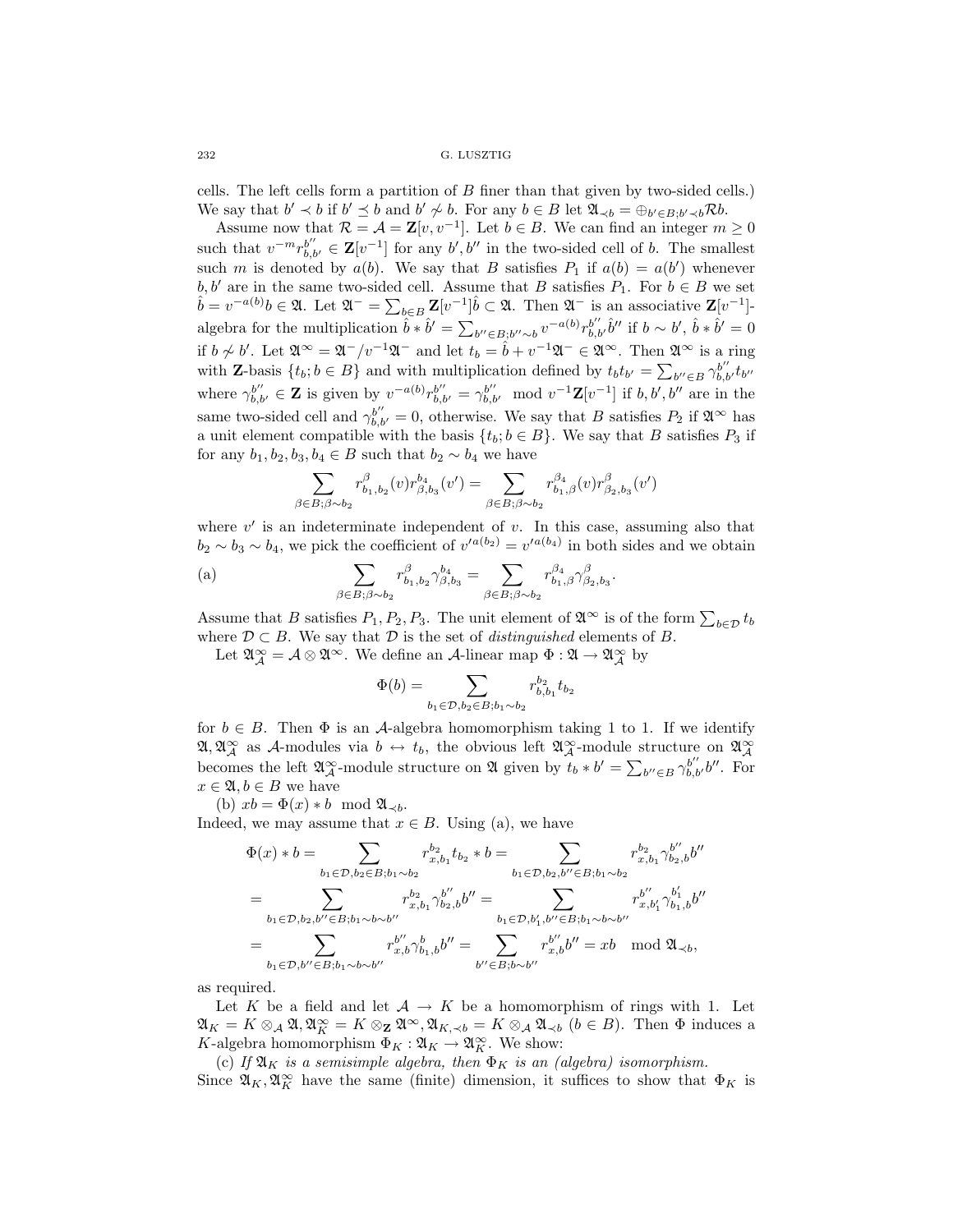injective. The  $\mathfrak{A}^{\infty}_{\mathcal{A}}$ -module structure on  $\mathfrak{A}$  extends to an  $\mathfrak{A}^{\infty}_{K}$ -module structure on  $\mathfrak{A}_K$  denoted again by ∗. From (b) we deduce that  $xb = \Phi_K(x) * b \mod \mathfrak{A}_{K, \preceq b}$ for any  $x \in \mathfrak{A}_K, b \in B$ . In particular, if  $x \in \text{Ker}\Phi_K, b \in B$ , then  $xb \in \mathfrak{A}_{K,\preceq b}$ . Applying this repeatedly, we see that for any  $m \geq 1$ , any  $x_1, x_2, \ldots, x_m$  in Ker $\Phi_K$ and any  $b \in B$ ,  $x_1x_2...x_mb$  is a K-linear combination of elements  $b' \in B$  such that  $b' = b_m \prec b_{m-1} \prec \cdots \prec b_0 = b$  (with  $b_i \in B$ ). If m is large enough, no such b' exists. Thus for large enough m we have  $x_1x_2...x_mb = 0$  for all  $b \in B$ , hence  $x_1x_2...x_m = 0$ . We see that  $\text{Ker}\Phi_K$  is a nilpotent two-sided ideal of  $\mathfrak{A}_K$ . Hence it is 0. Thus  $\Phi_K$  is injective and (c) is proved.

**34.2.** Let D be a connected component of  $G^0$ . Let  $\mathbf{W}^D$  be the subgroup of  $\mathbf{W}^{\bullet} \subset$ Aut(**T**) generated by **W** and by  $\underline{D}$ . Now **W** is a normal subgroup of  $\mathbf{W}^D$  and  $\mathbf{W}^D/\mathbf{W}$  is a finite cyclic group.

We fix  $n \in \mathbb{N}_k^*$ . Let  $\lambda \in \underline{\mathfrak{s}}_n$ . We write  $R_\lambda$  instead of  $R_\mathcal{L}$  (see 28.3) where  $\lambda$  is the isomorphism class of  $\mathcal{L} \in \mathfrak{s}_n$ . Then  $R_\lambda$  is a root system and  $R_\lambda^+ = R_\lambda \cap R^+$  is a set of positive roots for  $R_{\lambda}$ . Let  $\Pi_{\lambda}$  be the unique set of simple roots for  $R_{\lambda}$  such that  $\Pi_{\lambda} \subset R_{\lambda}^+$ . Recall that  $\mathbf{W}_{\lambda}$ , the subgroup of **W** generated by  $\{s_{\alpha}; \alpha \in R_{\lambda}\}\$ is the Weyl group of the root system  $R_{\lambda}$ . Let  $I_{\lambda} = \{s_{\alpha}; \alpha \in \Pi_{\lambda}\} \subset \mathbf{W}_{\lambda}$ . Then  $(\mathbf{W}_{\lambda}, \mathbf{I}_{\lambda})$  is a Coxeter group. Let  $\mathbf{W}_{\lambda}^{D} = \{w \in \mathbf{W}^{D}; w\lambda = \lambda\}$ . Let  $\Omega_{\lambda}^{D} = \{w \in \mathbf{W}_{\lambda}^{D}\}$  $\mathbf{W}_{\lambda}^{D}$ ;  $w(R_{\lambda}^{+}) = R_{\lambda}^{+}$ . (Here  $\mathbf{W}^{D}$  acts on R by  $w : \alpha \mapsto w\alpha$ ,  $(w\alpha)(t) = \alpha(w^{-1}t)$ for  $t \in \mathbf{T}$ .) Then  $\mathbf{W}_{\lambda}$  is a normal subgroup of  $\mathbf{W}_{\lambda}^{D}$ ,  $\Omega_{\lambda}^{D}$  is a subgroup of  $\mathbf{W}_{\lambda}^{D}$  and  $\mathbf{W}_{\lambda}^{D}$  is the semidirect product of  $\mathbf{W}_{\lambda}$  and  $\Omega_{\lambda}^{D}$ . Define  $l : \mathbf{W}^{D} \to \mathbf{N$  $l(w) = \begin{cases} \n\lambda(w) < \lambda \in [R^+; w(\alpha)] \in [R^-; k] \n\end{cases}$ . This extends the length function  $\mathbf{W} \to \mathbf{N}$ . Define  $l_{\lambda}$ : **W**<sup>D</sup>  $\rightarrow$  **N** by  $l_{\lambda}(w) = |\{\alpha \in R_{\lambda}^+; w(\alpha) \in R^-\}|$ . Then  $\Omega_{\lambda}^D = \{w \in$  $\mathbf{W}_{\lambda}^{D}$ ;  $l_{\lambda}(w)=0$ ,  $\mathbf{I}_{\lambda} = \{w \in \mathbf{W}_{\lambda}; l_{\lambda}(w)=1\}$ . The standard partial order  $\leq_{\lambda}$  of the Coxeter group  $W_{\lambda}$  is extended to a partial order  $\leq_{\lambda}$  on  $W_{\lambda}^{D}$  as follows: if  $w_1, w'_1 \in \Omega_\lambda^D, w_2, w'_2 \in \mathbf{W}_\lambda$ , we say that  $w_1w_2 \leq_\lambda w'_1w'_2$  if  $w_1 = w'_1$  and  $w_2 \leq_\lambda w'_2$ .

- Let  $H_{\lambda}^D$  be the A-algebra defined by the generators  $\tilde{T}_w^{\lambda}(w \in \mathbf{W}_{\lambda}^D)$  and relations
- (a)  $\tilde{T}_{w}^{\lambda} \tilde{T}_{w'}^{\lambda} = \tilde{T}_{ww'}^{\lambda}$  if  $w, w' \in \mathbf{W}_{\lambda}^{D}, l_{\lambda}(ww') = l_{\lambda}(w) + l_{\lambda}(w'),$ (b)  $(\tilde{T}_{\sigma}^{\lambda})^2 = \tilde{T}_{1}^{\lambda} + (v - v^{-1}) \tilde{T}_{\sigma}^{\lambda}$  for  $\sigma \in \mathbf{I}_{\lambda}$ .

Then  $\{\tilde{T}_w^{\lambda}: w \in \mathbf{W}_{\lambda}^D\}$  is an A-basis of  $H_{\lambda}^D$ . Let  $H_{\lambda}$  be the A-submodule of  $H_{\lambda}^D$ with A-basis  $\{\tilde{T}_w^{\lambda}; w \in \mathbf{W}_{\lambda}\}\$ . This is an A-subalgebra of  $H_{\lambda}^D$ . Let  $\overline{\phantom{a}}: H_{\lambda}^D \to$  $H^D_\lambda$  be the unique ring homomorphism such that  $\overline{v^m \tilde{T}^{\lambda}_w} = v^{-m} (\tilde{T}^{\lambda}_{w-1})^{-1}$  for all  $w \in \mathbf{W}_{\lambda}^D$ ,  $m \in \mathbf{Z}$ . From the definitions, for any  $w \in \mathbf{W}_{\lambda}^D$  we have  $\tilde{T}_w^{\lambda} - \tilde{T}_w^{\lambda} \in$  $\sum_{y\in\mathbf{W}_{\lambda}^D; y\leq_\lambda w, y\neq w} \mathcal{A} \tilde{T}_y^{\lambda}$ . By an argument similar to one in [\[L12,](#page-57-3) 5.2] we see that for any  $w \in \mathbf{W}_{\lambda}^D$  there is a unique element  $c_w^{\lambda} \in H_{\lambda}^D$  such that  $\overline{c_w^{\lambda}} = c_w^{\lambda}$  and  $c_w^{\lambda} - \tilde{T}_w^{\lambda} \in \sum_{y \in \mathbf{W}_\lambda^D; y \neq w} v^{-1} \mathbf{Z} [v^{-1}] \tilde{T}_y^{\lambda}$ . Also,  $\{c_w^{\lambda}; w \in \mathbf{W}_\lambda^D\}$  is an A-basis of  $H_{\lambda}^D$ and  $\{c_w^{\lambda}; w \in \mathbf{W}_{\lambda}\}\$ is an A-basis of  $H_{\lambda}$  (as in [\[KL\]](#page-57-6)).

**Lemma 34.3.** *The A-algebra*  $H_{\lambda}^{D}$  *with its basis*  $(c_{w}^{\lambda})_{w \in \mathbf{W}_{\lambda}^{D}}$  *satisfies*  $P_1, P_2, P_3$  *in 34.1.*

The analogous statement where  $H_{\lambda}^D$ ,  $\mathbf{W}_{\lambda}^D$  are replaced by  $H_{\lambda}$ ,  $\mathbf{W}_{\lambda}$  holds by [\[L12,](#page-57-3) §15]. The proof of the lemma is entirely similar; alternatively, it can be reduced to the case of  $H_{\lambda}$  using the identities

(a)  $c_{w_1w_2}^{\lambda} = \tilde{T}_{w_1}^{\lambda} c_{w_2}^{\lambda}, c_{w_2w_1}^{\lambda} = c_{w_2}^{\lambda} \tilde{T}_{w_1}^{\lambda}$  for  $w_1 \in \Omega_\lambda^D, w_2 \in \mathbf{W}_\lambda$ , (b)  $\tilde{T}_{w_1}^{\lambda} \tilde{T}_{w'_1}^{\lambda} = \tilde{T}_{w_1 w'_1}^{\lambda}$  for  $w_1 \in \Omega_\lambda^D, w'_1 \in \Omega_\lambda^D$ .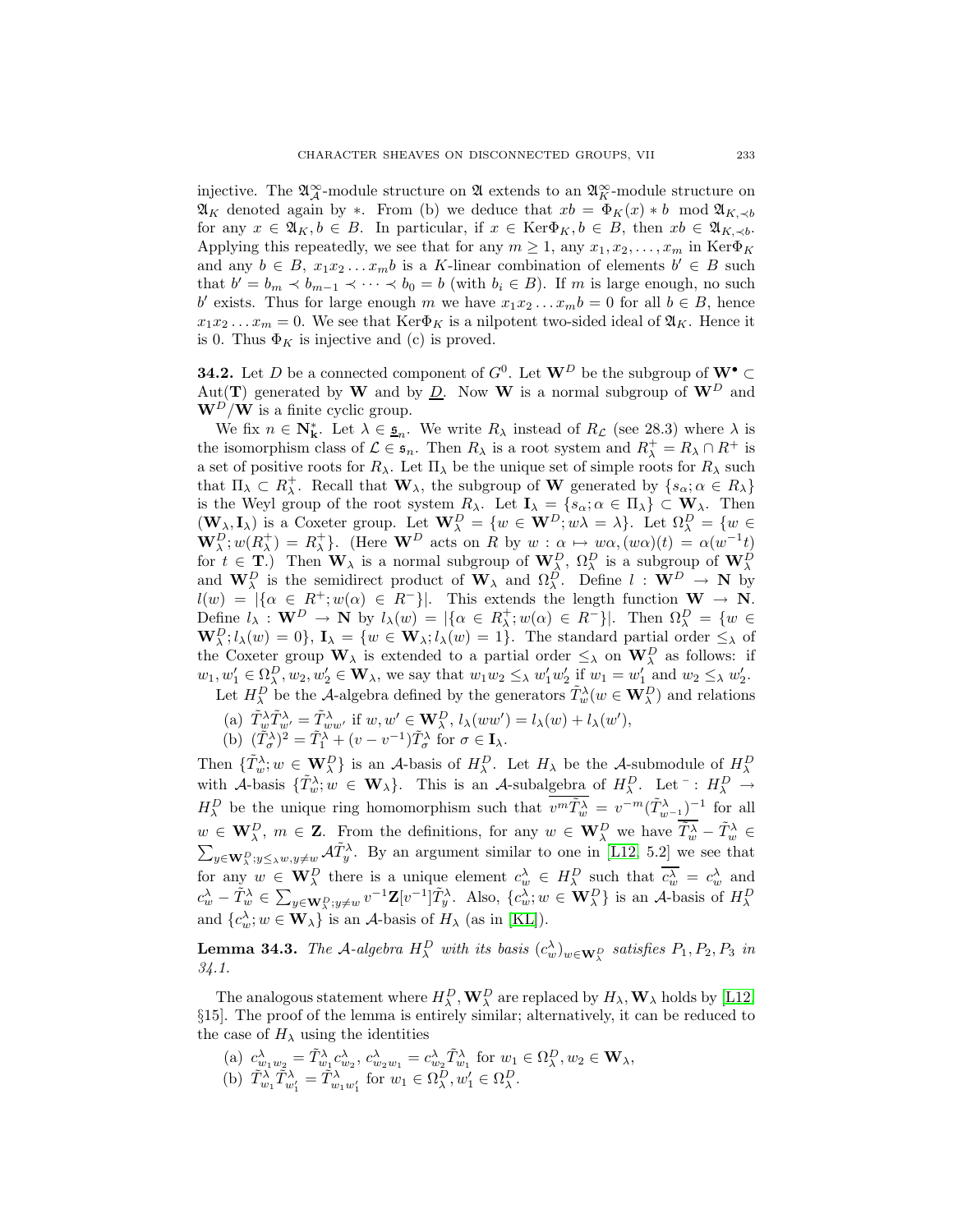The function  $a: \{c_w^{\lambda}; w \in \mathbf{W}_{\lambda}^D\} \to \mathbf{N}$  (see 34.1) is determined by the analogous function  $a: \{c_w^{\lambda}; w \in \mathbf{W}_{\lambda}\} \to \mathbf{N}$  (defined in terms of  $H_{\lambda}$ ) by  $a(c_{w_1w_2}^{\lambda}) = a(c_{w_2w_1}^{\lambda}) =$  $a(c_{w_2}^{\lambda})$  for  $w_1 \in \Omega_\lambda^D, w_2 \in \mathbf{W}_{\lambda}$ . The two-sided cells of  $\{c_w^{\lambda}; w \in \mathbf{W}_{\lambda}^D\}$  are the sets of the form  $\tilde{T}_{w_1}^{\lambda}$ **c** $\tilde{T}_{w'_1}^{\lambda}$  where  $w_1, w'_1$  run through  $\Omega_\lambda^D$  and **c** is a two-sided cell of  ${c_w^{\lambda}}; w \in \mathbf{W}_{\lambda}$ . We show:

(c) If  $c_w^{\lambda}(w \in \mathbf{W}_{\lambda}^D)$  is a distinguished basis element of  $H_{\lambda}^D$  (see 34.1), then  $w \in W_{\lambda}$  and  $\hat{w}^2 = 1$ .

By [\[L12\]](#page-57-3) any left cell of  $\mathbf{W}_{\lambda}$  contains a unique distinguished basis element. By the same argument, any left cell of  $\mathbf{W}_{\lambda}^D$  contains a unique distinguished basis element. Let  $\Gamma$  be the left cell of  $\mathbf{W}_{\lambda}^D$  that contains  $c_w^{\lambda}$ . (See 3.1.) Write  $w = w_1w_2$  with  $w_1 \in \Omega_\lambda^D, w_2 \in \mathbf{W}_\lambda$ . From (a) we have  $c_w^\lambda = \tilde{T}_{w_1}^\lambda c_{w_2}^\lambda, c_{w_2}^\lambda = \tilde{T}_{w_1^{-1}}^\lambda c_{w^\lambda}$ . Hence  $c_{w_2}^{\lambda} \in \Gamma$ . We see that, if  $\Gamma'$  is the left cell of  $\mathbf{W}_{\lambda}$  that contains  $c_{w_2}^{\lambda}$ , then  $\Gamma' \subset \Gamma$ . Let  $c_{w_3}^{\lambda}$  be the unique distinguished basis element of  $\mathbf{W}_{\lambda}$  that is contained in Γ'. Then  $c_{w_3}^{\lambda}$  is also a distinguished basis element of  $\mathbf{W}_{\lambda}^D$  contained in  $\Gamma$  hence, by uniqueness, we have  $c_{w_3}^{\lambda} = c_w^{\lambda}$ . We see that  $w = w_3 \in \mathbf{W}_{\lambda}$ . The fact that  $w^2 = 1$ also follows from [\[L12\]](#page-57-3).

**34.4.** Let  $H_n^D$  be the A-algebra with 1 defined by the generators  $\tilde{T}_w(w \in \mathbf{W}^D)$ ,  $1_\lambda(\lambda \in \underline{\mathfrak{s}}_n)$  and the relations

 $1_{\lambda}1_{\lambda} = 1_{\lambda}$  for  $\lambda \in \underline{\mathfrak{s}}_n, 1_{\lambda}1_{\lambda'} = 0$  for  $\lambda \neq \lambda'$  in  $\underline{\mathfrak{s}}_n$ ,  $\tilde{T}_w \tilde{T}_{w'} = \tilde{T}_{ww'}$  for  $w, w' \in \mathbf{W}^D$  with  $l(ww') = l(w) + l(w'),$  $\tilde{T}_w 1_\lambda = 1_{w\lambda} \tilde{T}_w$  for  $w \in \mathbf{W}^D, \lambda \in \underline{\mathfrak{s}}_n$ ,  $\tilde{T}_s^2 = \tilde{T}_1 + (v - v^{-1}) \sum_{\lambda; s \in \mathbf{W}_{\lambda}} \tilde{T}_s \mathbf{1}_{\lambda}^{\top}$  for  $s \in \mathbf{I}$ ,  $\tilde{T}_1 = \sum_{\lambda} 1_{\lambda}.$ 

We identify  $H_n$  (see 31.2) with the subalgebra of  $H_n^D$  generated by  $\tilde{T}_w(w \in \mathbf{W})$ ,  $1_{\lambda}(\lambda \in \underline{\mathfrak{s}}_n)$  by  $T_w \mapsto v^{l(w)} \tilde{T}_w(w \in \mathbf{W}), 1_{\lambda} \mapsto 1_{\lambda}(\lambda \in \underline{\mathfrak{s}}_n)$ . There is a unique ring homomorphism<sup>-</sup>:  $H_n^D \to H_n^D$  such that  $\overline{\tilde{T}_w} = \tilde{T}_{w^{-1}}^{-1}$  for all  $w \in \mathbf{W}^D$ ,  $\overline{v^m 1_\lambda} = v^{-m} 1_\lambda$ for all  $\lambda$  and all  $m \in \mathbb{Z}$ . It has square 1. Its restriction to  $H_n$  is the involution  $\overline{C}: H_n \longrightarrow H_n$  described in 31.3. From the definitions, for any  $w \in \mathbf{W}^D$ ,  $\lambda \in \underline{\mathfrak{s}}_n$  we have  $\tilde{T}_w 1_\lambda - \tilde{T}_w 1_\lambda \in \sum_{y \in \mathbf{W}^D; y \leq w, y \neq w} \mathcal{A} \tilde{T}_y 1_\lambda$ . By an argument similar to one in [\[L12,](#page-57-3) 5.2] we see that for any  $w \in \mathbf{W}^D$ ,  $\lambda \in \underline{\mathfrak{s}}_n$ , there is a unique element  $c_{w,\lambda} \in H_n^D$ such that  $\overline{c_{w,\lambda}} = c_{w,\lambda}$  and  $c_{w,\lambda} - \tilde{T}_w 1_\lambda \in \sum_{y \in \mathbf{W}^D; y \neq w} v^{-1} \mathbf{Z} [v^{-1}] \tilde{T}_y 1_\lambda$ . We have  $c_{w,\lambda} \in 1_{w\lambda} H_n^D 1_{\lambda}$ . Also,  $\{c_{w,\lambda}; w \in \mathbf{W}^D, \lambda \in \underline{\mathfrak{s}}_n\}$  is an A-basis of  $H_n^D$ .

**Proposition 34.5.** *The* A-algebra  $H_n^D$  with its basis  $(c_{w,\lambda})_{(w,\lambda) \in \mathbf{W}^D \times_{\mathfrak{S}_n}}$  satisfies P1, P2, P<sup>3</sup> *in 34.1.*

The proof is given in 34.10.

**34.6.** In the setup of 34.2, the A-algebra  $1_{\lambda}H_n^D1_{\lambda}$  (a subalgebra of  $H_n^D$ ) has a unit element  $1_\lambda$ , an A-basis  $\{\tilde{T}_w 1_\lambda; w \in \mathbf{W}_{\lambda}^D\}$  and an A-basis  $\{c_{w,\lambda}; w \in \mathbf{W}_{\lambda}^D\}$ .

**Lemma 34.7.** *The* A-algebra  $1_{\lambda}H_n^D1_{\lambda}$  *with its basis*  $\{c_{w,\lambda}; w \in \mathbf{W}_{\lambda}^D\}$  *satisfies* P1, P2, P<sup>3</sup> *in 34.1.*

Define  $\vartheta_{\lambda}: H_{\lambda}^{D} \to 1_{\lambda} H_{n}^{D} 1_{\lambda}$  by  $\tilde{T}_{w}^{\lambda} \mapsto \tilde{T}_{w} 1_{\lambda}$  (an isomorphism of A-modules). Using Lemma 34.3, we see that it suffices to show that  $\vartheta_{\lambda}$  is an isomorphism of A-algebras carrying  $c_w^{\lambda}$  to  $c_{w,\lambda}$  for any  $w \in \mathbf{W}_{\lambda}^D$ . We use the notation in 34.2. We show: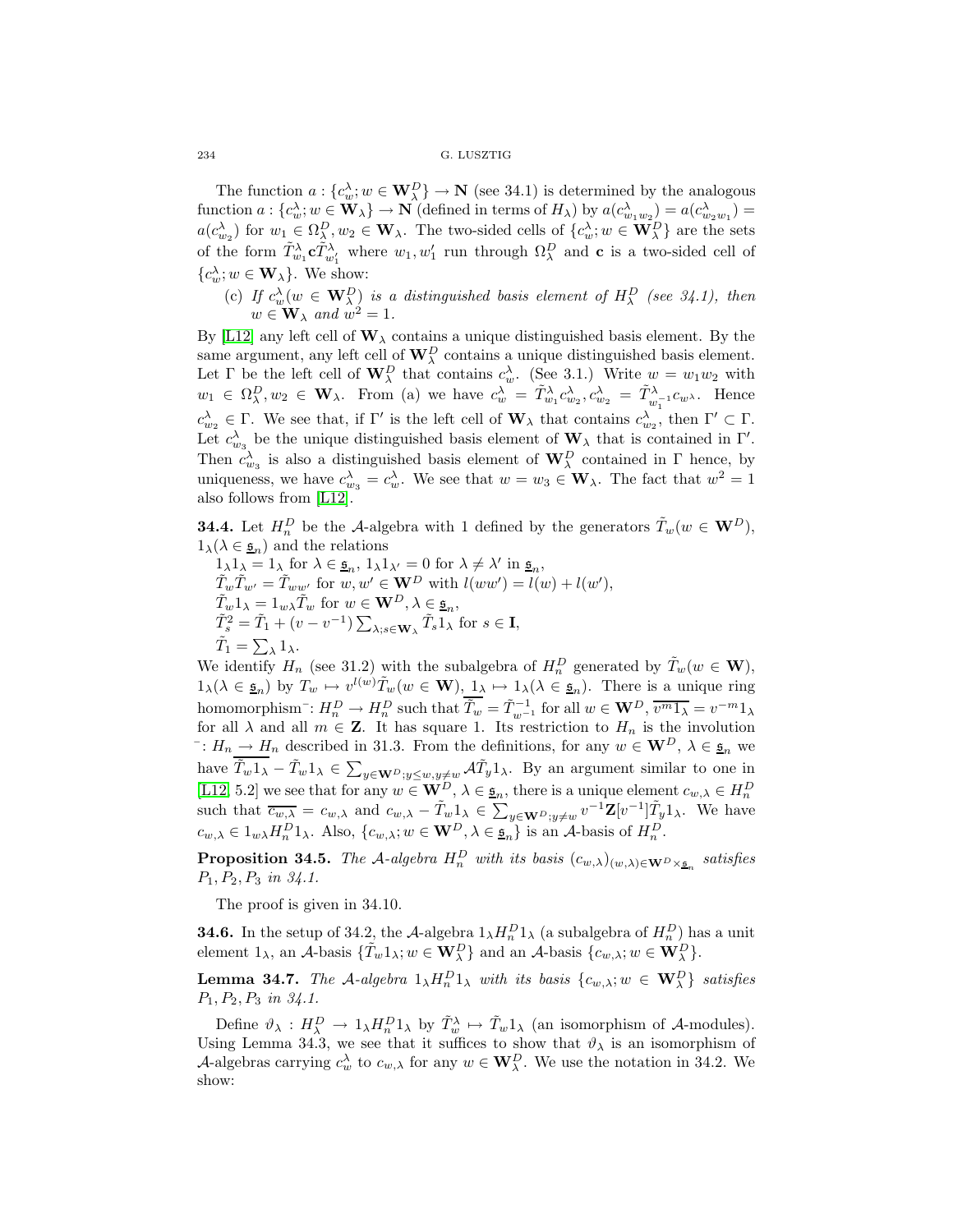(a) Let  $w \in \mathbf{W}^D$ ,  $\alpha \in \Pi_{\lambda}$ ,  $\sigma = s_{\alpha} \in \mathbf{I}_{\lambda}$ . Then  $\tilde{T}_w \tilde{T}_{\sigma} 1_{\lambda} = \tilde{T}_{w\sigma} 1_{\lambda} + \delta(v - v^{-1}) \tilde{T}_w 1_{\lambda}$  $(in H_n^D)$  with  $\delta \in \{0,1\}$ . If, in addition,  $w \in \mathbf{W}_{\lambda}^D$ , then  $\delta = 0$  if  $l_{\lambda}(w\sigma) > l_{\lambda}(w)$ *and*  $\delta = 1$ *, otherwise.* 

The proof has some common features with one in [\[MS,](#page-57-7) 3.3.5]. We have  $\sigma =$  $s_1s_2...s_r$  with  $s_i \in \mathbf{I}, r = l(\sigma)$ . By [\[L3,](#page-57-2) I, 5.3], there exists  $j \in [1, r]$  such that  $s_r \ldots s_{j+1} s_j s_{j+1} \ldots s_r \in \mathbf{W}_{\lambda}$  and  $s_r \ldots s_{i+1} s_i s_{i+1} \ldots s_r \notin \mathbf{W}_{\lambda}$  for  $i \in [1, r] - \{j\}$ ; by [\[L3,](#page-57-2) I, 5.6], we have  $\sigma = s_r \dots s_{j+1} s_j s_{j+1} \dots s_r$ . Hence  $s_1 s_2 \dots s_{j-1} s_{j+1} \dots s_r = 1$ . From the relations of  $H_n^D$  we have

 $\tilde{T}_{ws_1s_2...s_{j-1}}\tilde{T}_{s_j}1_{s_{j+1}...s_r\lambda} = \tilde{T}_{ws_1s_2...s_j}1_{s_{j+1}...s_r\lambda} + \delta'(v-v^{-1})\tilde{T}_{ws_1s_2...s_{j-1}}1_{s_{j+1}...s_r\lambda}$ where  $\delta' = 0$  if  $l(ws_1s_2...s_j) > l(ws_1s_2...s_{j-1})$  and  $\delta' = 1$  otherwise,

$$
\tilde{T}_{ws_1s_2...s_{i-1}}\tilde{T}_{s_i}1_{s_{i+1}...s_r\lambda}=\tilde{T}_{ws_1s_2...s_i}1_{s_{i+1}...s_r\lambda}
$$

for  $i \in [1, r] - \{j\},\$ 

$$
\tilde{T}_{ws_1s_2...s_{j-1}s_{j+1}...s_{i-1}}\tilde{T}_{s_i}1_{s_{i+1}...s_r\lambda}=\tilde{T}_{ws_1s_2...s_{j-1}s_{j+1}...s_i}1_{s_{i+1}...s_r\lambda}
$$

for  $i \in [j+1, r]$ . From these identities we see that

$$
\tilde{T}_{w}\tilde{T}_{\sigma}1_{\lambda} = \tilde{T}_{w}\tilde{T}_{s_{1}}\tilde{T}_{s_{2}}\dots\tilde{T}_{s_{r}}1_{\lambda} = \tilde{T}_{ws_{1}s_{2}\dots s_{j-1}}\tilde{T}_{s_{j}}\tilde{T}_{s_{j+1}}\dots\tilde{T}_{s_{r}}1_{\lambda}
$$
\n
$$
= \tilde{T}_{ws_{1}s_{2}\dots s_{j}}\tilde{T}_{s_{j+1}}\dots\tilde{T}_{s_{r}}1_{\lambda} + \delta'(v - v^{-1})\tilde{T}_{ws_{1}s_{2}\dots s_{j-1}}\tilde{T}_{s_{j+1}}\dots\tilde{T}_{s_{r}}1_{\lambda}
$$
\n
$$
= \tilde{T}_{ws_{1}s_{2}\dots s_{j}s_{j+1}\dots s_{r}}1_{\lambda} + \delta'(v - v^{-1})\tilde{T}_{ws_{1}s_{2}\dots s_{j-1}s_{j+1}\dots s_{r}}1_{\lambda}
$$
\n
$$
= \tilde{T}_{w\sigma}1_{\lambda} + \delta'(v - v^{-1})\tilde{T}_{w}1_{\lambda}.
$$

Assume now that  $w \in \mathbf{W}_{\lambda}^D$ . We show that  $\delta = \delta'$ . The condition that  $\delta = 0$ is equivalent to the condition that  $w(\alpha) \in \mathbb{R}^+_\lambda$ . The condition that  $\delta' = 0$  is equivalent to the condition that  $ws_1s_2 \ldots s_{j-1}(\alpha_j) \in R^+$  where  $\alpha_j \in R^+$  is defined by  $s_j = s_{\alpha_j}$ . Since  $\alpha = s_1 s_2 \dots s_{j-1}(\alpha_j)$ , this completes the proof of (a).

We show:

(b) Let  $w \in \mathbf{W}_{\lambda}^D, w' \in \Omega_{\lambda}^D$ . Then  $\tilde{T}_w \tilde{T}_{w'} 1_{\lambda} = \tilde{T}_{ww'} 1_{\lambda} \in H_n^D$ . We write  $w' = s_1 s_2 \dots s_r$  with  $s_i \in \mathbf{I}, r = l(w')$ . Using [\[L3,](#page-57-2) I, 5.3], we see that  $s_r \ldots s_{i+1} s_i s_{i+1} \ldots s_r \notin \mathbf{W}_{\lambda}$  for all  $i \in [1, r]$ . From the relations of  $H_n^D$  we have

$$
\tilde{T}_{ws_1s_2...s_{i-1}}\tilde{T}_{s_i}1_{s_{i+1}...s_r\lambda} = \tilde{T}_{ws_1s_2...s_i}1_{s_{i+1}...s_r\lambda}
$$

for  $i \in [1, r]$ . Using these identities we see that  $\tilde{T}_w \tilde{T}_{w'} 1_\lambda = \tilde{T}_w \tilde{T}_{s_1} \tilde{T}_{s_2} \dots \tilde{T}_{s_r} 1_\lambda =$  $\tilde{T}_{ws_1s_2...s_r}$  and (b) follows.

We show that  $\vartheta^{\lambda}$  is an algebra homomorphism. We must check that  $(\tilde{T}_{\sigma}1_{\lambda})^2$  =  $1_{\lambda} + (v - v^{-1})\tilde{T}_{\sigma}1_{\lambda}$  for  $s \in I_{\lambda}$ . This is a special case of (a) (take  $w = \sigma$ ). We must also check that  $(\tilde{T}_w 1_\lambda)(\tilde{T}_{w'} 1_\lambda) = \tilde{T}_{ww'} 1_\lambda$  if  $w, w' \in \mathbf{W}_\lambda^D$ ,  $l_\lambda(ww') = l_\lambda(w) + l_\lambda(w')$ . If  $w, w' \in \mathbf{W}_{\lambda}$ , this is proved by induction on  $l_{\lambda}(w')$ , the induction step being provided by (a). The general case can be reduced to this special case using (b). We see that  $\vartheta_{\lambda}$  is an A-algebra isomorphism. We show that

$$
\overline{\vartheta_\lambda(h)} = \vartheta_\lambda(\overline{h}) \text{ for } h \in H_\lambda^D.
$$

Assume first that  $h = \tilde{T}_w^{\lambda}$  where  $w \in \Omega_{\lambda}^D$ . Then  $\overline{h} = (\tilde{T}_{w^{-1}}^{\lambda})^{-1} = \tilde{T}_w^{\lambda}$ . Hence

$$
\overline{\vartheta_{\lambda}(h)} = \overline{\tilde{T}_{w}1_{\lambda}} = \tilde{T}_{w-1}^{-1}1_{\lambda} = \tilde{T}_{w}^{-1}1_{\lambda} = \vartheta_{\lambda}(\tilde{T}_{w}^{l}) = \vartheta_{\lambda}(\overline{h}),
$$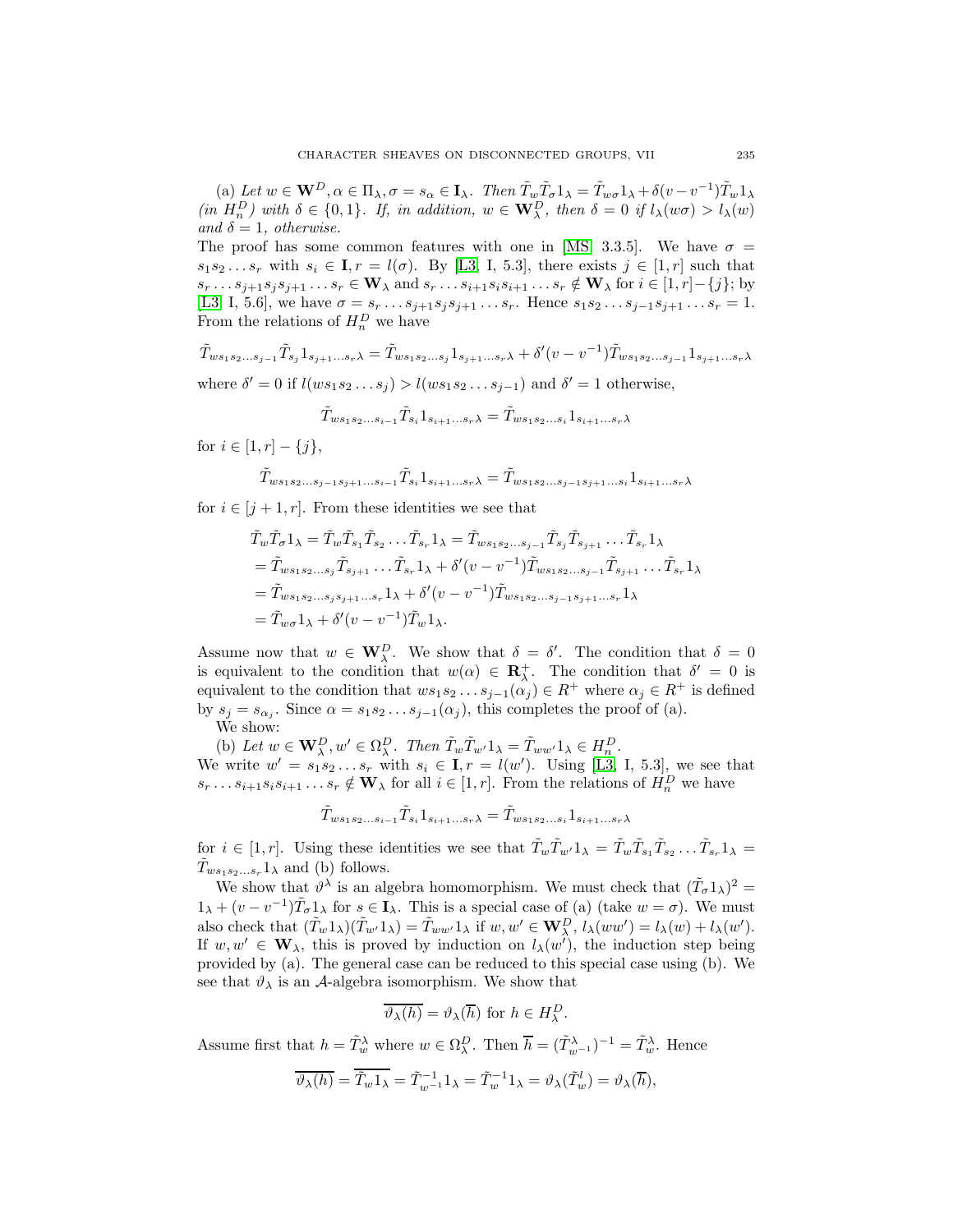as required. Assume next that  $h = \tilde{T}_{\sigma}^{\lambda}$  where  $\sigma \in I_{\lambda}$ . Then

$$
\vartheta_{\lambda}(\overline{h}) = \vartheta_{\lambda}((\tilde{T}_{\sigma}^{\lambda})^{-1}) = \vartheta_{\lambda}(\tilde{T}_{\sigma}^{\lambda} + (v^{-1} - v)\tilde{T}_{1}^{\lambda})
$$
  
=  $\tilde{T}_{\sigma}1_{\lambda} + (v^{-1} - v)\tilde{T}_{1}1_{\lambda} = \tilde{T}_{\sigma}^{-1}1_{\lambda} = \overline{\tilde{T}_{\sigma}1_{\lambda}} = \overline{\vartheta_{\lambda}(h)},$ 

as required.

We see that for  $w \in \mathbf{W}_{\lambda}^D$  we have  $\overline{\vartheta_{\lambda}(c_w^{\lambda})} = \vartheta_{\lambda}(c_w^{\lambda})$ . Hence  $\vartheta_{\lambda}(c_w^{\lambda})$  satisfies the defining properties of  $c_{w,\lambda}$  so that  $\vartheta_{\lambda}(c_w^{\lambda}) = c_{w,\lambda}$ . The lemma is proved.

Using now Lemma  $34.3(c)$  we see that

(c) If  $c_{w,\lambda}(w \in \mathbf{W}_{\lambda}^D)$  is a distinguished basis element of  $1_{\lambda}H_n^D1_{\lambda}$  (see 34.1), then  $w \in W_{\lambda}$  *and*  $w^2 = 1$ .

**34.8.** Let  $\underline{\mathfrak{s}}'_n$  be a set of representatives for the **W**<sup>D</sup>-orbits in  $\underline{\mathfrak{s}}_n$ . For  $\lambda \in \underline{\mathfrak{s}}_n$  define  $\lambda^0 \in \underline{\mathfrak{s}}_n'$  by  $\lambda^0 \in \mathbf{W}^D \lambda$  (the **W**<sup>D</sup>-orbit of  $\lambda$ ). Let

$$
\Gamma = \{(\lambda_1, \lambda_2) \in \underline{\mathfrak{s}}_n \times \underline{\mathfrak{s}}_n; \mathbf{W}^D \lambda_1 = \mathbf{W}^D \lambda_2\}.
$$

Let  $E_n^D$  be the set of all formal sums  $x = \sum_{(\lambda_1, \lambda_2) \in \Gamma} x_{\lambda_1, \lambda_2}$  where  $x_{\lambda_1, \lambda_2} \in 1_{\lambda_1^0} H_n^D 1_{\lambda_2^0}$ . Then  $E_n^D$  is naturally an A-module and an associative A-algebra where the product  $xy$  of  $x, y \in E_n^D$  is given by  $(xy)_{\lambda_1, \lambda_2} = \sum_{\tilde{\lambda} \in \mathbf{W}^D \lambda_1} x_{\lambda_1, \tilde{\lambda}} y_{\tilde{\lambda}, \lambda_2}$ . This algebra has a unit element, namely the element 1 such that  $1_{\lambda_1,\lambda_2} = \delta_{\lambda_1,\lambda_2} 1_{\lambda_1}$  for  $(\lambda_1,\lambda_2) \in \Gamma$ . Define a ring involution<sup>-</sup>:  $E_n^D \to E_n^D$  by  $x \mapsto \overline{x}$  where  $\overline{x}_{\lambda_1, \lambda_2} = \overline{x_{\lambda_1, \lambda_2}}$ . (Note that <sup>-</sup>:  $H_n^D \to H_n^D$  maps  $1_{\lambda_1^0} H_n^D 1_{\lambda_2^0}$  onto itself.)

Let  $C = \{(\lambda_1, \lambda_2, w) \in \underline{\mathfrak{s}}_n \times \underline{\mathfrak{s}}_n \times \mathbf{W}^D; w\lambda_1^0 = \lambda_1^0 = \lambda_2^0\}$ . For  $(\lambda_1, \lambda_2, w) \in C$ define  $x^{\lambda_1, \lambda_2, w} \in E_n^D$  by

$$
x_{\lambda'_1,\lambda'_2}^{\lambda_1,\lambda_2,w}=\delta_{(\lambda'_1,\lambda'_2),(\lambda_1,\lambda_2)}\tilde T_w1_{\lambda_1^0}.
$$

Then  $\{x^{\lambda_1,\lambda_2,w}$ ;  $(\lambda_1,\lambda_2,w)\in C\}$  is an A-basis of  $H''_n$ . From the definitions, for  $(\lambda_1, \lambda_2, w) \in C$  we have

$$
\overline{x^{\lambda_1, \lambda_2, w}} - x^{\lambda_1, \lambda_2, w} \in \sum_{y \in \mathbf{W}^D; y \leq w, y \neq w, y \lambda_1^0 = \lambda_1^0} \mathcal{A} x^{\lambda_1, \lambda_2, y}.
$$

By an argument similar to one in [\[L12,](#page-57-3) 5.2] we see that for any  $(\lambda_1, \lambda_2, w) \in C$ there is a unique element  $c^{\lambda_1, \lambda_2, w} \in E_n^D$  such that  $\overline{c^{\lambda_1, \lambda_2, w}} = c^{\lambda_1, \lambda_2, w}$  and

$$
c^{\lambda_1, \lambda_2, w}-x^{\lambda_1, \lambda_2, w}\in \sum_{y\in \mathbf{W}^D, y\lambda_1^0=\lambda_1^0, y\neq w}v^{-1}\mathbf{Z}[v^{-1}]x^{\lambda_1, \lambda_2, y}.
$$

Also,  $\{c^{\lambda_1, \lambda_2, w}; (\lambda_1, \lambda_2, w) \in C\}$  is an A-basis of  $E_n^D$ .

**Lemma 34.9.** *The* A-algebra  $E_n^D$  with its basis  $\{c^{\lambda_1, \lambda_2, w}; (\lambda_1, \lambda_2, w) \in C\}$  satisfies P1, P2, P<sup>3</sup> *in 34.1.*

For  $\lambda \in \underline{\mathfrak{s}}_n'$  let  $N_\lambda = |\mathbf{W}^D \lambda|$  and let  $M_{N_\lambda}(1_\lambda H_n^D 1_\lambda)$  be the algebra of  $N_\lambda \times N_\lambda$ matrices with entries in  $1_{\lambda}H_n^D1_{\lambda}$ . From the definitions we have a decomposition

$$
E_n^D = \oplus_{\lambda \in \underline{\mathfrak{s}}_n'} M_{N_\lambda} (1_\lambda H_n^D 1_\lambda)
$$

compatible with the algebra structures and with the natural bases. Using this, the lemma is reduced to the similar statement for  $1_{\lambda}H_n^D1_{\lambda}$  where it is known by Lemma 34.7.

The function  $a: \{c^{\lambda_1, \lambda_2, w}; (\lambda_1, \lambda_2, w) \in C\}$  (see 34.1) is given by  $a(c^{\lambda_1, \lambda_2, w}) =$  $a(c_{w,\lambda_1^0})$  where  $a(c_{w,\lambda_1^0})$  is defined as in 34.1 in terms of  $1_{\lambda_1^0}H_n^D1_{\lambda_1^0}$ . The two-sided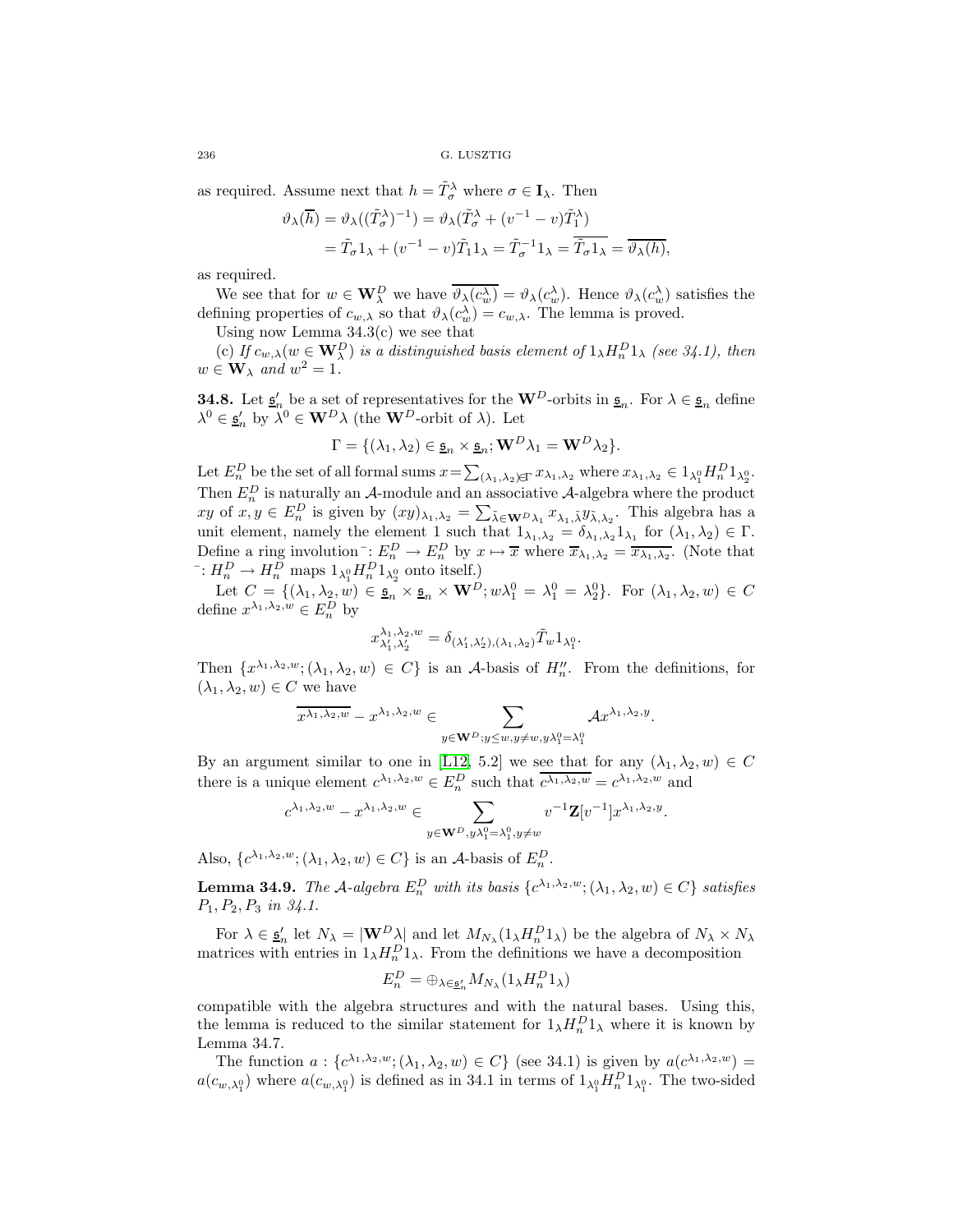cells of  ${c^{\lambda_1,\lambda_2,w}}; (\lambda_1,\lambda_2,w) \in C$  are the sets of the form  ${c^{\lambda_1,\lambda_2,w}}$  where  $\lambda_1,\lambda_2$ run through  $\mathbf{W}^D \lambda$  (with  $\lambda \in \underline{\mathfrak{s}}'_n$  fixed) and w running through a subset X of  $\mathbf{W}_\lambda^D$ such that  $\{c_{w,\lambda}; w \in X\}$  is a two-sided cell of  $\{c_{w,\lambda}; w \in \mathbf{W}_{\lambda}^D\}$  (see Lemma 34.7). Using 34.7(c) we obtain:

(a) If  $c^{\lambda_1, \lambda_2, w}$ , (where  $(\lambda_1, \lambda_2, w) \in C$ ) is a distinguished basis element of  $E_n^D$ , *then*  $\lambda_1 = \lambda_2, w \in \mathbf{W}_{\lambda_1^0}, w^2 = 1.$ 

**34.10.** We prove Proposition 34.5. It is enough to construct an algebra isomorphism  $H_n^D \xrightarrow{\sim} E_n^D$  which carries the basis  $(c_{w,\lambda})$  onto the basis  $(c^{\lambda_1,\lambda_2,w})$ .

For each  $\lambda \in \underline{\mathfrak{s}}_n$  we choose a sequence  $\mathbf{s}_{\lambda} = (s_1, s_2, \ldots, s_r)$  where, for  $i \in [1, r]$ ,  $s_i$ is either in **I** or is a power of <u>D</u> and  $\lambda^0 = s_1 s_2 \dots s_r \lambda \neq s_2 \dots s_r \lambda \neq \dots \neq s_r \lambda \neq \lambda$ or, equivalently,  $\lambda = s_r^{-1} \dots s_2^{-1} s_1^{-1} \lambda^0 \neq s_{r-1}^{-1} \dots s_1^{-1} \lambda^0 \neq \dots \neq s_1^{-1} \lambda^0 \neq \lambda^0$ . Let  $[\mathbf{s}_{\lambda}] = s_1 s_2 \dots s_r$ . We set

$$
\tau_{\lambda} = \tilde{T}_{s_1} \tilde{T}_{s_2} \dots \tilde{T}_{s_r} \in H_n^D, \tau_{\lambda}' = \tilde{T}_{s_r^{-1}} \dots \tilde{T}_{s_2^{-1}} \tilde{T}_{s_1^{-1}} \in H_n^D.
$$

We show:

(a) 
$$
1_{\lambda^0} \tau_{\lambda} \tau'_{\lambda} = 1_{\lambda^0}, 1_{\lambda} \tau'_{\lambda} \tau_{\lambda} = 1_{\lambda}
$$
.  
We have

$$
1_{\lambda^{0}}\tau_{\lambda}\tau'_{\lambda}=1_{\lambda^{0}}\tilde{T}_{s_{1}}\tilde{T}_{s_{2}}\ldots\tilde{T}_{s_{r}}\tilde{T}_{s_{r}}^{-1}\ldots\tilde{T}_{s_{2}^{-1}}\tilde{T}_{s_{1}^{-1}}=\tilde{T}_{s_{1}}\tilde{T}_{s_{2}}\ldots\tilde{T}_{s_{r}}1_{\lambda}\tilde{T}_{s_{r}}^{-1}\ldots\tilde{T}_{s_{2}^{-1}}\tilde{T}_{s_{1}^{-1}}.
$$

Since  $s_r \lambda \neq \lambda$ , we can replace  $\tilde{T}_{s_r} 1_\lambda \tilde{T}_{s_r^{-1}}$  by  $1_{s_r \lambda}$  and we obtain

$$
\tilde{T}_{s_1}\tilde{T}_{s_2}\ldots \tilde{T}_{s_{r-1}}1_{s_r\lambda}\tilde{T}_{s-1}^{-1}\ldots \tilde{T}_{s_2^{-1}}\tilde{T}_{s_1^{-1}}.
$$

Since  $s_{r-1}s_r\lambda \neq s_r\lambda$ , we can replace  $\tilde{T}_{s_{r-1}}1_{s_r\lambda}\tilde{T}_{s_{r-1}}^{-1}$  by  $1_{s_{r-1}s_r\lambda}$  and we obtain

$$
\tilde{T}_{s_1}\tilde{T}_{s_2}\ldots\tilde{T}_{s_{r-2}}1_{s_{r-1}s_r\lambda}\tilde{T}_{s-1}^{-1}\ldots\tilde{T}_{s-1}^{-1}\tilde{T}_{s-1}^{-1}.
$$

Continuing in this way we find  $1_{s_1...s_{r-1}s_r\lambda} = 1_{\lambda^0}$ . This proves the first identity in (a). The second identity is proved in a similar way.

We have

(b) 
$$
\overline{\tau_{\lambda} 1_{\lambda}} = \tau_{\lambda} 1_{\lambda}, \overline{1_{\lambda} \tau'_{\lambda}} = 1_{\lambda} \tau'_{\lambda}.
$$

The first identity in (b) is equivalent to  $\tilde{T}_{s_1^{-1}}^{-1} \tilde{T}_{s_2^{-1}}^{-1} \dots \tilde{T}_{s_r^{-1}}^{-1} 1_\lambda = \tau_\lambda 1_\lambda$  or to  $\tau_\lambda'^{-1} 1_\lambda =$  $\tau_{\lambda}1_{\lambda}$ , which follows from (a). Similarly, the second identity in (b) follows from (a).

We define an A-linear map  $\Psi: H_n^D \to E_n^D$  by

$$
\Psi(h)_{\lambda_1,\lambda_2} = \tau_{\lambda_1} 1_{\lambda_1} h 1_{\lambda_2} \tau'_{\lambda_2} \in 1_{\lambda_1^0} H_n^D 1_{\lambda_2^0}.
$$

We show that  $\Psi$  is a ring homomorphism. Let  $h, h' \in H_n^D$ ,  $x = \Psi(h)$ ,  $y = \Psi(h')$ ,  $z = \Psi(hh'), z' = \Psi(h)\Psi(h').$  We have

$$
(\Psi(h)\Psi(h'))_{\lambda_1,\lambda_2} = \sum_{\tilde{\lambda} \in \mathbf{W}^D \lambda_1} \Psi(h)_{\lambda_1,\tilde{\lambda}} \Psi(h')_{\tilde{\lambda},\lambda_2}
$$
  

$$
= \sum_{\tilde{\lambda} \in \mathbf{W}^D \lambda_1} \tau_{\lambda_1} 1_{\lambda_1} h 1_{\tilde{\lambda}} \tau_{\tilde{\lambda}}' \tau_{\tilde{\lambda}} 1_{\tilde{\lambda}} h' 1_{\lambda_2} \tau_{\lambda_2}' = \sum_{\tilde{\lambda} \in \mathbf{W}^D \lambda_1} \tau_{\lambda_1} 1_{\lambda_1} h 1_{\tilde{\lambda}} h' 1_{\lambda_2} \tau_{\lambda_2}'
$$

where the last equality comes from (a). Since  $1_{\lambda_1} h 1_{\tilde{\lambda}} = 0$  if  $\tilde{\lambda} \in \underline{\mathfrak{s}}_n - \mathbf{W}^D \lambda_1$ , we see that

$$
(\Psi(h)\Psi(h'))_{\lambda_1,\lambda_2}=\tau_{\lambda_1}1_{\lambda_1}h\sum_{\tilde\lambda\in\underline{\mathfrak{s}}_n}1_{\tilde\lambda}h'1_{\lambda_2}\tau'_{\lambda_2}=\tau_{\lambda_1}1_{\lambda_1}hh'1_{\lambda_2}\tau'_{\lambda_2}=\Psi(hh')_{\lambda_1,\lambda_2}.
$$

Thus  $\Psi(h)\Psi(h') = \Psi(hh')$ , as required.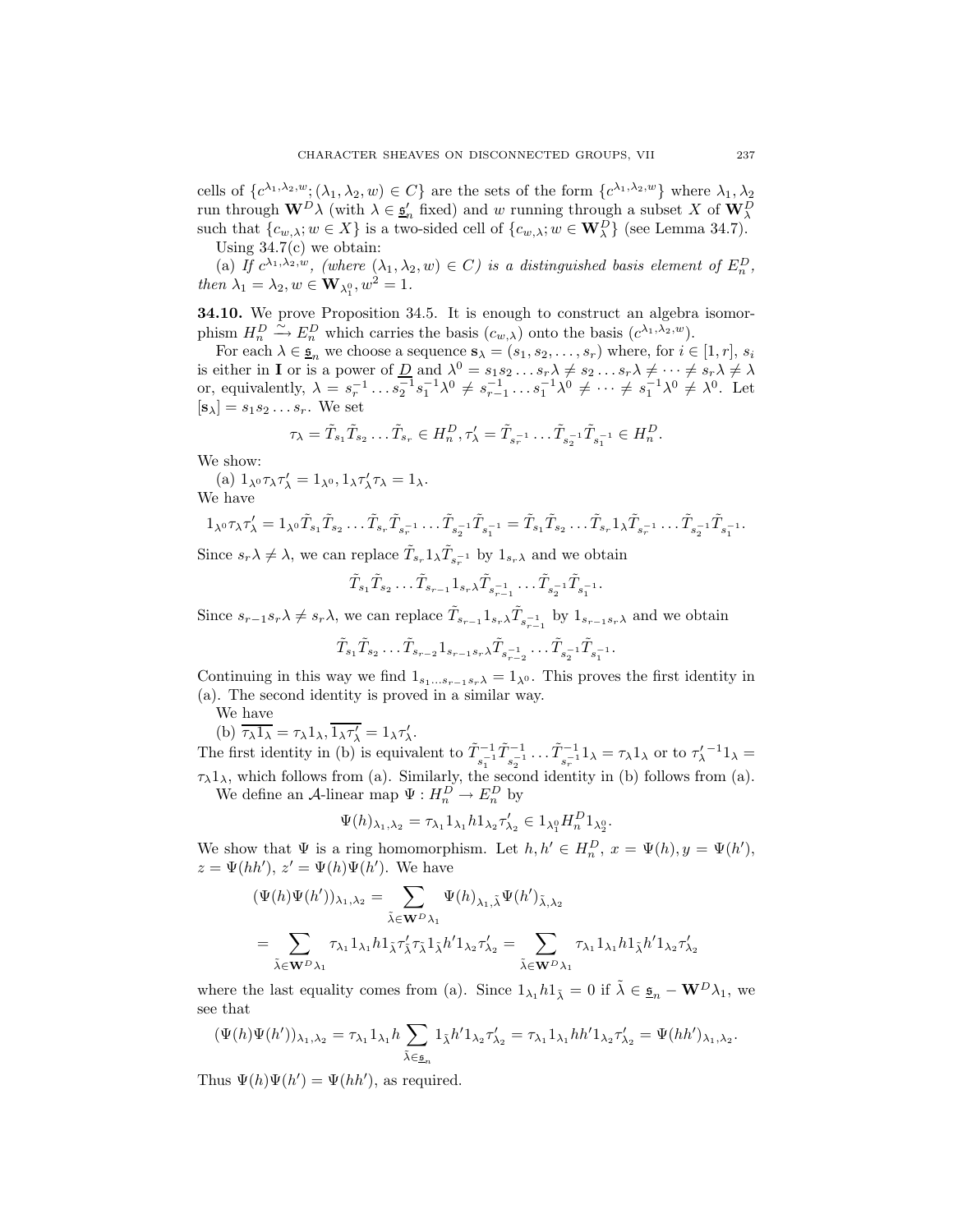We show that

(c)  $\overline{\Psi(h)} = \Psi(\overline{h})$  for  $h \in H_n^D$ . We have

$$
(\overline{\Psi(h)})_{\lambda_1,\lambda_2} = \overline{\tau_{\lambda_1} 1_{\lambda_1} h 1_{\lambda_2} \tau'_{\lambda_2}}, (\Psi(\overline{h}))_{\lambda_1,\lambda_2} = \tau_{\lambda_1} 1_{\lambda_1} \overline{h} 1_{\lambda_2} \tau'_{\lambda_2}.
$$

It suffices to show that  $\overline{\tau_{\lambda_1} 1_{\lambda_1}} = \tau_{\lambda_1} 1_{\lambda_1}$ ,  $\overline{1_{\lambda_2} \tau'_{\lambda_2}} = 1_{\lambda_2} \tau'_{\lambda_2}$ . This follows from (b). We show that

(d)  $\Psi(\tilde{T}_w 1_\lambda) = x^{w\lambda,\lambda,[\mathbf{s}_{w\lambda}]w[\mathbf{s}_{\lambda}]^{-1}}$  for  $w \in \mathbf{W}^D, \lambda \in \underline{\mathfrak{s}}_n$ . Indeed,  $(\Psi(\tilde{T}_{w}1_{\lambda}))_{\lambda_1,\lambda_2} = \tau_{\lambda_1}1_{\lambda_1}\tilde{T}_{w}1_{\lambda}1_{\lambda_2}\tau'_{\lambda_2}$ . This is 0 unless  $\lambda_2 = \lambda, \lambda_1 = w\lambda$ . If  $\lambda_2 = \lambda, \lambda_1 = w\lambda$ , we see as in the proof of (a) that

$$
\tau_{\lambda_1} 1_{\lambda_1} \tilde{T}_w 1_{\lambda} 1_{\lambda_2} \tau'_{\lambda_2} = \tau_{w\lambda} \tilde{T}_w 1_{\lambda} \tau'_{\lambda} = \tilde{T}_{[\mathbf{s}_w]}\Psi[\mathbf{s}_\lambda]^{-1} 1_{\lambda^0}.
$$

This proves (d).

(d) shows that  $\Psi$  is induced by a map

$$
\Psi_0: \mathbf{W}^D \times \underline{\mathfrak{s}}_n \rightarrow C, \ (w, \lambda) \mapsto (w \lambda, \lambda, [\mathbf{s}_{w \lambda}] w [\mathbf{s}_{\lambda}]^{-1}).
$$

This is a bijection with inverse  $(\lambda_1, \lambda_2, w) \mapsto ([s_{\lambda_1}]^{-1}w[s_{\lambda_2}], \lambda_2)$ . It follows that  $\Psi$ is an isomorphism.

Let  $w \in \mathbf{W}^D$ ,  $\lambda \in \underline{\mathfrak{s}}_n$ . Since  $\Psi^{-1}$  is compatible with<sup>-</sup>, we have

$$
\overline{\Psi^{-1}(c^{w\lambda,\lambda,[\mathbf{s}_{w\lambda}]w[\mathbf{s}_{\lambda}]-1})}=\Psi^{-1}(c^{w\lambda,\lambda,[\mathbf{s}_{w\lambda}]w[\mathbf{s}_{\lambda}]^{-1}}).
$$

From (d) we see that

$$
\Psi^{-1}(c^{w\lambda,\lambda,[\mathbf{s}_{w\lambda}]\cdot w[\mathbf{s}_{\lambda}]^{-1}})-\tilde{T}_w1_{\lambda}\in\sum_{y\in\mathbf{W}^D,y\lambda=w\lambda;y\neq w}v^{-1}\mathbf{Z}[v^{-1}]\tilde{T}_y1_{\lambda}.
$$

Since these properties characterize  $c_{w,\lambda}$ , we see that  $\Psi^{-1}(c^{w\lambda,\lambda,[\mathbf{s}_{w\lambda}]}{}^{w[\mathbf{s}_{\lambda}]}{}^{-1}) = c_{w,\lambda}$ , that is,  $\Psi(c_{w,\lambda}) = c^{w\lambda,\lambda,[s_{w\lambda}]w[s_{\lambda}]^{-1}}$ . Thus,  $\Psi$  restricts to a bijection between the basis  $(c_{w,\lambda})$  of  $H_n^D$  and the basis  $(c^{\lambda_1,\lambda_2,w})$  of  $E_n^D$ , induced by the bijection  $\Psi_0$ :  $\mathbf{W}^D \times \underline{\mathfrak{s}}_n \stackrel{\sim}{\longrightarrow} C$ . Proposition 34.5 is proved.

We show:

(e) If  $c_{w,\lambda}(w \in \mathbf{W}^D, \lambda \in \underline{\mathfrak{s}}_n)$  *is a distinguished basis element of*  $H_n^D$ *, then*  $w \in$  $\mathbf{W}_{\lambda}$ ,  $w^2 = 1$ .

Note that, with the notation above,  $c^{w\lambda,\lambda,[s_{w\lambda}]w[s_{\lambda}]^{-1}}$  is a distinguished basis element of  $E_n^D$ ; hence, by 34.9(a), we have  $w\lambda = \lambda$  and  $[\mathbf{s}_w\lambda]w[\mathbf{s}_\lambda]^{-1} \in \mathbf{W}_{\lambda^0}$  has square 1. Thus,  $[\mathbf{s}_{\lambda}]w[\mathbf{s}_{\lambda}]^{-1} \in \mathbf{W}_{\lambda^0}$  has square 1. It follows that  $w \in \mathbf{W}_{[\mathbf{s}_{\lambda}]^{-1}\lambda^0} = \mathbf{W}_{\lambda}$  has square 1. This proves (e).

**34.11.** The algebra  $H_n^{G^0}$  defined as in 34.4 with D replaced by  $G^0$  is the same as  $H_n$ ; we identify it in an obvious way with a subalgebra of  $H_n^D$  (see 34.4). The A-basis of  $H_n = H_n^{G^0}$  analogous to the A-basis  $\{c_{w,\lambda}; w \in \mathbf{W}^D, \lambda \in \underline{\mathfrak{s}}_n\}$  of  $H_n^D$ is the subset of the last basis given by  $\{c_{w,\lambda}; w \in \mathbf{W}, \lambda \in \underline{\mathfrak{s}}_n\}$ . The analogue of Proposition 34.5 holds: the A-algebra  $H_n$  with its basis  $(c_{w,\lambda})_{(w,\lambda)\in W\times\underline{\mathfrak{s}}_n}$  satisfies  $P_1, P_2, P_3$  in 34.1.

**34.12.** Let K be a field of characteristic 0 and let  $A \rightarrow K$  be a homomorphism of rings with 1 which carries  $v \in A$  to  $v_0 \in K^*$ . We show:

(a) If  $\lambda \in \underline{\mathfrak{s}}_n$  and  $\sum_{w \in \mathbf{W}_{\lambda}} v_0^{2l_{\lambda}(w)} \neq 0$ , then the K-algebra  $H_{\lambda,K}^D = K \otimes_A H_{\lambda}^D$  is *semisimple.*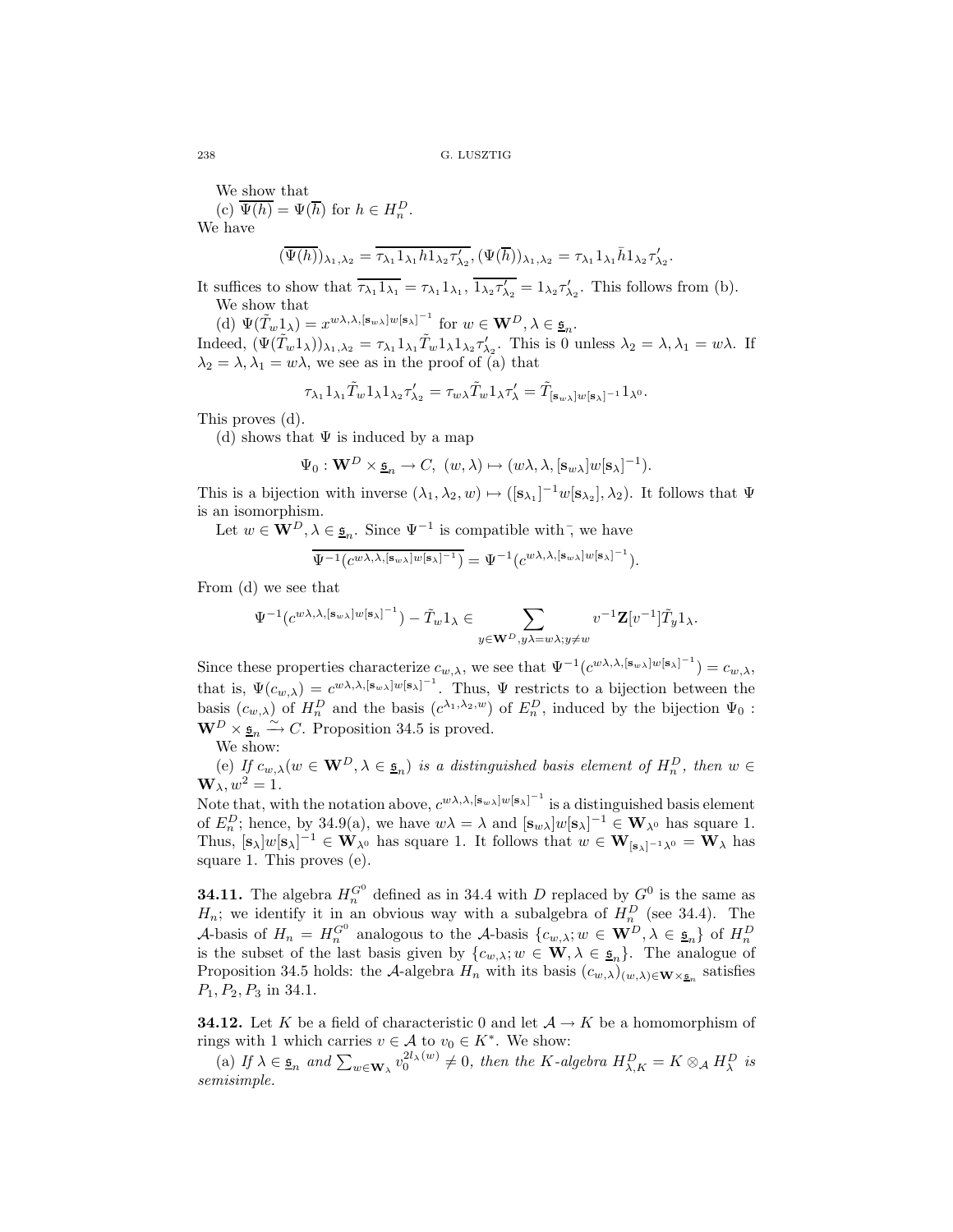Let M be an  $H^D_{\lambda,K}$ -module of finite dimension over K and let M' be an  $H^D_{\lambda,K}$ submodule of M. It is enough to show that there exists an  $H_{\lambda,K}^D$ -submodule of M complementary to  $M'$ . It is well known that under our assumption, the  $K$ -algebra  $H_{\lambda,K} = K \otimes_A H_\lambda$  is semisimple. Hence there exists an  $H_{\lambda,K}$ -submodule of M complementary to M', that is, there exists an  $H_{\lambda,K}$ -linear map  $f: M \to M'$  such that  $f(x) = x$  for all  $x \in M'$ . Define  $\tilde{f}: M \to M'$  by  $\tilde{f}(x) = |\Omega_{\lambda}^D|^{-1} \sum_{z \in \Omega_{\lambda}^D} \tilde{T}_{z^{-1}} f(\tilde{T}_z x)$ . For  $w \in \mathbf{W}_{\lambda}, x \in M$  we have

$$
\begin{split} &|\Omega^D_\lambda| \tilde{f}(\tilde{T}_w x) = \sum_{z \in \Omega^D_\lambda} \tilde{T}_{z^{-1}} f(\tilde{T}_z \tilde{T}_w x) = \sum_{z \in \Omega^D_\lambda} \tilde{T}_{z^{-1}} f(\tilde{T}_{zwz^{-1}} \tilde{T}_z x) \\ &= \sum_{z \in \Omega^D_\lambda} \tilde{T}_{z^{-1}} \tilde{T}_{zwz^{-1}} f(\tilde{T}_z x) = \sum_{z \in \Omega^D_\lambda} \tilde{T}_w \tilde{T}_{z^{-1}} f(\tilde{T}_z x) = |\Omega^D_\lambda| \tilde{T}_w \tilde{f}(x). \end{split}
$$

(The third equality holds since f is  $H_{\lambda,K}$ -linear.) We see that  $\tilde{f}$  is  $H_{\lambda,K}$ -linear. Since  $\tilde{f}(\tilde{T}_y x) = \tilde{T}_y \tilde{f}(x)$  for  $x \in M$ ,  $y \in \Omega_\lambda^D$ , we see that  $\tilde{f}$  is  $H_{\lambda,K}^D$ -linear. If  $x \in M'$ , we have  $\tilde{T}_z x \in M'$  for  $z \in \Omega_\lambda^D$ ; hence  $\tilde{f}(x) = |\Omega_\lambda^D|^{-1} \sum_{z \in \Omega_\lambda^D} \tilde{T}_{z^{-1}} \tilde{T}_z x = x$ . It follows that the ker( $\tilde{f}$ ) is an  $H^D_{\lambda,K}$ -submodule of M complementary to M'. This proves (a).

Let  $\mathfrak U$  be the subfield of  $\bar{\mathbf Q}_l$  generated by the roots of 1. For any  $\kappa \in \mathfrak{U}^*, \lambda \in \underline{\mathfrak{s}}_n$ , let

$$
H^{D,\kappa}_n=\mathfrak{U}\otimes_{\mathcal{A}}H^D_n, \ H^{\kappa}_n=\mathfrak{U}\otimes_{\mathcal{A}}H_n, H_{\lambda}{}^{D,\kappa}=\mathfrak{U}\otimes_{\mathcal{A}}H^D_{\lambda},
$$

where  $\mathfrak U$  is regarded as an A-algebra via the ring homomorphism  $\mathcal A \to \mathfrak U, v \mapsto \kappa$ . Let

$$
H_n^{D,v} = \mathfrak{U}(v) \otimes_A H_n^D, \ H_n^v = \mathfrak{U}(v) \otimes_A H_n
$$

where  $\mathfrak{U}(v)$  (field of rational functions in v with coefficients in  $\mathfrak{U}$ ) is regarded as an A-algebra via the ring homomorphism  $A \to \mathfrak{U}(v), v \mapsto v$ . Now  $\Phi : H_n^D \to$  $\mathcal{A} \otimes_{\mathbf{Z}} H_n^{D,\infty}$  (where  $H_n^{D,\infty} = (H_n^D)^\infty$  is defined as in 34.1 in terms of the basis  $(c_{w,\lambda})$  in 34.4) induces algebra homomorphisms  $\Phi^{\kappa}: H_n^{D,\kappa} \to \mathfrak{U} \otimes_{\mathbf{Z}} H_n^{D,\infty}$  for  $\kappa \in \mathfrak{U}^*$  and  $\Phi^v : H_n^{D,v} \to \mathfrak{U}(v) \otimes_{\mathbf{Z}} H_n^{D,\infty}$ .

Similarly,  $\Phi: H_n \to \mathcal{A} \otimes_{\mathbf{Z}} H_n^{\infty}$  (defined as in 34.1 in terms of the basis  $(c_{w,\lambda})$ ) in 34.11) induces algebra homomorphisms  $H_n^{\kappa} \to \mathfrak{U} \otimes_{\mathbf{Z}} H_n^{\infty}$  for  $\kappa \in \mathfrak{U}^*$  and  $H_n^v \to$  $\mathfrak{U}(v) \otimes_{\mathbf{Z}} H_n^{\infty}$ , denoted again by  $\Phi^{\kappa}, \Phi^v$ . From the definitions we see that  $H_n^{\infty}$ may be identified with the subgroup of  $(H_n^D)^\infty$  spanned by the basis elements of  $(H_n^D)^\infty$  indexed by  $\{(w, \lambda) : w \in \mathbf{W}, \lambda \in \underline{\mathfrak{s}}_n\}$  and  $\Phi : H_n \to \mathcal{A} \otimes_{\mathbf{Z}} H_n^\infty$  becomes the restriction of  $\Phi: H_n^D \to \mathcal{A} \otimes_{\mathbf{Z}} H_n^{D,\infty}$ . We show:

(b) If  $\kappa \in \mathfrak{U}^*, \sum_{w \in \mathbf{W}} \kappa^{2l(w)} \neq 0$ , then  $H_n^{D,\kappa}$  is a semisimple  $\mathfrak{U}$ -algebra and  $\Phi^\kappa: H^{D,\kappa}_n\to \mathfrak{U}\otimes_{\mathbf{Z}} H^{D,\infty}_n$  *is an algebra isomorphism. Moreover,*  $H^\kappa_n$  *is a semisimple*  $\mathfrak{U}\text{-}algebra$  and  $\Phi^{\kappa}: H_n^{\kappa} \to \mathfrak{U} \otimes_{\mathbf{Z}} H_n^{\infty}$  is an algebra isomorphism.

(c)  $H_n^{D,v}$  is a split semisimple  $\mathfrak{U}(v)$ -algebra and  $\Phi^v : H_n^{D,v} \to \mathfrak{U}(v) \otimes_{\mathbf{Z}} H_n^{D,\infty}$ *is an algebra isomorphism. Moreover,*  $H_n^v$  *is a split semisimple*  $\mathfrak{U}(v)$ -algebra and  $\Phi^v : H_n^v \to \mathfrak{U}(v) \otimes_{\mathbf{Z}} H_n^{\infty}$  is an algebra isomorphism.

We prove (b). The following statement is easily verified:

 $I_f \lambda \in \underline{\mathfrak{s}}_n$ , then  $\sum_{w \in \mathbf{W}} v^{2l(w)} = Q \sum_{w \in \mathbf{W}_{\lambda}} v^{2l_{\lambda}(w)}$  for some  $Q \in \mathbf{Z}[v^2]$ .

We see that, if  $\kappa$  is as in (b) and  $\lambda \in \underline{\mathfrak{s}}_n$ , then  $\sum_{w \in \mathbf{W}_{\lambda}} \kappa^{2l_{\lambda}(w)} \neq 0$ ; hence, by (a),  $H_{\lambda}^{D,\kappa}$  is a semisimple algebra. By the arguments in 34.7–34.10,  $H_{n}^{D,\kappa}$  is a direct sum of matrix rings over rings of the form  $H_{\lambda}^{D,\kappa}$ . Hence  $H_{n}^{D,\kappa}$  is a semisimple algebra.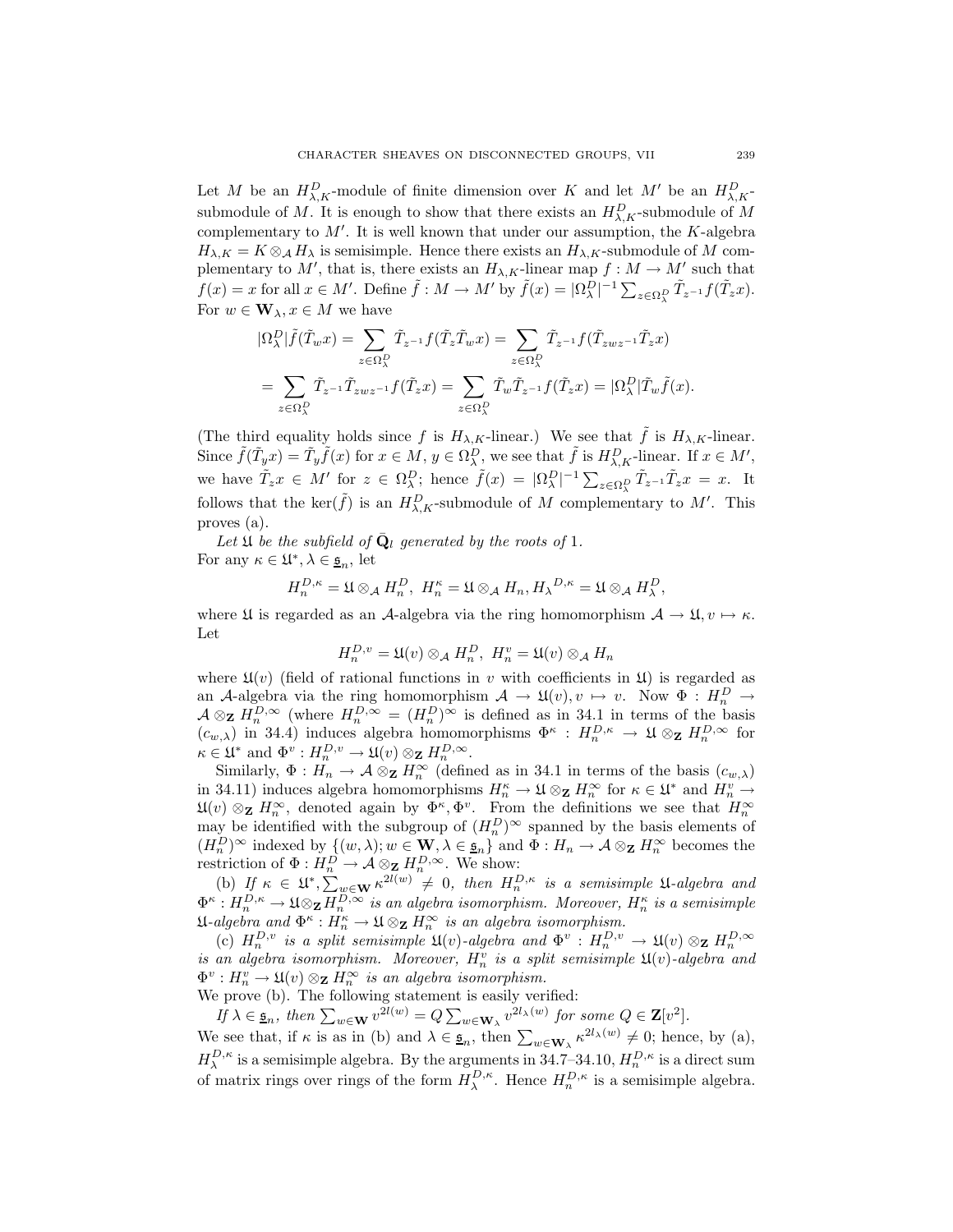Using 34.1(c) we see that  $\Phi_{\alpha}^{\kappa}: H_n^{D,\kappa} \to \mathfrak{U} \otimes_{\mathbf{Z}} H_n^{D,\infty}$  is an algebra isomorphism. It remains to show that  $H_{n}^{D,\kappa}$  is split over  $\mathfrak{U}$ . Since  $\Phi^{\kappa}$  is an isomorphism, it is enough to show that  $\mathfrak{U} \otimes_{\mathbf{Z}} \overset{n}{H}_{n}^{D,\infty}$  is split over  $\mathfrak{U}$ . Since  $\Phi^1$  is an isomorphism, it is enough to show that  $H_n^{D,\overline{1}}$  is split over  $\mathfrak{U}$ . As above,  $H_n^{D,1}$  is a direct sum of matrix rings over rings of the form  $H_{\lambda}^{\tilde{D},1}$ . Since  $H_{\lambda}^{D,1}$  is the group algebra of a finite group with coefficients in  $\mathfrak{U}$ , it is split over  $\mathfrak{U}$  by Brauer's theorem. This proves the first sentence in (b). The second sentence in (b) is obtained from the first by replacing D by  $G^0$ .

Now the proof of (c) is just like that of (b) except for the splitness assertion. By (b),  $\mathfrak{U} \otimes_{\mathbf{Z}} H_n^{D,\infty}$  is a split semisimple  $\mathfrak{U}$ -algebra, hence  $\mathfrak{U}(v) \otimes_{\mathbf{Z}} H_n^{D,\infty}$  is a split semisimple  $\mathfrak{U}(v)$ -algebra. Since  $\Phi^v$  is an isomorphism, it follows that  $H_n^{D,v}$  is split over  $\mathfrak{U}(v)$ . Similarly,  $H_n^v$  is split over  $\mathfrak{U}(v)$ . This proves (c).

**34.13.** Define an A-linear map  $\tau: H_n \to A$  by  $\tau(\tilde{T}_w 1_\lambda) = \delta_{w,1}$  for all  $w \in \mathbf{W}, \lambda \in A$  $\underline{\mathfrak{s}}_n$ . Define a bilinear form  $(,) : H_n \times H_n \to \mathcal{A}$  by  $(x, x') = \tau(xx')$ . We show that (a)  $(\tilde{T}_w 1_\lambda, \tilde{T}_{w'} 1_{\lambda'}) = \delta_{w^{-1},w'} \delta_{\lambda,w'\lambda'}$ 

for  $w, w' \in \mathbf{W}, \lambda, \lambda' \in \underline{\mathfrak{s}}_n$ . (This shows that (,) is symmetric; indeed, we have  $\delta_{w^{-1},w'}\delta_{\lambda,w'\lambda'}=\delta_{w'-1,w}\delta_{\lambda',w\lambda}$ . To prove (a) it suffices to show that, for  $w,w'\in$  $\mathbf{W}, \lambda \in \underline{\mathfrak{s}}_n$ , we have  $\tau(\tilde{T}_w \tilde{T}_{w'} 1_\lambda) = \delta_{ww',1}$ . We argue by induction on  $l(w)$ . If  $l(w) = 0$ , then  $\tilde{T}_w \tilde{T}_{w'} = \tilde{T}_{ww'}$  and the result is clear. Assume now that  $l(w) \geq 1$ . We can find  $s \in I$  such that  $l(w) = l(ws) + 1$ . Then  $\tau(\tilde{T}_w \tilde{T}_{w'} 1_\lambda) = \tau(\tilde{T}_w s \tilde{T}_s \tilde{T}_{w'} 1_\lambda)$ . If  $l(sw') = l(w') + 1$ , then, by the induction hypothesis,

$$
\tau(\tilde{T}_{ws}\tilde{T}_s\tilde{T}_{w'}1_\lambda)=\tau(\tilde{T}_{ws}\tilde{T}_{sw'}1_\lambda)=\delta_{wssw',1}=\delta_{ww',1},
$$

as required. Assume now that  $l(sw') = l(w') - 1$ . We have

$$
\tau(\tilde{T}_{ws}\tilde{T}_s\tilde{T}_{w'}1_\lambda) = \tau(\tilde{T}_{ws}\tilde{T}_s\tilde{T}_s\tilde{T}_{sw'}1_\lambda)
$$
  
=  $\tau(\tilde{T}_{ws}\tilde{T}_{sw'}1_\lambda) + (v - v^{-1}) \sum_{\lambda';s \in \mathbf{W}_{\lambda'}} \tau(\tilde{T}_{ws}\tilde{T}_s1_{\lambda'}\tilde{T}_{sw'}1_\lambda).$ 

If  $s \notin \mathbf{W}_{sw\lambda}$ , this equals (by the induction hypothesis)  $\delta_{wssw',1} = \delta_{ww',1}$ , as required; if  $s \in \mathbf{W}_{sw\lambda}$ , this equals (by the induction hypothesis)

$$
\delta_{wssw',1} + (v - v^{-1})\tau(\tilde{T}_{ws}\tilde{T}_{w'}1_\lambda) = \delta_{ww',1} + (v - v^{-1})\delta_{wsw',1}.
$$

It remains to note that  $wsw' \neq 1$  whenever  $l(w) = l(ws) + 1, l(sw') = l(w') - 1.$ This proves (a).

**34.14.** Let  $\mathfrak C$  be a finite dimensional semisimple split (associative) algebra with 1 over a field K. Let  $\{E_u; u \in \mathcal{U}\}\)$  be a set or representatives for the isomorphism classes of simple C-modules. Let  $\alpha : \mathfrak{C} \to \mathfrak{C}$  be an algebra automorphism. For  $u \in \mathcal{U}, c : e \mapsto \mathfrak{a}(c)e$  defines a C-module structure on the K-vector space  $E_u$ which is isomorphic to  $E_{\bar{u}}$  for a unique  $\bar{u} \in \mathcal{U}$ . Then  $u \mapsto \bar{u}$  is a permutation of U. Let  $\mathcal{U}^{\mathfrak{a}} = \{u \in \mathcal{U}; u = \bar{u}\}\$ . For  $u \in \mathcal{U}^{\mathfrak{a}}$  we can find a K-linear isomorphism  $\mathfrak{a}_u : E_u \to E_u$  such that  $\mathfrak{a}_u(ce) = \mathfrak{a}(c)\mathfrak{a}_u e$  for all  $c \in \mathfrak{C}, e \in E_u$ . Note that  $\mathfrak{a}_u$  is uniquely determined up to multiplication by an element in  $K^*$ . We show:

(a) If  $c, c' \in \mathfrak{C}$ , then the trace of the K-linear map  $\mathfrak{C} \to \mathfrak{C}$ ,  $c_1 \mapsto c\mathfrak{a}(c_1)c'$  equals  $\sum_{u\in\mathcal{U}^{\mathfrak{a}}}$  tr $(c\mathfrak{a}_u,E_u)$ tr $(\mathfrak{a}_u^{-1}c',E_u)$ .

Under the algebra isomorphism

(b)  $\mathfrak{C} \xrightarrow{\sim} \oplus_{u \in \mathcal{U}} \text{End}_K(E_u), c \mapsto [e \mapsto ce, e \in E_u],$ 

the linear map  $\mathfrak{C} \to \mathfrak{C}$  in (a) corresponds to an endomorphism of  $\bigoplus_{u \in \mathcal{U}} \text{End}_K(E_u)$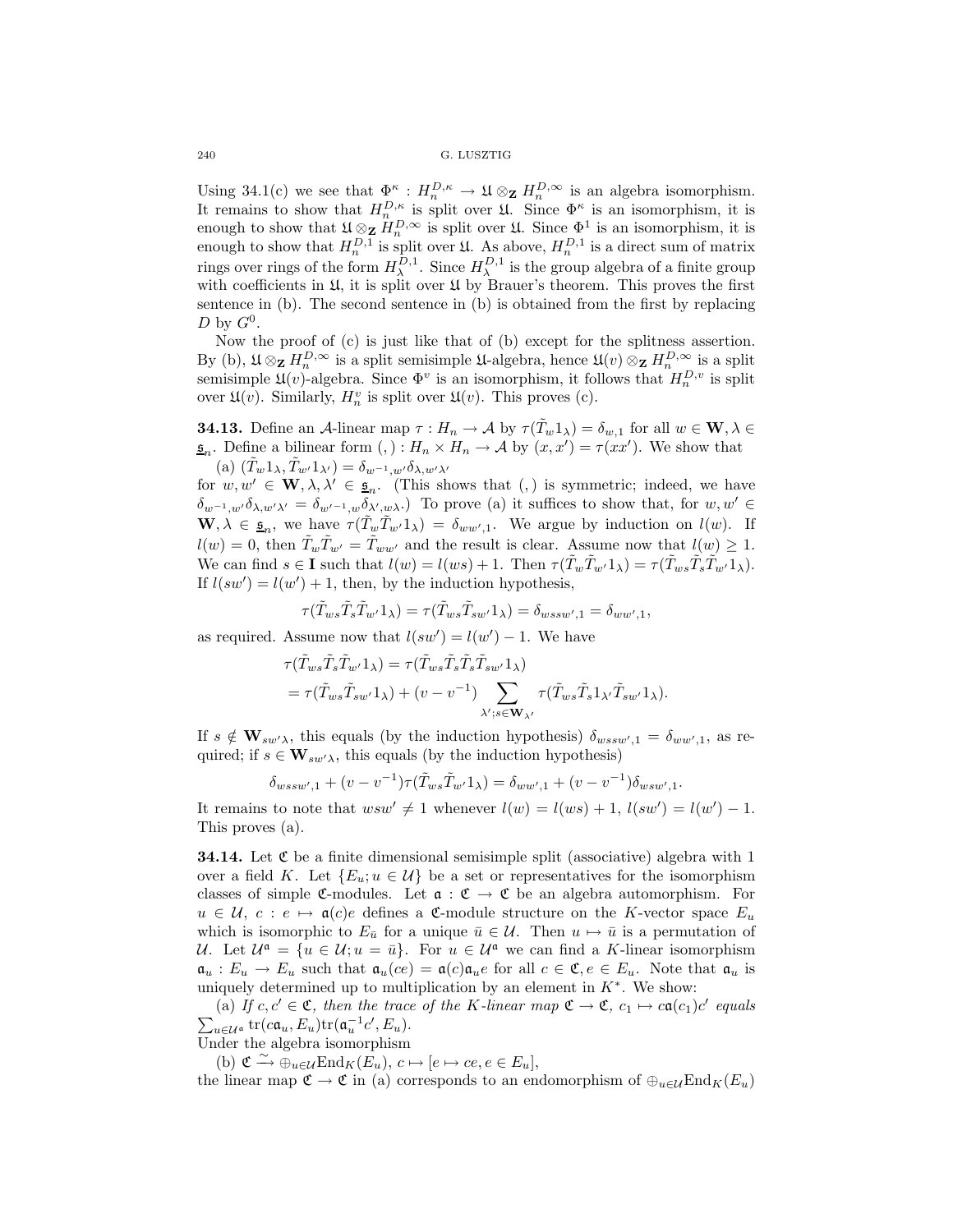which permutes the summands according to  $u \mapsto \bar{u}$  and whose restriction to a summand with  $u = \bar{u}$  is  $\text{End}_K(E_u) \mapsto \text{End}_K(E_u)$ ,  $f \mapsto c \mathfrak{a}_u f \mathfrak{a}_u^{-1} c'$ . From this (a) follows easily. (Compare 20.3(b).)

We show:

(c) If  $y : \mathfrak{C} \to K$  is K-linear and  $y(cc') = y(c'\mathfrak{a}(c))$  for all  $c, c' \in \mathfrak{C}$ , then there *exist*  $b_u \in K(u \in \mathcal{U}^{\mathfrak{a}})$  *such that*  $y(c) = \sum_{u \in \mathcal{U}^{\mathfrak{a}}} b_u \text{tr}(c\mathfrak{a}_u, E_u)$  *for all*  $c \in \mathfrak{C}$ *.* 

Let  $\mathfrak{C}_u$  be the inverse image of the summand  $\text{End}_K(E_u)$  under (b). Then  $\mathfrak{C} = \bigoplus_u \mathfrak{C}_u$ and  $\mathfrak{a}(\mathfrak{C}_u) = \mathfrak{C}_{\bar{u}}$  for  $u \in \mathcal{U}$ . Let  $y_u : \mathfrak{C}_u \to K$  be the restriction of y to  $\mathfrak{C}_u$ . Let  $c \in \mathfrak{C}_u$ where  $u \neq \bar{u}$ . Let  $c' \in \mathfrak{C}_u$  be the projection of  $1 \in \mathfrak{C}$  onto  $\mathfrak{C}_u$ . We have  $\mathfrak{a}(c) \in \mathfrak{C}_{\bar{u}}$ , hence  $c' \mathfrak{a}(c) = 0$ . Also,  $cc' = c \in \mathfrak{C}_u$ . Thus,  $y_u(c) = y_u(cc') = y(cc') = y(c'\mathfrak{a}(c)) =$ 0. We see that  $y_u = 0$ . We are reduced to the case where  $\mathcal{U} = \mathcal{U}^{\mathfrak{a}}$  consists of a single element u and  $\mathfrak{C} = \text{End}_K(E_u)$ . We can find  $h \in \mathfrak{C}$ , invertible, such that  $a(c) = hch^{-1}$  for all  $c \in \mathfrak{C}$ . We can assume that  $a_u e = he$  for all  $e \in E_u$ . We have  $y(cc') = y(c'hch^{-1})$  for all  $c, c' \in \mathfrak{C}$ . Define  $\tilde{y} : \tilde{\mathfrak{C}} \to K$  by  $\tilde{y}(c) = y(ch^{-1})$ . We have  $y(cc'h^{-1}) = y(c'h^{-1}hch^{-1}) = y(c'ch^{-1}),$  hence  $\tilde{y}(cc') = \tilde{y}(c'c)$  for all  $y, y' \in \mathfrak{C}$ . Thus there exists  $b \in K$  such that  $\tilde{y}(c) = btr(c, E_u)$ . Then  $y(c) = btr(ch : E_u \rightarrow E_u)$  $E_u$ ) =  $btr(c\mathfrak{a}_u : E_u \to E_u)$ . This proves (c).

Assume now that we are given a K-linear map  $z : \mathfrak{C} \to K$  such that  $(c, c') =$  $z(cc') = z(c'c)$  is a nondegenerate (symmetric) K-bilinear form  $\mathfrak{C} \times \mathfrak{C} \to K$ . Let  $(c_i)_{i \in I}$  be a K-basis of  $\mathfrak{C}$ . Define a K-basis  $(c'_i)_{i \in I}$  of  $\mathfrak{C}$  by  $(c_i, c'_j) = \delta_{ij}$ .

For  $u \in \mathcal{U}$  and  $c \in \mathfrak{C}$  invertible,  $\sum_{i \in I} tr(c_i c, E_u) c^{-1} c'_i$  is in the center of  $\mathfrak{C}$ ; if  $u' \in \mathcal{U}, u' \neq u$ , this sum acts on  $E_{u'}$  as  $\overline{0}$  and on  $E_u$  as  $f_u$  times the identity, where  $f_u \in K^*$  is independent of  $(c_i)$ ,  $(c'_i)$ , c. (We apply [\[L12,](#page-57-3) 19.2] to the dual bases  $(c_i c), (c^{-1}c'_i)$ : we have  $(c_i c, c^{-1}c'_j) = (c_i, c c^{-1}c'_j) = (c_i, c'_j) = \delta_{ij}$ .) We see that for  $u, u' \in \mathcal{U}$  we have

(d) 
$$
\sum_{i\in I} \text{tr}(c_i c, E_u) \text{tr}(c^{-1}c'_i, E_{u'}) = \delta_{u,u'} f_u \dim E_u.
$$

Now assume that  $u, u' \in \mathcal{U}^{\mathfrak{a}}$ . We can pick  $c \in \mathfrak{C}$  invertible such that c acts on  $E_u$ as  $\mathfrak{a}_u$  and on  $E_{u'}$  as  $\mathfrak{a}_{u'}$ . From (d) we deduce

(e) 
$$
\sum_{i\in I} \text{tr}(c_i \mathfrak{a}_u, E_u) \text{tr}(\mathfrak{a}_{u'}^{-1} c_i', E_{u'}) = \delta_{u,u'} f_u \dim E_u.
$$

**34.15.** We write  $\mathfrak{a}: H_n \to H_n$  instead of  $\mathfrak{a}_D: H_n \to H_n$  (see 31.4); this is the algebra automorphism given by  $h \mapsto \tilde{T}_{\underline{D}} h \tilde{T}_{\underline{D}^{-1}}$  (product in  $H_n^D$ ) for  $h \in H_n$ . The same formula defines an algebra automorphism of  $H_n^{\kappa}$  or  $H_n^v$  denoted again by  $\mathfrak{a}$ . From the definitions we see that  $a: H_n \to H_n$  takes  $c_{w,\lambda}$  to  $c_{\epsilon_D(w),\underline{D}\lambda}$  for  $w \in$ **W**,  $\lambda \in \underline{\mathfrak{s}}_n$ . Hence it induces a ring automorphism  $H_n^{\infty} \to H_n^{\infty}$  denoted again by  $\mathfrak{a}$ . It also induces algebra automorphisms  $H_n^{\kappa} \to H_n^{\kappa}, \kappa \in \mathfrak{U}^*$  and  $H_n^v \to H_n^v$  denoted again by **a**. Now  $\Phi^{\kappa}: H_n^{\kappa} \to \mathfrak{U} \otimes_{\mathbf{Z}} H_n^{\infty}$  for  $\kappa \in \mathfrak{U}^*$  and  $\Phi^v: H_n^v \to \mathfrak{U}(v) \otimes_{\mathbf{Z}} H_n^{\infty}$  (see 34.11) are compatible with a.

Let  ${E_u; u \in \mathcal{U}}$  be a set of representatives for the isomorphism classes of simple modules for  $H_n^1$  (a split semisimple  $\mathfrak{U}$ -algebra, by 31.12(b).) Define  $\mathcal{U} \to \mathcal{U}, u \mapsto \bar{u}$ as in 34.14, replacing  $(\mathfrak{C}, \mathfrak{a})$  by  $(H_n^1, \mathfrak{a})$ . Let  $\mathcal{U}^{\mathfrak{a}} = \{u \in \mathcal{U}; u = \bar{u}\}.$ 

Let  $u \in \mathcal{U}$ . Clearly, if  $E_u$  extends to an  $H_n^{D,1}$ -module, then  $u \in \mathcal{U}^{\mathfrak{a}}$ . Conversely, we show that, if  $u \in \mathcal{U}^{\mathfrak{a}}$ , then  $E_u$  extends to an  $H_n^{D,1}$ -module. Since  $H_n^1, H_n^{D,1}$  are split over  $\mathfrak{U}$ , it is enough to prove the analogous statement in which  $E_u$ ,  $H_n^1$ ,  $H_n^{D,1}$ are replaced by  $\mathfrak{U}' \otimes_{\mathfrak{U}} E_u$ ,  $\mathfrak{U}' \otimes_{\mathfrak{U}} H_n^1$ ,  $\mathfrak{U}' \otimes_{\mathfrak{U}} H_n^{D,1}$  and  $\mathfrak{U}'$  is an algebraic closure of  $\mathfrak{U}$ .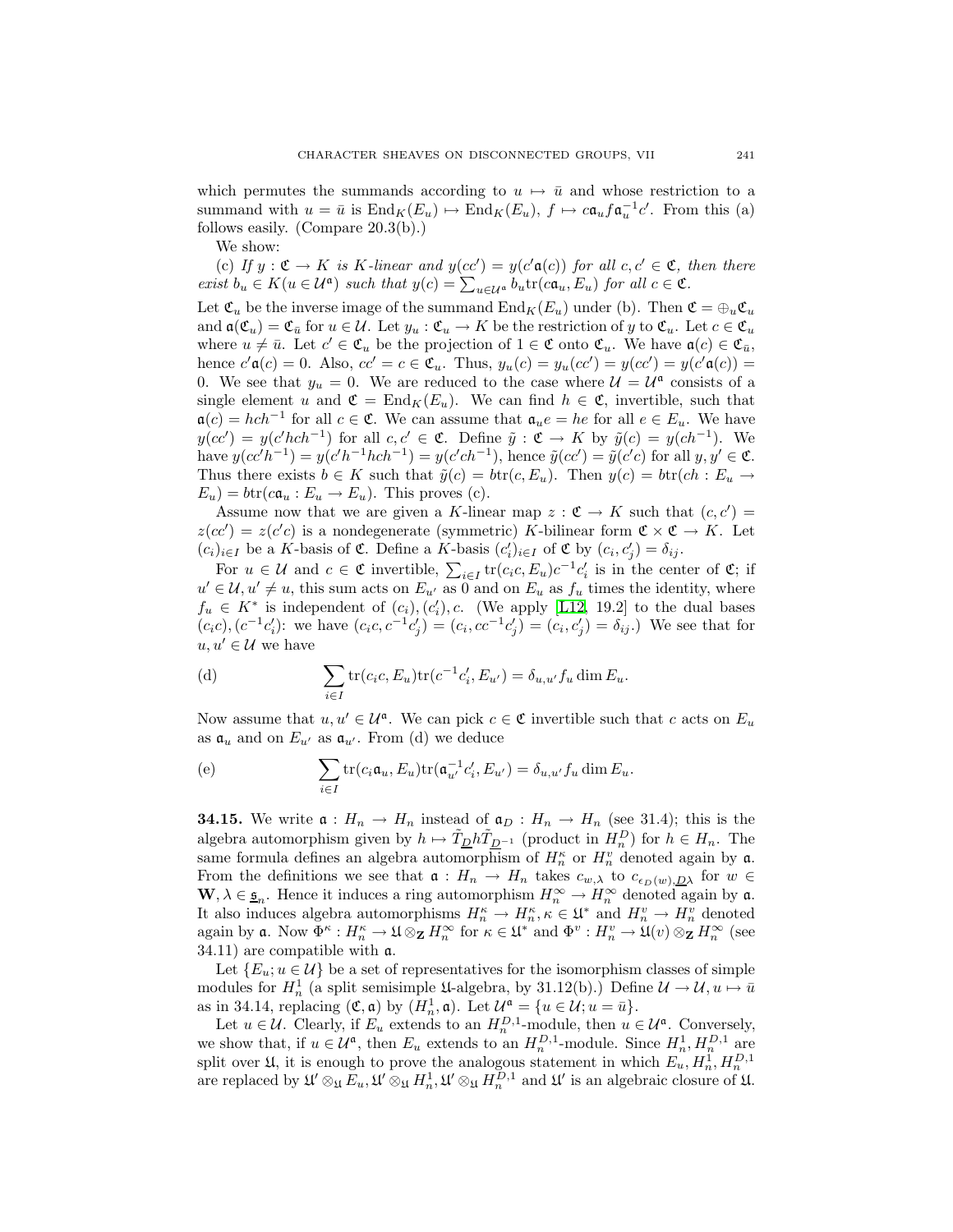Since  $u \in \mathcal{U}^{\mathfrak{a}}$ , we can find a  $\mathfrak{U}'$ -linear isomorphism  $X : \mathfrak{U}' \otimes_{\mathfrak{U}} E_u \to \mathfrak{U}' \otimes_{\mathfrak{U}} E_u$  such that  $X(ce) = \mathfrak{a}(c)X(e)$  for all  $c \in \mathfrak{U}' \otimes_{\mathfrak{U}} H_n$ ,  $e \in \mathfrak{U}' \otimes_{\mathfrak{U}} E_u$ . Let k be the order of  $\underline{D} : \mathbf{T} \to \mathbf{T}$ . By Schur's lemma,  $X^k$  is a scalar times identity. Now  $\mathfrak{U}'$  contains a  $k$ -th root of this scalar. Dividing  $X$  by this root we see that we may assume that  $X^k = 1$ . We can now define a  $\mathfrak{U}' \otimes_{\mathfrak{U}} H_n^{D,1}$ -module structure on the vector space  $\mathfrak{U}' \otimes_{\mathfrak{U}} E_u$  which extends the  $\mathfrak{U}' \otimes_{\mathfrak{U}} H_n^1$ -module structure and in which  $\tilde{T}_{\underline{D}}$  acts as X.

For any  $u \in \mathcal{U}^{\mathfrak{a}}$  we choose an  $H_n^{D,1}$ -module structure on  $E_u$  extending the  $H_n^1$ module structure.

Let  $u \in \mathcal{U}$ . We regard  $E_u$  as a (simple)  $\mathfrak{U} \otimes_{\mathbf{Z}} H_n^{\infty}$ -module  $E_u^{\infty}$  via  $\Phi^1 : H_n^1 \xrightarrow{\sim}$  $\mathfrak{U} \otimes_{\mathbf{Z}} H_n^{\infty}$ . (If  $u \in \mathcal{U}^{\mathfrak{a}}$  we also regard  $E_u$  as a  $\mathfrak{U} \otimes_{\mathbf{Z}} H_n^{D,\infty}$ -module  $E_u^{\infty}$  via  $\mathfrak{a}^1$ :  $H_n^{D,1} \xrightarrow{\sim} \mathfrak{U} \otimes_{\mathbf{Z}} H_n^{D,\infty}$ . This extends the  $\mathfrak{U} \otimes_{\mathbf{Z}} H_n^{\infty}$ -module structure.)

Now  $\mathfrak{U}[v, v^{-1}] \otimes_{\mathfrak{U}} E_u^{\infty}$  is naturally a  $\mathfrak{U}[v, v^{-1}] \otimes_{\mathbf{Z}} H_n^{\infty}$ -module and also an  $H_n$ module via the homomorphism  $H_n \xrightarrow{\Phi} \mathcal{A} \otimes_{\mathbf{Z}} H_n^{\infty} \subset \mathfrak{U}[v, v^{-1}] \otimes_{\mathbf{Z}} H_n^{\infty}$ . This  $H_n$ module is denoted by  $E_u(v)$ . (If  $u \in \mathcal{U}^{\mathfrak{a}}$ , then  $\mathfrak{U}[v, v^{-1}] \otimes_{\mathfrak{U}} E_u^{\infty}$  is naturally a  $\mathfrak{U}[v, v^{-1}]$ ⊗**z**  $H_n^{D, \infty}$ -module and also an  $H_n^{D}$ -module via the homomorphism  $H_n^{D}$  $\xrightarrow{\Phi}$  $\mathcal{A} \otimes_{\mathbf{Z}} H_{n}^{D,\infty} \subset \mathcal{L}(v, v^{-1}] \otimes_{\mathbf{Z}} H_{n}^{D,\infty}$ . This extends the  $H_{n}$ -module structure on  $E_{u}(v)$ .)

Let  $E_u^v = \mathfrak{U}(v) \otimes_{\mathfrak{U}} E_u(v)$ . From 34.12(c) we see that  $\{E_u^v; u \in \mathcal{U}\}\$ is a set of representatives for the isomorphism classes of simple  $H_n^v$ -modules. (If  $u \in \mathcal{U}^{\mathfrak{a}}$ , then the  $H_n^{D,v}$ -module structure on  $E_u^v$  coming from the  $H_n^D$ -module structure on  $E_u(v)$ extends the  $H_n^v$ -module structure.)

For  $\kappa$  as in 34.12(b) let  $E_u^{\kappa}$  be the vector space  $E_u^{\infty}$  regarded as an  $H_u^{\kappa}$ -module via  $\Phi^{\kappa}: H_n^{\kappa} \stackrel{\sim}{\to} \mathfrak{U} \otimes_{\mathbf{Z}} H_n^{\infty}$ . From 34.12(b) we see that  $\{E_u^{\kappa}; u \in \mathcal{U}\}\$ is a set of representatives for the isomorphism classes of simple  $H_n^{\kappa}$ -modules. Now  $E_u^{\kappa}$  can also be obtained from the  $H_n$ -module  $E_u(v)$  under the specialization  $\mathfrak{U}[v, v^{-1}] \rightarrow$  $\mathfrak{U}, v \mapsto \kappa$ . Moreover, we have  $E_u^1 = E_u$  as  $H_n^1$ -modules. (If  $u \in \mathcal{U}^{\mathfrak{a}}$ , we also regard  $E_u^{\infty}$  as an  $H_u^{D,\kappa}$ -module via  $\Phi^{\kappa}: H_n^{D,\kappa} \stackrel{\sim}{\to} \mathfrak{U} \otimes_{\mathbf{Z}} H_n^{D,\infty}$ . This extends the  $H_u^{\kappa}$ module structure. This can be also obtained from the  $H_n^D$ -module  $E_u(v)$  under the specialization  $\mathfrak{U}[v, v^{-1}] \to \mathfrak{U}, v \mapsto \kappa$ . Moreover,  $E_u^1 = E_u$  as  $H_u^{D,1}$ -modules.)

From the definitions we see that the map  $\mathcal{U} \to \mathcal{U}, u \mapsto \bar{u}$  defined as in 34.14, replacing  $(\mathfrak{C}, \mathfrak{a})$  by  $(H_n^{\kappa}, \mathfrak{a})$  ( $\kappa$  as in 34.12(b)) or by  $(H_n^v, \mathfrak{a})$  is the same as the map  $u \mapsto \bar{u}$  defined in terms of  $(H_n^1, \mathfrak{a})$ . We show:

(a) Let  $w \in \mathbf{W}, \lambda \in \underline{\mathfrak{s}}_n, u \in \mathcal{U}$ . Then  $\text{tr}(\tilde{T}_w 1_\lambda, E_u^v) \in \mathfrak{U}[v, v^{-1}]$  and, for  $\kappa$  $as \text{ in } 34.12(b), \text{ tr}(\tilde{T}_w 1_\lambda, E_u^{\kappa}) \in \mathfrak{U}$  *is obtained from this element of*  $\mathfrak{U}[v, v^{-1}]$  *by the specialization*  $\mathfrak{U}[v, v^{-1}] \to \mathfrak{U}, v \mapsto \kappa$ . If, in addition,  $u \in \mathcal{U}^{\mathfrak{a}}$  and  $j \in \mathbb{Z}$ ,  $then \operatorname{tr}(\tilde{T}_w 1_A \tilde{T}_{\underline{D}}^j, E_u^v) \in \mathfrak{U}[v, v^{-1}] \text{ and, for } \kappa \text{ as in } 34.12(b), \operatorname{tr}(\tilde{T}_w 1_A \tilde{T}_{\underline{D}}^j, E_u^{\kappa}) \in \mathfrak{U} \text{ is }$ *obtained from this element of*  $\mathfrak{U}[v, v^{-1}]$  *by the specialization*  $\mathfrak{U}[v, v^{-1}] \to \mathfrak{U}, v \mapsto \kappa$ *.* This follows immediately from the fact that  $\Phi(\tilde{T}_w 1_\lambda)$  (resp.  $\Phi(\tilde{T}_w 1_\lambda \tilde{T}_{\underline{D}}^j)$ ) is an A-linear combination of the standard basis elements of  $H_n^{\infty}$  (resp. $H_n^{D,\infty}$ .)

Combining 34.13(a), 34.14(d) we see that, for  $u, u' \in \mathcal{U}$  and for  $\kappa$  as in 34.12(b) we have

$$
\sum_{w \in \mathbf{W}, \lambda \in \underline{\mathfrak{s}}_n} \text{tr}(\tilde{T}_w 1_\lambda, E_u^v) \text{tr}(1_\lambda \tilde{T}_{w^{-1}}, E_{u'}^v) = \delta_{u, u'} f_u^v \dim E_u,
$$
\n(b)\n
$$
\sum_{w \in \mathbf{W}, \lambda \in \underline{\mathfrak{s}}_n} \text{tr}(\tilde{T}_w 1_\lambda, E_u^{\kappa}) \text{tr}(1_\lambda \tilde{T}_{w^{-1}}, E_{u'}^{\kappa}) = \delta_{u, u'} f_u^{\kappa} \dim E_u,
$$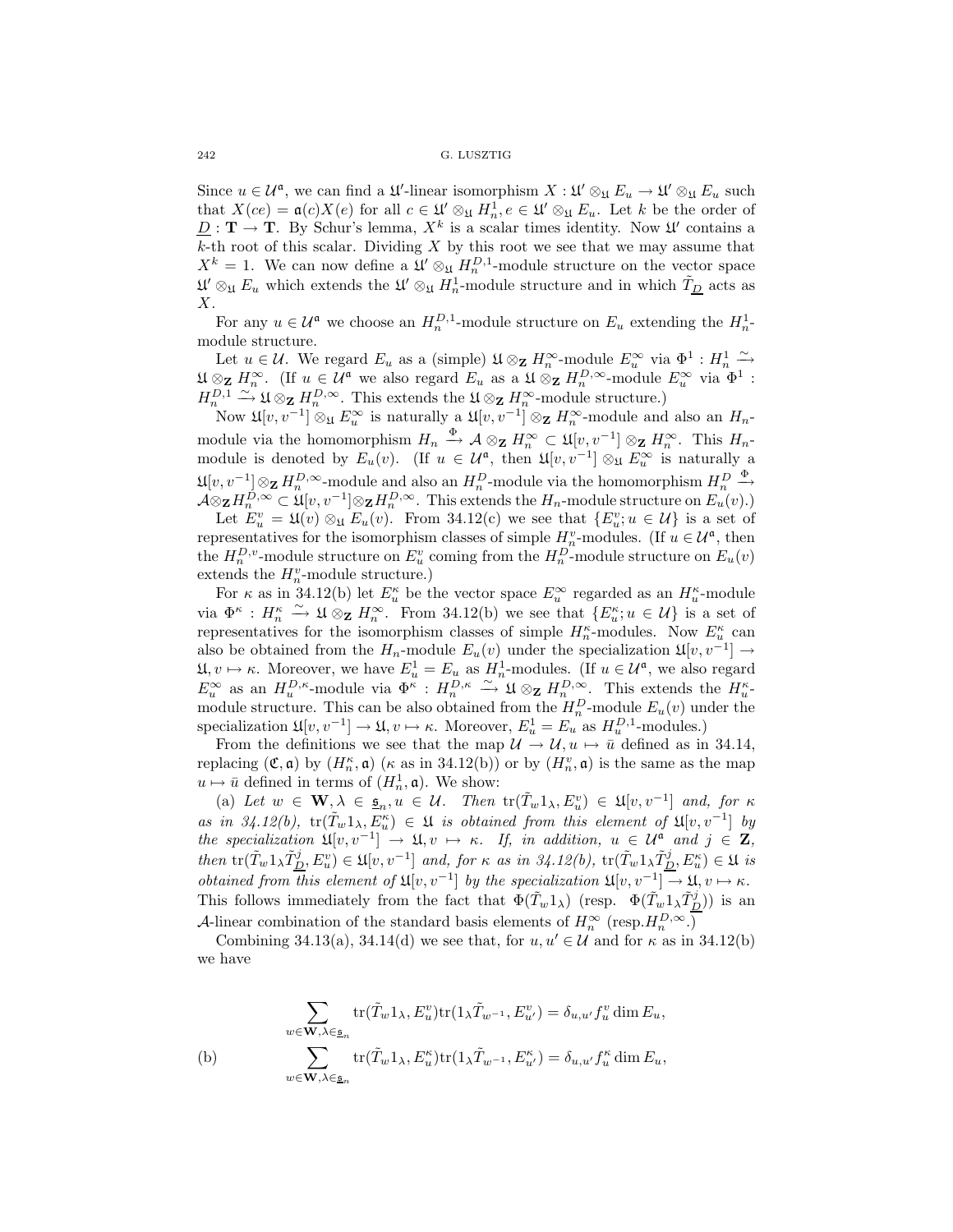where  $f_u^v \in \mathfrak{U}(v) - \{0\}, f_u^{\kappa} \in \mathfrak{U} - \{0\}$ . Using (a) we see that  $f_u^v \in \mathfrak{U}[v, v^{-1}]$  and  $f_u^{\kappa}$  is obtained from  $f_u^v$  by the specialization  $\mathfrak{U}[v, v^{-1}] \to \mathfrak{U}, v \mapsto \kappa$ . Combining 34.13(a), 34.14(e) we see that, for  $u, u' \in \mathcal{U}^{\mathfrak{a}}$ , we have

(c) 
$$
\sum_{w \in \mathbf{W}, \lambda \in \underline{\mathfrak{s}}_n} \text{tr}(\tilde{T}_w \mathbf{1}_{\lambda} \tilde{T}_{\underline{D}}, E_u^v) \text{tr}(\tilde{T}_{\underline{D}}^{-1} \mathbf{1}_{\lambda} \tilde{T}_{w^{-1}}, E_{u'}^v) = \delta_{u, u'} f_u^v \dim E_u.
$$

**34.16.** Let  $x \mapsto x^{\spadesuit}$  be the automorphism of the field  $\mathfrak U$  which sends any root of 1 to its inverse. We extend this to an automorphism of the field  $\mathfrak{U}(v)$  (denoted by  $\xi \mapsto \xi^{\spadesuit}$ ) which carries v to itself. For  $x' \in \mathfrak{U}$  we say that  $x' > 0$  if the image of x' under any imbedding of  $\mathfrak U$  into the complex numbers is a real number  $> 0$ . For example, for  $x \in \mathfrak{U} - \{0\}$  we have  $xx^{\bullet} > 0$ . For  $\xi' \in \mathfrak{U}(v)$  we say that  $\xi' > 0$  if  $\xi'$ can be expanded in a power series  $\xi' = a_0v^n + a_1v^{n+1} + \dots$  where  $a_0, a_1, \alpha_2, \dots \in \mathfrak{U}$ and  $a_0 > 0$ .

**Lemma 34.17.** *Let*  $u \in \mathcal{U}^{\mathfrak{a}}, w \in \mathbf{W}^D, \lambda \in \underline{\mathfrak{s}}_n$ *. We have* 

(a) 
$$
\operatorname{tr}(\mathbb{1}_{\lambda}\tilde{T}_{w^{-1}}, E_u^v) = \operatorname{tr}(\tilde{T}_w\mathbb{1}_{\lambda}, E_u^v) \spadesuit.
$$

The antiautomorphism  $h \to h^{\flat}$  of  $H_n$  (see 32.19) extends to an antiautomorphism  $h \to h^{\flat}$  of  $H_n^D$  given by  $\tilde{T}_{w'} \mapsto \tilde{T}_{w'-1}$  for  $w' \in \mathbf{W}^D$ ,  $1_{\lambda'} \mapsto 1_{\lambda'}$  for  $\lambda' \in \underline{\mathfrak{s}}_n$ . Define a ring involution  $h \mapsto h^{\diamond}$  of  $H_n^{D,v}$  by  $\sum_{w,\lambda} a_{w,\lambda} \tilde{T}_w 1_\lambda \mapsto \sum_{w,\lambda} a_{w,\lambda}^{\spadesuit} (\tilde{T}_w 1_\lambda)^{\flat}$  where  $a_{w,\lambda} \in \mathfrak{U}(v)$ . Assume that there exists a pairing  $\langle, \rangle : E_u^v \times E_u^v \to \mathfrak{U}(v)$  such that  $\langle, \rangle$  is linear in the second variable, semi-linear (with respect to  $\xi \mapsto \xi^{\spadesuit}$ ) in the first variable, is non-degenerate, satisfies  $\langle e, e' \rangle = \langle e', e \rangle$  for  $e, e' \in E_u^v$  and

(b) 
$$
\langle he, e' \rangle = \langle e, h^{\diamond} e' \rangle
$$
 for  $e, e' \in E_u^v, h \in H_n^{D,v}$ .

If  $(e_j)$ ,  $(e'_j)$  are bases of  $E_u^v$  such that  $\langle e_i, e'_j \rangle = \delta_{ij}$ , then

$$
\operatorname{tr}(h, E_u^v) = \sum_j \langle e_j, he_j' \rangle = \sum_j \langle h^\diamond e_j, e_j' \rangle = \operatorname{tr}(h^\diamond, E_u^v)^\spadesuit.
$$

Taking here  $h = 1_{\lambda} \tilde{T}_{w^{-1}}$  we see that (a) would follow. It remains to prove the existence of  $\langle, \rangle$  as above.

We can find a pairing  $\langle , \rangle' : E_u^v \times E_u^v \to \mathfrak{U}(v)$  which is linear in the second variable, semi-linear (with respect to  $\xi \mapsto \xi^{\spadesuit}$ ) in the first variable, satisfies  $\langle e, e' \rangle' = \langle e', e \rangle' \spadesuit$ for  $e, e' \in E_u^v$  and  $\langle e, e \rangle > 0$  for  $e \in E_u^v - \{0\}$ . (For example, we choose a basis  $(e_j)$ ) of  $E_u^v$  and we set  $\langle \sum_j a_j e_j, \sum_j a'_j e_j \rangle' = \sum_j a_j^* a'_j$  where  $a_j, a'_j \in \mathfrak{U}(v)$ .) We define a new pairing  $\langle , \rangle : E_u^v \times E_u^v \to \mathfrak{U}(v)$  by

$$
\langle e,e'\rangle=\sum_{w'\in {\bf W}^D,\lambda'\in \underline{\mathfrak{s}}_n}\langle \tilde{T}_{w'}1_{\lambda'}e,\tilde{T}_{w'}1_{\lambda'}e'\rangle'.
$$

Note that  $\langle, \rangle'$  is linear in the second variable, semi-linear (with respect to  $\xi \mapsto \xi^{\spadesuit}$ ) in the first variable, satisfies  $\langle e, e' \rangle = \langle e', e \rangle^{\prime} \bullet$  for  $e, e' \in E_u^v$  and  $\langle e, e \rangle > 0$  for  $e \in E_u^v - \{0\}$ . In particular,  $\langle, \rangle$  is non-degenerate. We show that (b) holds. It is enough to show this when h runs through a set of generators of the algebra  $H_n^{D,\nu}$ , that is, for  $h = 1_\lambda$  or  $h = \tilde{T}_{\underline{D}}$  or  $h = \tilde{T}_s (s \in \mathbf{I})$ . Assume first that  $h = 1_\lambda, \lambda \in \underline{\mathfrak{s}}_n$ . We must show that

$$
\sum_{w'\in \mathbf{W}^D,\lambda'\in \underline{\mathfrak{s}}_n}\langle \tilde{T}_{w'}1_{\lambda'}1_{\lambda}e,\tilde{T}_{w'}1_{\lambda'}e'\rangle'=\sum_{w'\in \mathbf{W}^D,\lambda'\in \underline{\mathfrak{s}}_n}\langle \tilde{T}_{w'}1_{\lambda'}e,\tilde{T}_{w'}1_{\lambda'}1_{\lambda}e'\rangle'.
$$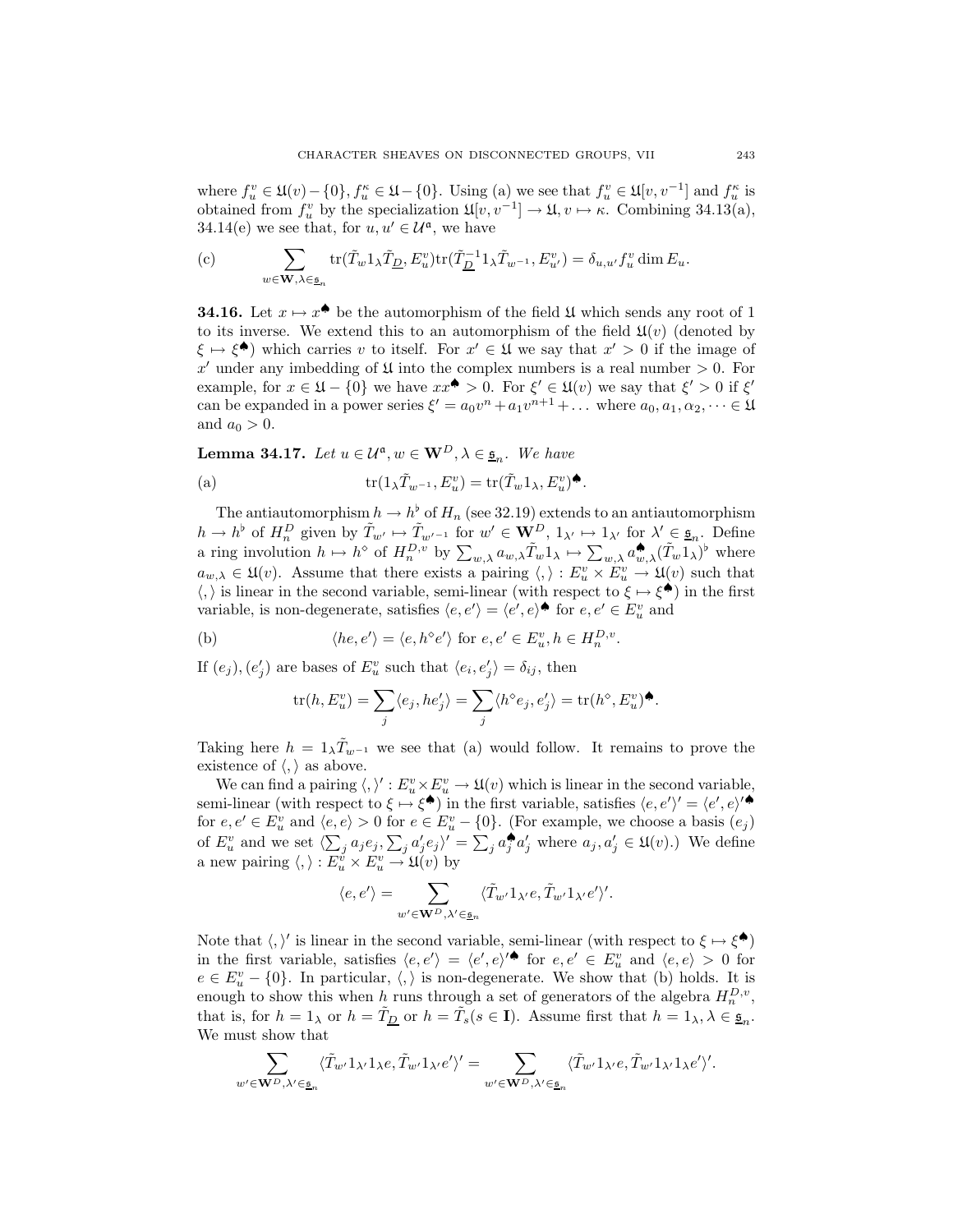Both sides are equal to  $\sum_{w' \in \mathbf{W}^D} \langle \tilde{T}_{w'} 1_{\lambda} e, \tilde{T}_{w'} 1_{\lambda} e' \rangle'$ . Assume next that  $h = \tilde{T}_{\underline{D}}$ . We must show that

$$
\sum_{\substack{w'\in \mathbf{W}^D\\ \lambda'\in \underline{\mathfrak{s}}_n}}\langle \tilde{T}_{w'}1_{\lambda'}\tilde{T}_{\underline{D}}e,\tilde{T}_{w'}1_{\lambda'}e'\rangle'=\sum_{\substack{w'\in \mathbf{W}^D\\ \lambda'\in \underline{\mathfrak{s}}_n}}\langle \tilde{T}_{w'}1_{\lambda'}e,\tilde{T}_{w'}1_{\lambda'}\tilde{T}_{\underline{D}}^{-1}e'\rangle'
$$

that is,  $\sum_{\substack{w' \in \mathbf{W}^D \\ \lambda' \in \underline{\mathfrak{s}}_n}}$  $\langle \tilde{T}_{w'\underline{D}}1_{\underline{D}^{-1}\lambda'}e,\tilde{T}_{w'}1_{\lambda'}e'\rangle'=\textstyle\sum_{\substack{y\in \mathbf{W}^D\\ \lambda''\in \underline{\mathfrak{s}}_n}}$  $\langle \tilde{T}_y 1_{\lambda''}e, \tilde{T}_{yD^{-1}} 1_{\underline{D}\lambda''}e' \rangle'$ , which is clear. Finally, assume that  $h = \tilde{T}_s, s \in \mathbf{I}$ . We must show that

$$
\sum_{\in \mathbf{W}^D, \lambda' \in \underline{\mathfrak{s}}_n} \langle \tilde{T}_{w'} 1_{\lambda'} \tilde{T}_s e, \tilde{T}_{w'} 1_{\lambda'} e' \rangle' = \sum_{w' \in \mathbf{W}^D, \lambda' \in \underline{\mathfrak{s}}_n} \langle \tilde{T}_{w'} 1_{\lambda'} e, \tilde{T}_{w'} 1_{\lambda'} \tilde{T}_s e' \rangle'.
$$

Both sides are equal to

 $w'$ 

$$
\sum_{\substack{w'\in \mathbf{W}^D\\ \lambda'\in \underline{\mathfrak{s}}_n}}\langle \tilde{T}_{w's}1_{s\lambda'}e,\tilde{T}_{w'}1_{\lambda'}e'\rangle'+(v-v^{-1})\sum_{\substack{w'\in \mathbf{W}^D\\ l(w's)=l(w')-1\\ \lambda'\in \underline{\mathfrak{s}}_n,s\in \mathbf{W}_{\lambda'}}}\langle \tilde{T}_{w'}1_{\lambda'}e,\tilde{T}_{w'}1_{\lambda'}e'\rangle'.
$$

This proves (b). The lemma is proved.

**34.18.** Using Lemma 34.17(a) we can rewrite 34.15(c) for  $u, u' \in \mathcal{U}^{\mathfrak{a}}$  as follows:

(a) 
$$
\sum_{w \in \mathbf{W}, \lambda \in \underline{\mathfrak{s}}_n} \text{tr}(\tilde{T}_w \mathbb{1}_{\underline{D}\lambda} \tilde{T}_{\underline{D}}, E_u^v) \text{tr}(\tilde{T}_w \mathbb{1}_{\underline{D}\lambda} \tilde{T}_{\underline{D}}, E_{u'}^v) \spadesuit = \delta_{u, u'} f_u^v \dim E_u.
$$

Specializing this under  $\mathfrak{U}[v, v^{-1}] \to \mathfrak{U}, v \mapsto \kappa$ , we obtain

(b) 
$$
\sum_{w \in \mathbf{W}, \lambda \in \underline{\mathbf{s}}_n} \text{tr}(\tilde{T}_w \mathbf{1}_{\underline{D}\lambda} \tilde{T}_{\underline{D}}, E_u^{\kappa}) \text{tr}(\tilde{T}_w \mathbf{1}_{\underline{D}\lambda} \tilde{T}_{\underline{D}}, E_{u'}^{\kappa^{\blacklozenge}}) \blacklozenge = \delta_{u, u'} f_u^{\kappa} \dim E_u.
$$

**34.19.** Let A be a character sheaf on D. Define an A-linear map  $\hat{\zeta}$  :  $H_n \to$ A by  $h \mapsto \zeta^A(h[D])$  where  $\zeta^A : H_n[D] \to \mathcal{A}$  is as in 31.7. From 31.8 we see that  $\hat{\zeta}(hh') = \hat{\zeta}(h'\mathfrak{a}(h))$  for  $h, h' \in H_n$ . Applying 34.14(c) to the linear map  $\mathfrak{U}(v)\otimes_{\mathcal{A}} H_n \to \mathfrak{U}(v)$  obtained from  $\hat{\zeta}$  by extension of scalars, we see that there exist elements  $b_{A,u}^v \in \mathfrak{U}(v) (u \in \mathcal{U}^{\mathfrak{a}})$  such that

(a) 
$$
\zeta^{A}(\tilde{T}_{w}1_{\underline{D}\lambda}[D]) = \sum_{u'\in\mathcal{U}^{\mathfrak{a}}} b_{A,u'}^{v} \text{tr}(\tilde{T}_{w}1_{\underline{D}\lambda}\tilde{T}_{\underline{D}}, E_{u'}^{v}),
$$

for  $w \in \mathbf{W}, \lambda \in \underline{\mathfrak{s}}_n$ . We multiply both sides of (a) by  $\text{tr}(\tilde{T}_w 1_{\underline{D}} \lambda \tilde{T}_{\underline{D}}, E_v^v)$ <sup> $\bullet$ </sup> (with  $u \in \mathcal{U}^{\mathfrak{a}}$  and sum over all  $w, \lambda$ . Using 34.18(a), we obtain

(b) 
$$
b_{A,u}^v = \frac{1}{f_u^v \dim E_u} \sum_{w \in \mathbf{W}, \lambda \in \underline{\mathfrak{s}}_n} \zeta^A(\tilde{T}_w 1_{\underline{D}\lambda}[D]) \operatorname{tr}(\tilde{T}_w 1_{\underline{D}\lambda}\tilde{T}_{\underline{D}}, E_u^v) \spadesuit.
$$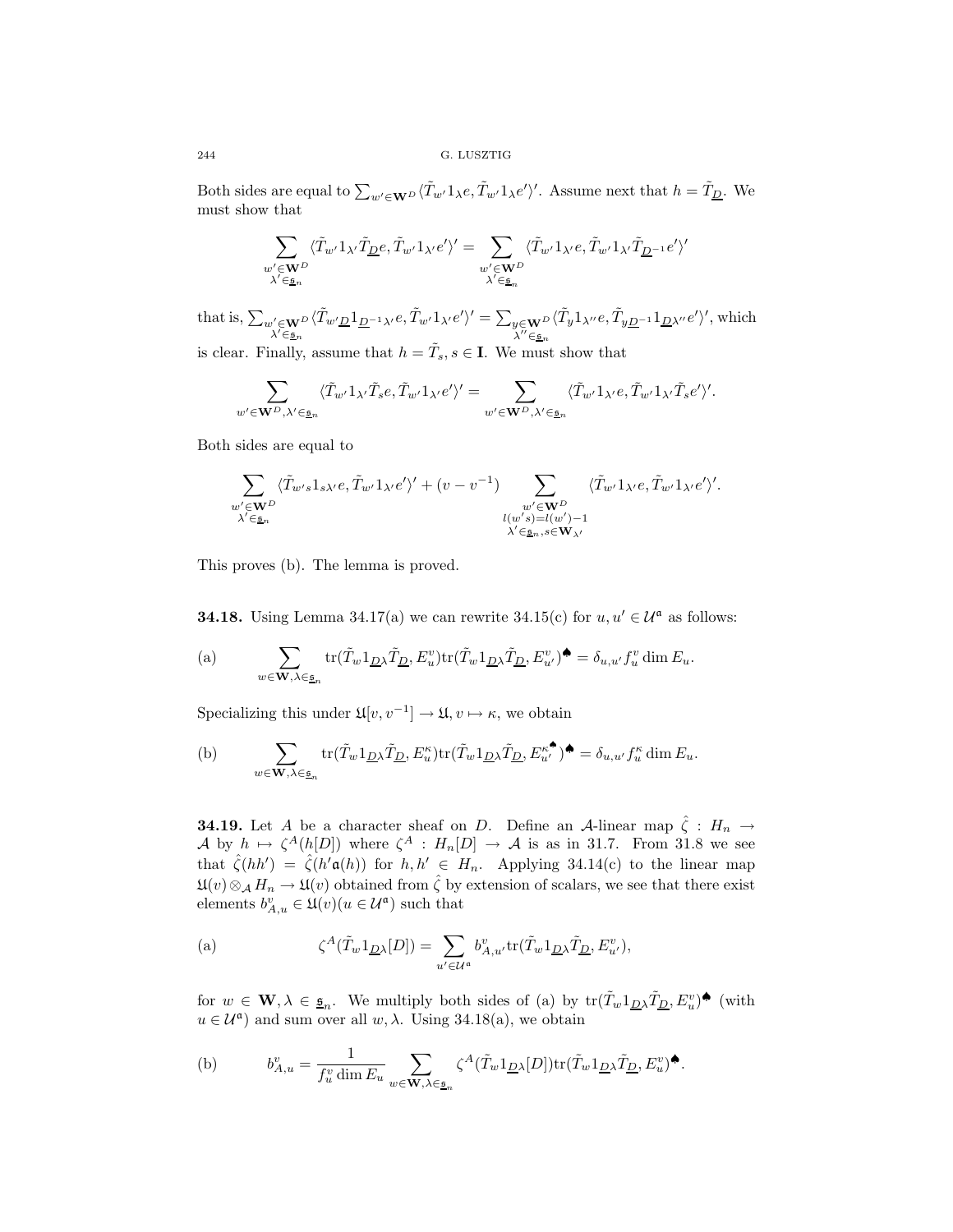Using 28.17(a),(b) and the notation there, we see that  $\mathfrak{D}(^p H^j(\bar{K}_{D}^{\mathbf{s},\mathcal{L}})) = {}^p H^j(\bar{K}_{D}^{\mathbf{s},\mathcal{L}})$ , hence

$$
\sum_{u \in \mathcal{U}^{\mathfrak{a}}} b_{\mathfrak{D}(A),u}^{v} \text{tr}(C_{\underline{D}\lambda}^{\mathbf{s}} \tilde{T}_{\underline{D}}, E_{u}^{v}) = \zeta^{\mathfrak{D}(A)}(C_{\underline{D}\lambda}^{\mathbf{s}}[D])
$$
\n
$$
= \sum_{j} (-v)^{j} v^{-\dim G}(\mathfrak{D}(A) : {^{p}H^{j}}(\bar{K}_{D}^{\mathbf{s}, \mathcal{L}}))
$$
\n
$$
= \sum_{j} (-v)^{j} v^{-\dim G}(A : \mathfrak{D}(^{p}H^{j}(\bar{K}_{D}^{\mathbf{s}, \mathcal{L}})))
$$
\n
$$
= \sum_{j} (-v)^{j} v^{-\dim G}(A : {^{p}H^{j}}(\bar{K}_{D}^{\mathbf{s}, \mathcal{L}})) = \zeta^{A}(C_{\underline{D}\lambda^{-1}}^{\mathbf{s}}[D])
$$
\n(c)\n
$$
= \sum_{u \in \mathcal{U}^{\mathbf{a}}} b_{A,u}^{v} \text{tr}(C_{\underline{D}\lambda^{-1}}^{\mathbf{s}} \tilde{T}_{\underline{D}}, E_{u}^{v}).
$$

**Lemma 34.20.** *Let*  $u \in \mathcal{U}^{\mathfrak{a}}$ . *Assume that*  $E_u$  *is quasi-rational in the following sense: there exists a function*  $\eta : \mathbf{W}^D \times \underline{\mathfrak{s}}_n \to \{\text{roots of } 1 \text{ in } \mathfrak{U}\}, (w, \lambda) \mapsto \eta_{w,\lambda}$ *such that*  $\eta$  *is constant on any equivalence class for*  $\approx$  *in*  $\mathbf{W}^D \times \underline{\mathfrak{s}}_n$  (see 32.26) and  $\mathrm{tr}(\tilde{T}_{w}1_{\lambda}, E_{u}) \in \eta_{w,\lambda} \mathbf{Z}$  for all  $(w, \lambda) \in \mathbf{W}^{D} \times \underline{\mathfrak{s}}_{n}$ . Then  $\mathrm{tr}(\tilde{T}_{w}1_{\lambda}, E_{u}^{v}) \in \eta_{w,\lambda} \mathcal{A}$  for  $all(w, \lambda) \in \mathbf{W}^D \times \underline{\mathfrak{s}}_n.$ 

From the definitions and 34.7–34.10 we see that, for  $w \in \mathbf{W}^D$ ,  $\lambda \in \underline{\mathfrak{s}}_n$ , the basis elements  $c_{w,\lambda}$  of  $H_n^D$  (see Proposition 34.5) satisfy

(a)  $c_{w,\lambda} \in \tilde{T}_{wy}1_{\lambda} + \sum_{y \in \mathbf{W}_{\lambda}: wy < w} \mathcal{A}\tilde{T}_{wy}1_{\lambda}.$ 

For  $w \in \mathbf{W}^D$ ,  $\lambda \in \underline{\mathfrak{s}}_n$ ,  $x \in \mathbf{W}_{\lambda}$  we have  $\tilde{T}_w 1_{\lambda} \tilde{T}_x \in \sum_{x' \in \mathbf{W}_{\lambda}} \mathcal{A} \tilde{T}_{wx'} 1_{\lambda}$  (in  $H_n^D$ ). This follows by writing x as product  $x = \sigma_1 \sigma_2 ... \sigma_m$ ,  $\sigma_m \in I_\lambda$ ,  $m = l_\lambda(x)$  and using repeatedly Lemma 34.7(a). Using this and (a) we see that

(b)  $c_{w,\lambda}\tilde{T}_x \in \sum_{x' \in \mathbf{W}_{\lambda}} \mathcal{A}\tilde{T}_{wx'}1_{\lambda}.$ 

Now let  $c_{w',\lambda}$  be a distinguished basis element of  $H_n^D$  (see 34.1). By 34.10(e) we have  $w' \in \mathbf{W}_{\lambda}$ , hence  $c_{w',\lambda} \in \sum_{x \in \mathbf{W}_{\lambda}} 1_{\lambda} \tilde{T}_x$ . Hence from (b) we deduce

(c)  $c_{w,\lambda}c_{w',\lambda} \in \sum_{x' \in \mathbf{W}_{\lambda}} \mathcal{A} \tilde{T}_{wx'} \mathbb{1}_{\lambda}.$ 

From (a) we deduce by inversion:

(d)  $\widetilde{T}_w 1_\lambda \in \sum_{y \in \mathbf{W}_\lambda; w y \leq w} \mathcal{A}c_{wy,\lambda}.$ 

Using this for  $wx'$  instead of x and using also (c) we deduce

$$
c_{w,\lambda}c_{w',\lambda}\in\sum_{x''\in\mathbf{W}_{\lambda}}\mathcal{A}c_{wx'',\lambda}.
$$

Hence, if  $\Phi: H_n^D \to \mathcal{A} \otimes_{\mathbf{Z}} H_n^{D,\infty}$  is as in 34.12, then

(e)  $\Phi(c_{w,\lambda}) \in \sum_{x'' \in \mathbf{W}_{\lambda}} \mathcal{A}t_{wx'',\lambda}$ 

where  $t_{y,\lambda}$  is the basis element of  $H_n^{D,\infty}$  corresponding to  $c_{y,\lambda} \in H_n^D$  (see 34.1).

Let  $c_{w,\lambda;1}$  be the image of  $c_{w,\lambda}$  in  $H_n^{D,1}$ . Let  $\Phi' : \tilde{\mathbf{Q}} \otimes_{\mathcal{A}} H_n^D \to \tilde{\mathbf{Q}} \otimes_{\mathbf{Z}} H_n^{D,\infty}$  be the homomorphism obtained from  $\Phi$  under the specialization  $\mathcal{A} \to \mathbf{Q}, v \mapsto 1$ . This is an isomorphism of algebras since  $\Phi^1$  (see 34.12) is an isomorphism. From (e) we see that for any  $(y, \lambda) \in \mathbf{W}^D \times \underline{\mathfrak{s}}_n$ ,  $\Phi'$  restricts to a **Q**-linear map

 $(f)$   $\sum_{x \in \mathbf{W}_{\lambda}} \mathbf{Q} c_{yx,\lambda;1} \rightarrow \sum_{x \in \mathbf{W}_{\lambda}} \mathbf{Q} t_{yx,\lambda}.$ 

The vector spaces in (f) form direct sum decompositions of  $\mathbf{Q} \otimes_{\mathcal{A}} H_n^D$ ,  $\mathbf{Q} \otimes_{\mathbf{Z}} H_n^{D, \infty}$ , hence (f) must be an isomorphism. We deduce that  $\Phi'^{-1}$  carries  $\sum_{x \in \mathbf{W}_{\lambda}} \mathbf{Q}^t_{tyx,\lambda}$ onto  $\sum_{x\in\mathbf{W}_{\lambda}}\mathbf{Q}c_{yx,\lambda;1}$ . We see that  $t_{y,\lambda}$  acts on the  $\mathfrak{U}\otimes_{\mathbf{Z}}H^{D,\infty}_{n}$ -module  $E_{u}^{\infty}$  as a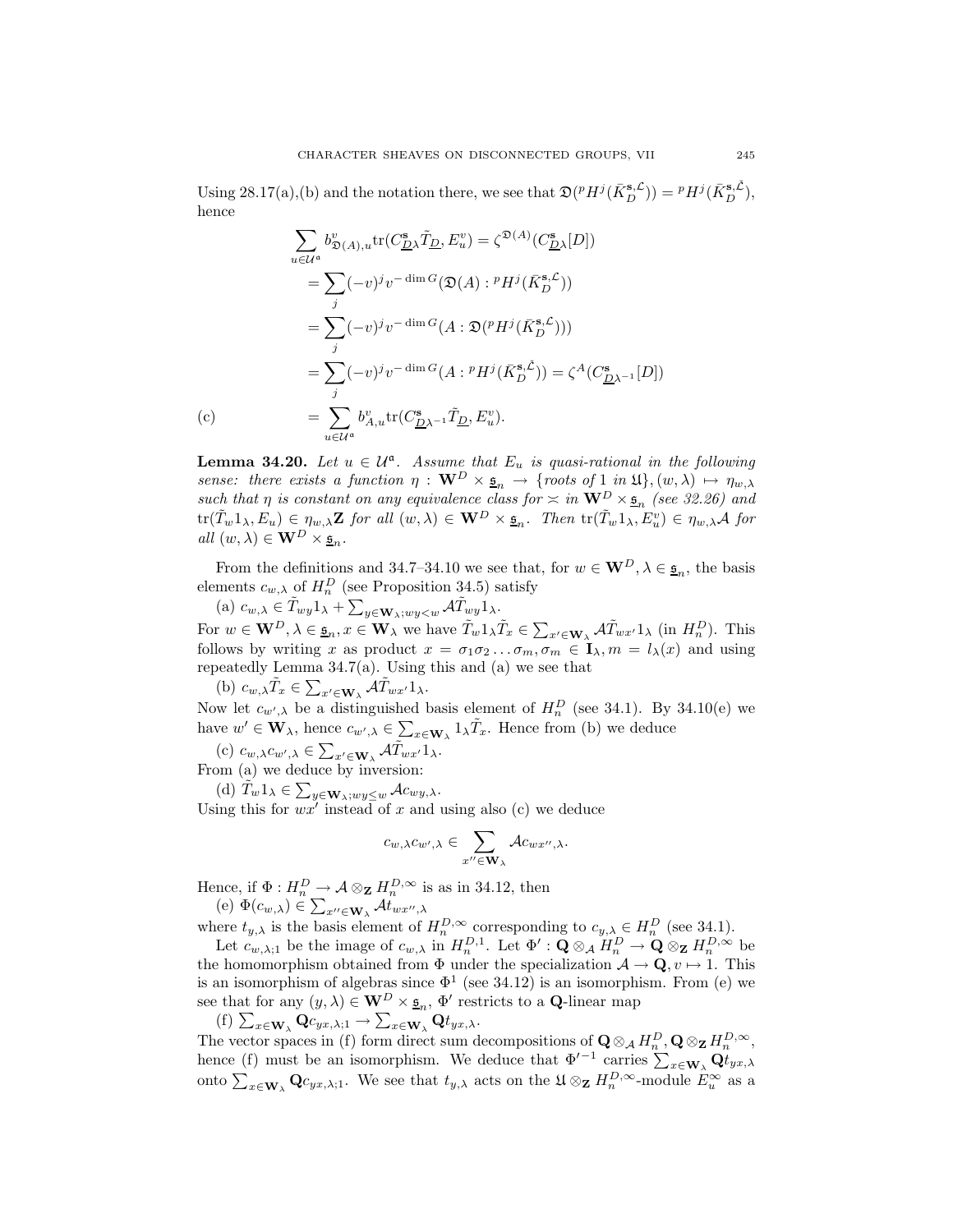**Q**-linear combination of the operators  $c_{yx,\lambda;1}: E_u \to E_u$  where  $x \in W_\lambda$ , hence also as a **Q**-linear combination of the operators  $\tilde{T}_{yx}1_\lambda : E_u \to E_u$ . (From (a) specialized for  $v = 1$  we see that  $c_{y,\lambda} \in \sum_{x \in \mathbf{W}_{\lambda}} \mathbf{Z} \tilde{T}_{yx} 1_{\lambda}$ . It follows that  $tr(t_{y,\lambda}, E_{u}^{\infty}) \in \eta_{y,\lambda} \mathbf{Q}$ . Using (e) we see that  $c_{y,\lambda}$  acts on  $E_u^v$  as an A-linear combination of the operators  $1 \otimes t_{yx,\lambda}$  on  $\mathfrak{U}(v) \otimes_{\mathfrak{U}} E_w^{\infty}$  where  $x \in \mathbf{W}_{\lambda}$ . The same holds for  $\tilde{T}_{y,\lambda}$  (instead of  $c_{y,\lambda}$ ), by (d). It follows that  $\mathrm{tr}(\tilde{T}_y 1_\lambda, E_u^v) \in \eta_{y,\lambda} \mathbf{Q}[v, v^{-1}].$ 

Since the algebra  $\mathfrak{U} \otimes_{\mathbf{Z}} H_n^{D,\infty}$  is of finite dimension (say m), with 1, and its structure constants with respect to the basis  $(t_{y,\lambda})$  are integers, we see that any basis element  $t_{y,\lambda}$  satisfies an equation of the form  $t_{y,\lambda}^m + c_1 t_{y,\lambda}^{m-1} + \cdots + c_m = 0$ where  $c_1, c_2, \ldots, c_m$  are integers. It follows that  $tr(t_{y,\lambda}, E_w^{\infty})$  is an algebraic integer (necessarily in  $\mathfrak{U}$ ). Since the definition of  $\Phi$  involves only coefficients in  $\mathcal{A}$ , it follows that the coefficients of  $tr(c_{y,w}, E_u^v) \in \mathfrak{U}[v, v^{-1}]$  are algebraic integers in  $\mathfrak{U}$ . The same holds then for the coefficients of  $tr(\tilde{T}_y 1_\lambda, E_u^v)$ . An element of  $\eta_{y,\lambda} \mathbf{Q}[v, v^{-1}]$ whose coefficients are algebraic integers in  $\mathfrak U$  is necessarily in  $\eta_{\nu,\lambda}\mathcal A$ . We see that  $\mathrm{tr}(\tilde{T}_y 1_\lambda, E_u^v) \in \eta_{y,\lambda} \mathcal{A}$ , as required.

**Lemma 34.21.** *Let*  $u, E_u, \eta$  *be as in Lemma 34.20. Let*  $A$  *be a character sheaf on* D. Let  $\mathfrak{E}_A \subset \mathbf{W}^D \times \underline{\mathfrak{s}}_n$  be the equivalence class under  $\approx$  attached to A in 32.25(a) *(with*  $J = I$ *). Let*  $\eta_0$ *, a root of* 1*, be the (constant) value of*  $\eta$  *on*  $\mathfrak{E}_A$ *. We have*  $\phi_{A,u}^v \in \eta_0^{-1} \mathbf{Q}(v)$ .

From  $34.18(a)$  we have

$$
f_u^v = (\dim E_u)^{-1} \sum_{w \in \mathbf{W}, \lambda \in \underline{\mathfrak{s}}_n} \text{tr}(\tilde{T}_{w\underline{D}} 1_\lambda, E_u^v) \text{tr}(\tilde{T}_{w\underline{D}} 1_\lambda, E_u^v) \spadesuit.
$$

By 34.20, for any  $w \in \mathbf{W}, \lambda \in \underline{\mathfrak{s}}_n$  we have  $\text{tr}(\tilde{T}_{w\underline{D}}1_{\lambda}, E_u^v) = \eta_{w\underline{D},\lambda}Q_{w,\lambda}$  where  $Q_{w,\lambda} \in \mathcal{A}$ ; hence  $\text{tr}(\tilde{T}_{w\underline{D}}1_{\lambda}, E_u^v)\text{tr}(\tilde{T}_{w\underline{D}}1_{\lambda}, E_u^v) \bullet = \eta_{w\underline{D},\lambda} Q_{w,\lambda} \eta_{w\underline{D},\lambda}^{-1} Q_{w,\lambda}$ . Thus,

(a) 
$$
f_u^v = (\dim E_u)^{-1} \sum_{w \in \mathbf{W}, \lambda \in \mathfrak{s}_n} Q_{w,\lambda}^2 \in \mathbf{Q}[v, v^{-1}].
$$

Using 32.26(b) we rewrite 34.19 as follows

$$
b_{A,u}^v = \frac{1}{f_u^v \dim E_u} \sum_{\substack{x \in \mathbf{W}, \lambda \in \mathfrak{s}_n \\ (x \underline{D}, \lambda) \in \mathfrak{E}_A}} \zeta^A(\tilde{T}_x 1_{\underline{D}\lambda}[D]) \operatorname{tr}(\tilde{T}_{x \underline{D}} 1_{\lambda}, E_u^v)^{\clubsuit}.
$$

For each x,  $\lambda$  in the sum, we have  $\zeta^A(\tilde{T}_x 1_{D\lambda}[D]) \in \mathcal{A}$  (by definition) and

$$
\mathrm{tr}(\tilde{T}_{x\underline{D}}1_{\lambda},E_{u}^{v})^{\spadesuit}\in\eta_{0}^{-1}\mathcal{A}
$$

(by Lemma 34.20). Using this and (a), we see that  $b_{A,u}^v \in \eta_0^{-1} \mathbf{Q}(v)$ .

## 35. FUNCTIONS ON  $G^{0F}/U$

**35.1.** In this section we assume that **k** is an algebraic closure of a finite field  $\mathbf{F}_q$  of characteristic p and that G has a fixed  $\mathbf{F}_q$ -rational structure whose Frobenius map induces the identity map on **W** and on  $G/G^0$  and the map  $t \mapsto t^q$  on **T**. For any algebraic variety V over **k** with a given  $\mathbf{F}_q$ -structure we denote by  $F: V \to V$  the corresponding Frobenius map. We fix an integer  $n \geq 1$  that divides  $q - 1$ .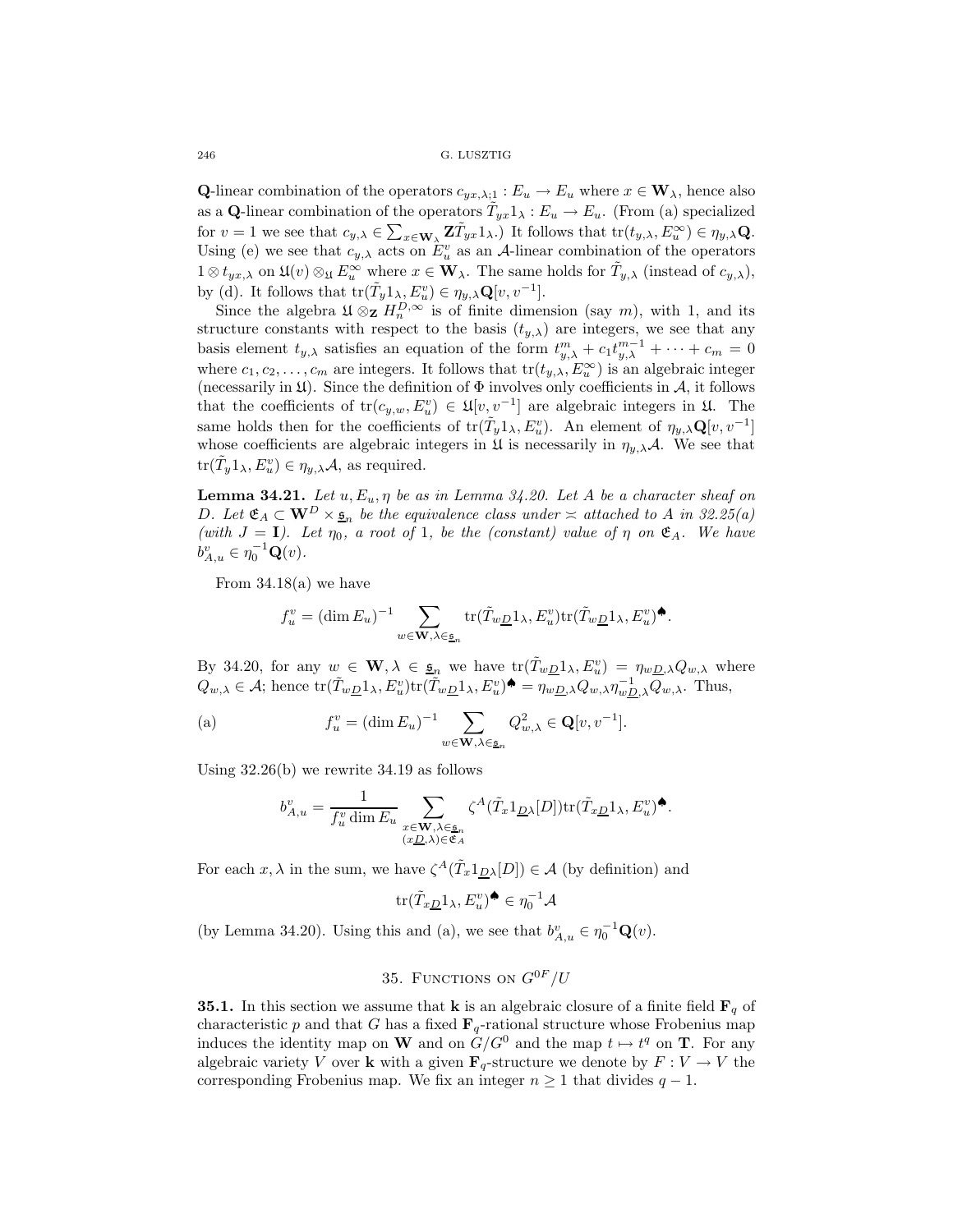**35.2.** In this section we fix an *épinglage* of  $G^0$  compatible with the  $\mathbf{F}_q$ -structure. Thus, we fix  $B^*, T, U^*$  as in 28.5 such that  $F(B^*) = B^*, F(T) = T$  and we fix for each  $s \in I$  an isomorphism  $a \mapsto \xi_s(a)$  of **k** onto a subgroup of  $U^*$  such that  $t\xi_s(a)t^{-1} = \xi_s(\alpha_s(t)a)$  for all  $t \in T, a \in \mathbf{k}$  and  $F(\xi_s(a)) = \xi_s(a^q)$  for all  $a \in \mathbf{k}$ ; here  $\alpha_s \in R^+$  and the corresponding coroot  $\check{\alpha}_s$  satisfy  $t = s(t)\check{\alpha}_s(\alpha_s(t))$  for all  $t \in T$ . (Clearly, such an épinglage exists and any two such épinglages are conjugate under the action of  $(G^0/\mathcal{Z}_{G^0})^F$ .) We identify  $T = \mathbf{T}$  as in 28.5. For  $s \in \mathbf{I}$  let  $'U_s^*$  be the root subgroup of  $G^0$  corresponding to the root  $\alpha_s^{-1}$ . Define  $y \in U_s^* - \{1\}$ ,  $\dot{s} \in N_{G^0}T$  by  $\dot{s} = \xi_s(1)y\xi_s(1)$ ; then  $\dot{s}$  is a representative of  $s$  in  $(N_{G^0}T)^F$ . For  $s \in I \cup \{1\}$  we define  $\check{\alpha}_s : \mathbf{k}^* \to T$  as above if  $s \in I$  and to be 1, if  $s = 1$ .

Following Tits, we can define uniquely for each  $w \in W$  a representative  $\dot{w}$  in  $N_{G}$ <sup>o</sup>T by the requirements:

- (i) if  $s \in I$ , then *i* is as above;
- (ii) if  $w, w' \in W$  and  $l(ww') = l(w) + l(w')$ , then  $(ww') = \dot{w}\dot{w}'$ ;  $(iii)$   $\dot{1} = 1$ .

We have  $F(\dot{w}) = \dot{w}$  for any  $w \in \mathbf{W}$ . Let  $\check{T}^F = \text{Hom}(T^F, \bar{Q}_l^*)$ . If  $\mathcal{L} \in \mathfrak{s}_{q-1}$ (see 31.2), then  $\mathcal{L}^{\otimes (q-1)} \cong \mathcal{L}$ ; hence  $F^*\mathcal{L} \cong \mathcal{L}$  and there is a unique isomorphism  $\tau_0: F^*\mathcal{L} \xrightarrow{\sim} \mathcal{L}$  that induces the identity on the stalk at 1. Hence we can form the characteristic function  $\chi_{\mathcal{L},\tau_0}: T^F \to \tilde{Q}_l^*$  (a group homomorphism). Let  $\lambda \in \underline{\mathfrak{s}}_{q-1}$ be the isomorphism class of L. We set  $\theta_F^{\lambda} = \chi_{\mathcal{L}, \tau_0} \in \check{T}^F$ . Now  $\lambda \mapsto \theta_F^{\lambda}$  is a bijection  $\underline{\mathfrak{s}}_{q-1} \xrightarrow{\sim} \check{T}^F.$ 

If  $\theta \in \check{T}^F, \alpha \in R$  we write  $\theta\check{\alpha}$  for the composition  $\mathbf{F}_q^*$  $\frac{\check{\alpha}|_{\mathbf{F}_q^*}}{\longrightarrow} T^F \stackrel{\theta}{\longrightarrow} \bar{\mathbf{Q}}_l^*$ . For  $\alpha \in R, b \in \mathbf{W}^{\bullet}$  we write  $b\check{\alpha}$  for the coroot  $a \mapsto b(\check{\alpha}(a)).$ 

**35.3.** In this section we write U instead of  $U^{*F}$ . Let  $\mathfrak{U}$  be as in 34.12. Let  $\mathfrak{V}$  be the vector space of all functions  $G^{0F} \to \mathfrak{U}$  that are constant on U, U double cosets. Now  $\mathfrak T$  has a basis  $\{k_{\nu}; \nu \in (N_{G^0}T)^F\}$  where  $k_{\nu}$  is 1 on  $U\nu U$  and is 0 on  $G^{0F} - U\nu U$ . We regard  $\mathfrak T$  as an associative  $\mathfrak U$ -algebra in which the product of  $h_1, h_2$  is given by

$$
(h_1h_2)(g) = |U|^{-1} \sum_{g_1, g_2 \in G^{0F}; g_1g_2 = g} h_1(g_1)h_2(g_2).
$$

This algebra has  $1 = k_1$ . As in [\[Y\]](#page-57-8), we have

$$
k_{\dot{s}}k_{\dot{s}} = qk_{\tilde{\alpha}_s(-1)} + \sum_{a \in \mathbf{F}_q^*} k_{\dot{s}}k_{\tilde{\alpha}_s(a)},
$$

$$
k_{\nu}k_{\nu'}=k_{\nu\nu'},
$$

where  $s \in I$  and  $\nu, \nu'$  represent  $w, w'$  in **W** such that  $l(ww') = l(w) + l(w')$ . For any  $\lambda \in \underline{\mathfrak{s}}_{q-1}$  we set

$$
1_{\lambda} = |T^F|^{-1} \sum_{t \in T^F} \theta_F^{\lambda}(t) k_t \in \mathfrak{T}.
$$

Then  $1_{\lambda}1_{\lambda'} = \delta_{\lambda,\lambda'}1_{\lambda}$  for  $\lambda,\lambda' \in \underline{\mathfrak{s}}_{q-1}$ . Let  $\sqrt{-1}$  be a fixed element of  $\mathfrak{U}^*$  whose square is  $-1$ ; we set  $\sqrt{1} = 1$ . For  $s \in I$  we set

$$
T_s = k_s \sum_{\lambda \in \underline{\mathfrak{s}}_{q-1}} \sqrt{\theta_F^{\lambda}(\check{\alpha}_s(-1))} 1_{\lambda} \in \mathfrak{T}.
$$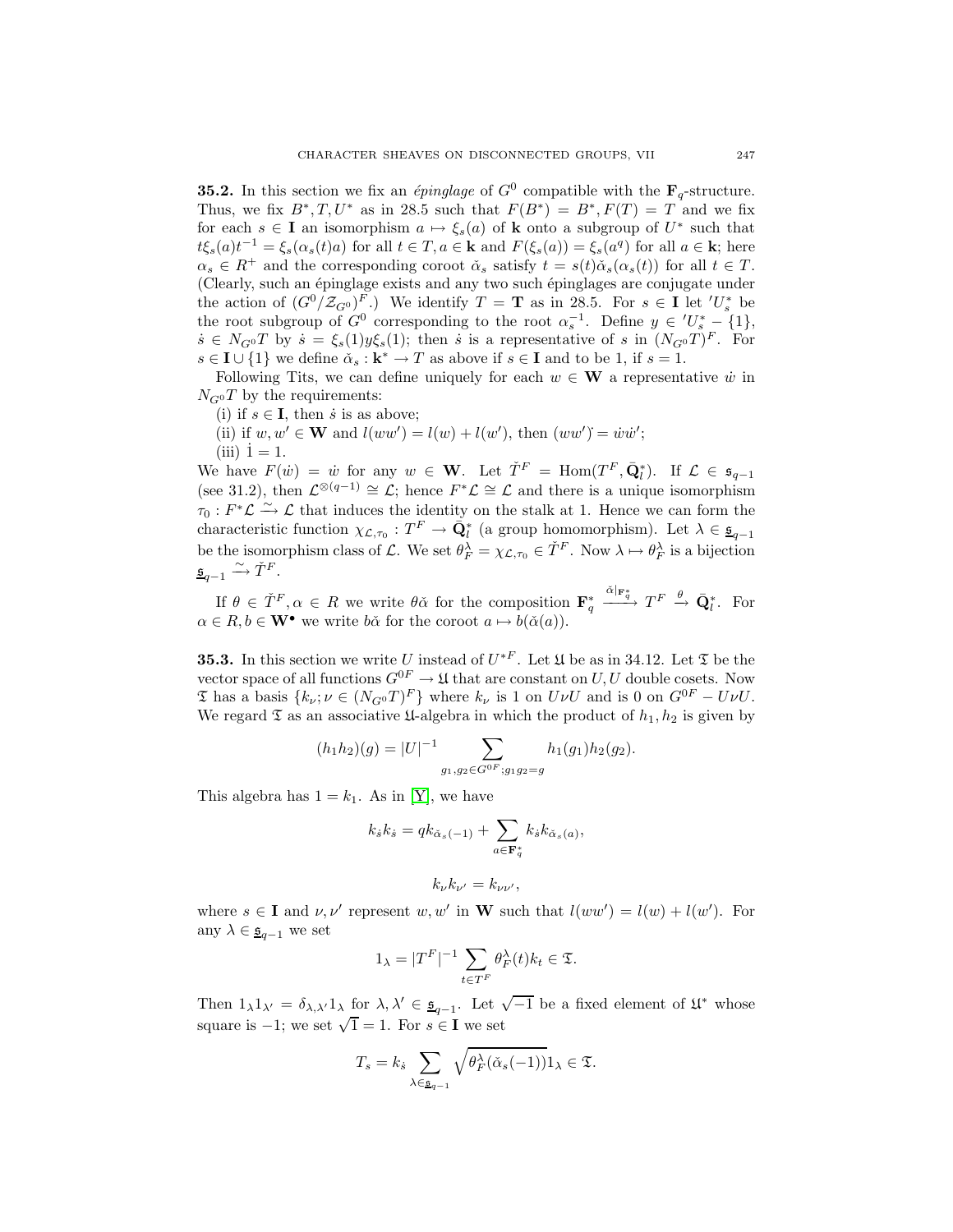More generally, for  $w \in W$  we set

$$
T_w = \sum_{\lambda \in \underline{\mathfrak{s}}_{q-1}} \prod_{\alpha \in R^+, w^{-1} \alpha \in R^-} \sqrt{\theta_F^{\lambda}(\check{\alpha}(-1))} k_{\dot{w}} 1_{\lambda} \in \mathfrak{T}.
$$

From the definitions we see that  $T_w T_{w'} = T_{ww'}$  for  $w, w' \in \mathbf{W}$  with  $l(ww') =$  $l(w) + l(w')$  and  $T_w 1_\lambda = 1_{w\lambda} T_w$ . We have

$$
T_s T_s = \sum_{\lambda} \theta_F^{\lambda} (\check{\alpha}_s(-1)) k_s k_s 1_{\lambda}
$$
  
=  $q \sum_{\lambda} \theta_F^{\lambda} (\check{\alpha}_s(-1)) k_{\check{\alpha}_s(-1)} 1_{\lambda} + \sum_{\lambda} \theta_F^{\lambda} (\check{\alpha}_s(-1)) \sum_{a \in \mathbf{F}_q^*} k_s k_{\check{\alpha}_s(a)} 1_{\lambda}$   
=  $q + \sum_{\lambda} \theta_F^{\lambda} (\check{\alpha}_s(-1)) \sum_{a \in \mathbf{F}_q^*} \theta_F^{\lambda} (\check{\alpha}_s(a)) k_s 1_{\lambda}$   
=  $q + (q - 1) \sum_{\lambda} \theta_F^{\lambda} (\check{\alpha}_s(-1)) k_s 1_{\lambda} = q + (q - 1) \sum_{\lambda} \sqrt{\theta_F^{\lambda} (\check{\alpha}_s(-1))} k_s 1_{\lambda}.$   
 $\theta_F^{\lambda} \check{\alpha}_s = 1$ 

Thus,

$$
T_s T_s = q + (q - 1) \sum_{\lambda \in \underline{\mathfrak{s}}_{q-1}; \theta_F^{\lambda} \dot{\alpha}_s = 1} T_s 1_{\lambda}.
$$

**35.4.** We fix a square root  $\sqrt{p}$  of p in  $\mathfrak{U}$ . For any  $e \in \mathbf{Z}$  we set  $\sqrt{p^e} = (\sqrt{p})^e$ . In particular,  $\sqrt{q} \in \mathfrak{U}$  is defined. Then  $H_{q-1}^{\sqrt{q}}$  is defined as in 34.12. From 35.3 we see that the elements  $T_w, 1_\lambda$  of  $\mathfrak T$  define a 14-algebra homomorphism  $H_{q-1}^{\sqrt{q}} \to \mathfrak T$ . (We use the fact that if  $\lambda \in \underline{\mathfrak{s}}_{q-1}$  and  $s \in \mathbf{I}$ , then  $\theta_F^{\lambda} \check{\alpha}_s = 1$  if and only if  $s \in \mathbf{W}_{\lambda}$ .) This is an isomorphism: from the definitions we see that  $\{T_w 1_\lambda; w \in \mathbf{W}, \lambda \in \underline{\mathfrak{s}}_{q-1}\}$  is a  $\mathfrak{U}$ -basis of  $\mathfrak{T}$ ; we then use 31.2(a).

**35.5.** Let  $\mathfrak{P}$  be the vector space of all functions  $f: G^{0F} \to \mathfrak{U}$  such that  $f(xu) =$  $f(x)$  for all  $x \in G^{0F}, u \in U$ . For  $g \in G^F$ ,  $g' \in (N_G B^* \cap N_G T)^F$  such that  $gG^{0} = g'G^{0}$  we define a linear map  $\rho_{g,g'} : \mathfrak{P} \to \mathfrak{P}$  by  $(\rho_{g,g'}f)(x) = f(g^{-1}xg').$ Then  $g_0: f \mapsto \rho_{g_0,1} f$  makes  $\mathfrak{P}$  into a  $\tilde{G}^0 F$ -module.

Any element  $c \in \mathfrak{T}$  defines a linear map  $\mathfrak{P} \to \mathfrak{P}$ :

$$
f \mapsto cf, (cf)(x) = |U|^{-1} \sum_{x' \in G^{0F}} c(x')f(xx').
$$

Clearly,  $c \mapsto [f \mapsto cf]$  is an isomorphism  $\mathfrak{T} \xrightarrow{\sim} \text{End}_{G^{0F}}(\mathfrak{P})$  and a left  $\mathfrak{T}$ -module structure on  $\mathfrak{P}$ . For  $\nu \in (N_{G^0}T)^F$ ,  $\lambda \in \underline{\mathfrak{s}}_{q-1}$ ,  $f \in \mathfrak{P}$  we have

$$
(k_{\nu}f)(x) = |U|^{-1} \sum_{x' \in U \nu U} f(xx'),
$$

$$
(1_{\lambda}f)(x) = |T^F|^{-1} \sum_{t \in T^F} \theta_F^{\lambda}(t) f(xt).
$$

In the remainder of this section we fix a connected component  $D$  of  $G$  and an element  $d \in (N_D B^* \cap N_D T)^F$ . Let  $s \in I \cup \{1\}, \lambda \in \underline{\mathfrak{s}}_{q-1}, f \in \mathfrak{P}$ . For  $x \in G^{0F}$  we have:

(a) 
$$
(T_s1_{\underline{D}\lambda}f)(x) = \sqrt{\theta_F^{\underline{D}\lambda}(\check{\alpha}_s(-1))} |B^*F|^{-1} \sum_{x' \in U \dot{s}U, t \in T^F} \theta_F^{\underline{D}\lambda}(t) f(xx't).
$$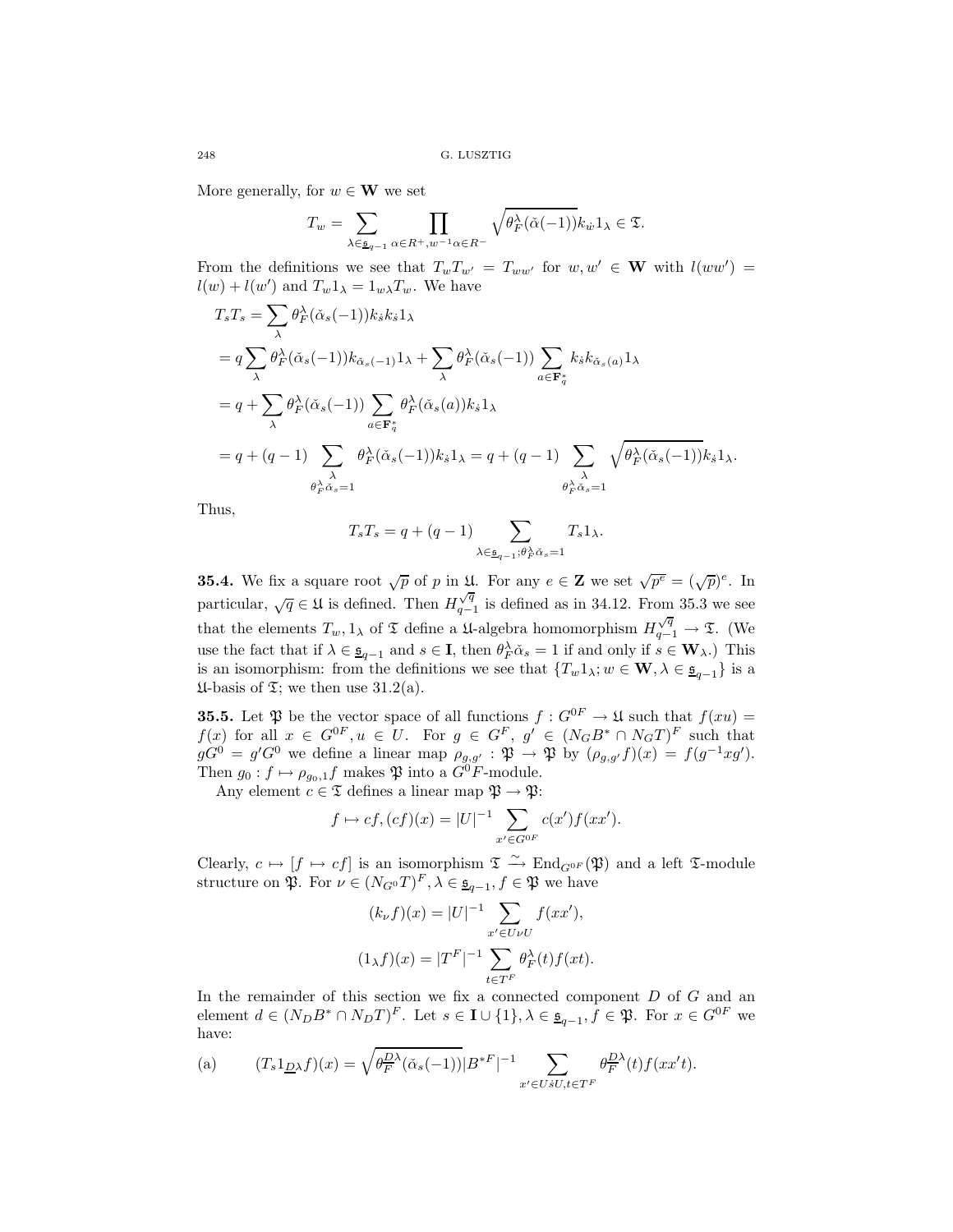Now let  $\mathbf{s} = (s_1, s_2, \ldots, s_r)$  be a sequence in  $\mathbf{I} \cup \{1\}, \lambda \in \underline{\mathfrak{s}}_{q-1}$ ,

$$
T_{\mathbf{s}}\mathbf{1}_{\underline{D}\lambda}=T_{s_1}T_{s_2}\ldots T_{s_r}\mathbf{1}_{\underline{D}\lambda}=T_{s_1}\mathbf{1}_{s_2\ldots s_r\underline{D}\lambda}T_{s_2}\mathbf{1}_{s_3\ldots s_r\underline{D}\lambda}\ldots T_{s_r}\mathbf{1}_{\underline{D}\lambda}.
$$

Applying (a) r times gives (for  $f \in \mathfrak{P}, x \in G^{0F}, g \in D^F$ ):

$$
(T_s1_{\underline{D}\lambda}\rho_{g,d}f)(x) = a_{\underline{D}\lambda,F,s} |B^{*F}|^{-r}
$$
  
\n
$$
\times \sum_{\substack{g_1,g_2,\ldots,g_r\\h_1,h_2,\ldots,h_r\\g_i \in U s_iU\\t_i \in T^F}} \theta_F^{s_2\ldots s_r \underline{D}\lambda}(t_1) \theta_F^{s_3\ldots s_r \underline{D}\lambda}(t_2) \ldots \theta_F^{\underline{D}\lambda}(t_r) f(g^{-1}xg_1t_1g_2t_2\ldots g_rt_r d)
$$
  
\n
$$
= a_{\underline{D}\lambda,F,s} |B^{*F}|^{-r}
$$
  
\n(a')\n
$$
\times \sum_{\substack{g_1,g_2,\ldots,g_r\\h_1,h_2,\ldots,h_r\\g_i \in U s_iU\\t_i \in T^F}} \theta_F^{\underline{D}\lambda}((s_r\ldots s_2t_1)(s_r\ldots s_3t_2)\ldots (t_r)) f(g^{-1}xg_1t_1g_2t_2\ldots g_rt_r d)
$$

where

$$
a_{\underline{D}\lambda,F,\mathbf{s}} = \sqrt{\theta_F^{\underline{D}\lambda}(s_r \dots s_2(\check{\alpha}_{s_1}(-1)))} \sqrt{\theta_F^{\underline{D}\lambda}(s_r \dots s_3(\check{\alpha}_{s_2}(-1)))} \dots \sqrt{\theta_F^{\underline{D}\lambda}(\check{\alpha}_{s_r}(-1))}.
$$

Let  $J \subset \mathbf{I}$  and let  $Q \in \mathcal{P}_J$  be such that  $F(Q) = Q$ . Define a linear map  $pr_Q$ :  $\mathfrak{P} \to \mathfrak{P}$  by  $(\text{pr}_O f)(x) = f(x)$  if  $x \in G^{0F}$ ,  $xQ_{J,B^*}x^{-1} = Q$  and  $(\text{pr}_O f)(x) = f(x)$  if  $x \in G^{0F}, xQ_{J,B^*}x^{-1} \neq Q$ . We compute the trace of the linear map

(b) 
$$
T_{s}1_{\underline{D}\lambda}\rho_{g,d}\text{pr}_{Q}:\mathfrak{P}\to\mathfrak{P}
$$

using the  $\mathfrak{U}$ -basis of  $\mathfrak{P}$  consisting of the characteristic functions of the various right U-cosets in  $G^{0F}$ . Using (a') and the definitions we see that this trace equals

(c) 
$$
\frac{a_{\underline{D}\lambda, F, \mathbf{s}}}{|B^{*F}|^r|U|} \sum_{\substack{g_1, g_2, \ldots, g_r, \\ t_1, t_2, \ldots, t_r; \\ g_i \in U \text{ } i \text{ } U, t_i \in T^F, x \in D^F; \\ g^{-1}xg_1t_1g_2t_2\ldots g_rt_r d\in xU; \\ xQ_{J, B^*}x^{-1} = Q}} \theta_F^{\lambda} (d^{-1}(s_r \ldots s_2 t_1)(s_r \ldots s_3 t_2) \ldots (t_r) d).
$$

**35.6.** Let  $\mathcal{L}, \lambda, \tau_0 : F^* \mathcal{L} \xrightarrow{\sim} \mathcal{L}$  be as in 35.2. Let  $\mathbf{s} = (s_1, s_2, \dots, s_r)$  be a sequence in **I** ∪ {1} such that  $s_1s_2 \ldots s_r\underline{D}\lambda = \lambda$ . In 28.7 we have defined a local system  $\tilde{\mathcal{L}}$  on  $Z_{\emptyset, J, D}^{\mathbf{s}}$  in terms of d and a representative for  $s_1 s_2 \ldots s_r$  in  $N_{G^0} T$ . We now take as a representative for  $s_1s_2...s_r$  the element  $\dot{s}_1\dot{s}_2... \dot{s}_r$  with  $\dot{s}_i$  as in 35.2. We reformulate the definition of  $\mathcal{\hat{L}}$  as follows (see also the proof of 28.10). Define  $\gamma: Z'^{\mathbf{s}} \to Z^{\mathbf{s}}_{\emptyset, J, D}$  by the formula 28.10(a). Define  $\psi: Z'^{\mathbf{s}} \to T$  by

$$
(h_0, h_1, \ldots, h_r, g) \mapsto d^{-1}(\dot{s}_1 \dot{s}_2 \ldots \dot{s}_r)^{-1} n_1 n_2 \ldots n_r n_0
$$

with  $n_i \in N_{G}$  given by  $h_{i-1}^{-1}h_i \in U^*n_iU^*$  and  $n_0 \in N_GB^* \cap N_GT$  given by  $h_r^{-1}gh_0 \in U^*n_0$ . Then  $\tilde{\mathcal{L}}$  is the local system on  $Z_{\emptyset, J, D}^s$  such that  $\gamma^*\tilde{\mathcal{L}} = \psi^*\mathcal{L}$ . Note that  $\gamma, \psi$  are naturally defined over  $\mathbf{F}_q$ . Let  $\tilde{\tau}: F^*\psi^*\mathcal{L} \xrightarrow{\sim} \psi^*\mathcal{L}$  be the isomorphism induced by  $\tau_0$ . There is a well-defined isomorphism  $\tau : F^* \tilde{\mathcal{L}} \stackrel{\sim}{\to} \tilde{\mathcal{L}}$  such that  $\tau$ induces via  $\gamma$  the isomorphism  $\tilde{\tau}$ .

Let  $\pi_{\mathbf{s}} : Z_{\emptyset, J, D}^{\mathbf{s}} \to Z_{J, D}$  be as in 28.12(a) and let  $K = K_{J, D}^{\mathbf{s}, \mathcal{L}} = \pi_{\mathbf{s}} \mathcal{L} \in \mathcal{D}(Z_{J, D}).$ Now  $\pi_s$  is naturally defined over  $\mathbf{F}_q$ . Hence  $\tau: F^*\tilde{\mathcal{L}} \xrightarrow{\sim} \tilde{\mathcal{L}}$  induces an isomorphism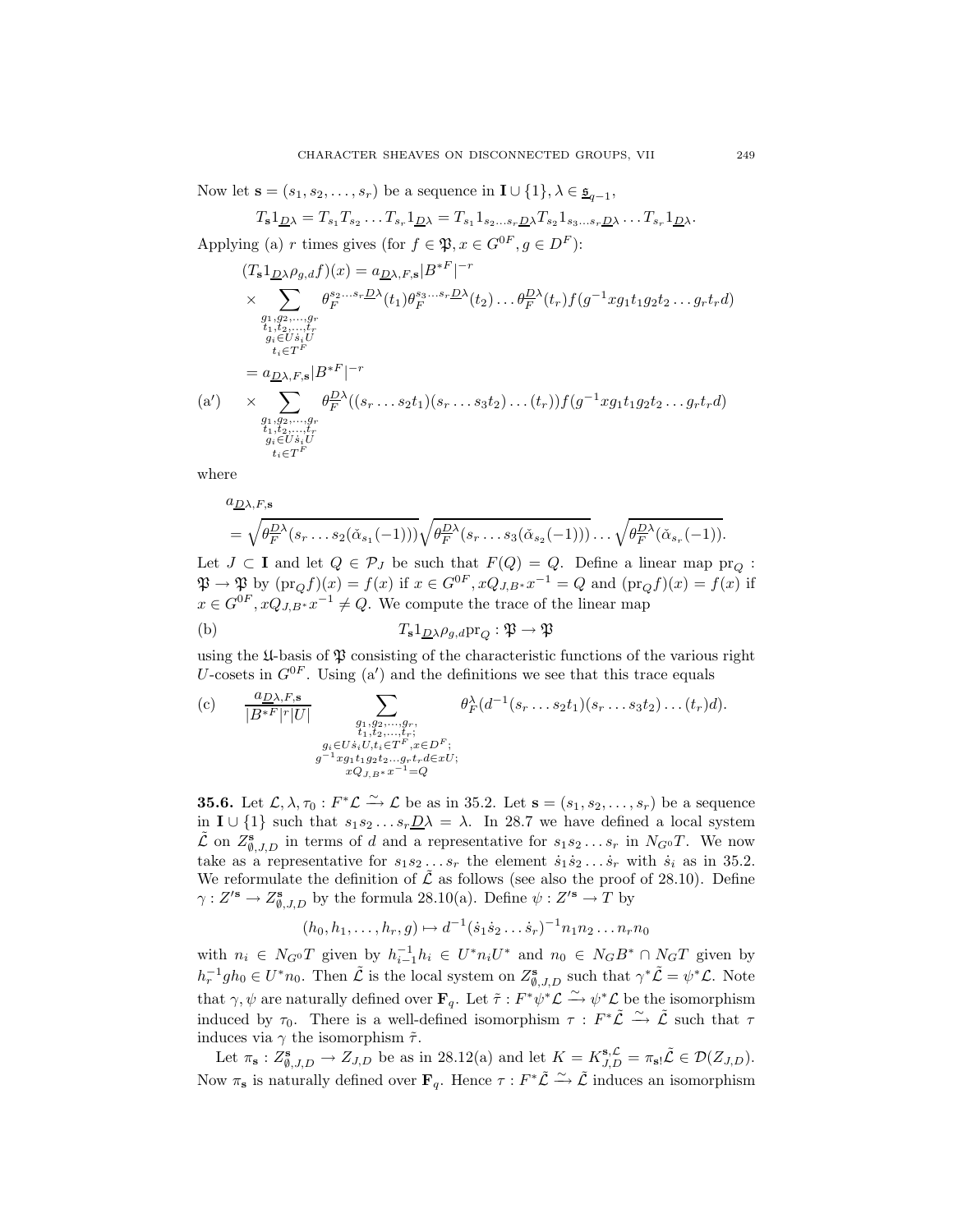$\omega: F^*K \xrightarrow{\sim} K$  and  $\chi_{K,\omega}: Z_{J,D}^F \to \bar{Q}_l$  is defined. Let  $\xi = (Q, Q', gU_Q) \in Z_{J,D}^F$  (we can take  $g \in D^F$ ). Using the definitions and the Grothendieck trace formula we have

$$
\chi_{K,\omega}(\xi) = \sum_{i} (-1)^i \text{tr}(\tau^*, H_c^i(\pi_{\mathbf{s}}^{-1}(\xi), \tilde{\mathcal{L}})) = \sum_{\eta \in \pi_{\mathbf{s}}^{-1}(\xi)^F} \text{tr}(\tau, \tilde{\mathcal{L}}_{\eta})
$$

where  $\tilde{\mathcal{L}}_{\eta}$  is the stalk of  $\tilde{\mathcal{L}}$  at  $\eta$ . Now  $\gamma$  induces a map  $Z'^{sF} \to Z^s_{\emptyset, J, D}{}^F$  all of whose fibres have cardinal  $|B^*^F|^{r+1}|U_{J,B^*}^F|$ . It follows that

$$
|B^{\ast F}|^{r+1}|U_{J,B^{\ast}}^{F}|\chi_{K,\omega}(\xi)=\sum_{\substack{\tilde{\eta}\in Z'^{\ast F}\\ \pi_{\mathbf{s}}\gamma(\tilde{\eta})=\xi}}\mathrm{tr}(\tilde{\tau},(\psi^{\ast}\mathcal{L})_{\tilde{\eta}})=\sum_{\substack{\tilde{\eta}\in Z'^{\ast F}\\ \pi_{\mathbf{s}}\gamma(\tilde{\eta})=\xi}}\mathrm{tr}(\tau_{0},\mathcal{L}_{\psi(\tilde{\eta})}).
$$

Let

$$
\Xi = \{ (h_0, h_1, \dots, h_r) \in (G^{0F})^{r+1}; h_{i-1}^{-1}h_i \in B^* \dot{s}_i B^*(i \in [1, r]),
$$
  

$$
h_r^{-1}gh_0 \in N_G B^*, h_0 Q_{J, B^*} h_0^{-1} = Q \}.
$$

Then  $\{\tilde{\eta} \in Z'^{sF}; \pi_s \gamma(\tilde{\eta}) = \xi\}$  may be identified with  $\Xi \times (gU_Q^F)$ . Hence

$$
\chi_{K,\omega}(\xi) = |B^{*F}|^{-r-1} \sum_{(h_0, h_1, \dots, h_r) \in \Xi} \chi_{\mathcal{L},\tau_0}(\delta(h_0, h_1, \dots, h_r))
$$

with  $\delta : \Xi \to T$  given by  $(h_0, h_1, \ldots, h_r) \mapsto d^{-1}(\dot{s}_1 \dot{s}_2 \ldots \dot{s}_r)^{-1} n_1 n_2 \ldots n_r n_0$   $(n_i, n_0)$ as above). For any  $(h_0, h_1, \ldots, h_r) \in \Xi$  we define  $g_i \in U \dot{s}_i U$ ,  $t_i \in T^F (i \in [1, r])$  by  $h_{i-1}^{-1}h_i = g_it_i$ . We also set  $h_0 = x$ . Then  $\Xi$  becomes

$$
\{(x, g_1, g_2, \dots, g_r, t_1, t_2, \dots, t_r); x \in G^{0F}, g_i \in U \dot{s}_i U, t_i \in T^F;
$$
  

$$
gx = xg_1t_1g_2t_2 \dots g_rt_rtdu \text{ for some } t \in T^F, u \in U; xQ_{J,B^*}x^{-1} = Q\}
$$

and  $\delta : \Xi \to T$  becomes

$$
(x, g_1, g_2, \dots, g_r, t_1, t_2, \dots, t_r) \mapsto d^{-1}(\dot{s}_1 \dot{s}_2 \dots \dot{s}_r)^{-1} ds_1 t_1 \dot{s}_2 t_2 \dots \dot{s}_r t_r t d = d^{-1}(s_r \dots s_2 t_1)(s_r \dots s_3 t_2) \dots (s_r t_{r-1})(t_r t) d.
$$

We make the change of variable  $t_r t \mapsto t_r$ ,  $t \mapsto t$ . Then t no longer appears explicitly; it only introduces a factor  $|T^F|$ . We see that

$$
\chi_{K,\omega}(\xi) = \frac{|T^F|}{|B*^F|^{r+1}} \sum_{\substack{q_1, q_2, ..., q_r, \\ t_1, t_2, ..., t_r, \\ g_i \in U s_i U, t_i \in T^F, x \in D^F, \\ g^{-1}x g_1 t_1 g_2 t_2...g_r t_r d \in xU}} \theta^{\lambda}_{F}(d^{-1}(s_r...s_2 t_1)(s_r...s_3 t_2)...(t_r)d).
$$

This is the same (up to the factor  $a_{\text{D}\lambda,F,s}$ ) as the expression 35.5(c). Using the equality between  $35.5(c)$  and the trace of  $35.5(b)$ , we see that

(a) 
$$
\chi_{K,\omega}(Q,gQg^{-1},gU_Q) = a_{\underline{D}\lambda,F,\mathbf{s}}^{-1} \text{tr}(T_{\mathbf{s}}1_{\underline{D}\lambda}\rho_{g,d}\text{pr}_Q,\mathfrak{P}).
$$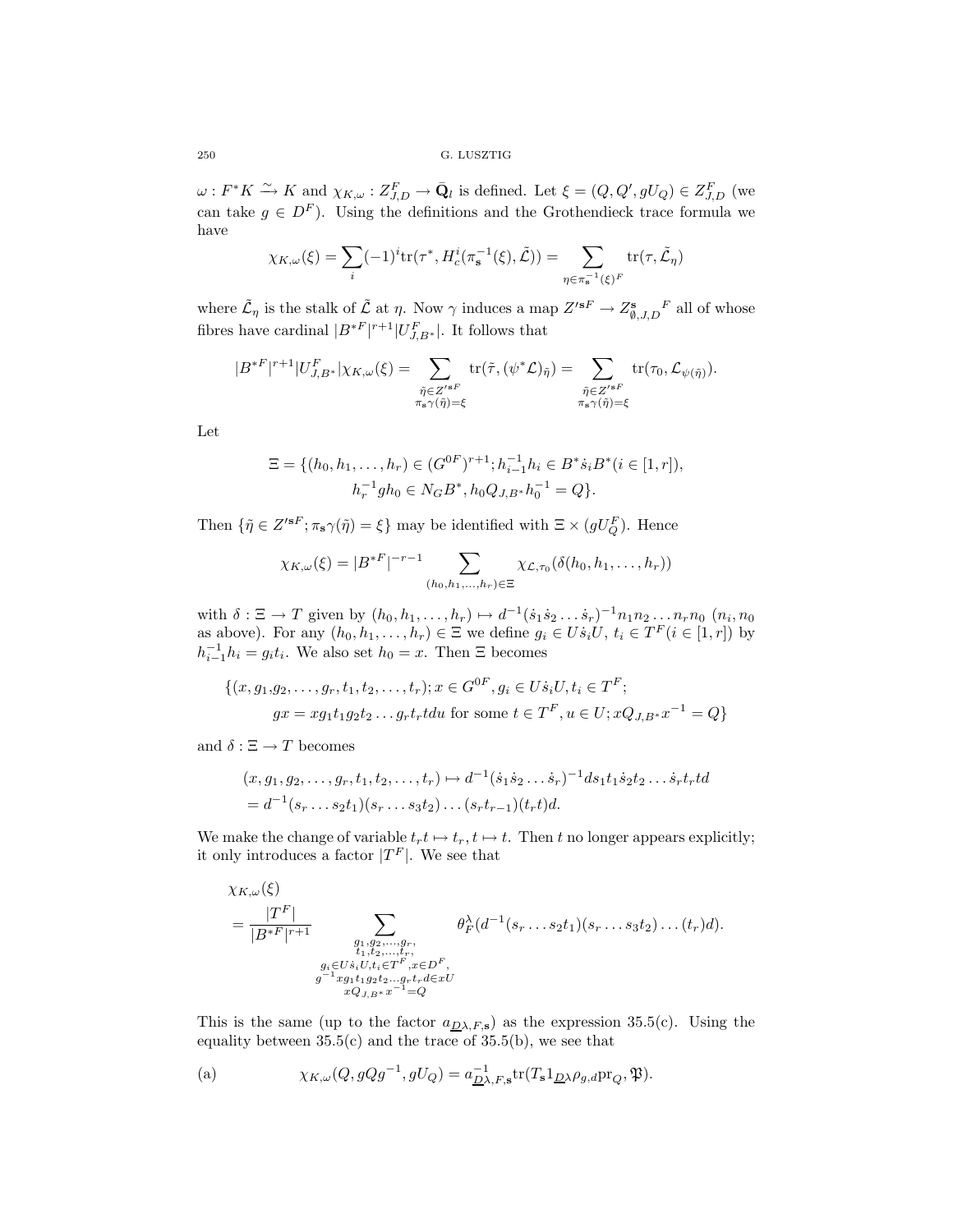**35.7.** In the setup of 35.6, let  $\mathcal{J}_s \subset \mathcal{J}^0 \subset [1, r]$  be as in 28.9. For any  $\mathcal{J} \subset \mathcal{J}_s$  let  $s_{\mathcal{J}}$ be as in 28.9. We have  $\mathbf{s}_{\emptyset} = \mathbf{s}$ . Define  $\gamma_{\mathcal{J}} : Z'^{\mathbf{s}_{\mathcal{J}}} \to Z^{\mathbf{s}_{\mathcal{J}}}_{\emptyset, J, D}$  by the formula 28.10(a). Define  $\psi_{\mathcal{J}}: Z'^{s_{\mathcal{J}}}\to T$  as in 28.10 (with *s* as in 35.2). Let  $\tilde{\mathcal{L}}_{\mathcal{J}}$  be the local system on  $Z_{\emptyset, J, D}^{\mathbf{s}_{J}}$  such that  $\gamma_{J}^{*} \tilde{\mathcal{L}}_{J} = \psi_{J}^{*} \mathcal{L}$ . Let  $\tilde{\tau}^{J} : F^{*} \psi_{J}^{*} \mathcal{L} \xrightarrow{\sim} \psi_{J}^{*} \mathcal{L}$  be the isomorphism induced by  $\tau_0$ . There is a well-defined isomorphism  $\tau^{\mathcal{J}}: F^*\tilde{L}_{\mathcal{J}} \xrightarrow{\sim} \tilde{L}_{\mathcal{J}}$  such that  $\tau^{\mathcal{J}}$  induces via  $\gamma_{\mathcal{J}}$  the isomorphism  $\tilde{\tau}^{\mathcal{J}}$ . Note that for  $\mathcal{J} = \emptyset$ ,  $\tilde{\mathcal{L}}_{\mathcal{J}}, \tilde{\tau}^{\mathcal{J}}, \tau^{\mathcal{J}}$  reduce to  $\mathcal{L}, \tilde{\tau}, \tau$  of 35.6.

Let  $\bar{Z}_{\emptyset, J, D}^{\mathbf{s}}$  be as in 28.9. This is a smooth irreducible variety, naturally defined over  $\mathbf{F}_q$  and  $Z_{\emptyset,J,D}^{\mathbf{s}_\emptyset}$  is open dense in  $\bar{Z}_{\emptyset,J,D}^{\mathbf{s}}$ . Hence  $\bar{\mathcal{L}} = IC(\bar{Z}_{\emptyset,J,D}^{\mathbf{s}}, \tilde{\mathcal{L}}_{\emptyset})$  is defined and the isomorphism  $\tau^{\emptyset} : F^* \tilde{L}_{\emptyset} \xrightarrow{\sim} \tilde{L}_{\emptyset}$  of local systems on  $Z_{\emptyset, J, D}^{\mathbf{s}_{\emptyset}}$  extends canonically to an isomorphism  $\tau^{\sharp}: F^*\bar{\mathcal{L}} \stackrel{\sim}{\longrightarrow} \bar{\mathcal{L}}$  (of constructible sheaves, see 28.10). Restricting this isomorphism to the subset  $Z_{\emptyset, J, D}^{s_{\mathcal{J}}}$  of  $\overline{Z_{\emptyset, J, D}^{s}}$  (with  $\mathcal{J} \subset \mathcal{J}_{s}$ ) we obtain an isomorphism  $\tau^{\sharp\mathcal{J}}$  :  $F^*\mathcal{E}^{\mathcal{J}} \xrightarrow{\sim} \mathcal{E}^{\mathcal{J}}$  where  $\mathcal{E}^{\mathcal{J}} = \overline{\mathcal{L}}|_{Z_{\emptyset,\mathcal{J},D}^{\mathcal{S}}}.$  From 28.10 we see that  $\mathcal{E}^{\mathcal{J}}$  is a local system isomorphic to  $\tilde{\mathcal{L}}_{\mathcal{J}}$ .

**Lemma 35.8.** *The isomorphisms*  $\tau^{\sharp\mathcal{J}}, \tau^{\mathcal{J}}$  *correspond to each other under some/any isomorphism of local systems*  $\mathcal{E}^{\mathcal{J}} \xrightarrow{\sim} \mathcal{L}_{\mathcal{J}}$  *on*  $Z_{\emptyset, J, D}^{s_{\mathcal{J}}}$ .

The proof is a refinement of that of Lemma 28.10. Note that  $Z'^{s_{\emptyset}}$  is an open dense subvariety of the smooth irreducible variety  $\tilde{Z}^s$  (as in 28.10). Hence  $IC(\tilde{Z}^s, \psi^*_\emptyset, \mathcal{L})$  is defined and the isomorphism  $\tilde{\tau}^{\emptyset}: F^*\psi_{\emptyset}^* \mathcal{L} \xrightarrow{\sim} \psi_{\emptyset}^* \mathcal{L}$  of local systems on  $Z'^{s_{\emptyset}}$  extends canonically to an isomorphism

$$
\tilde{\tau}^{\sharp}: F^{*}IC(\tilde{Z}^{\mathbf{s}}, \psi_{\emptyset}^{*}\mathcal{L}) \xrightarrow{\sim} IC(\tilde{Z}^{\mathbf{s}}, \psi_{\emptyset}^{*}\mathcal{L})
$$

which may be identified with the isomorphism induced by  $\tau^{\sharp}$  through the fibration  $\tilde{Z}^s \to \bar{Z}_{\emptyset, J, D}^s$  (see 28.10(a)) whose fibres are smooth and connected. Let  $\tilde{\mathcal{E}}^{\mathcal{J}} =$  $IC(\tilde{Z}^{\mathbf{s}}, \psi_{\emptyset}^* \mathcal{L})|_{Z'^{\mathbf{s}}\mathcal{J}}$  and let  $\tilde{\tau}^{\sharp\mathcal{J}} : F^* \tilde{\mathcal{E}}^{\mathcal{J}} \xrightarrow{\sim} \tilde{\mathcal{E}}^{\mathcal{J}}$  be the isomorphism induced by  $\tilde{\tau}^{\sharp}$  by restriction. It suffices to prove the following statement:

The isomorphisms  $\tilde{\tau}^{\sharp\tilde{\mathcal{J}}}, \tilde{\tau}^{\mathcal{J}}$  correspond to each other under some/any isomor $phism \textit{ of local systems } \tilde{\mathcal{E}}^{\mathcal{J}} \xrightarrow{\sim} \psi_{\mathcal{J}}^* \mathcal{L}.$ 

Let  $\mathcal{L}' = (\underline{D}^{-1})^* \mathcal{L} \in \mathfrak{s}(\mathbf{T}) = \mathfrak{s}(T)$ . Let  $\tau_0' : F^* \mathcal{L}' \xrightarrow{\sim} \mathcal{L}'$  be the unique isomorphism which induces the identity map on the stalk of  $\mathcal{L}'$  at 1. Let  $'\overline{Z}^{\mathbf{s}}$ ,  $'Z^{\mathbf{s}}J$  be as in 28.10. Define  $'\psi_{\mathcal{J}}$ :  $'Z^{s_{\mathcal{J}}} \to T$  as in 28.10 (with *s* as in 35.2). Then  $'\psi_{\mathcal{J}}$  is compatible with the natural  $\mathbf{F}_q$ -structures on  $Z^{s_{\mathcal{J}}}, T$ ; hence  $\tau'_0 : F^* \mathcal{L}' \xrightarrow{\sim} \mathcal{L}'$  induces an isomorphism of local systems  $'\tau^{\mathcal{J}} : F^{*\prime}\psi_{\mathcal{J}}^*\mathcal{L}' \xrightarrow{\sim} ' \psi_{\mathcal{J}}^*\mathcal{L}'.$  Let

 $T^{\sharp}: F^{*}IC('{{\bar{Z}}^{\bf s}}, '{\psi_{\emptyset}^*} {\mathcal L}') \xrightarrow{\sim} IC('{{\bar{Z}}^{\bf s}}, '{\psi_{\emptyset}^*} {\mathcal L}')$ 

be the isomorphism induced by  $'\tau^{\emptyset}: F^{*\prime}\psi_{\emptyset}^*{\mathcal L}' \xrightarrow{\sim} '\psi_{\emptyset}^*{\mathcal L}'.$  Let

$$
'\mathcal{E}^{\mathcal{J}} = IC(^{\prime}\bar{Z}^{\mathbf{s}}, ' \psi_{\emptyset}^{*}\mathcal{L}')|_{'Z^{\mathbf{s}}\mathcal{J}}
$$

and let  $'\tau^{\sharp\mathcal{J}} : F^{*\prime}\mathcal{E}^{\mathcal{J}} \xrightarrow{\sim} ' \mathcal{E}^{\mathcal{J}}$  be the isomorphism induced by  $'\tau^{\sharp}$  by restriction. As in the proof of 28.10, it suffices to prove the following statement:

(a) The isomorphisms  $\tau^{\sharp\mathcal{J}}, \tau^{\mathcal{J}}$  correspond to each other under some/any iso*morphism of local systems* ' $\mathcal{E}^{\mathcal{J}} \xrightarrow{\sim} ' \psi_{\mathcal{J}}^* \mathcal{L}'$ .

Assume that (a) is known in the case where  $|\mathcal{J}| = 1$ . We now consider a general  $\mathcal{J} \subset \mathcal{J}_s$ . We prove (a) by induction on  $|\mathcal{J}|$ . If  $\mathcal{J} = \emptyset$ , (a) is obvious. Assume that  $\mathcal{J} \neq \emptyset$ . Let  $j \in \mathcal{J}$  be the largest number in  $\mathcal{J}$ . Let  $\mathcal{J}' = \mathcal{J} - \{j\}$ . Let  $'\bar{Z}^{s_{\mathcal{J}'}}$  be the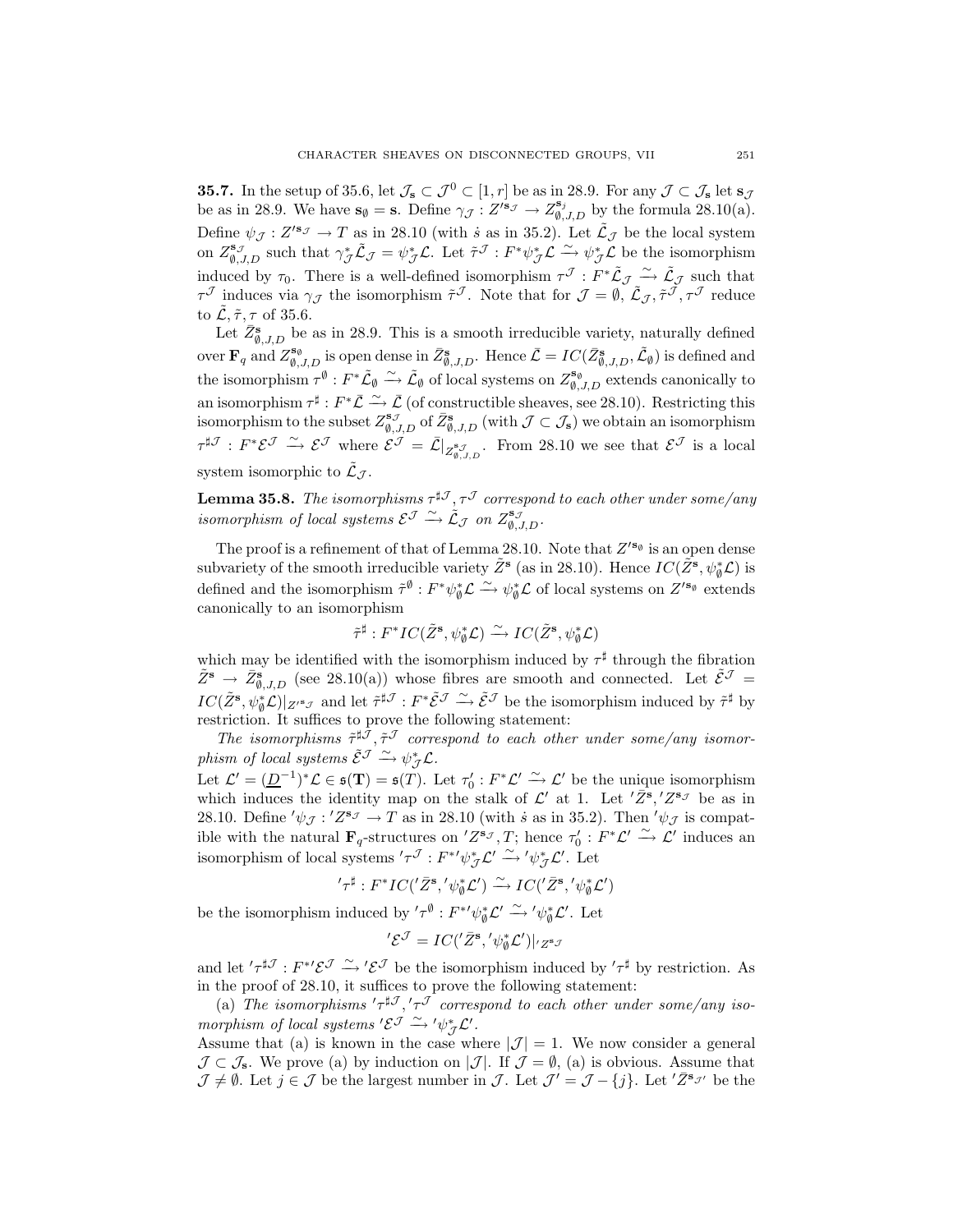variety analogous to  $'\bar{Z}^s$  when **s** is replaced by  $s_{\mathcal{J}}$  (this is the same as the closure of  $Z^{s_{\mathcal{J}'}}$  in  $'\overline{Z}^{s}$ ). Let

$$
''\tau^{\sharp}:F^* IC(^{\prime}\bar{Z}^{{\bf s}_{\mathcal{J}'}}, ^{\prime}\psi_{\mathcal{J}'}^* \mathcal{L}') \xrightarrow{\sim} IC(^{\prime}\bar{Z}^{{\bf s}_{\mathcal{J}'}}, ^{\prime}\psi_{\mathcal{J}'}^* \mathcal{L}')
$$

be the isomorphism induced by  $'\tau^{\mathcal{J}'}: F^{*\prime}\psi_{\mathcal{J}'}^*\mathcal{L}' \xrightarrow{\sim} '\psi_{\mathcal{J}'}^*\mathcal{L}'$  and let  $''\tau^{\sharp\mathcal{J}}$  be its restriction to  $Z^{s_{\mathcal{J}}}$ . By the induction hypothesis, the isomorphisms  $'\tau^{\sharp\mathcal{J}'},'\tau^{\mathcal{J}'}$ correspond to each other under some/any isomorphism of local systems  $'\mathcal{E}^{\mathcal{J}'} \xrightarrow{\sim}$  $'\psi_{\mathcal{J}'}^*\mathcal{L}'$ . It follows that the isomorphisms  $''\tau^{\sharp\mathcal{J}}, ' \tau^{\sharp\mathcal{J}}$  correspond to each other under some/any isomorphism of local systems

$$
IC('{{\bar{Z}}^{{\bf s}_{\mathcal{J}'}}}, ' \psi_{\mathcal{J}'}^* \mathcal{L}')|_{' Z^{{\bf s}_{\mathcal{J}}}} \xrightarrow{\sim} ' \mathcal{E}^{\mathcal{J}}.
$$

By our assumption (applied to  $s_{\mathcal{J}}$  instead of s), the isomophisms  $''\tau^{\sharp\mathcal{J}}, ' \tau^{\mathcal{J}}$  correspond to each other under some/any isomorphism of local systems

$$
IC({'}\bar{Z}^{\mathbf{s}_{\mathcal{J}'}}',{'}\psi_{\mathcal{J}'}^*\mathcal{L}')|_{'Z^{\mathbf{s}_{\mathcal{J}}}} \xrightarrow{\sim} ' \psi_{\mathcal{J}}^*\mathcal{L}'.
$$

It follows that the isomorphisms  $'\tau^{\sharp\mathcal{J}},'\tau^{\mathcal{J}}$  correspond to each other under some/any isomorphism of local systems ' $\mathcal{E}^{\mathcal{J}} \xrightarrow{\sim} ' \psi_{\mathcal{J}}^* \mathcal{L}'$ . Thus, (a) holds for  $\mathcal{J}$ .

We now consider the remaining case, where  $\mathcal J$  consists of a single element j. Note that  $j \in \mathcal{J}_s$  where  $\mathcal{J}_s$  is defined in terms of  $D, \mathcal{L}$  or equivalently, in terms of  $G^0, \mathcal{L}'$ . The statement (a) involves only  $G^0$ . Hence to prove it, we may assume that  $G = G^0$ . We write  $Z', Z''$  instead of ' $Z^{s_0}, Z^{s_{\{j\}}}$  and we set  $Z = Z' \cup Z''$ , a subvariety of  $'\bar{Z}^s$ . We write  $f', f''$  instead of  $'\psi_{\emptyset}, \psi_{\{j\}}$ . Let  $b = \dot{s}_{j+1}\dot{s}_{j+2} \dots \dot{s}_r$ .

We have  $\mathcal{L}' = \kappa^* \mathcal{L}_1$  where  $\kappa \in \text{Hom}(T, \mathbf{k}^*)$  and  $\mathcal{L}_1 \in \mathfrak{s}(\mathbf{k}^*)$ . Since  $\mathcal{L}'^{\otimes (q-1)} \cong$  $\bar{\mathbf{Q}}_l$ , we may assume that  $\mathcal{L}_1^{\otimes (q-1)} \cong \bar{\mathbf{Q}}_l$ . Hence there is a unique isomorphism  $\tau_1: F^*\mathcal{L}_1 \xrightarrow{\sim} \mathcal{L}_1$  which induces the identity on the stalk of  $\mathcal{L}_1$  at 1. Then  $\tau_0'$ :  $F^*\mathcal{L}' \xrightarrow{\sim} \mathcal{L}'$  is induced by  $\tau_1$ , via  $\kappa^*$ .

We continue the proof assuming that  $G$  has simply connected derived subgroup. Let  $\hat{\beta}$  be as in the proof of 28.10. As in that proof, we may assume that  $\langle \hat{\beta}, \kappa \rangle =$ 0. Hence there exists a homomorphism of algebraic groups  $\chi : B^* \dot{s}_j B^* \cup B^* \rightarrow$ **k**<sup>∗</sup> such that  $\chi(t) = \kappa(b^{-1}tb)$  for all  $t \in T$ . Let  $\tilde{f}: Z \to \mathbf{k}^*$  be as in 28.10. If  $y_j \in B^* \dot{s}_j B^*$ , we have  $\tilde{f}(y_1,\ldots,y_r) = \kappa(f'(y_1,\ldots,y_r));$  if  $y_j \in B^*$  we have  $ilde{f}(y_1,..., y_r) = \kappa(f''(y_1,..., y_r)).$  (See 28.10.) We show that

$$
\chi(F(g)) = \chi(g)^q \text{ for all } g \in B^* \dot{s}_j B^* \cup B^*.
$$

We may assume that  $g \in T$ . Then

$$
\chi(F(g)) = \kappa(b^{-1}F(g)b) = \kappa(F(b^{-1}gb)) = \kappa((b^{-1}gb)^q) = \kappa(b^{-1}gb)^q = \chi(g)^q,
$$

as required. It follows that for any  $(y_1,\ldots,y_r) \in Z$  we have

(b) 
$$
\tilde{f}(F(y_1),...,F(y_r)) = (\tilde{f}(y_1,...,y_r))^q
$$
.

Let  $\mathcal{F} = \tilde{f}^*(\mathcal{L}_1)$ . We have canonically  $\mathcal{F}_{Z'} = f'^*\mathcal{L}', \mathcal{F}|_{Z''} = f''^*\mathcal{L}'.$  From (b) we see that the isomorphism  $\tau_1 : F^*\mathcal{L}_1 \xrightarrow{\sim} \mathcal{L}_1$  induces via  $\tilde{f}^*$  an isomorphism  $F^*\mathcal{F} \xrightarrow{\sim}$ F and this gives rise upon restriction to Z', Z'' to the isomorphisms  $'\tau^{\emptyset},'\tau^{\{j\}}$ . Since F is a local system on Z such that  $\mathcal{F}|_{Z'} = f'^*\mathcal{L}'$ , we have canonically  $\mathcal{F} =$  $IC(Z, f'^* \mathcal{L}')$ . Hence (a) holds in our case.

We now drop the assumption that  $G$  has simply connected derived subgroup. Let  $\pi$ :  $\hat{G} \rightarrow G$  be a surjective homomorphism of connected reductive groups whose kernel is a central torus in  $\hat{G}$  and such that  $\hat{G}$  has simply connected derived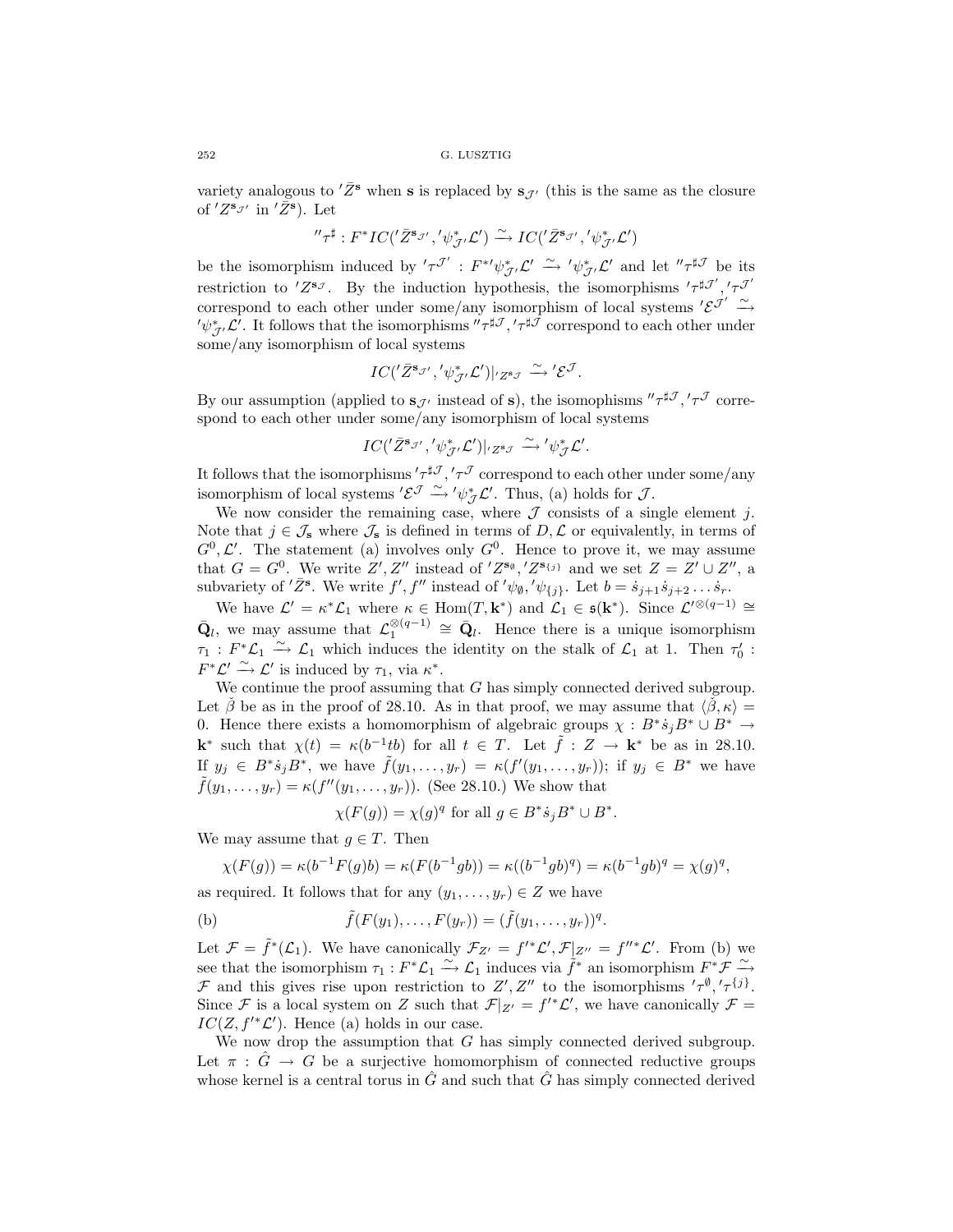subgroup. We may assume that  $\hat{G}$  and  $\pi$  are defined over  $\mathbf{F}_q$ . Then  $\pi$  restricts to a surjective homomorphism  $\hat{G}^F \to G^F$ . Since the set of épinglages of  $G, \hat{G}$  are in natural bijection, the épinglage of G fixed in 35.2 gives rise to an épinglage of  $\hat{G}$ (the associated Borel subgroup and maximal torus are  $\tilde{B}^* = \pi^{-1}(B^*), \tilde{T} = \pi^{-1}(T)$ and the analogue of  $\xi_s : \mathbf{k} \to U^*$  is the obvious one). For  $s \in \mathbf{I}$  let  $\tilde{s} \in (N_{\hat{G}}\hat{T})^F$  be associate to this épinglage of  $\hat{G}$  in the same way as *s* was associated to the épinglage of G. We set  $\tilde{1}=1 \in \tilde{G}$ . Define  $\hat{Z}, \hat{Z}', \hat{Z}'', \hat{f}': \hat{Z}' \to \hat{T}, \hat{f}'' : \hat{Z}'' \to \hat{T}$  in terms of  $\hat{G}, \hat{B}^*, \hat{T}, \tilde{s}_i$  in the same way as  $Z, Z', Z'', f' : Z' \to T, f'' : Z'' \to T$  are defined in terms of  $G, B^*, T, \dot{s}_i$ . Let  $\mathcal{\hat{L}}' \in \mathfrak{s}(\hat{T})$  be the inverse image of  $\mathcal{L}'$  under  $\pi : \hat{T} \to T$ . There is a unique isomorphism  $F^*\hat{\mathcal{L}}' \cong \hat{\mathcal{L}}'$  which induces the identity map on the stalk of  $\hat{\mathcal{L}}'$  at 1. This induces isomorphisms

$$
'\hat{\tau}^{\emptyset}: F^*\hat{f}'^*\hat{\mathcal{L}}' \to \hat{f}'^*\hat{\mathcal{L}}','\hat{\tau}^{\{j\}}: F^*\hat{f}''^*\hat{\mathcal{L}}' \to \hat{f}''^*\hat{\mathcal{L}}'.
$$

Now ' $\hat{\tau}^{\emptyset}$  induces an isomorphism  $F^*IC(\hat{Z}, \hat{f}'^*\hat{\mathcal{L}}') \stackrel{\sim}{\to} IC(\hat{Z}, \hat{f}'^*\hat{\mathcal{L}}')$  and this restricts to an isomorphism of local systems

$$
\langle \hat{\tau}^{\sharp\{j\}} : F^* IC(\hat{Z}, \hat{f}'^* \hat{\mathcal{L}}') |_{\hat{Z}''} \xrightarrow{\sim} IC(\hat{Z}, \hat{f}'^* \hat{\mathcal{L}}') |_{\hat{Z}''}.
$$

By an earlier part of the proof, the isomorphisms  $'\hat{\tau}^{\sharp\{j\}},'\hat{\tau}^{\{j\}}$  correspond to each other under some/any isomorphism of local systems  $IC(\hat{Z}, \hat{f}^{\prime*} \hat{\mathcal{L}}^{\prime})|_{\hat{Z}^{\prime\prime}} \stackrel{\sim}{\longrightarrow} \hat{f}^{\prime\prime*} \hat{\mathcal{L}}^{\prime}.$ Now the map  $\hat{Z} \rightarrow Z$  induced by  $\pi$  is a fibration with smooth connected fibres and  $IC(\hat{Z}, \hat{f}^{\prime*}\hat{\mathcal{L}}')$  is canonically the inverse image under this map of  $IC(Z, f'^*\mathcal{L}')$ . Hence  $IC(\hat{Z}, \hat{f}^{\prime *}\hat{\mathcal{L}}^{\prime})|_{\hat{Z}^{\prime\prime}}$  is the inverse image under  $\hat{Z}^{\prime\prime} \to Z^{\prime\prime}$  of  $IC(Z, f^{\prime *}\mathcal{L}^{\prime})|_{Z^{\prime\prime}}$ . Similarly,  $\hat{f}'' \hat{\mathcal{L}}'$  is the inverse image under  $\hat{Z}'' \to Z''$  of  $f''^* \mathcal{L}'$ . Also,  $'\hat{\tau}^{\sharp\{j\}},'\hat{\tau}^{\{j\}}$ are obtained from  $'\tau^{\sharp\{j\}},'\tau^{\{j\}}$  by inverse image under  $\hat{Z}'' \to Z''$ . Therefore the required statement about  $\langle \tau^{ \sharp \{j\}}, \langle \tau^{ \{j\}} \rangle$  is a consequence of the analogous, already known statement about  $\langle \hat{\tau}^{\sharp}^{\{j\}}, \hat{\tau}^{\{j\}} \rangle$  (we use the faithfulness of the inverse image functor under the fibration  $\hat{Z}'' \to Z''$  with smooth connected fibres). The lemma is proved.

**35.9.** We preserve the setup of 35.7. Let  $\bar{\pi}_s : \bar{Z}_{\emptyset, J, D}^s \to Z_{J, D}$  be as in 28.12 and let  $\bar{K} = \bar{K}_{J,D}^{\mathbf{s},\mathcal{L}} = \bar{\pi}_{\mathbf{s}!}\bar{\mathcal{L}} \in \mathcal{D}(Z_{J,D})$  (see 28.12, 35.7). Now  $\bar{\pi}_{\mathbf{s}}$  is naturally defined over **F**<sub>q</sub>. Hence the isomorphism  $\tau^{\sharp}: F^*\bar{\mathcal{L}} \stackrel{\sim}{\to} \bar{\mathcal{L}}$  in 35.7 induces an isomorphism  $\bar{\omega}: F^* \bar{\tilde{K}} \to \bar{K} \text{ and } \chi_{\bar{K}, \bar{\omega}}: Z_{J, D}^F \to \bar{\mathbf{Q}}_l \text{ is defined.}$ 

**Proposition 35.10.** Let  $(Q, Q', gU_Q) \in Z_{J,D}^F$  (we take  $g \in D^F$ ). Let  $C_{D\lambda}^s \in H_{q-1}$ *be as in 31.5. We have*

$$
\chi_{\bar{K},\bar{\omega}}(Q,Q',gU_Q) = a_{\underline{D}\lambda,F,\mathbf{s}}^{-1} tr(C^{\mathbf{s}}_{\underline{D}\lambda}\rho_{g,d}pr_Q,\mathfrak{P}).
$$

Consider the partition  $\bar{Z}_{\emptyset, J, D}^{\mathbf{s}} = \sqcup_{\mathcal{J} \subset \mathcal{J}^0} Z_{\emptyset, J, D}^{\mathbf{s}_{\mathcal{J}}}$  (see 28.9). For each  $\mathcal{J} \subset \mathcal{J}^0$ let  $\pi_{\mathcal{J}}: Z_{\emptyset, J, D}^{s_{\mathcal{J}}} \to Z_{J, D}$  be the restriction of  $\bar{p}_{s}$ , let  $K_{\mathcal{J}} = \pi_{\mathcal{J}!}(\bar{\mathcal{L}}|_{Z_{\emptyset, J, D}^{s_{\mathcal{J}}}})$  and let  $\omega_{\mathcal{J}}: F^*K_{\mathcal{J}} \to K_{\mathcal{J}}$  be the isomorphism induced by  $\tau^{\sharp}$ . Using the additivity property of characteristic functions, we see that  $\chi_{\bar{K}, \bar{\omega}} = \sum_{\mathcal{J} \subset \mathcal{J}^0} \chi_{K_{\mathcal{J}}, \omega_{\mathcal{J}}}$ . By 28.10, we have  $K_{\mathcal{J}} = 0$  unless  $\mathcal{J} \subset \mathcal{J}_s$ . By Lemma 35.8, if  $\mathcal{J} \subset \mathcal{J}_s$ ,  $\chi_{K_{\mathcal{J}},\omega_{\mathcal{J}}}$  is just like  $\chi_{K,\omega}$  in 35.6, with **s** replaced by  $s_{\mathcal{J}}$ . Hence 35.6(a) can be applied and it yields

$$
\chi_{K_{\mathcal{J}},\omega_{\mathcal{J}}}(Q,Q',gU_Q) = a_{\underline{D}\lambda,F,\mathbf{s}_{\mathcal{J}}}^{-1} \text{tr}(T_{\mathbf{s}_{\mathcal{J}}}1_{\underline{D}\lambda}\rho_{g,d}\text{pr}_Q,\mathfrak{P}).
$$

We will verify below that

(a) 
$$
a_{\underline{D}\lambda,F,\mathbf{s}} = a_{\underline{D}\lambda,F,\mathbf{s}_{\mathcal{J}}}
$$
 for any  $\mathcal{J} \subset \mathcal{J}_{\mathbf{s}}$ .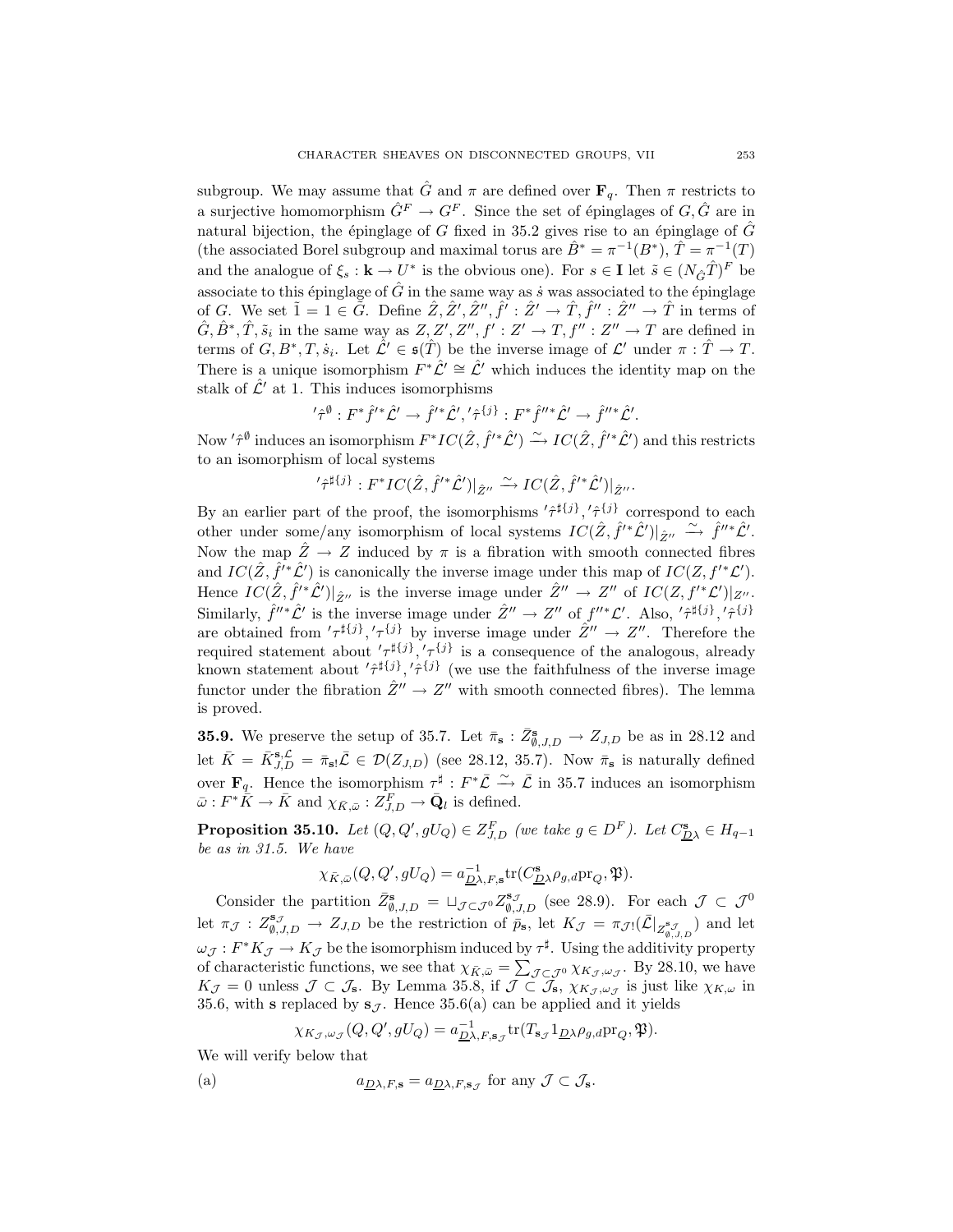We see that

$$
\chi_{\bar{K},\bar{\omega}}(Q,gQg^{-1},gU_Q) = a_{\underline{D}\lambda,F,\mathbf{s}}^{-1} \sum_{\mathcal{J}\subset\mathcal{J}_{\mathbf{s}}} \text{tr}(T_{\mathbf{s}_{\mathcal{J}}}1_{\underline{D}\lambda}\rho_{g,d}\text{pr}_Q,\mathfrak{P})
$$

is as desired. (We have used the identity  $C_{\underline{D}\lambda}^s = \sum_{\mathcal{J}\subset\mathcal{J}_s} T_{s_{\mathcal{J}}} 1_{\underline{D}\lambda}$  which follows easily from the definitions.)

We now verify (a). We may assume that  $\mathcal J$  has a single element  $j \in \mathcal J_{\mathbf{s}}$  (the general case can then be obtained by iteration). We have  $\mathbf{s}_{\mathcal{J}} = (s'_1, s'_2, \ldots, s'_r)$ where  $s_i' = s_i$  for  $i \neq j$  and  $s_j' = 1$ . It suffices to show that, for any  $k \in [1, r]$  we have

(b) 
$$
\sqrt{\theta_F^{D\lambda}(s_r \dots s_{k+1} \check{\alpha}_{s_k}(-1))} = \sqrt{\theta_F^{D\lambda}(s'_r \dots s'_{k+1} \check{\alpha}_{s'_k}(-1))}.
$$

If  $s_k = 1$ , then  $s'_k = 1$  and both sides are 1. If  $s_k \in \mathbf{I}$  and  $k > j$ , then  $s_{k'} = s'_{k'}$  for  $k' \geq k$  and (b) is obvious. If  $k = j$ , then (b) states that

$$
\sqrt{\theta_F^{D\lambda}(s_r \dots s_{j+1} \check{\alpha}_{s_j}(-1))} = 1;
$$

this follows from

(c) 
$$
\theta_F^{D\lambda}(s_r \dots s_{j+1} \check{\alpha}_{s_j}(a)) = 1 \text{ for all } a \in \mathbf{F}_q^*
$$

which comes from  $j \in \mathcal{J}_s$ . Assume now that  $s_k \in \mathbf{I}$  and  $k < j$ . Then for some  $m \in \mathbf{Z}$  we have

$$
s_j s_{j-1} \dots s_{k+1} \check{\alpha}_{s_k} = (s_{j-1} \dots s_{k+1} \check{\alpha}_{s_k}) \check{\alpha}_{s_j}^m.
$$

Applying  $s_r s_{r-1} \ldots s_{j+1}$  to both sides gives

$$
s_r s_{r-1} \dots s_{k+1} \check{\alpha}_{s_k} = (s_r s_{r-1} \dots s_{j+1} s_{j-1} \dots s_{k+1} \check{\alpha}_{s_k}) (s_r s_{r-1} \dots s_{j+1} \check{\alpha}_{s_j})^m.
$$

Applying  $\theta_F^{\underline{D}\lambda}$  to both sides and using (c) gives

$$
\theta_F^{\underline{D}\lambda}(s_r s_{r-1}\dots s_{k+1}\check{\alpha}_{s_k}(a)) = \theta_F^{\underline{D}\lambda}(s_r s_{r-1}\dots s_{j+1} s_{j-1}\dots s_{k+1}\check{\alpha}_{s_k}(a))
$$

for all  $a \in \mathbf{F}_q^*$ . We set  $a = -1$  and we see that (b) holds for this k. This proves (a). The proposition is proved.

**35.11.** Let  $\mathcal{L}, \mathcal{L}' \in \mathfrak{s}_n$ . Then  $\mathcal{L}, \mathcal{L}' \in \mathfrak{s}_{q-1}$ . Let  $\tau_0 : F^*\mathcal{L} \xrightarrow{\sim} \mathcal{L}$  be as in 35.2; let  $\tau_0': F^*\mathcal{L}' \xrightarrow{\sim} \mathcal{L}'$  be the analogous isomorphism. Let  $\lambda \in \underline{\mathfrak{s}}_n$  (resp.  $\lambda' \in \underline{\mathfrak{s}}_n$ ) be the isomorphism class of  $\mathcal{L}$  (resp.  $\mathcal{L}'$ ). We have  $\lambda \in \underline{\mathfrak{s}}_{q-1}$ ,  $\lambda' \in \underline{\mathfrak{s}}_{q-1}$ . Let  $\mathbf{s} =$  $(s_1, s_2, \ldots, s_r)$ ,  $\mathbf{s}' = (s'_1, s'_2, \ldots, s'_{r'})$  be sequences in **I** such that  $s_1 s_2 \ldots s_r \underline{D} \lambda = \lambda$ ,  $s'_1s'_2 \ldots s'_{r'}\underline{D}\lambda' = \lambda'$ . Let  $\bar{K} = \bar{K}_{J,D}^{\mathbf{s},\mathcal{L}}, \bar{\omega} : F^* \bar{K} \stackrel{\sim}{\longrightarrow} \bar{K}$  be as in 35.9. Let  $\bar{K}' = \bar{K}_{J,D}^{\mathbf{s}',\mathcal{L}'}$ and let  $\bar{\omega}'$ :  $F^*\bar{K}' \xrightarrow{\sim} \bar{K}'$  be the analogue of  $\bar{\omega}$  (defined in terms of  $\tau'_0$ ). Then  $\chi_{\bar{K}, \bar{\omega}} : Z^F_{J, D} \to \bar{\mathbf{Q}}_l, \, \chi_{\bar{K}', \bar{\omega}'} : Z^F_{J, D} \to \bar{\mathbf{Q}}_l$  are defined. Let

$$
E = \sum_{(Q,Q',gU_Q)\in Z^F_{J,D}} \chi_{\bar{K},\bar{\omega}}(Q,Q',gU_Q) \chi_{\bar{K}',\bar{\omega}'}(Q,Q',gU_Q).
$$

Using Proposition 35.10 for  $\bar{K}$  and for  $\bar{K}$ <sup>'</sup>, we see that

$$
E = |U_{J,B^*}^F|^{-1} a_{\underline{D}\lambda,F,\mathbf{s}}^{-1} a_{\underline{D}\lambda',F,\mathbf{s}'}^{-1} \sum_{Q \in \mathcal{P}_J^F} \sum_{g \in D^F} \text{tr}(C_{\underline{D}\lambda}^{\mathbf{s}} \rho_{g,d} \text{pr}_Q, \mathfrak{P}) \text{tr}(C_{\underline{D}\lambda'}^{s'} \rho_{g,d} \text{pr}_Q, \mathfrak{P}).
$$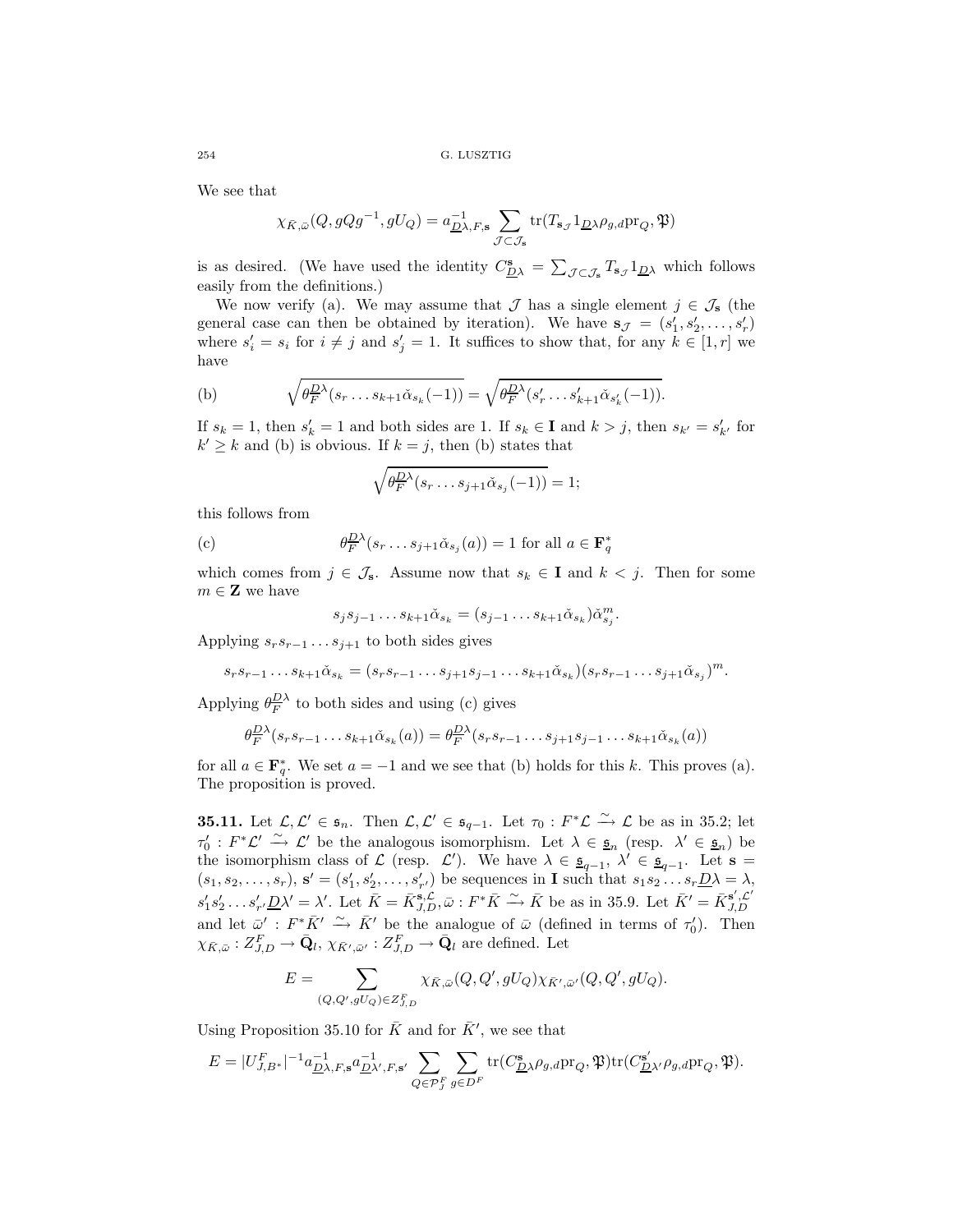Setting  $g = dg_0$  where  $g_0 \in G^{0F}$  we have  $\rho_{g,d} = \rho_{d,d} \rho_{g_0,1}$ . Hence

$$
E = |U_{J,B^*}^F|^{-1} a_{\underline{D}\lambda,F,\mathbf{s}}^{-1} a_{\underline{D}\lambda',F,\mathbf{s}'}^{-1} \sum_{\substack{Q \in \mathcal{P}_J^F \\ g_0 \in G^{0F}}} tr(\text{pr}_Q C_{\underline{D}\lambda}^{\mathbf{s}} \rho_{d,d} \rho_{g_0,1}, \mathfrak{P})
$$

$$
\times \operatorname{tr}(\operatorname{pr}_{Q}C^{s'}_{\underline{D}\lambda'}\rho_{d,d}\rho_{g_0,1},\mathfrak{P}) = |G^{0F}| |U^{F}_{J,B^*}|^{-1} a^{-1}_{\underline{D}\lambda,F,\mathbf{s}} a^{-1}_{\underline{D}\lambda',F,\mathbf{s}'} \operatorname{tr}(XY,\mathfrak{P}\otimes\mathfrak{P})
$$

where

$$
X = \sum_{Q \in \mathcal{P}_J^F} (\text{pr}_Q \otimes \text{pr}_Q)((C^{\mathbf{s}}_{\underline{D}\lambda}\rho_{d,d}) \otimes (C^{\mathbf{s}'}_{\underline{D}\lambda'}\rho_{d,d})) : \mathfrak{P} \otimes \mathfrak{P} \to \mathfrak{P} \otimes \mathfrak{P},
$$
  

$$
Y = |G^{0F}|^{-1} \sum_{g_0 \in G^{0F}} (\rho_{g_0,1} \otimes \rho_{g_0,1}) : \mathfrak{P} \otimes \mathfrak{P} \to \mathfrak{P} \otimes \mathfrak{P}.
$$

We have  $XY = YX$  and Y is a projection of  $\mathfrak{P} \otimes \mathfrak{P}$  onto the subspace  $(\mathfrak{P} \otimes \mathfrak{P})^{G^{0F}}$ of  $G^{0F}$ -invariants for the  $G^{0F}$ -action in which  $g_0$  acts as  $\rho_{g_0,1} \otimes \rho_{g_0,1}$ . Hence X maps  $(\mathfrak{P} \otimes \mathfrak{P})^{G^{0F}}$  into itself and

$$
E = |G^{0F}| |U_{J,B^*}^F|^{-1} a_{\underline{D}\lambda,F,\mathbf{s}}^{-1} a_{\underline{D}\lambda',F,\mathbf{s}'}^{-1} \text{tr}(X,(\mathfrak{P} \otimes \mathfrak{P})^{G^{0F}}).
$$

The non-singular symmetric bilinear form

$$
(,): \mathfrak{P} \times \mathfrak{P} \to \mathfrak{U}, (f, f') = \sum_{x \in G^{0F}} f(x) f'(x)
$$

gives rise to an isomorphism  $\mathfrak{P} \otimes \mathfrak{P} \xrightarrow{\sim} \text{End}(\mathfrak{P}), f' \otimes f'' \mapsto [f \mapsto (f, f')f'']$ . Under this isomorphism, X corresponds to a linear map  $X' : End(\mathfrak{P}) \to End(\mathfrak{P}),$ 

$$
\phi \mapsto \sum_{Q \in {\cal P}^F_J} ({\rm pr}_Q C^{\mathbf{s}'}_{\underline{D} \lambda'} \rho_{d,d}) \phi(^t({\rm pr}_Q C^{\mathbf{s}}_{\underline{D} \lambda} \rho_{d,d}))
$$

where <sup>t</sup> denotes taking transpose with respect to (,). We have  $(\rho_{g_0,1}f, \rho_{g_0,1}f') =$  $(f, f')$  for all  $f, f' \in \mathfrak{P}, g_0 \in G^{0F}$ . Hence  $\mathfrak{P} \otimes \mathfrak{P} \stackrel{\sim}{\rightarrow} End(\mathfrak{P})$  restricts to an isomorphism  $(\mathfrak{P} \otimes \mathfrak{P})^{G^{0F}} \xrightarrow{\sim} \text{End}_{G^{0F}}(\mathfrak{P})$  under which

$$
X: (\mathfrak{P} \otimes \mathfrak{P})^{G^{0F}} \to (\mathfrak{P} \otimes \mathfrak{P})^{G^{0F}}
$$

corresponds to the restriction of  $X'$  to  $\text{End}_{G^{0F}}(\mathfrak{P})$ . It follows that

$$
E = |G^{0F}| |U_{J,B^*}^F|^{-1} a_{\underline{D}\lambda,F,\mathbf{s}}^{-1} a_{\underline{D}\lambda',F,\mathbf{s}'}^{-1} \text{tr}(X', \text{End}_{G^{0F}}(\mathfrak{P})).
$$

From the definitions we have

$$
{}^t \rho_{d,d} = \rho_{d^{-1},d^{-1}} : \mathfrak{P} \to \mathfrak{P},
$$
  

$$
{}^t(\text{pr}_Q) = \text{pr}_Q \text{ for all } Q \in \mathcal{P}_J,
$$
  

$$
{}^t(k_{\nu}) = k_{\nu^{-1}} : \mathfrak{P} \to \mathfrak{P} \text{ for all } \nu \in N_{G^0}T.
$$

In particular,

$$
{}^{t}k_{\check{s}} = k_{\check{s}^{-1}} = k_{\check{s}}k_{\check{\alpha}_{s}(-1)} : \mathfrak{P} \to \mathfrak{P} \text{ for all } s \in \mathbf{I}.
$$

We also see that

 $t(1_{\lambda_1})=1_{\lambda_1^{-1}}:\mathfrak{P}\to\mathfrak{P}$  for all  $\lambda_1\in\underline{\mathfrak{s}}_{q-1}.$ 

For  $s \in I$ ,  $\lambda_1 \in \underline{\mathfrak{s}}_{q-1}$  we have

$$
{}^{t}(T_{s}1_{\lambda_{1}}) = \sqrt{\theta_{F}^{\lambda_{1}}(\check{\alpha}_{s}(-1))}1_{\lambda_{1}^{-1}}k_{\check{s}}k_{\check{\alpha}_{s}(-1)} = \sqrt{\theta_{F}^{\lambda_{1}}(\check{\alpha}_{s}(-1))}\theta_{F}^{\lambda_{1}}(\check{\alpha}_{s}(-1))1_{\lambda_{1}^{-1}}k_{\check{s}}
$$
  
=  $\theta_{F}^{\lambda_{1}}(\check{\alpha}_{s}(-1))T_{s}1_{s\lambda_{1}^{-1}}:\mathfrak{P}\to\mathfrak{P},$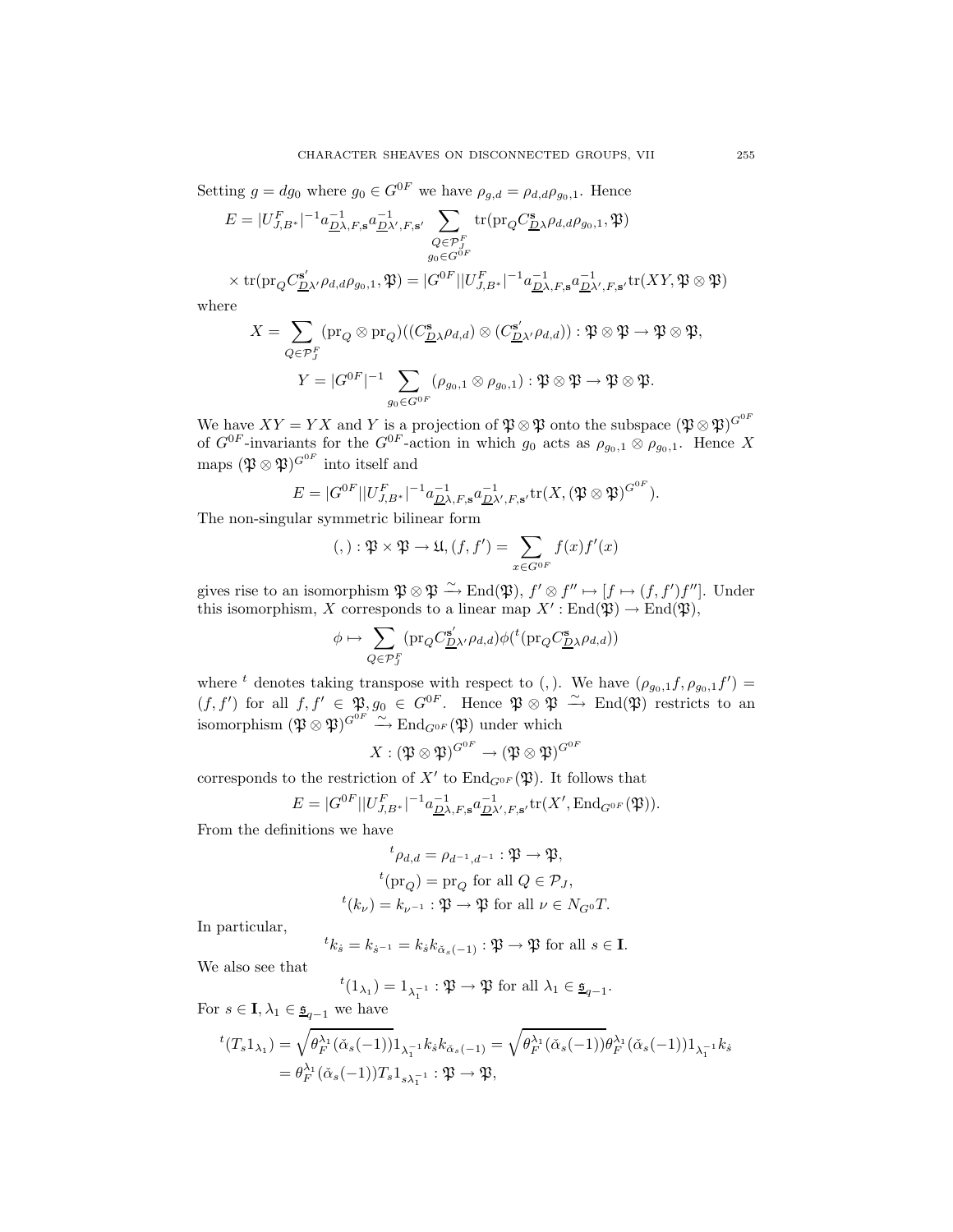hence  ${}^{t}(C_{\lambda_1}^s) = \theta_F^{\lambda_1}(\check{\alpha}_s(-1))C_{s\lambda_1^{-1}}^s : \mathfrak{P} \to \mathfrak{P}$ . It follows that

$$
{}^t(C^{\mathbf{s}}_{\underline{D}\lambda})=\delta_0 C^{\tilde{\mathbf{s}}}_{s_1s_2...s_r(\underline{D}\lambda)^{-1}}=\delta_0 C^{\tilde{\mathbf{s}}}_{\lambda^{-1}}
$$

where  $\tilde{\mathbf{s}} = (s_r, \ldots, s_2, s_1)$  and

$$
\delta_0 = (\theta_F^{D\lambda}(\check{\alpha}_{s_r}(-1)))(\theta_F^{D\lambda}(s_r\check{\alpha}_{s_{r-1}}(-1)))\dots(\theta_F^{D\lambda}(s_r\dots s_2\check{\alpha}_{s_1}(-1))) = a_{\underline{D}\lambda,F,s}^2.
$$

We see that  $X'(\phi) = \delta_0 \sum_{Q \in \mathcal{P}_J^F} \text{pr}_Q C_{\underline{D}\lambda'}^{\mathbf{s'}} \rho_{d,d} \phi \rho_{d^{-1},d^{-1}} C_{\lambda^{-1}}^{\tilde{\mathbf{s}}} \text{pr}_Q \text{ for } \phi \in \text{End}(\mathfrak{P}).$ 

**35.12.** For  $w \in \mathbf{W}$  we set

$$
t_{d,w} = ((\epsilon_D(w)))^{-1} \, d\dot{w} \, d^{-1} \in T^F.
$$

We show that, for  $\lambda_1 \in \underline{\mathfrak{s}}_{q-1}$ , we have

(a) 
$$
\rho_{d,d}T_w 1_{\lambda_1} \rho_{d^{-1},d^{-1}} = \theta_F^{\lambda_1} (d^{-1}t_{d,w}d)^{-1} T_{\epsilon_D(w)} 1_{\underline{D}\lambda_1} : \mathfrak{P} \to \mathfrak{P}.
$$

(We regard  $T_w 1_{\lambda_1}$  as an element of  $\text{End}_{G^{0F}} \mathfrak{P} = \mathfrak{T} = H_{q-1}^{\sqrt{q}}$ ; see 35.4, 35.5.) We first show that for  $\nu \in (N_{G^0}T)^F$  we have

$$
\rho_{d,d}k_{\nu}\rho_{d^{-1},d^{-1}}=k_{d\nu d^{-1}}:\mathfrak{P}\to\mathfrak{P}.
$$

Indeed, for  $f \in \mathfrak{P}, x \in G^{0F}$ , we have

$$
(\rho_{d,d}k_{\nu}\rho_{d^{-1},d^{-1}}f)(x) = (k_{\nu}\rho_{d^{-1},d^{-1}}f)(d^{-1}xd)
$$
  
\n
$$
= |U|^{-1} \sum_{x' \in U \nu U} (\rho_{d^{-1},d^{-1}}f)(d^{-1}xdx') = |U|^{-1} \sum_{x' \in U \nu U} f(dd^{-1}xdx'd^{-1})
$$
  
\n
$$
= |U|^{-1} \sum_{x'' \in Ud\nu d^{-1}U} f(xx'') = (k_{d\nu d^{-1}}f)(x),
$$

as required. Using the equality

$$
T_w 1_{\lambda_1} = \prod_{\alpha \in R^+, w^{-1} \alpha \in R^-} \sqrt{\theta_F^{\lambda_1} (\check{\alpha}(-1))} k_w 1_{\lambda_1}
$$
  
=  $|T^F|^{-1} \prod_{\alpha \in R^+, w^{-1} \alpha \in R^-} \sqrt{\theta_F^{\lambda_1} (\check{\alpha}(-1))} \sum_{t \in T^F} \theta_F^{\lambda_1}(t) k_{w_t},$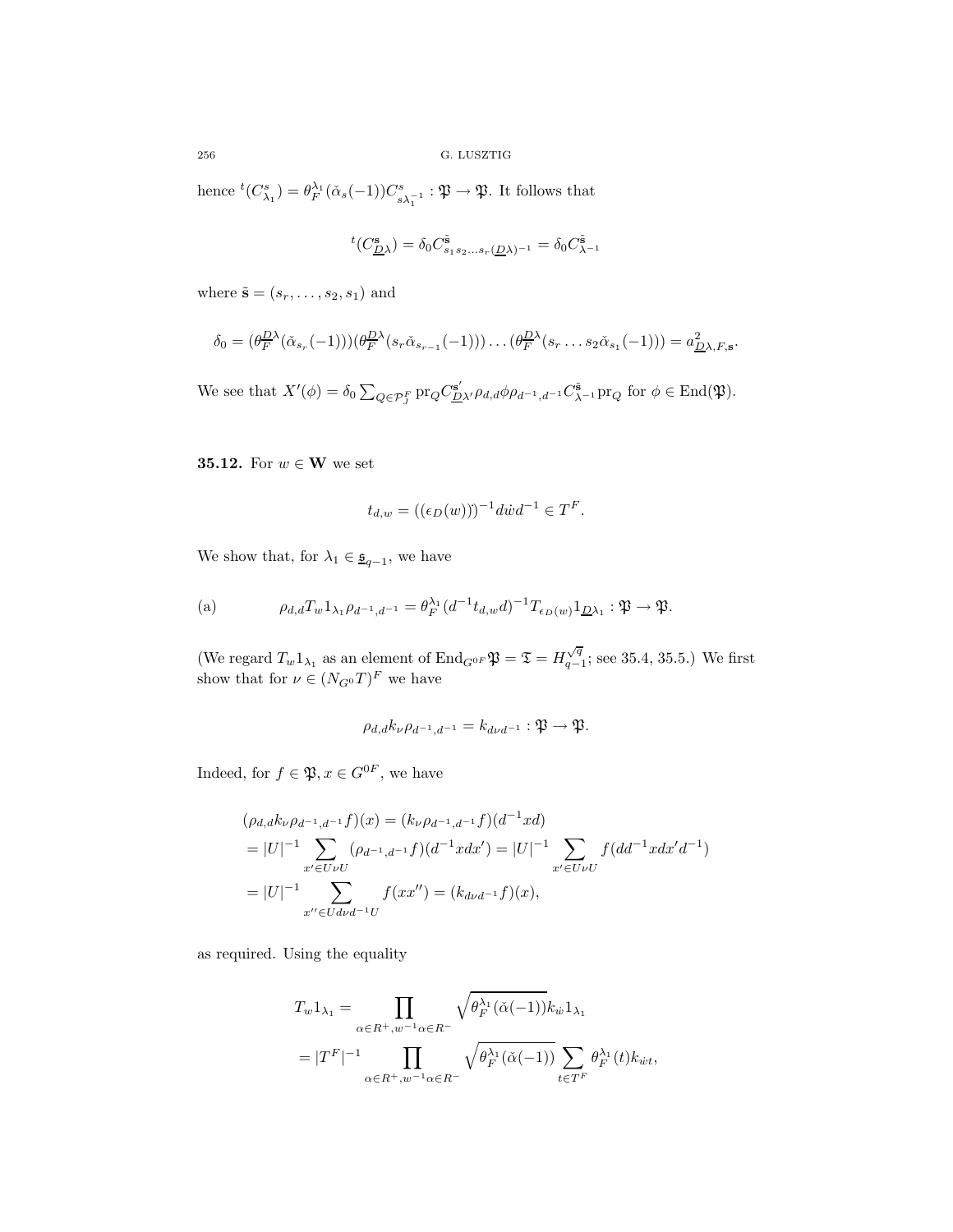we have

$$
\rho_{d,d}T_w 1_{\lambda_1} \rho_{d^{-1},d^{-1}}\n=|T^F|^{-1} \prod_{\alpha \in R^+, w^{-1} \alpha \in R^-} \sqrt{\theta_F^{\lambda_1}(\check{\alpha}(-1))} \sum_{t \in T^F} \theta_F^{\lambda_1}(t) \rho_{d,d}k_{wt} \rho_{d^{-1},d^{-1}}\n=|T^F|^{-1} \prod_{\alpha \in R^+, w^{-1} \alpha \in R^-} \sqrt{\theta_F^{\lambda_1}(\check{\alpha}(-1))} \sum_{t \in T^F} \theta_F^{\lambda_1}(t) k_{dwt}^{1} \n=|T^F|^{-1} \prod_{\alpha \in R^+, w^{-1} \alpha \in R^-} \sqrt{\theta_F^{\lambda_1}(\check{\alpha}(-1))} \sum_{t \in T^F} \theta_F^{\lambda_1}(t) k_{dwt}^{1}^{1} \n= \prod_{\alpha \in R^+, w^{-1} \alpha \in R^-} \sqrt{\theta_F^{\lambda_1}(\underline{D}\check{\alpha}(-1))} k_{(\epsilon_D(w))} k_{t_{d,w}}^{1} 1_{\underline{D}\lambda_1}\n= \theta_F^{\underline{D}\lambda_1}(t_{d,w}^{-1}) \prod_{\alpha' \in R^+, \epsilon_D(w)^{-1} \alpha' \in R^-} \sqrt{\theta_F^{\underline{D}\lambda_1}(\check{\alpha}'(-1))} k_{(\epsilon_D(w))}^{1} 1_{\underline{D}\lambda_1}\n= \theta_F^{\lambda_1}(d^{-1} t_{d,w} d)^{-1} T_{\epsilon_D(w)}^{1} 1_{\underline{D}\lambda_1}
$$

and (a) is proved.

**35.13.** We write  $\Theta_n^J$  :  $H_n \to H_n$  instead of  $\Theta^J$  :  $H_n \to H_n$ ; see 32.22. Let  $\Theta_{n,q}^J$  :  $H_n^{\sqrt{q}} \to H_n^{\sqrt{q}}$  be the linear map defined by  $\Theta_n^J$  by extension of scalars. Replacing n by  $q-1$  we obtain a linear map  $\Theta_{q-1,q}^J : H_{q-1}^{\sqrt{q}} \to H_{q-1}^{\sqrt{q}}$ . We identify End<sub>G<sup>0F</sub>  $\mathfrak{P} = \mathfrak{T} = H_{q-1}^{\sqrt{q}}$ ; see 35.4, 35.5. We show:</sub></sup>

(a) 
$$
\Theta_{q-1,q}^{J}(\phi) = \sum_{Q \in \mathcal{P}_{J}^{F}} \mathrm{pr}_{Q} \phi \mathrm{pr}_{Q} : \mathfrak{P} \to \mathfrak{P}
$$

for any  $\phi \in \text{End}_{G^{0F}} \mathfrak{P}$ . First we show that for  $\nu \in (N_{G^0}T)^F$  we have

(b) 
$$
\sum_{Q \in \mathcal{P}_{J}^{F}} \operatorname{pr}_{Q} k_{\nu} \operatorname{pr}_{Q} = k_{\nu} \text{ if } \nu \in Q_{J,B^{*}}; \sum_{Q \in \mathcal{P}_{J}^{F}} \operatorname{pr}_{Q} k_{\nu} \operatorname{pr}_{Q} = 0 \text{ if } \nu \notin Q_{J,B^{*}}.
$$

Let  $f \in \mathfrak{P}, x \in G^{0F}$ . We have

$$
\begin{aligned}\n &\big(\sum_{Q \in \mathcal{P}_J^F} \text{pr}_Q k_{\nu} \text{pr}_Q f\big)(x) = \sum_{Q \in \mathcal{P}_J^J; \\
 &xQ_{J,B^*} x^{-1} = Q \\
 &= |U|^{-1} \sum_{Q \in \mathcal{P}_J^J; \\
 &xQ_{J,B^*} x^{-1} = Q; \\
 &x' \in U \cup U; \\
 &x' \in U \cup U; \\
 &x' \in U \cup U; \\
 &x' \in U \cup U; \\
 &x' \in U \cup U \cap Q_{J,B^*} x^{-1} = Q; \\
 &x' \in U \cup U \cap Q_{J,B^*} x^{J-1} x^{-1} = Q \\
 &x' \in U \cup U \cap Q_{J,B^*}\n \end{aligned}
$$

and (b) follows.

It suffices to prove (a) for  $\phi = T_w 1_\lambda$  where  $w \in \mathbf{W}, \lambda \in \underline{\mathfrak{s}}_{q-1}$ . We have

$$
\sum_{Q \in \mathcal{P}_J^F} \text{pr}_Q T_w 1_{\lambda} \text{pr}_Q = |T^F|^{-1} \prod_{\substack{\alpha \in R^+ \\ w^{-1} \alpha \in R^-}} \sqrt{\theta_F^{\lambda}(\check{\alpha}(-1))} \sum_{t \in T^F} \theta_F^{\lambda}(t) \sum_{Q \in \mathcal{P}_J^F} \text{pr}_Q k_{\dot{w}t} \text{pr}_Q.
$$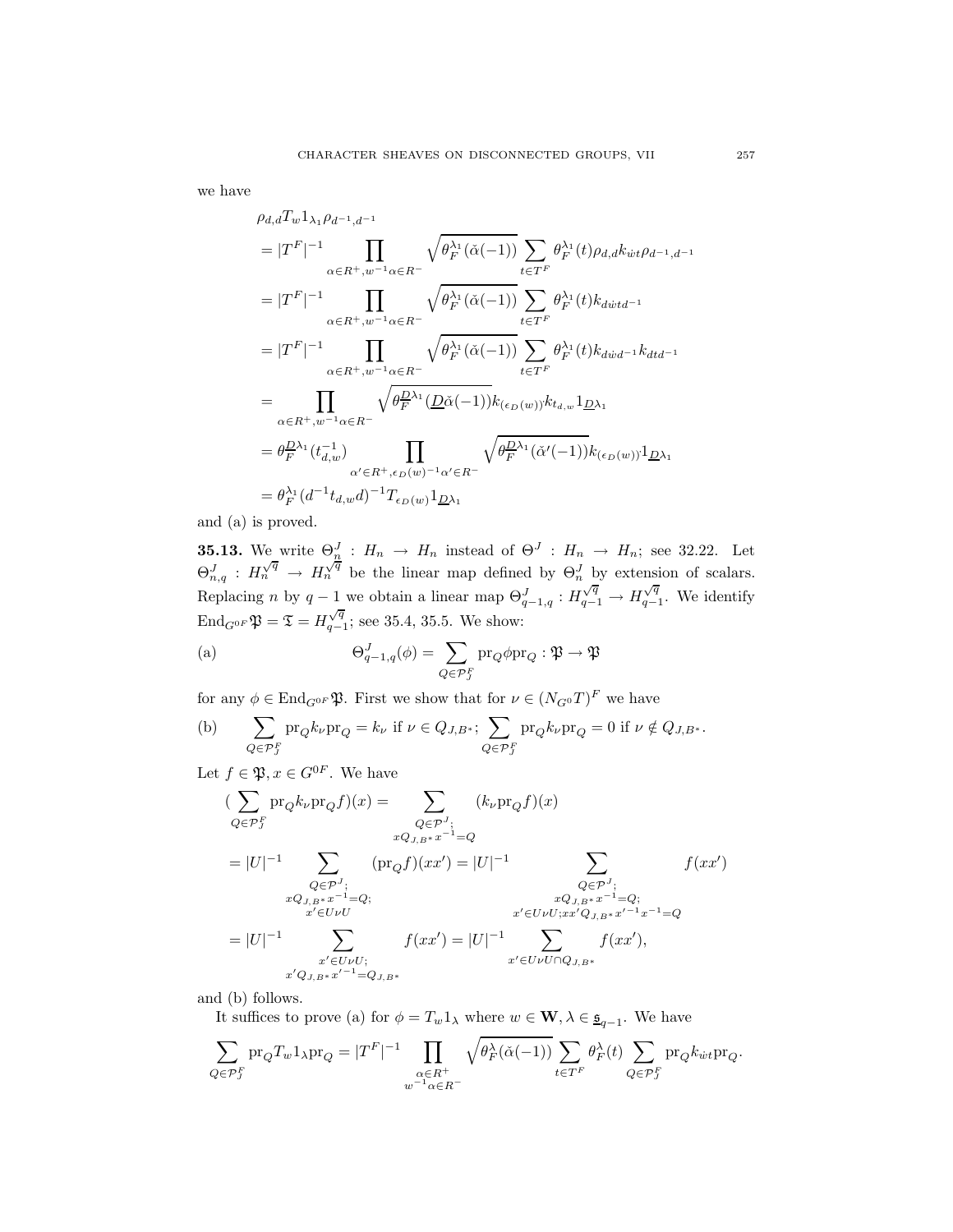By (b) this is zero, unless  $\dot{w} \in Q_{J,B^*}$  that is,  $w \in W_J$ ; assuming that  $w \in W_J$ , this equals

$$
|T^{F}|^{-1} \prod_{\alpha \in R^{+}, w^{-1} \alpha \in R^{-}} \sqrt{\theta^{\lambda}_{F}(\check{\alpha}(-1))} \sum_{t \in T^{F}} \theta^{\lambda}_{F}(t) k_{\dot{w}t} = T_{w} 1_{\lambda};
$$

(a) is proved.

**35.14.** Let m be an integer  $\geq 1$ . Let  $\mathbf{F}_{q^m}$  be the subfield of **k** consisting of  $q^m$ elements. Then  $F^m$ :  $G \to G$  is the Frobenius map for an  $\mathbf{F}_{q^m}$ -rational structure on G. The épinglage in 35.2 relative to  $\mathbf{F}_q$  can be also regarded as an épinglage relative to  $\mathbf{F}_{q^m}$ . In the setup of 35.11, define  $\tau_0^{(m)} : F^{m*}\mathcal{L} \xrightarrow{\sim} \mathcal{L}, \tau_0^{(m)} : F^{m*}\mathcal{L}' \xrightarrow{\sim} \mathcal{L}'$  in terms of  $\tau_0, \tau_0'$  as in 33.5. We have  $\chi_{\mathcal{L}, \tau_0^{(m)}} = \theta_{F^m}^{\lambda}, \chi_{\mathcal{L}', \tau_0^{(m)}} = \theta_{F^m}^{\lambda'}$  where

$$
\theta_{F^m}^{\lambda}(t) = \theta_F^{\lambda}(t^{1+q+\cdots+q^{m-1}}), \ \theta_{F^m}^{\lambda'}(t) = \theta_F^{\lambda'}(t^{1+q+\cdots+q^{m-1}})
$$

for all  $t \in T^{F^m}$ . Now  $\bar{\omega}^{(m)} : F^{m*}\bar{K} \stackrel{\sim}{\longrightarrow} \bar{K}$  (see 33.5) has the same relation to  $\tau_0^{(m)}$ as  $\bar{\omega}: F^*\bar{K} \stackrel{\sim}{\longrightarrow} \bar{K}$  (see 35.9) to  $\tau_0$ . Let  $\bar{\omega}'^{(m)}: F^{m*}\bar{K}' \stackrel{\sim}{\longrightarrow} \bar{K}'$  be the analogous isomorphism defined in terms of  $\tau_0^{(m)}$ . Then  $\chi_{\bar{K}, \bar{\omega}^{(m)}} : Z_{J,D}^{F^m} \to \bar{Q}_l$ ,  $\chi_{\bar{K}', \bar{\omega}^{(m)}}$ :  $Z_{J,D}^{F^m} \rightarrow \bar{\mathbf{Q}}_l$  are well defined.

We choose (as we may)  $m_0 \in \mathbb{N}_k^*$  such that  $(-1)^{m_0} = 1$  (in  $\mathbf{k}^*$ ) and  $t_{d,w}^{m_0} = 1$  (in T) for all  $w \in W$ .

We show that if  $m \in m_0 \mathbb{Z}, m \geq 1$ , then  $a_{\mathbb{Z} \lambda, F^m, \mathbf{s}} = 1$ . It suffices to show that  $\theta_{F^m}^{\underline{D}\lambda}\check{\alpha}(-1)=1$  for any  $\alpha \in R$ . Since  $\underline{D}\lambda \in \underline{\mathfrak{s}}_{q-1}$  we have  $\theta_{F^m}^{\underline{D}\lambda}(t)=\theta_F^{\lambda}(t^{1+q+\cdots+q^{m-1}})$ . Hence it suffices to show that  $\check{\alpha}((-1)^{1+q+\cdots+q^{m-1}}) = 1$  for any  $\alpha \in R$  or that  $(-1)^{1+q+\cdots+q^{m-1}} = 1$  (in **k**<sup>\*</sup>). Since  $(-1)^{q} = -1$  (in **k**<sup>\*</sup>), it suffices to show that  $(-1)^m = 1$ . This follows from our assumption on m and m<sub>0</sub>. Similarly, we see that if  $m \in m_0 \mathbb{Z}, m \geq 1$ , then  $a_{D\lambda', F^m, s'} = 1$ .

We show that, if  $\tilde{\lambda} \in \underline{\mathfrak{s}}_n, w \in \mathbf{W}$  and  $m \in m_0 \mathbf{Z}, m \geq 1$ , then  $\theta_{F^m}^{\tilde{\lambda}}(d^{-1} t_{d,w} d) = 1$ . Since  $\tilde{\lambda} \in \underline{\mathfrak{s}}_{q-1}$ , we have  $\theta_{F^m}^{\tilde{\lambda}}(d^{-1}t_{d,w}d) = \theta_{F}^{\tilde{\lambda}}(d^{-1}t_{d,w}d)^{1+q+\cdots+q^{m-1}}$ . Hence it suffices to show that  $t_{d,w}^{1+q+\cdots+q^{m-1}}=1$ . Since  $t_{d,w}^q=t_{d,w}$ , it suffices to show that  $t_{d,w}^m = 1$ . This follows from our assumption on  $m_0, m$ .

We replace  $\mathbf{F}_q$  in 35.1 by  $\mathbf{F}_{q^m0}$  which we rename as  $\mathbf{F}_q$ . The results above can be reformulated as follows:

(a) If  $m \in \mathbf{Z}, m \geq 1$ , then  $a_{D\lambda, F^m, \mathbf{s}} = 1$ ,  $a_{D\lambda', F^m, \mathbf{s'}} = 1$ .

(b) *If*  $\tilde{\lambda} \in \underline{\mathfrak{s}}_n, w \in \mathbf{W}$  *and*  $m \in \mathbf{Z}, m \geq 1$ , *then*  $\theta_{F^m}^{\tilde{\lambda}}(d^{-1}t_{d,w}d) = 1$ .

**Proposition 35.15.** Let  $\mathfrak{a} = \mathfrak{a}_D : H_n \to H_n$  be as in 34.15. Define  $\Phi'' : H_n \to H_n$ *by*  $h \mapsto \Theta_n^J(C_{\underline{D}\lambda'}^{\mathbf{s}'}\mathfrak{a}(h)C_{\lambda^{-1}}^{\mathbf{s}})$  *(an A-linear map) and let*  $\mu(G^0)$  *be as in 32.22. If*  $m \in \mathbf{Z}, m \geq 1$ , then

$$
E_m=\sum_{(Q,Q',gU_Q)\in Z^{F^m}_{J,D}}\chi_{\bar K,\bar\omega^{(m)}}(Q,Q',gU_Q)\chi_{\bar K',\bar\omega'^{(m)}}(Q,Q',gU_Q)
$$

*is obtained by substituting*  $v^2 = q^m$  *in*  $v^{2l(w)}(\mu(G^0))\text{tr}(\Phi'', H_n)$ *, which is a polynomial in*  $N[v^2]$ *.* 

By the arguments in 35.11–35.13 applied with  $F<sup>m</sup>$  instead of F we see that

$$
E_m=|G^{0F^m}||U^{F^m}_{J,B^*}|^{-1}a_{\underline{D}\lambda,F^m,\mathbf{s}}a_{\underline{D}\lambda',F^m,\mathbf{s}'}^{-1}\mathrm{tr}(X_m',H_{q^m-1}^{\sqrt{q^m}})
$$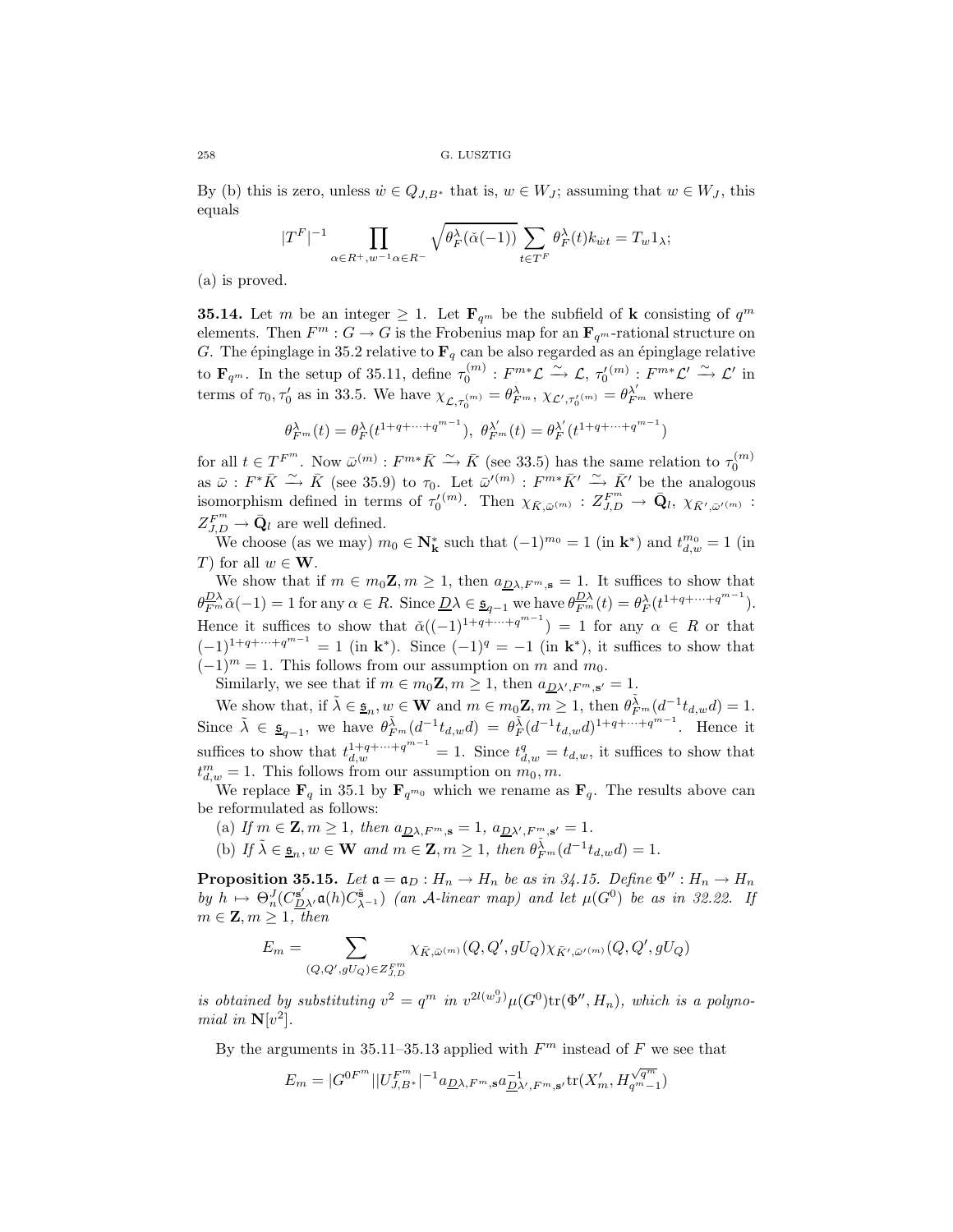where  $X'_m(h) = \Theta_{q^m-1,q^m}^J(C_{\underline{D}\lambda'}^{\mathsf{s}'}\xi'_m(h)C_{\lambda-1}^{\mathsf{s}})$  for  $h \in H_{q^m-1}^{\sqrt{q^m}}$  and  $\xi'_m : H_{q^m-1}^{\sqrt{q^m}} \to$  $H_{q^m-1}^{\sqrt{q^m}}$  is the linear map given by

$$
T_w 1_{\tilde{\lambda}} \mapsto \theta_{F^m}^{\tilde{\lambda}} (d^{-1} t_{d,w} d)^{-1} T_{\epsilon_D(w)} 1_{\underline{D}\tilde{\lambda}}
$$

for  $w \in \mathbf{W}, \tilde{\lambda} \in \underline{\mathfrak{s}}_{q^m-1}$ . Clearly,  $X'_m(T_w 1_{\tilde{\lambda}}) = 0$  unless  $\tilde{\lambda} \in \underline{\mathfrak{s}}_n$  and, if this condition is satisfied, then  $X'_m(T_w 1_{\tilde{\lambda}})$  is a linear combination of elements of the form  $T_{w'} 1_{\tilde{\lambda}}$ with  $\tilde{\lambda}' \in \underline{\mathfrak{s}}_n$ . It follows that

$$
\text{tr}(X'_m, H_{q^m-1}^{\sqrt{q^m}}) = \text{tr}(\Phi''_m, H_n^{\sqrt{q^m}})
$$

where  $\Phi_m''(h) = \Theta_{n,q^m}^J(C_{\mathcal{D}\lambda'}^{s'}\xi_m''(h)C_{\lambda^{-1}}^{\tilde{s}})$  and  $\xi_m'' : H_n^{\sqrt{q^m}} \to H_n^{\sqrt{q^m}}$  is the restriction of  $\xi'_m$ . We now use 35.14(a),(b). The proposition follows, except for the assertion "which is a polynomial in  $N[v^2]$ ". That assertion follows from 32.22(a) and the second equality in Corollary 32.23(a).

**35.16.** We now assume that  $J = I$ . Let  $\mathcal{I}_n$  be a set of representatives for the isomorphism classes of character sheaves contained in  $\hat{D}^{\mathcal{L}}$  for some  $\mathcal{L} \in \mathfrak{s}_n$ . Then  $\mathcal{I}_n$  is finite and we can find an integer  $m_1 \geq 1$  such that  $F^{m_1*}A \cong A$  for any  $A \in \mathcal{I}_n$ . We replace **F**<sub>q</sub> in 35.14 by **F**<sub>q<sup>m1</sup></sub> which we rename as **F**<sub>q</sub>. We now have  $F^*A \cong A$ for any  $A \in \mathcal{I}_n$ . For  $A \in \mathcal{I}_n$ , the Verdier dual  $\mathfrak{D}(A)$  is isomorphic to an object in  $\mathcal{I}_n$ . (See 28.18(a).) For each  $A \in \mathcal{I}_n$  we choose isomorphisms  $\kappa_A : F^*A \xrightarrow{\sim} A$ ,  $\kappa'_A: F^*\mathfrak{D}(A) \stackrel{\sim}{\longrightarrow} \mathfrak{D}(A)$  so that the following holds: if  $\mathcal O$  is an open dense F-stable subset of supp(A) = supp( $\mathfrak{D}(A)$ ) on which  $\mathcal{H}^{-e}(A), \mathcal{H}^{-e}(\mathfrak{D}(A))$  are local systems  $(e = \dim \mathcal{O})$ , then for any  $y \in \mathcal{O}$  and any  $m \ge 1$  such that  $F^m(y) = y$ ,

(i)  $\sqrt{q}^{m(e-\dim D)}\kappa_A^{(m)}$ :  $\mathcal{H}^{-e}(A)_y \to \mathcal{H}^{-e}(A)_y$  is of finite order;

(ii) 
$$
\sqrt{q}^{m(e-\dim D)} \kappa'_{A}(m) : \mathcal{H}^{-e}(\mathfrak{D}(A))_y \to \mathcal{H}^{-e}(\mathfrak{D}(A))_y
$$
 is of finite order;

(iii) the isomorphism  $\mathcal{H}^{-e}\mathfrak{D}(A)_{F(y)} \stackrel{\sim}{\longrightarrow} \mathcal{H}^{-e}\mathfrak{D}(A)_{y}$  (that is,  $\mathcal{H}^{-e}(A)_{F(y)} \stackrel{\sim}{\longrightarrow}$  $\mathcal{H}^{-e}(A)_{y}^{\vee}$ ) induced by  $\kappa'_{A}$  is  $q^{\dim D-e}$  times the transpose inverse of the isomorphism  $\mathcal{H}^{-e}(A)_{F(y)} \xrightarrow{\sim} \mathcal{H}^{-e}(A)_{y}$  induced by  $\kappa_A$ .

Note that  $\kappa'_{A}$  is uniquely determined by  $\kappa_{A}$  and that (ii) follows from (i) and (iii).

Let  $\mathcal{L}, \mathcal{L}', \mathbf{s}, \mathbf{s}', \bar{K}, \bar{K}', \bar{\omega}, \bar{\omega}'$  be as in 35.11. Since  $\bar{K}, \bar{K}'$  are semisimple, we have canonically (for  $i, i' \in \mathbf{Z}$ ):

(a) 
$$
{}^{p}H^{i}(\bar{K}) = \bigoplus_{A \in \mathcal{I}_{n}} (A \otimes V_{A,i,\mathbf{s},\mathcal{L}}),
$$

(b) 
$$
{}^{p}H^{i'}(\bar{K}') = \bigoplus_{A' \in \mathcal{I}_n} (\mathfrak{D}(A') \otimes V'_{A',i',s',\mathcal{L}'})
$$

where  $V_{A,i,s,\mathcal{L}}, V'_{A',i',s',\mathcal{L'}}$  are finite dimensional  $\bar{\mathbf{Q}}_l$ -vector spaces endowed with endomorphisms

$$
\psi_A:V_{A,i,\mathbf{s},\mathcal{L}}\to V_{A,i,\mathbf{s},\mathcal{L}},\ \psi'_{A'}:V'_{A',i',\mathbf{s}',\mathcal{L}'}\to V'_{A',i',\mathbf{s}',\mathcal{L}'}
$$

such that under (a) (resp. (b)) the map  $\oplus_A(\kappa_A \otimes \psi_A)$  (resp.  $\oplus_{A'}(\kappa'_{A'} \otimes \psi'_{A'})$ ) corresponds to the isomorphism  $F^*(P H^i(\overline{K})) \stackrel{\sim}{\longrightarrow} {}^p H^i(\overline{K})$  (resp.  $F^*({}^p H^{i'}(\overline{K}')) \stackrel{\sim}{\longrightarrow}$  ${}^{p}H^{i'}(\bar{K}'))$  induced by  $\bar{\omega}$  (resp.  $\bar{\omega}'$ ).

*In the remainder of this section we assume that* D *is clean (see 33.4(b)).*

**Proposition 35.17.** *(a)* With each  $A \in \mathcal{I}_n$  one can associate sgn<sub> $A \in \{1, -1\}$  *with*</sub> *the following property: if* A *is a direct summand of*  $^pH^i(\bar{K}_D^{\mathbf{s},\mathcal{L}})$  *where*  $\mathbf{s},\mathcal{L}$  *are as in*  $35.11$ , then  $(-1)^{i+\dim G} = \text{sgn}_A$ .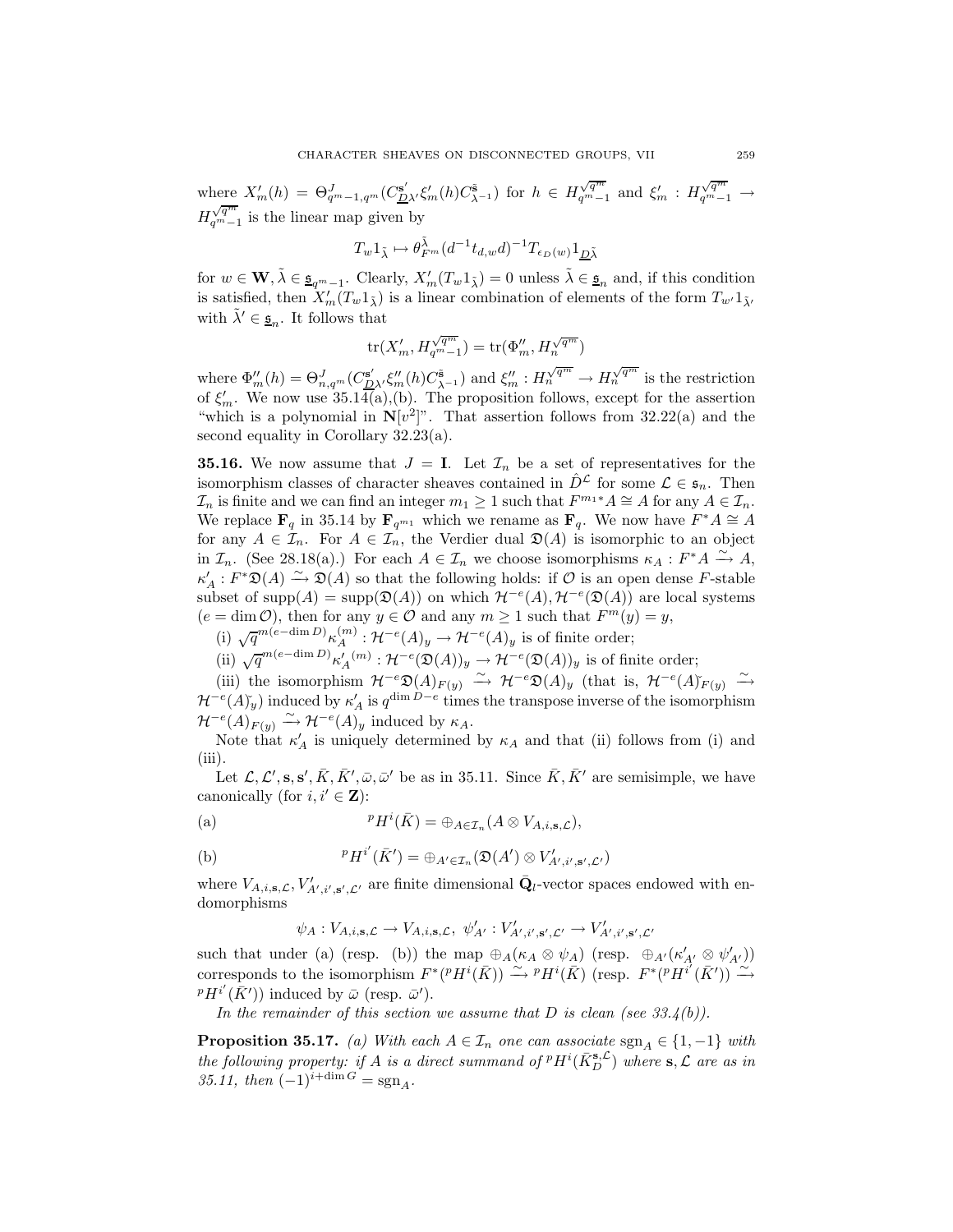*(b)* With each  $A \in \mathcal{I}_n$  one can attach an element  $\xi_A \in \bar{\mathbf{Q}}_l^*$  such that the following *hold:* ξ<sup>A</sup> *is an algebraic number all of whose complex conjugates have absolute value* 1*; for any* **s**, L as in 35.11 and any  $i \in \mathbb{Z}$ ,  $\psi_A$  is equal to  $\xi_A \sqrt{q}^{i-\dim G}$  times a *unipotent automorphism of*  $V_{A,i,s,\mathcal{L}}$ ; for any **s**',  $\mathcal{L}'$  as in 35.11 and any  $i \in \mathbf{Z}$ ,  $\psi'_A$  is *equal to*  $\xi_A^{-1} \sqrt{q}^{i-\dim G}$  *times a unipotent automorphism of*  $V'_{A,i,s',\mathcal{L}'}$ .

From the definitions we see that, in the setup of 35.16, we have

$$
\operatorname{tr}(\bar{\omega}, \mathcal{H}_{g}^{j}(^{p}H^{i}(\bar{K}))) = \sum_{A \in \mathcal{I}_{n}} \operatorname{tr}(\kappa_{A}, \mathcal{H}_{g}^{j}A) \operatorname{tr}(\psi_{A}, V_{A,i,s,\mathcal{L}}),
$$

$$
\operatorname{tr}(\bar{\omega}', \mathcal{H}^{j'}_g({}^p H^{i'}(\bar{K}'))) = \sum_{A' \in \mathcal{I}_n} \operatorname{tr}(\kappa'_{A'}, \mathcal{H}^{j'}_g \mathfrak{D}(A')) \operatorname{tr}(\psi'_{A'}, V'_{A', i', s', \mathcal{L}'}),
$$

for all  $g \in D^F$  and all  $i, j, i', j'$ . Taking alternating sums over  $i, j$  or  $i', j'$  and using

$$
\chi_{\bar{K},\bar{\omega}}(g) = \sum_{i,j} (-1)^{i+j} \text{tr}(\bar{\omega}, \mathcal{H}_g^j({}^p H^i(\bar{K}))),
$$
  

$$
\chi_{\bar{K}',\bar{\omega}'}(g) = \sum_{i',j'} (-1)^{i'+j'} \text{tr}(\bar{\omega}', \mathcal{H}_g^{j'}({}^p H^{i'}(\bar{K}'))),
$$

we obtain

$$
\chi_{\bar{K},\bar{\omega}}(g) = \sum_{A \in \mathcal{I}_n} \chi_{A,\kappa_A}(g) \sum_i (-1)^i \text{tr}(\psi_A, V_{A,i,\mathbf{s},\mathcal{L}}),
$$
  
(c)  

$$
\chi_{\bar{K}',\bar{\omega}'}(g) = \sum_{A' \in \mathcal{I}_n} \chi_{\mathfrak{D}(A'),\kappa'_{A'}}(g) \sum_{i'} (-1)^{i'} \text{tr}(\psi'_{A'}, V'_{A',i',\mathbf{s}',\mathcal{L'}}).
$$

Since  $\bar{K}$  (resp.  $\bar{K}'$ ) is pure of weight 0, we see that  ${}^pH^i(\bar{K})$  (resp.  ${}^pH^{i'}(\bar{K}')$ ) is pure of weight *i* (resp. *i'*). By our choice of  $\kappa_A$  (resp.  $\kappa'_A$ ) we see that  $(A, \kappa_A)$  and  $(\mathfrak{D}(A), \kappa'_A)$  are pure of weight dim G for  $A \in \mathcal{I}_n$ . Using 35.16(a),(b), we deduce that

(d)  $(V_{A,i,s,\mathcal{L}}, \psi_A)$  *is pure of weight*  $i-\dim G$  *and*  $(V'_{A,i',s',\mathcal{L}'}, \psi'_A)$  *is pure of weight*  $i'-\dim G$ .

Using (c) we have

$$
|G^{0F}|^{-1} \sum_{g \in D^F} \chi_{\bar{K}, \bar{\omega}}(g) \chi_{\bar{K}', \bar{\omega}'}(g) = \sum_{A, A' \in \mathcal{I}_n} |G^{0F}|^{-1} \sum_{g \in D^F} \chi_{A, \kappa_A}(g) \chi_{\mathfrak{D}(A'), \kappa'_{A'}}(g)
$$
  
(e) 
$$
\times \sum_{i, i'} (-1)^{i+i'} \text{tr}(\psi_A, V_{A, i, \mathbf{s}, \mathcal{L}}) \text{tr}(\psi'_{A'}, V'_{A', i', \mathbf{s}', \mathcal{L'}}).
$$

Using 24.18 (which is applicable by our cleanness assumption and by Corollary 31.15) we see that for any  $A, A' \in \mathcal{I}_n$  we have

$$
|G^{0F}|^{-1} \sum_{g \in D^F} \chi_{A,\kappa_A}(g) \chi_{\mathfrak{D}(A'),\kappa'_{A'}}(g) = \delta_{A,A'}.
$$

Hence (e) becomes

$$
|G^{0F}|^{-1}\sum_{g\in D^F}\chi_{\bar{K},\bar{\omega}}(g)\chi_{\bar{K}',\bar{\omega}'}(g)=\sum_{\substack{A\in\mathcal{I}_n\\i,i'}}(-1)^{i+i'}\textnormal{tr}(\psi_A,V_{A,i,\mathbf{s},\mathcal{L}})\textnormal{tr}(\psi'_A,V'_{A,i',\mathbf{s}',\mathcal{L}'}).
$$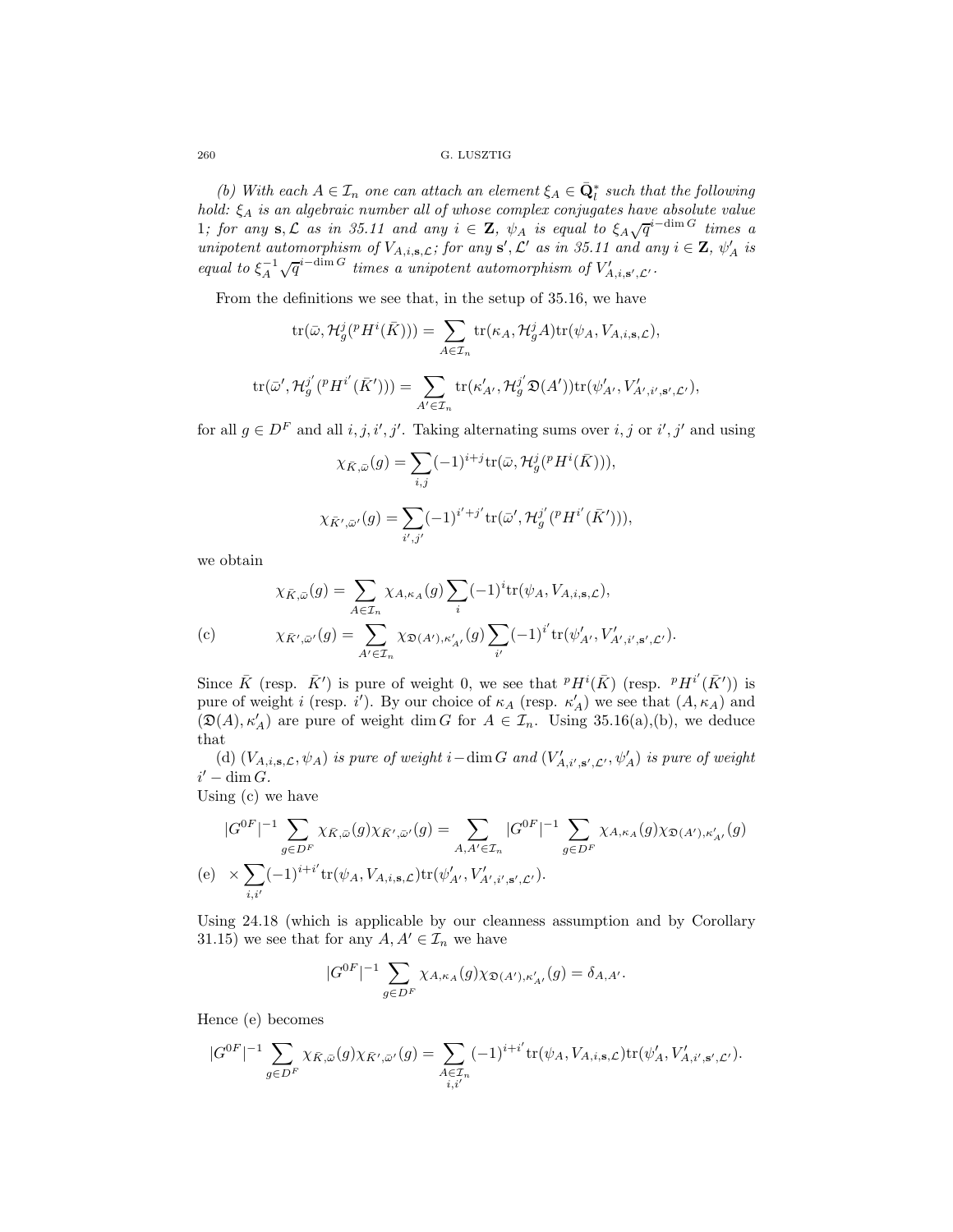This remains true if F is replaced by  $F<sup>m</sup>$ , where  $m \ge 1$ . Thus we have

$$
|G^{0F^{m}}|^{-1} \sum_{g \in D^{F^{m}}} \chi_{\bar{K}, \bar{\omega}^{(m)}}(g) \chi_{\bar{K}', \bar{\omega}'^{(m)}}(g)
$$
  
(f) 
$$
= \sum_{j} (-1)^{j} \sum_{A \in \mathcal{I}_{n}} \sum_{i, i'; i+i'=j} \text{tr}(\psi_{A}^{m}, V_{A,i,\mathbf{s},\mathcal{L}}) \text{tr}(\psi_{A}^{\prime m}, V_{A,i',\mathbf{s}',\mathcal{L}'})
$$

with  $\bar{\omega}^{(m)}$ ,  $\bar{\omega}^{(m)}$  as in 35.14. Using 35.15, we may rewrite the previous equality as follows:

$$
\sum_j (-1)^j \sum_f a^m_{j,f} = \Pi(q^m)
$$

where  $a_{j,f}$  are the eigenvalues of  $\psi_A \otimes \psi'_A$  on  $\oplus_{i,i';i+i'=j} V_{A,i,s,\mathcal{L}} \otimes V'_{A,i',s',\mathcal{L}'}$  and  $\Pi$ is a polynomial with coefficients in  $N$ . By (d), each  $a_{i,f}$  is an algebraic number all of whose complex conjugates have absolute value squared equal to  $q^{j-2\dim G}$ . It follows that, for fixed j, the set  $\{a_{j,f}\}$  is empty if j is odd and that each  $a_{j,f}$  is equal to  $q^{j/2-\dim G}$  if j is even. This implies that, for any  $A \in \mathcal{I}_n$ ,  $V_{A,i,s,\mathcal{L}} \otimes V'_{A,i',s',\mathcal{L}'}$  is 0 if  $i + i'$  is odd and, if  $i + i'$  is even, any eigenvalue of  $\psi_A$  on  $V_{A,i,s,\mathcal{L}}$  multiplied by any eigenvalue of  $\psi'_A$  on  $V'_{A,i',s',\mathcal{L}'}$  gives  $q^{(i+i')/2-\dim G}$ . Since for  $A \in \mathcal{I}_n$  we have  $V'_{A,i',s',\mathcal{L}'} \neq 0$  for some  $s',\mathcal{L}'$  as in 35.11, we see that the parity of i such that  $V_{A,i,s,\mathcal{L}} \neq 0$  for some  $s,\mathcal{L}$  as in 35.11 is an invariant of A and that, for any eigenvalue  $\xi$  of  $\psi_A$  on  $V_{A,i,s,\mathcal{L}}$ , the product  $\xi \sqrt{q}^{\dim G-i}$  is also an invariant of A. The proposition follows.

**35.18.** As in 34.15, let  $\{E_u; u \in \mathcal{U}\}\)$  be a set of representatives for the isomorphism classes of simple modules for  $H_n^1$ . Let  $m \geq 1$ . Using 35.17, we can rewrite 35.17(f) as follows:

$$
|G^{0F^{m}}|^{-1} \sum_{g \in D^{F^{m}}} \chi_{\bar{K}, \bar{\omega}^{(m)}}(g) \chi_{\bar{K}', \bar{\omega}'^{(m)}}(g)
$$
  
(a) 
$$
= \sum_{A \in \mathcal{I}_{n}} \sum_{i, i'} (-1)^{i+i'} \dim V_{A, i, \mathbf{s}, \mathcal{L}} \dim V'_{A, i', \mathbf{s}', \mathcal{L}'} q^{m(i - \dim G)/2} q^{m(i' - \dim G)/2}.
$$

By Proposition 35.15 (with  $J = I$ ), the left-hand side of (a) is  $tr(\Phi'', H_n)|_{v=\sqrt{q^m}}$ . We have

$$
\sum_{A \in \mathcal{I}_n} (\sum_i (-v)^i v^{-\dim G} \dim V_{A,i,\mathbf{s},\mathcal{L}}) (\sum_{i'} (-v)^{i'} v^{-\dim G} \dim V'_{A,i',\mathbf{s}',\mathcal{L}'})
$$
\n
$$
= \text{tr}(\Phi'', H_n) = \sum_{u \in \mathcal{U}^a} \text{tr}(C_{\underline{D}\lambda'}^{s'} \tilde{T}_{\underline{D}}, E_u^v) \text{tr}(\tilde{T}_{\underline{D}}^{-1} C_{\lambda^{-1}}^{\tilde{\mathbf{s}}}, E_u^v)
$$
\n
$$
= \sum_{u \in \mathcal{U}^a} \text{tr}(C_{\underline{D}\lambda'}^{s'} \tilde{T}_{\underline{D}}, E_u^v) \text{tr}((C_{\lambda^{-1}}^{\tilde{\mathbf{s}}})^{\tilde{\mathbf{p}}}, E_u^v) \blacklozenge
$$
\n(b)\n
$$
= \sum_{u \in \mathcal{U}^a} \text{tr}(C_{\underline{D}\lambda'}^{s'} \tilde{T}_{\underline{D}}, E_u^v) \text{tr}(C_{\underline{D}\lambda^{-1}}^{\tilde{\mathbf{s}}}, E_u^v) \blacktriangleleft.
$$

(The first equality in (b) comes from the fact that (a) holds for any integer  $m \geq 1$ . Here  $tr(\Phi'', H_n)$ , as in 35.15 with  $J = I$ , can be replaced by a sum of products of traces, see  $34.14(a)$ . This gives the second equality in (b) where the notation of 34.15 is used. The third equality in (b) comes from Lemma 34.17 since  $\tilde{T}_{\underline{D}}^{-1}C_{\lambda^{-1}}^{\tilde{\mathbf{s}}}$ is an A-linear combination of elements of the form  $\tilde{T}_w 1_{\lambda^{-1}}$ ,  $w \in \mathbf{W}^D$ . The fourth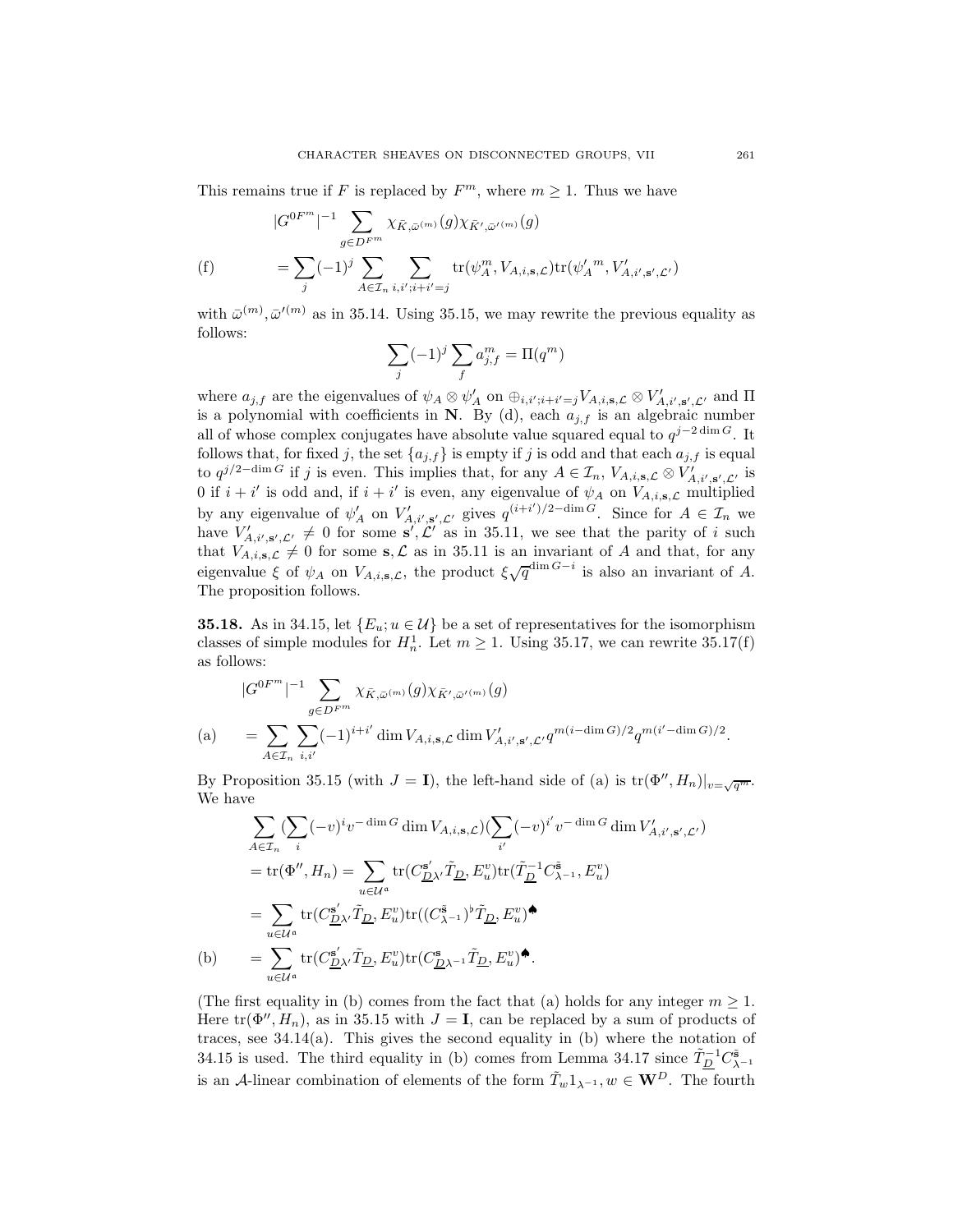equality in (b) follows from the definitions using  $s_r \dots s_2 s_1 \lambda^{-1} = D\lambda^{-1}$ .) Using the definitions and 34.19(a),(c), we obtain for  $A \in \mathcal{I}_n$ ,

$$
\sum_{i} (-v)^{i} v^{-\dim G} \dim V_{A,i,\mathbf{s},\mathcal{L}} = (\sum_{i} (-v)^{i} v^{-\dim G} \dim V_{A,i,\mathbf{s},\mathcal{L}})^{\spadesuit}
$$
\n(b)\n
$$
= (\zeta^{A} (C_{\mathcal{D}\lambda}^{s}[D]))^{\spadesuit} = \sum_{u \in \mathcal{U}^{a}} (b_{A,u}^{v})^{\spadesuit} \text{tr}(C_{\mathcal{D}\lambda}^{s}\tilde{T}_{\mathcal{D}}, E_{u}^{v})^{\spadesuit},
$$

$$
\sum_{i'} (-v)^{i'} v^{-\dim G} \dim V'_{A,i',s',\mathcal{L}'} = \zeta^{\mathfrak{D}(A)} (C^{\mathbf{s}'}_{\mathcal{D}\lambda'}[D])
$$
  
(c) 
$$
= \sum_{u' \in \mathcal{U}^{\mathfrak{a}}} b^v_{\mathfrak{D}(A),u'} \text{tr}(C^{\mathbf{s}'}_{\mathcal{D}\lambda'} \tilde{T}_{\mathcal{D}}, E^v_{u'}) = \sum_{u' \in \mathcal{U}^{\mathfrak{a}}} b^v_{A,u'} \text{tr}(C^{\mathbf{s}'}_{\mathcal{D}\lambda'^{-1}} \tilde{T}_{\mathcal{D}}, E^v_{u'}).
$$

Introducing  $(b)$ ,  $(c)$  in  $(a)$  we obtain

$$
\begin{split} &\sum_{A\in \mathcal{I}_n}(\sum_{u'\in \mathcal{U}^{\mathfrak{a}}} b_{A,u'}^v \text{tr}(C_{\underline{D}\lambda'^{-1}}^{ \mathfrak{s}'} \tilde{T}_{\underline{D}}, E_{u'}^v))(\sum_{u\in \mathcal{U}^{\mathfrak{a}}}(b_{A,u}^v)^{\spadesuit}\text{tr}(C_{\underline{D}\lambda}^{ \mathfrak{s} } \tilde{T}_{\underline{D}}, E_u^v)^{\spadesuit})\\ &=\sum_{u\in \mathcal{U}^{\mathfrak{a}}} \text{tr}(C_{\underline{D}\lambda'}^{ \mathfrak{s}'} \tilde{T}_{\underline{D}}, E_u^v) \text{tr}(C_{\underline{D}\lambda^{-1}}^{ \mathfrak{s} } \tilde{T}_{\underline{D}}, E_u^v)^{\spadesuit}, \end{split}
$$

that is,

(d) 
$$
\sum_{u,u'\in\mathcal{U}^{\mathfrak{a}}}\left(\sum_{A\in\mathcal{I}_n}b_{A,u'}^v(b_{A,u}^v)^{\clubsuit}-\delta_{u,u'}\right)\mathrm{tr}(C_{\underline{D}\lambda'^{-1}}^{\mathbf{s}'}\tilde{T}_{\underline{D}},E_{u'}^v)\mathrm{tr}(C_{\underline{D}\lambda}^{\mathbf{s}}\tilde{T}_{\underline{D}},E_u^v)^{\spadesuit}=0.
$$

Recall that here **s** is assumed to satisfy  $s_1s_2 \ldots s_r \underline{D}\lambda = \lambda$ . The A-submodule of  $H_n^D$  spanned by the elements  $C_{D\lambda}^s \tilde{T}_{D}$  with **s** as above (and  $\lambda$  fixed) is just  $1_\lambda H_n \tilde{T}_{uD} 1_\lambda$ ; hence in (d) we may replace  $C_{\underline{D}\lambda}^s \tilde{T}_{\underline{D}}$  by any element in  $1_\lambda H_n \tilde{T}_{uD} 1_\lambda$ and the equality remains true. Similarly, we may replace  $C_{\underline{D}\lambda'^{-1}}^{s'} \tilde{T}_{\underline{D}}$  by any element in  $1_{\lambda'^{-1}}H_n\tilde{T}_{\underline{D}}1_{\lambda'^{-1}}$  and the equality remains true. Thus we have

$$
\text{(e)} \ \ \sum_{u,u'\in \mathcal{U}^{\mathfrak{a}}}\big(\sum_{A\in \mathcal{I}_n}b_{A,u'}^v(b_{A,u}^v)^{\spadesuit}-\delta_{u,u'}\big)\mathrm{tr}\big(\tilde{T}_{x'}\mathbf{1}_{\underline{D}\lambda'^{-1}}\tilde{T}_{\underline{D}},E_{u'}^v)\mathrm{tr}\big(\tilde{T}_{x}\mathbf{1}_{\underline{D}\lambda}\tilde{T}_{\underline{D}},E_u^v)^{\spadesuit}\big)=0
$$

for any  $x, x' \in \mathbf{W}$  such that

(f)  $xD\lambda = \lambda, x'D\lambda'^{-1} = \lambda'^{-1}.$ 

Now (e) remains true even if (f) does not hold. (If, for example,  $x \underline{D} \lambda = \lambda_1 \neq \lambda$ , then for any  $u \in \mathcal{U}^{\mathfrak{a}}$  we have

$$
\text{tr}(\tilde{T}_x 1_{\underline{D}\lambda}\tilde{T}_{\underline{D}}, E_u^v) = \text{tr}(1_{\lambda_1}\tilde{T}_x 1_{\underline{D}\lambda}\tilde{T}_{\underline{D}}, E_u^v) = \text{tr}(\tilde{T}_x \tilde{T}_{\underline{D}} 1_{\lambda} 1_{\lambda_1}, E_u^v) = 0,
$$

hence the left-hand side of (e) is zero.) We now multiply both sides of (e) by

$$
\mathrm{tr}(\tilde{T}_{x'}1_{\underline{D}\lambda'^{-1}}\tilde{T}_{\underline{D}},E_{u'_1}^v)^{\spadesuit}\mathrm{tr}(\tilde{T}_x1_{\underline{D}\lambda}\tilde{T}_{\underline{D}},E_{u_1}^v)
$$

where  $u_1, u'_1 \in \mathcal{U}^{\mathfrak{a}}$  and sum the resulting equalities over all  $x, x' \in \mathbf{W}$  and  $\lambda, \lambda' \in \underline{\mathfrak{s}}_n$ . We obtain

$$
\sum_{u,u'\in\mathcal{U}^{\mathfrak{a}}}\big(\sum_{A\in\mathcal{I}_n}b_{A,u'}^v(b_{A,u}^v)^{\spadesuit}-\delta_{u,u'}\big)\big(\sum_{x,\lambda}\text{tr}(\tilde{T}_x\mathbf{1}_{\underline{D}\lambda}\tilde{T}_{\underline{D}},E_{u_1}^v)\text{tr}(\tilde{T}_x\mathbf{1}_{\underline{D}\lambda}\tilde{T}_{\underline{D}},E_{u}^v)^{\spadesuit}\big)
$$

$$
\times\big(\sum_{x',\lambda'}\text{tr}(\tilde{T}_{x'}\mathbf{1}_{\underline{D}\lambda'^{-1}}\tilde{T}_{\underline{D}},E_{u'}^v)\text{tr}(\tilde{T}_{x'}\mathbf{1}_{\underline{D}\lambda'^{-1}}\tilde{T}_{\underline{D}},E_{u_1'}^v)^{\spadesuit}\big)=0.
$$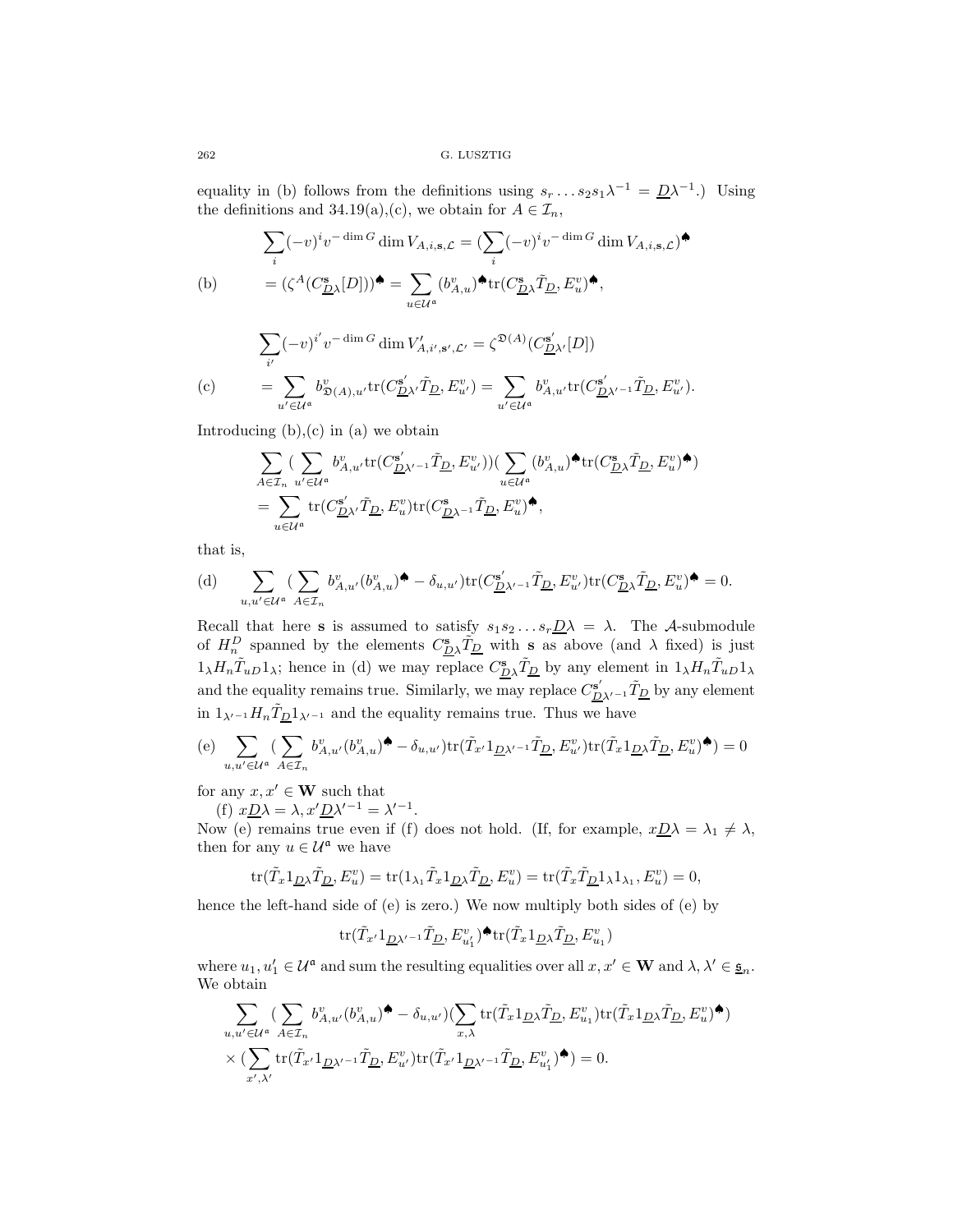Using 34.18(a) we deduce

$$
\sum_{u,u'\in\mathcal{U}^{\mathfrak{a}}}\left(\sum_{A\in\mathcal{I}_n}b_{A,u'}^v(b_{A,u}^v)^{\spadesuit}-\delta_{u,u'}\right)\delta_{u',u'_1}f_{u'_1}^v\dim E_{u'_1}\delta_{u,u_1}f_{u_1}^v\dim E_{u_1}=0,
$$

that is,

$$
(\sum_{A\in\mathcal{I}_n}b_{A,u'_1}^v(b_{A,u_1}^v)^{\spadesuit}-\delta_{u_1,u'_1})f_{u'_1}^v\dim E_{u'_1}f_{u_1}^v\dim E_{u_1}=0.
$$

Since  $f_{u'_1}^v \dim E_{u'_1} f_{u_1}^v \dim E_{u_1} \neq 0$ , we deduce

(g) 
$$
\sum_{A \in \mathcal{I}_n} b_{A, u'_1}^v (b_{A, u_1}^v) \spadesuit = \delta_{u_1, u'_1}
$$

for any  $u_1, u'_1 \in \mathcal{U}^{\mathfrak{a}}$ .

**35.19.** Let  $A_0 \in \mathcal{I}_n$ . Then supp $(A_0)$  is the closure of a stratum  $Y = Y_{L,S}$  of D. Let  $e = \dim Y$ . Replacing  $\mathbf{F}_q$  by a finite extension, we may assume that the following holds:

(a) *there exists a finite group*  $\Gamma$  *and a sequence of maps*  $\Gamma \to Y^{F^m}$ ,  $\gamma \mapsto y_{\gamma,m}$  $(m = 1, 2, 3, ...)$  *such that for any*  $m \ge 1$  *and any*  $A \in \mathcal{I}_n$  *we have* 

$$
q^{-(\dim D - e)m}|\Gamma|^{-1} \sum_{\gamma \in \Gamma} \chi_{A,\kappa_A^{(m)}}(y_{\gamma,m}) \chi_{\mathfrak{D}(A_0),\kappa_{A_0}'^{(m)}}(y_{\gamma,m}) = \delta_{A_0,A'}.
$$

(We apply Proposition 33.7 with  $\mathcal{I} = \mathcal{I}_n$ .)

**35.20.** We identify  $H_n$  with a subalgebra of  $H_{q-1}$  by  $\tilde{T}_w 1_\lambda \mapsto \tilde{T}_w 1_\lambda$  for  $w \in \mathbf{W}$ ,  $\lambda \in \underline{\mathfrak{s}}_n$ . (We have  $\underline{\mathfrak{s}}_n \subset \underline{\mathfrak{s}}_{q-1}$  since n divides  $q-1$ .) Similarly, for any  $\kappa \in \mathfrak{U}$  we identify  $H_n^{\kappa}$  with a subalgebra of  $H_{q-1}^{\kappa}$ .

Let  $\{\tilde{E}_u; u \in \tilde{\mathcal{U}}\}$  be a set of representatives for the isomorphism classes of simple modules for  $H_{q-1}^1$ . We may assume that  $\mathcal{U} \subset \tilde{\mathcal{U}}$ , that for  $u \in \mathcal{U}$  we have  $\tilde{E}_u = E_u$ as an  $H_n^1$ -module with  $1_\lambda$  acting as 0 for  $\lambda \in \underline{\mathfrak{s}}_{q-1} - \underline{\mathfrak{s}}_n$ , and for  $u \in \widetilde{\mathcal{U}} - \mathcal{U}$ ,  $H_n^1$  acts on  $\tilde{E}_u$  as zero. For  $u \in \tilde{\mathcal{U}}$ , the  $H_{q-1}^{\sqrt{q}}$ -module  $\tilde{E}_u^{\sqrt{q}}$  is defined as in 34.15. If  $u \in \mathcal{U}$ , we have again  $\tilde{E}_u^{\sqrt{q}} = E_u^{\sqrt{q}}$  as an  $H_n^{\sqrt{q}}$ -module with  $1_\lambda$  acting as 0 for  $\lambda \in \underline{\mathfrak{s}}_{q-1} - \underline{\mathfrak{s}}_n$ . For  $u \in \tilde{U}$  we set  $V_u = \text{Hom}_{H_{q-1}^{\sqrt{q}}}(\tilde{E}_u^{\sqrt{q}}, \mathfrak{P})$  where  $\mathfrak{P}$  is regarded as an  $H_{q-1}^{\sqrt{q}} = \mathfrak{T}$ -module as in 35.4, 35.5. Since  $\mathfrak{T} = \text{End}_{G^{0F}}(\mathfrak{P})$  (see 35.5), the  $G^{0F}$ -module structure on  $\mathfrak{P}$ makes  $V_u$  into an irreducible  $G^{0F}$ -module and we have an isomorphism

$$
\vartheta: \oplus_{u \in \tilde{U}} (\tilde{E}_u^{\sqrt{q}} \otimes V_u) \xrightarrow{\sim} \mathfrak{P}, e \otimes x \mapsto x(e), e \in \tilde{E}_u^{\sqrt{q}}, x \in V_u.
$$

Hence  $\mathfrak{P} = \bigoplus_{u \in \tilde{U}} \mathfrak{P}_u$  where  $\mathfrak{P}_u = \vartheta(\tilde{E}_u^{\sqrt{q}} \otimes V_u)$ . For  $u \in \mathcal{U}^{\mathfrak{a}}$  and  $x \in V_u$  we define  $R_{u,x}: \tilde{E}_u^{\sqrt{q}} \to \mathfrak{P}$  by  $R_{u,x}(e) = \rho_{d,d}(x(\tilde{T}_D^{-1}e))$ . We show that (a)  $R_{u,x}(he) = hR_{u,x}(e)$  for  $h \in H_{q-1}^{\sqrt{q}}, e \in \tilde{E}_u^{\sqrt{q}}$ .

If  $h \in H_{q-1}^{\sqrt{q}} 1_\lambda$  with  $\lambda \in \underline{\mathfrak{s}}_{q-1} - \underline{\mathfrak{s}}_n, w \in \mathbf{W}$ , then both sides of (a) are zero (we use 35.12(a)). Hence we may assume that  $h \in H_N^{\sqrt{q}}$ . Recall that  $\rho_{d,d}(\mathfrak{a}^{-1}(h)) = h \rho_{d,d}$ :  $\mathfrak{P} \rightarrow \mathfrak{P}$  (see 35.12(a) and 35.14(b)). Hence

$$
R_{u,x}(he) = \rho_{d,d}(x(\tilde{T}_{\underline{D}}^{-1}(he))) = \rho_{d,d}(x((\mathfrak{a}^{-1}(h))(\tilde{T}_{\underline{D}}^{-1}e))) = \rho_{d,d}(\mathfrak{a}^{-1}(h))(x(\tilde{T}_{\underline{D}}^{-1}e))
$$
  
=  $h\rho_{d,d}(x(\tilde{T}_{\underline{D}}^{-1}e)) = hR_u(x)(e),$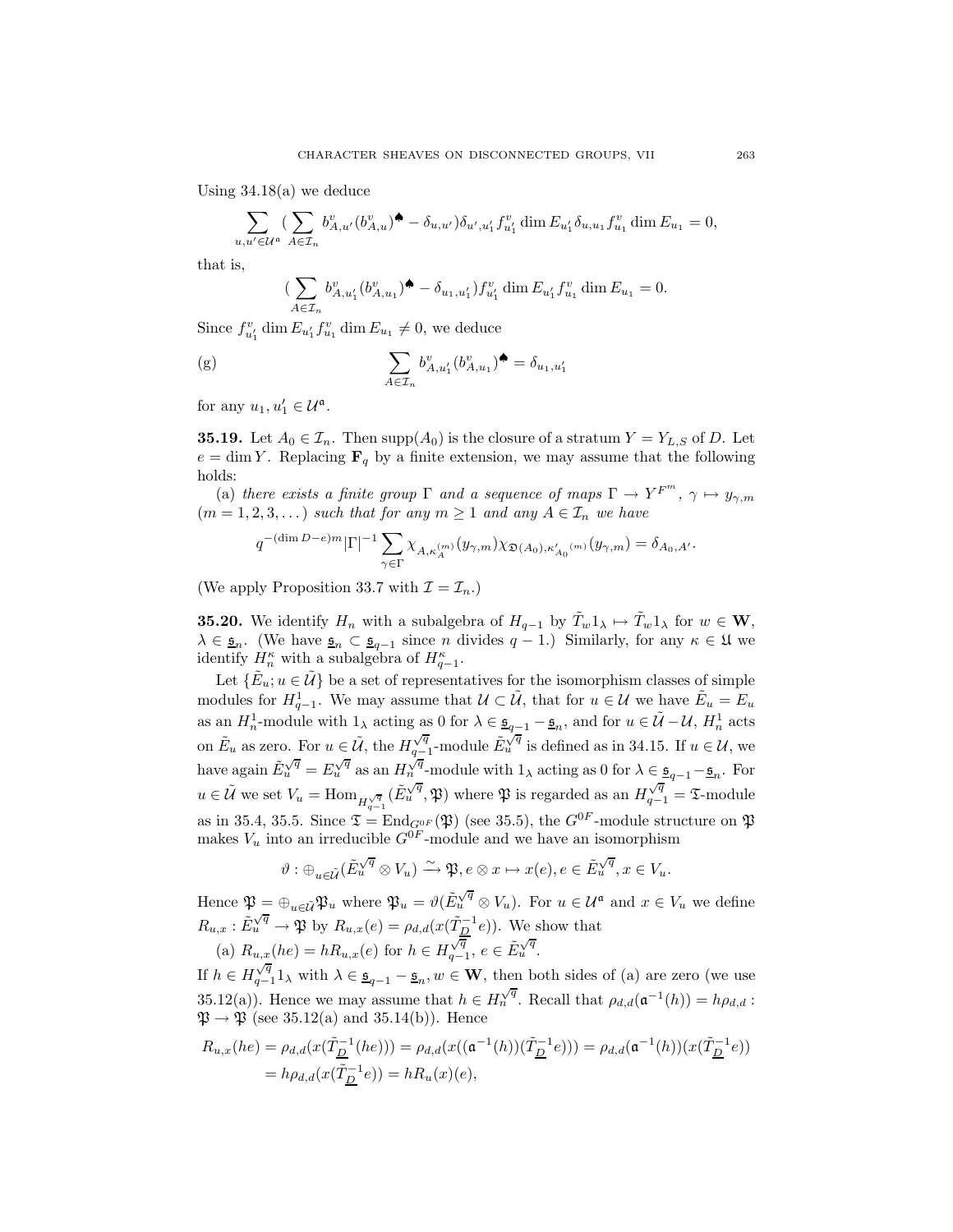as required. We see that  $R_{u,x} \in V_u$ . Thus, we have a map  $R_u : V_u \to V_u$ ,  $x \mapsto R_{u,x}$ . From the definitions we have

$$
\vartheta(\tilde{T}_{\underline{D}}e\otimes R_{u,x})=\rho_{d,d}\vartheta(e\otimes x) \text{ for } e\in E_{u}^{\sqrt{q}}, x\in V_{u}.
$$

In particular,  $\rho_{d,d} : \mathfrak{P} \to \mathfrak{P}$  maps  $\mathfrak{P}_u$  into itself. On the other hand, it maps  $\mathfrak{P}_u$  for  $u \in \mathcal{U} - \mathcal{U}^{\mathfrak{a}}$  into  $\mathfrak{P}_{u'}$  for some  $u' \in \mathcal{U}, u' \neq u$ . It also maps  $\bigoplus_{u \in \tilde{\mathcal{U}} - \mathcal{U}} \mathfrak{P}_u$ into itself. Hence, if  $h \in H_n^{\sqrt{q}}$  and  $g_0 \in G^{0F}$ , then  $h \rho_{d,d} \rho_{g_0,1}$  acts as zero on  $\bigoplus_{u \in \tilde{U} - U} \vartheta(E_u^{\sqrt{q}} \otimes V_u)$  and we have

$$
\text{tr}(h\rho_{d,d}\rho_{g_0,1},\mathfrak{P})=\sum_{u\in\mathcal{U}^{\mathfrak{a}}}\text{tr}(h\tilde{T}_{\underline{D}},E_u^{\sqrt{q}})\text{tr}(R_ug_0,V_u).
$$

Now, from Proposition 35.10 (with  $J = I$ ) we have  $\chi_{\bar{K}, \bar{\omega}}(g) = \text{tr}(C_{\underline{D}\lambda}^s \rho_{g,d}, \mathfrak{P})$  for any  $g \in D^F$ . (Recall that  $a_{D\lambda,F,s} = 1$ ; see 35.14(a).) Hence

(b) 
$$
\chi_{\bar{K},\bar{\omega}}(g) = \sum_{u \in \mathcal{U}^{\mathfrak{a}}} tr(C_{\underline{D}\lambda}^{\mathfrak{s}} \tilde{T}_{\underline{D}}, E_u^{\sqrt{q}}) tr(R_u d^{-1}g, V_u).
$$

We have

$$
\chi_{\bar{K},\bar{\omega}}(g) = \sum_{A \in \mathcal{I}_n} \chi_{A,\kappa_A}(g) \sum_i (-\sqrt{q})^i \sqrt{q}^{-\dim G} \xi_A \dim V_{A,i,\mathbf{s},\mathcal{L}}
$$
  
(c)  

$$
= \sum_{A \in \mathcal{I}_n} \chi_{A,\kappa_A}(g) \xi_A \sum_{u \in \mathcal{U}^{\mathbf{a}}} b_{A,u}^{\sqrt{q}} \text{tr}(C_{\underline{D}}^{\mathbf{s}} \chi \tilde{T}_{\underline{D}}, E_u^{\sqrt{q}}).
$$

(The first equality follows from  $35.17(b)$ , (c). The second equality is obtained from the identity

$$
\sum_i (-v)^i v^{-\dim G} \dim V_{A,i,\mathbf{s},\mathcal{L}} = \sum_{u \in \mathcal{U}^{\mathfrak{a}}} b_{A,u}^v \text{tr}(C^{\mathbf{s}}_{\underline{D}\lambda}\tilde{T}_{\underline{D}},E^v_u)
$$

(see 34.19), under the specialization  $v \mapsto \sqrt{q}$ . Note that the rational function  $b_{A,u}^v$ does not have a pole at  $v = \sqrt{q}$ ; indeed, in 34.19(b), we have  $\zeta^A(\tilde{T}_w 1_{\underline{D}\lambda}[D]) \in \mathcal{A}$ , tr( $\tilde{T}_w 1_{\underline{D}\lambda} \tilde{T}_{\underline{D}}, E_v^v$ ) $\blacklozenge \in \mathfrak{U}[v, v^{-1}]$  by 34.15(a), while  $f_v^v|_{v=\sqrt{q}} = f_v^{\sqrt{q}} \neq 0$  by 34.15(b). Hence  $b_{A,u}^{\nu}$  can be specialized for  $v = \sqrt{q}$  and yields a value  $b_{A,u}^{\sqrt{q}} \in \mathfrak{U}$ .) From (b),(c) we deduce

$$
\sum_{u \in \mathcal{U}^{\mathfrak{a}}} \text{tr}(C_{\underline{D}\lambda}^{\mathbf{s}} \tilde{T}_{\underline{D}}, E_u^{\sqrt{q}})(\text{tr}(R_u d^{-1}g, V_u) - \sum_{A \in \mathcal{I}_n} \chi_{A, \kappa_A}(g) \xi_A b_{A, u}^{\sqrt{q}}) = 0.
$$

As in the paragraph preceding  $35.18(e)$  we see that here we may replace  $C_{D\lambda}^s \tilde{T}_{D}$  by any element in  $1_{\lambda}H_n\tilde{T}_{\underline{D}}1_{\lambda}$ . Thus we have

(d) 
$$
\sum_{u \in \mathcal{U}^{\mathfrak{a}}} tr(\tilde{T}_x 1_{\underline{D}\lambda} \tilde{T}_{\underline{D}}, E_u^{\sqrt{q}})(tr(R_u d^{-1}g, V_u) - \sum_{A \in \mathcal{I}_n} \chi_{A, \kappa_A}(g) \xi_A b_{A, u}^{\sqrt{q}}) = 0
$$

for any  $x \in \mathbf{W}$  such that  $x \underline{D} \lambda = \lambda$ ; moreover, if  $x \underline{D} \lambda \neq \lambda$ , then  $\text{tr}(\tilde{T}_x \mathbb{1}_{\underline{D} \lambda} \tilde{T}_{\underline{D}}, E_u^{\sqrt{q}}) =$ 0 so that (d) holds again. We see that (d) holds for any  $x \in \mathbf{W}$  and any  $\lambda \in \underline{\mathfrak{s}}_n$ . We now multiply both sides of (d) by  $tr(\tilde{T}_x 1_{\underline{D}} \tilde{X}_{\underline{D}}^{\underline{C}})$ ,  $E_{u_1}^{\sqrt{q}}$   $\blacklozenge$  = 0 where  $u_1 \in \mathcal{U}^{\mathfrak{a}}$  and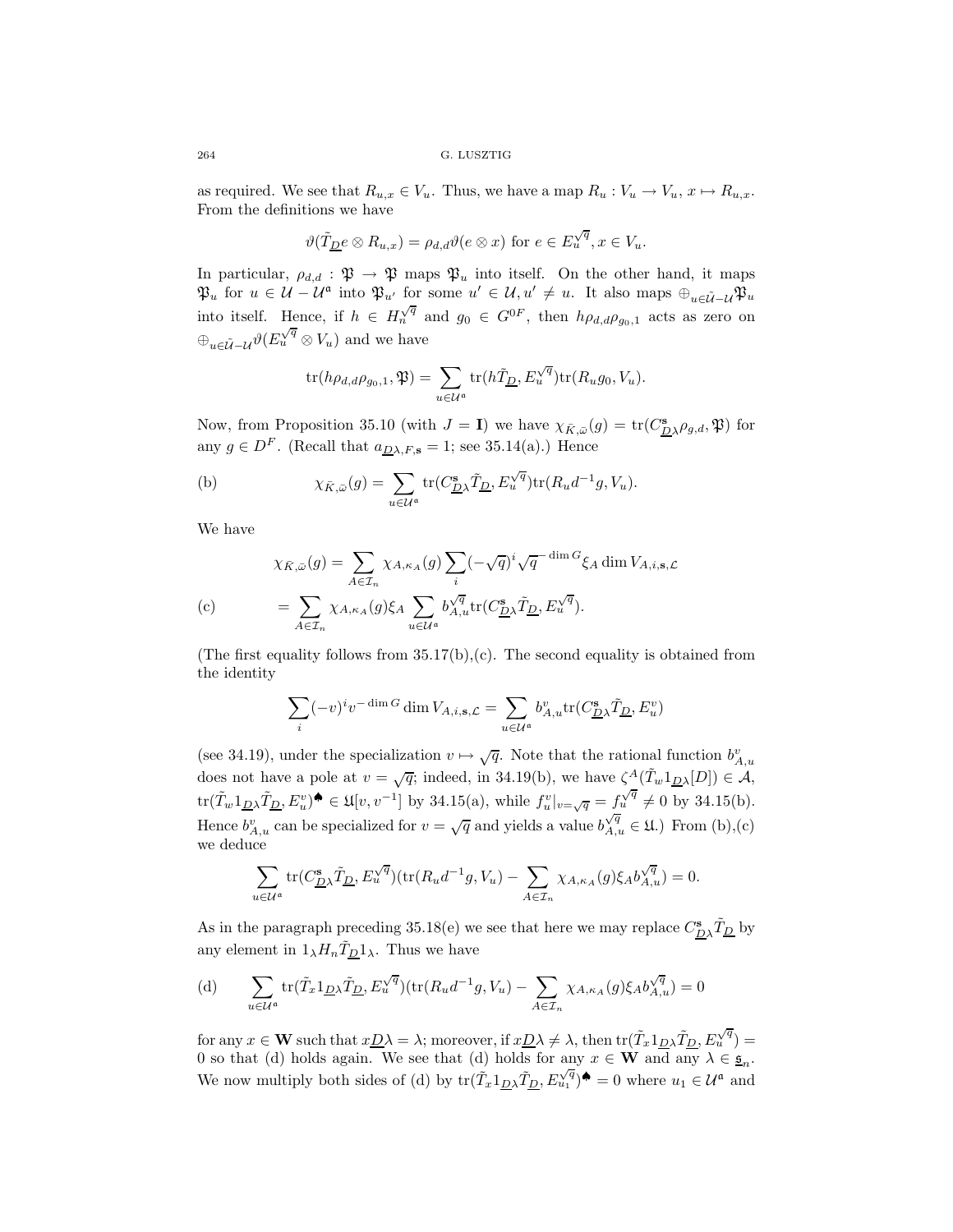sum the resulting equalities over all  $x \in \mathbf{W}$  and  $\lambda \in \underline{\mathfrak{s}}_n$ . We obtain

$$
\begin{split} & \sum_{u\in \mathcal{U}^{\mathfrak{a}}}(\sum_{x,\lambda}\text{tr}(\tilde{T}_x\mathbf{1}_{\underline{D}\lambda}\tilde{T}_{\underline{D}},E_u^{\sqrt{q}})\text{tr}(\tilde{T}_x\mathbf{1}_{\underline{D}\lambda}\tilde{T}_{\underline{D}},E_{u_1}^{\sqrt{q}}) \spadesuit) \\ & \times (\text{tr}(R_ud^{-1}g,V_u) - \sum_{A\in \mathcal{I}_n}\chi_{A,\kappa_A}(g)\xi_A b_{A,u}^{\sqrt{q}}) = 0. \end{split}
$$

Using 34.18(b) with  $\kappa = \sqrt{q} = \sqrt{q}^{\spadesuit}$  we deduce that

$$
\sum_{u \in \mathcal{U}^{\mathfrak{a}}} \delta_{u, u_1} f_u^{\sqrt{q}} \dim E_u(\text{tr}(R_u d^{-1}g, V_u) - \sum_{A \in \mathcal{I}_n} \chi_{A, \kappa_A}(g) \xi_A b_{A, u}^{\sqrt{q}}) = 0,
$$

that is,

$$
f_{u_1}^{\sqrt{q}} \dim E_{u_1}(\text{tr}(R_{u_1}d^{-1}g, V_{u_1}) - \sum_{A \in \mathcal{I}_n} \chi_{A, \kappa_A}(g) \xi_A b_{A, u_1}^{\sqrt{q}}) = 0.
$$

Since  $f_{u_1}^{\sqrt{q}} \dim E_{u_1} \neq 0$ , we deduce

(e) 
$$
\text{tr}(R_{u_1}d^{-1}g, V_{u_1}) = \sum_{A \in \mathcal{I}_n} \chi_{A, \kappa_A}(g) \xi_A b_{A, u_1}^{\sqrt{q}} = 0.
$$

We show:

(f)  $R_u d^{-1}g : V_u \to V_u$  has finite order. For any  $t \geq 1$  we have  $R_u^t(x) = \rho_{d,d}^t(x(\tilde{T}_{\underline{D}}^{-t}e))$ , hence  $R_u^c = 1$  for some  $c \geq 1$ . For  $g_0 \in G^{0F}$  we have

$$
R_u g_0(x)(e) = \rho_{d,d} \rho_{g_0,1} x(\tilde{T}_{\underline{D}}^{-1} e) = \rho_{dg_0d^{-1},1} \rho_{d,d} x \tilde{T}_{\underline{D}}^{-1} e,
$$

hence  $R_u g_0 = (dg_0 d^{-1})R_u$ . From this we deduce

$$
(R_u g_0)^t = (dg_0 d^{-1})(d^2 g_0 d^{-2}) \dots (d^t g_0 d^{-t}) R_u^t
$$

for  $t \geq 1$ . We have  $d^a = 1$  for some  $a \geq 1$ . Let

 $g_1 = (dg_0d^{-1})(d^2g_0d^{-2})\dots(d^ag_0d^{-a}).$ 

We have  $g_1^b = 1$  for some  $b \geq 1$ . We have  $(R_u g_0)^{ab} = g_1^b R_u^{ab} = R_u^{ab}$ . Thus  $(R_u g_0)^{abc} = R_u^{abc} = 1$ . Taking  $g_0 = d^{-1}g$  we see that (f) holds.

From (f) we see that  $tr(R_u d^{-1}g, V_u)$  is a cyclotomic integer. Introducing this in (e) we see that

(g)  $\sum_{A \in \mathcal{I}_n} \chi_{A,\kappa_A}(g) \xi_A b_{A,u}^{\sqrt{q}}$  *is a cyclotomic integer for any*  $u \in \mathcal{U}^{\mathfrak{a}}, g \in D^F$ .

**Lemma 35.21.** *In the setup of 35.19, let*  $u \in \mathcal{U}^{\mathfrak{a}}$ *. Assume that*  $E_u$  *is quasi-rational (see Lemma 34.20). Then*  $b_{A_0,u}^v \in \eta \mathbf{Q}[v, v^{-1}]$  *where*  $\eta$  *is a root of* 1*.* 

Note that 35.20(g) remains true if  $\mathbf{F}_q$  is replaced by  $\mathbf{F}_{q^m}$  where  $m \geq 1$ . Thus:

(a) 
$$
\sum_{A \in \mathcal{I}_n} \chi_{A,\kappa_A^{(m)}}(g) \xi_A^m b_{A,u}^{\sqrt{q^m}}
$$

is a cyclotomic integer for any  $m \geq 1, g \in D^{F^m}$ . We use the notation of 35.19.<br>Assume that  $g \in Y^{F_m}$ . We multiply (a) by  $\sqrt{q}^{m(e-\dim D)} \chi_{\mathfrak{D}(A_0), \kappa'_{A_0}(m)}(g)$  which is a cyclotomic integer by 35.16(ii). We obtain again a cyclotomic integer. Now take  $g = y_{\gamma,m}$  (see 35.19) and sum over all  $\gamma \in \Gamma$  (see 35.19). We see that

(b) 
$$
\sqrt{q}^{m(e-\dim D)} \sum_{\gamma \in \Gamma} \sum_{A \in \mathcal{I}_n} \chi_{A,\kappa_A^{(m)}}(y_{\gamma,m}) \chi_{\mathfrak{D}(A_0),\kappa_{A_0}^\prime(^m)}(y_{\gamma,m}) \xi_A^m b_{A,u}^{\sqrt{q^m}}
$$